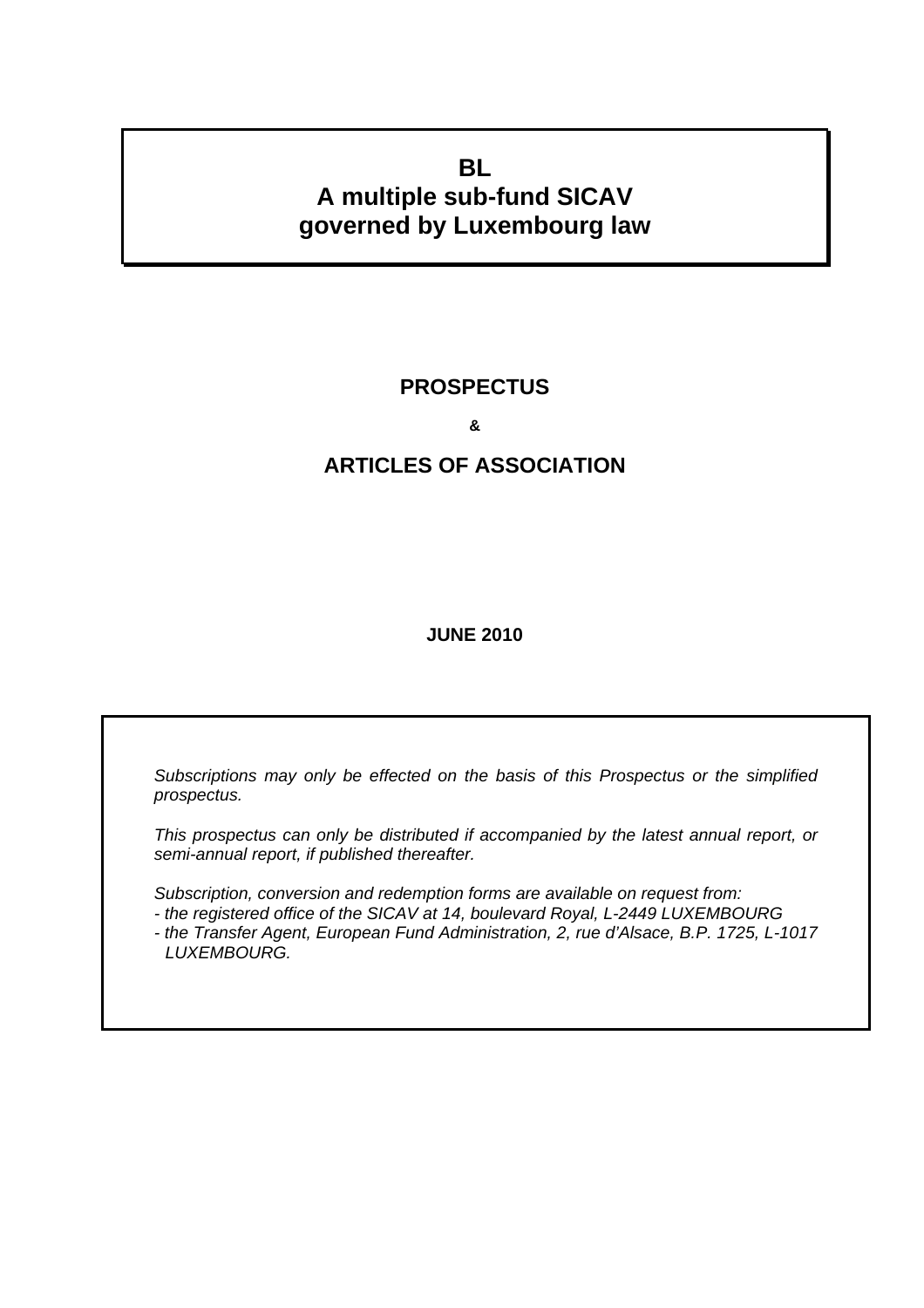### **TABLE OF CONTENTS**

| 1 <sub>1</sub> |                                                             |  |
|----------------|-------------------------------------------------------------|--|
| 2.             |                                                             |  |
| 3.             |                                                             |  |
| 4.             |                                                             |  |
| 5.             |                                                             |  |
| 6.             |                                                             |  |
| 7 <sub>1</sub> |                                                             |  |
| 8.             | DESCRIPTION OF SHARES, SHAREHOLDER RIGHTS AND DISTRIBUTION  |  |
|                |                                                             |  |
| 9.             | ENTITIES AUTHORISED TO RECEIVE SUBSCRIPTION, REDEMPTION AND |  |
|                |                                                             |  |
| 10.            |                                                             |  |
| 11.            |                                                             |  |
| 12.            |                                                             |  |
| 13.            |                                                             |  |
| 14.            |                                                             |  |
|                |                                                             |  |
|                |                                                             |  |

No parties are authorised to provide information other than that contained in this Prospectus and these Articles of Association or in the documents referred to herein.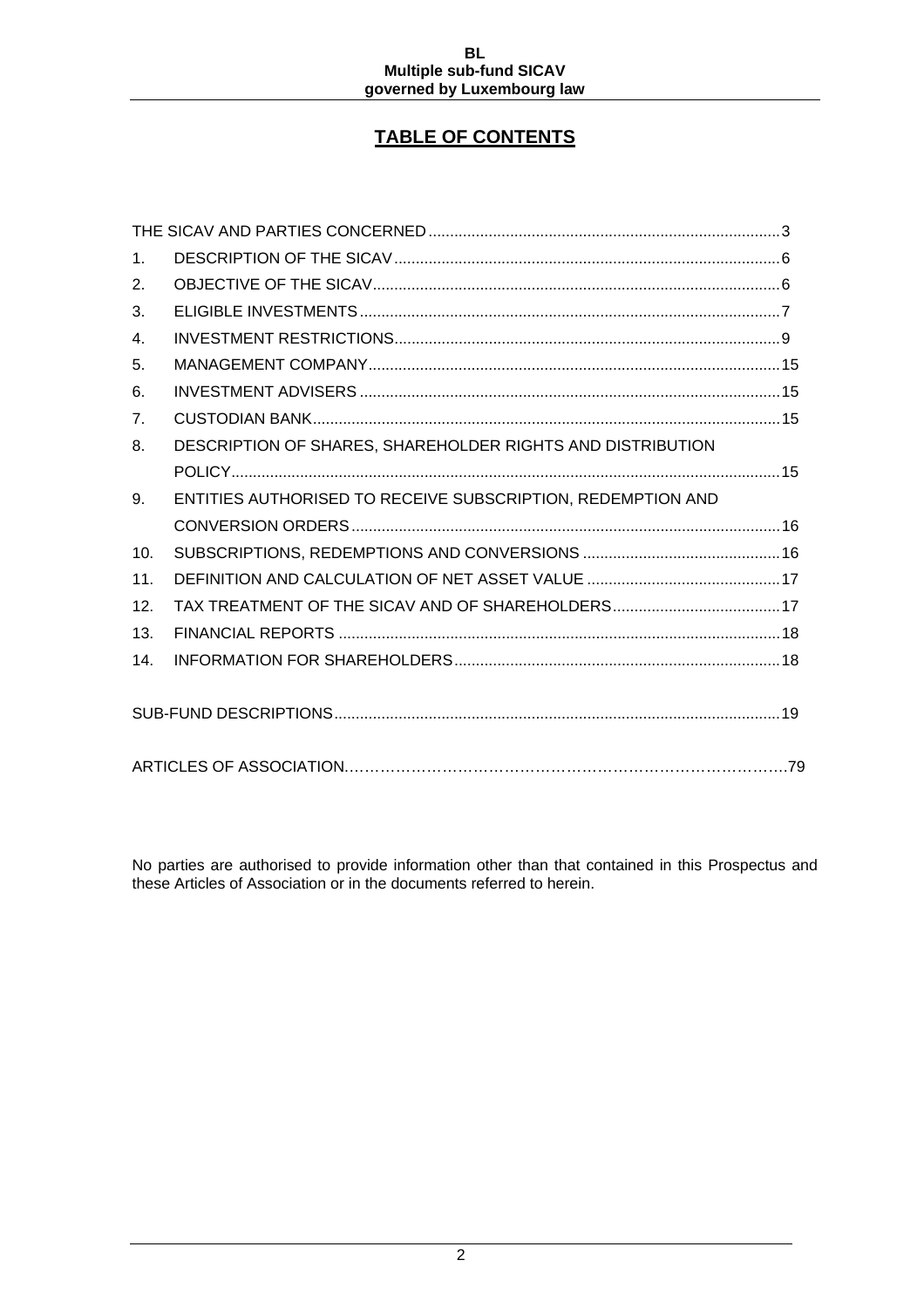### **THE SICAV AND PARTIES CONCERNED**

| Name of the SICAV                                                                                                                                                                           | <b>BL</b>                                                                                                                                                                                                                                                                                                   |
|---------------------------------------------------------------------------------------------------------------------------------------------------------------------------------------------|-------------------------------------------------------------------------------------------------------------------------------------------------------------------------------------------------------------------------------------------------------------------------------------------------------------|
| <b>Registered office of the SICAV</b>                                                                                                                                                       | 14, boulevard Royal<br>L-2449 LUXEMBOURG                                                                                                                                                                                                                                                                    |
| <b>Number in the Luxembourg</b><br><b>Commercial Register:</b>                                                                                                                              | R.C.S. B 45 243                                                                                                                                                                                                                                                                                             |
| <b>Legal form</b>                                                                                                                                                                           | Variable capital investment company (SICAV)<br>with multiple sub-funds governed by<br>Luxembourg law, subject to Part I of the Law of<br>20 December 2002 on Undertakings for<br>Collective Investment.                                                                                                     |
| Date launched and date of amendment of the<br>coordinated articles of association                                                                                                           | 15 October 1993 under the name of BL<br><b>GLOBAL ASSET</b>                                                                                                                                                                                                                                                 |
|                                                                                                                                                                                             | Name changed from BL GLOBAL ASSET to BL<br>at the Extraordinary General Meeting held on 31<br>December 1998                                                                                                                                                                                                 |
|                                                                                                                                                                                             | The coordinated articles of association were<br>changed for the last time by the Extraordinary<br>General Meeting held on 30 June 2010                                                                                                                                                                      |
| Date of publication of the memorandum of<br>association in the Mémorial, Recueil des<br>Sociétés et Associations and of the latest<br>version of the coordinated articles of<br>association | 17 November 1993 (memorandum of<br>association)<br>23 July 2010 (latest version of the coordinated<br>articles of association)                                                                                                                                                                              |
| <b>Minimum capital</b>                                                                                                                                                                      | EUR 1,250,000                                                                                                                                                                                                                                                                                               |
| <b>Consolidation currency</b>                                                                                                                                                               | <b>EUR</b>                                                                                                                                                                                                                                                                                                  |
| <b>Close of financial year</b>                                                                                                                                                              | 30 September of each year                                                                                                                                                                                                                                                                                   |
| <b>Board of Directors</b>                                                                                                                                                                   | <b>Robert RECKINGER</b><br>Président<br><b>BANQUE DE LUXEMBOURG</b><br>Société Anonyme<br>14, boulevard Royal<br>L-2449 LUXEMBOURG<br>Président<br>Pierre AHLBORN<br>Administrateur-Délégué<br><b>BANQUE DE LUXEMBOURG</b><br>Société Anonyme<br>14, boulevard Royal<br>L-2449 LUXEMBOURG<br>Administrateur |
|                                                                                                                                                                                             | Antoine CALVISI<br>Vice-Président du Comité de Direction<br><b>BANQUE DE LUXEMBOURG</b>                                                                                                                                                                                                                     |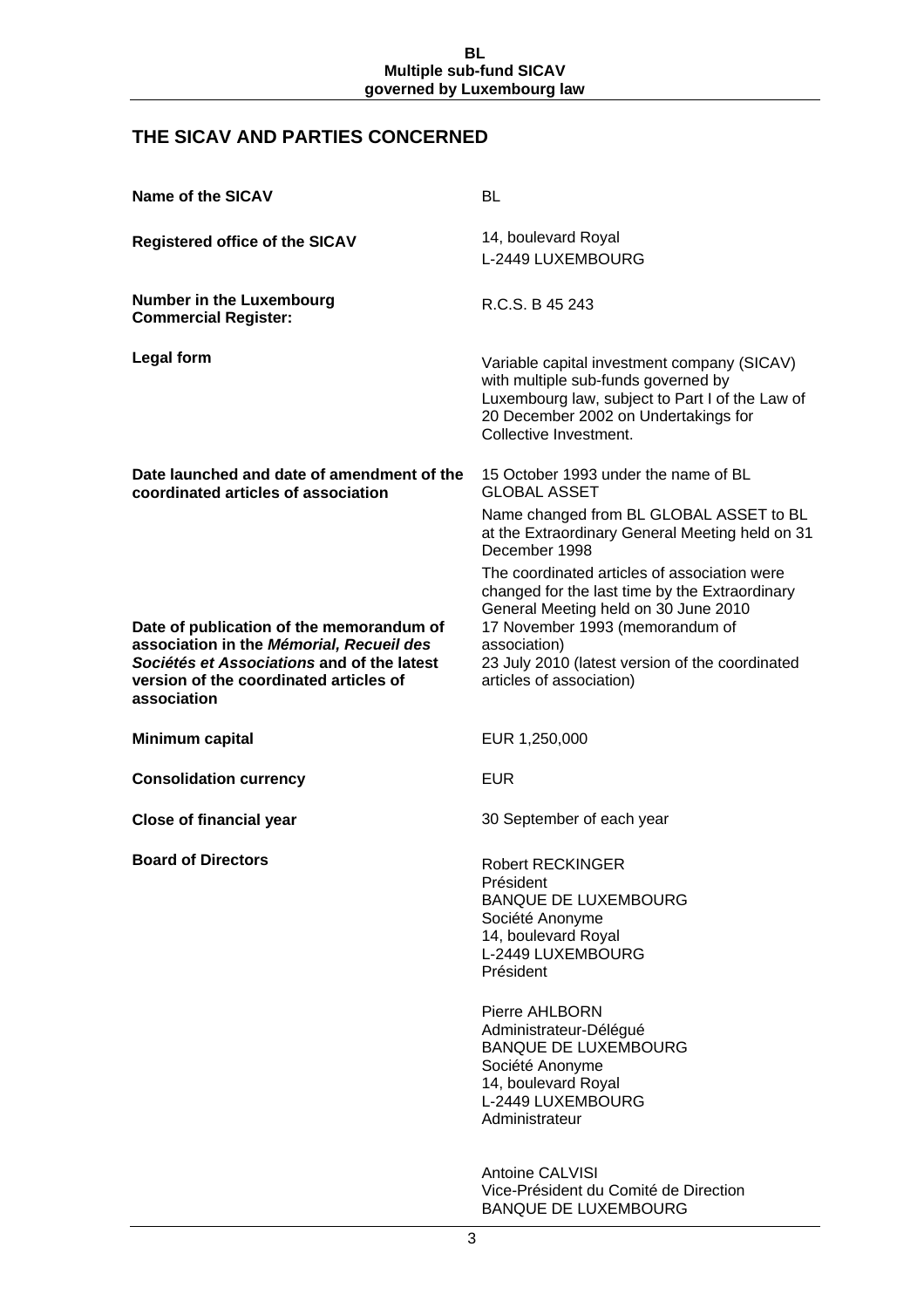|                                                                                  | Société Anonyme<br>14, boulevard Royal<br>L-2449 LUXEMBOURG<br>Administrateur                                                                                               |
|----------------------------------------------------------------------------------|-----------------------------------------------------------------------------------------------------------------------------------------------------------------------------|
|                                                                                  | Philippe HOSS<br>Avocat<br>Etude ELVINGER, HOSS & PRUSSEN<br>2, place Winston Churchill<br>L-1340 LUXEMBOURG<br>Administrateur                                              |
|                                                                                  | <b>Mario KELLER</b><br>Administrateur de Sociétés<br>14, boulevard Royal<br>L-2449 LUXEMBOURG<br>Administrateur                                                             |
|                                                                                  | Sam RECKINGER<br><b>Directeur</b><br>COMPAGNIE FINANCIERE DE GESTION<br>LUXEMBOURG S.A.<br>40, boulevard Joseph II<br>L-1840 LUXEMBOURG<br>Administrateur                   |
|                                                                                  | <b>Fernand REINERS</b><br>Membre du Comité de Direction<br><b>BANQUE DE LUXEMBOURG</b><br>Société Anonyme<br>24 Bis, boulevard Royal<br>L-2449 LUXEMBOURG<br>Administrateur |
|                                                                                  | Luc RODESCH<br>Membre du Comité de Direction<br><b>BANQUE DE LUXEMBOURG</b><br>Société Anonyme<br>14, boulevard Royal<br>L-2449 LUXEMBOURG<br>Administrateur                |
| <b>Management Company</b>                                                        | <b>BANQUE DE LUXEMBOURG FUND</b><br>RESEARCH & ASSET MANAGEMENT S.A.<br>7, boulevard Prince Henri<br>L-1724 LUXEMBOURG                                                      |
| <b>Custodian Bank</b>                                                            | <b>BANQUE DE LUXEMBOURG</b><br>Société Anonyme<br>14, boulevard Royal<br>L-2449 LUXEMBOURG                                                                                  |
| <b>Central Administration subcontractor</b>                                      | EUROPEAN FUND ADMINISTRATION<br>Société Anonyme<br>2, rue d'Alsace<br>B.P.1725,                                                                                             |
| Entities authorised to receive subscription,<br>redemption and conversion orders | L-1017 LUXEMBOURG<br>EUROPEAN FUND ADMINISTRATION<br>Société Anonyme                                                                                                        |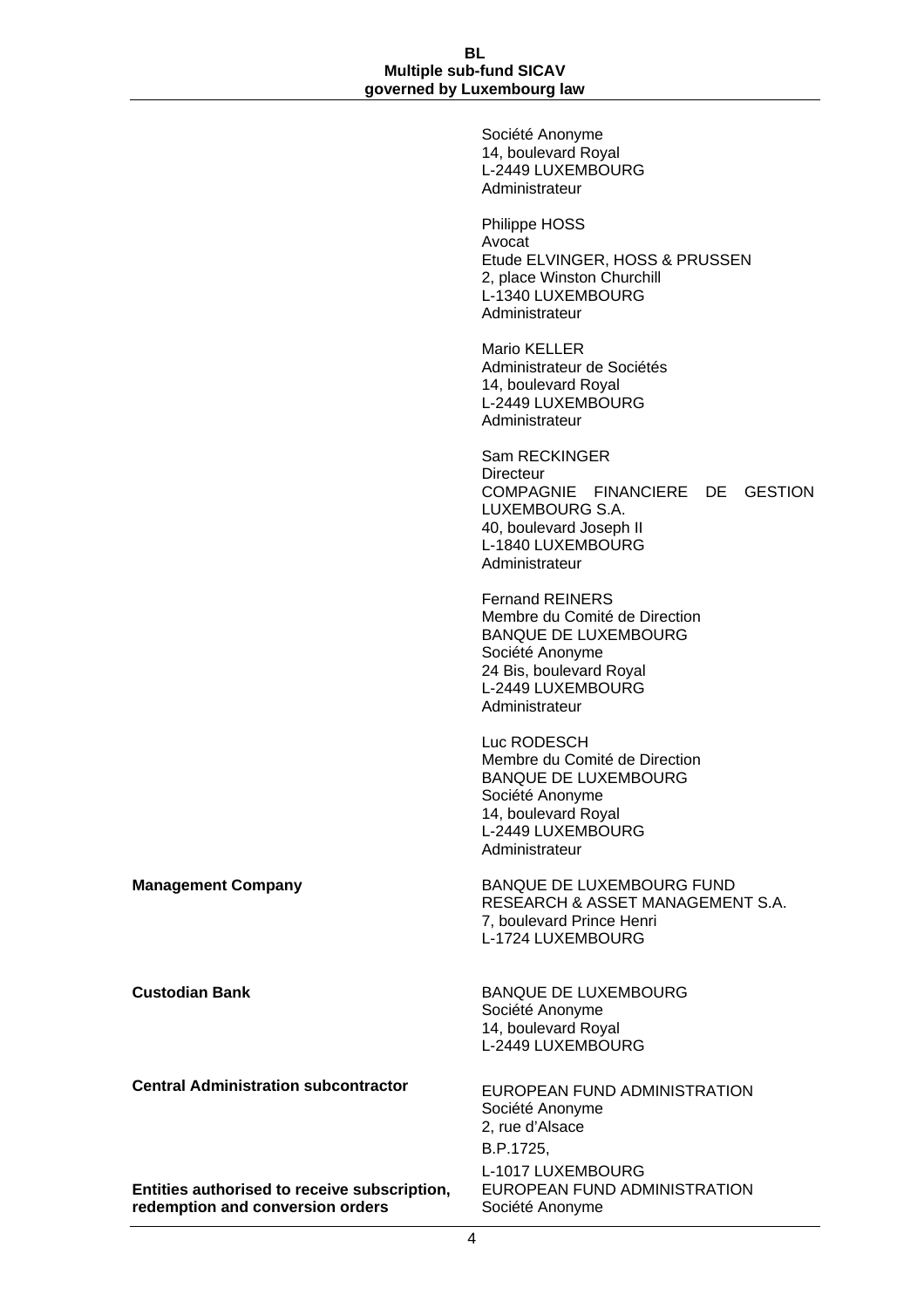2, rue d'Alsace B.P. 1725 L-1017 LUXEMBOURG

BANQUE DE LUXEMBOURG Société Anonyme 14, boulevard Royal L-2449 LUXEMBOURG

**Auditor** KPMG Audit S.à.r.l. 9, Allée Scheffer L-2520 LUXEMBOURG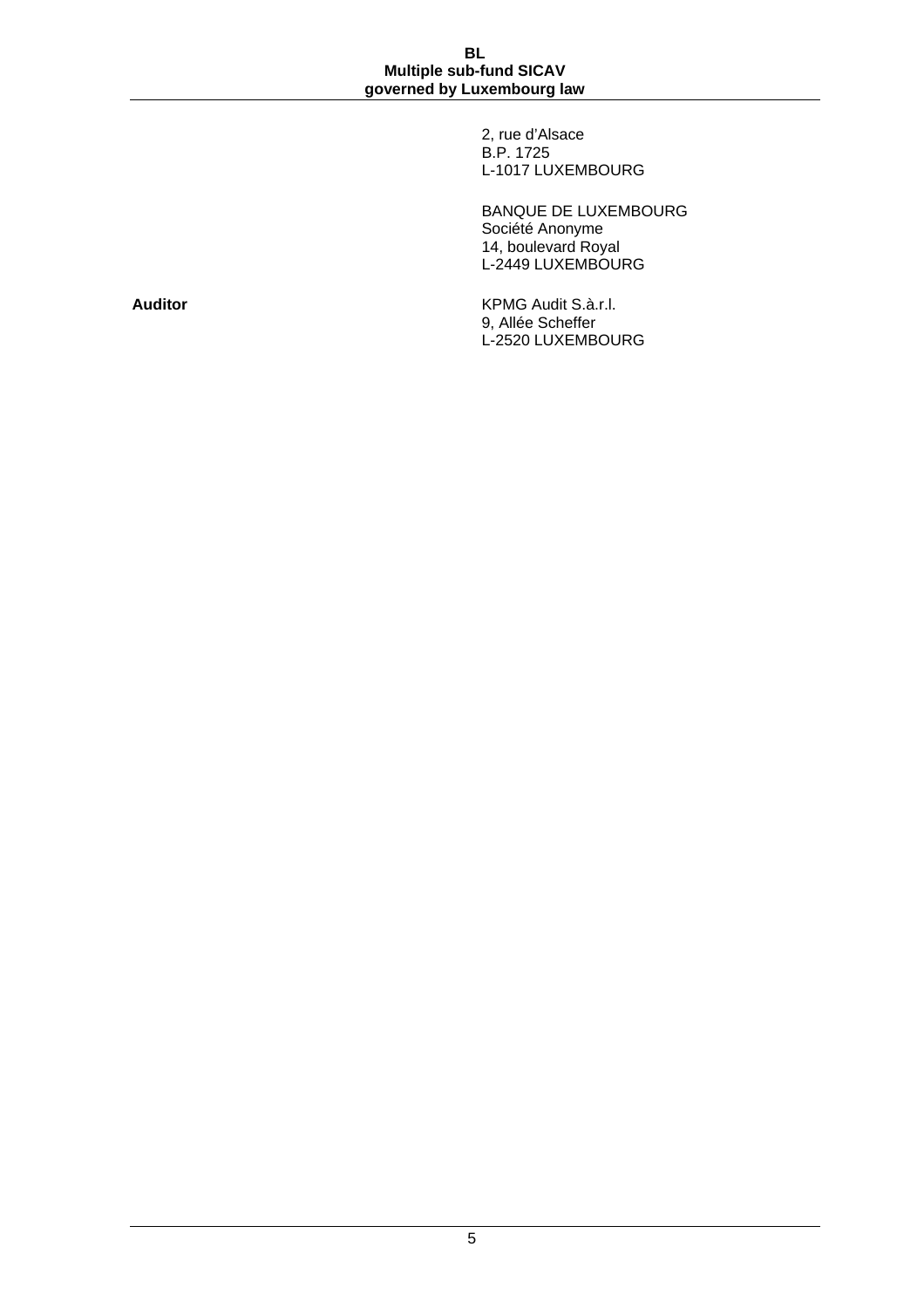### **1. DESCRIPTION OF THE SICAV**

**BL** is a Variable Capital Investment Company (SICAV) with multiple sub-funds governed by Luxembourg law, subject to Part I of the Law of 20 December 2002 on Undertakings for Collective Investment incorporating the conditions of the European Directive of 20 December 1985 (85/611/EEC) in its current version.

The fact that the SICAV is included in the official list drawn up by the controlling authority shall not under any circumstances be considered as a positive assessment on the part of the controlling authority of the quality of the securities being offered for sale.

The following sub-funds are currently available to subscribers:

| <b>Reference currency</b> |
|---------------------------|
| EUR                       |
| EUR                       |
| EUR                       |
| <b>EUR</b>                |
| <b>EUR</b>                |
| EUR                       |
| USD                       |
| EUR                       |
| EUR                       |
| <b>EUR</b>                |
| <b>USD</b>                |
| <b>EUR</b>                |
| <b>USD</b>                |
| EUR                       |
| <b>EUR</b>                |
| EUR                       |
|                           |

The investment policy and other characteristics of each sub-fund are defined in the sub-fund descriptions.

The SICAV may create new sub-funds. In this event, the issue prospectus shall be amended as appropriate.

The SICAV constitutes one and the same legal entity. The assets of a given sub-fund shall be liable only for the debts, liabilities and obligations concerning that sub-fund.

### **2. OBJECTIVE OF THE SICAV**

The objective of the SICAV is to offer shareholders the opportunity to invest in professionally managed portfolios of transferable securities and/or other liquid financial assets as defined in the investment policy for each sub-fund (see sub-fund descriptions).

The diversification of the portfolios that make up the sub-funds ensures that the risk inherent in any investment is limited, without however being excluded altogether. Hence the SICAV cannot guarantee that its objectives will be fully realised.

The investments of the SICAV shall be made under the control and subject to the responsibility of the Board of Directors.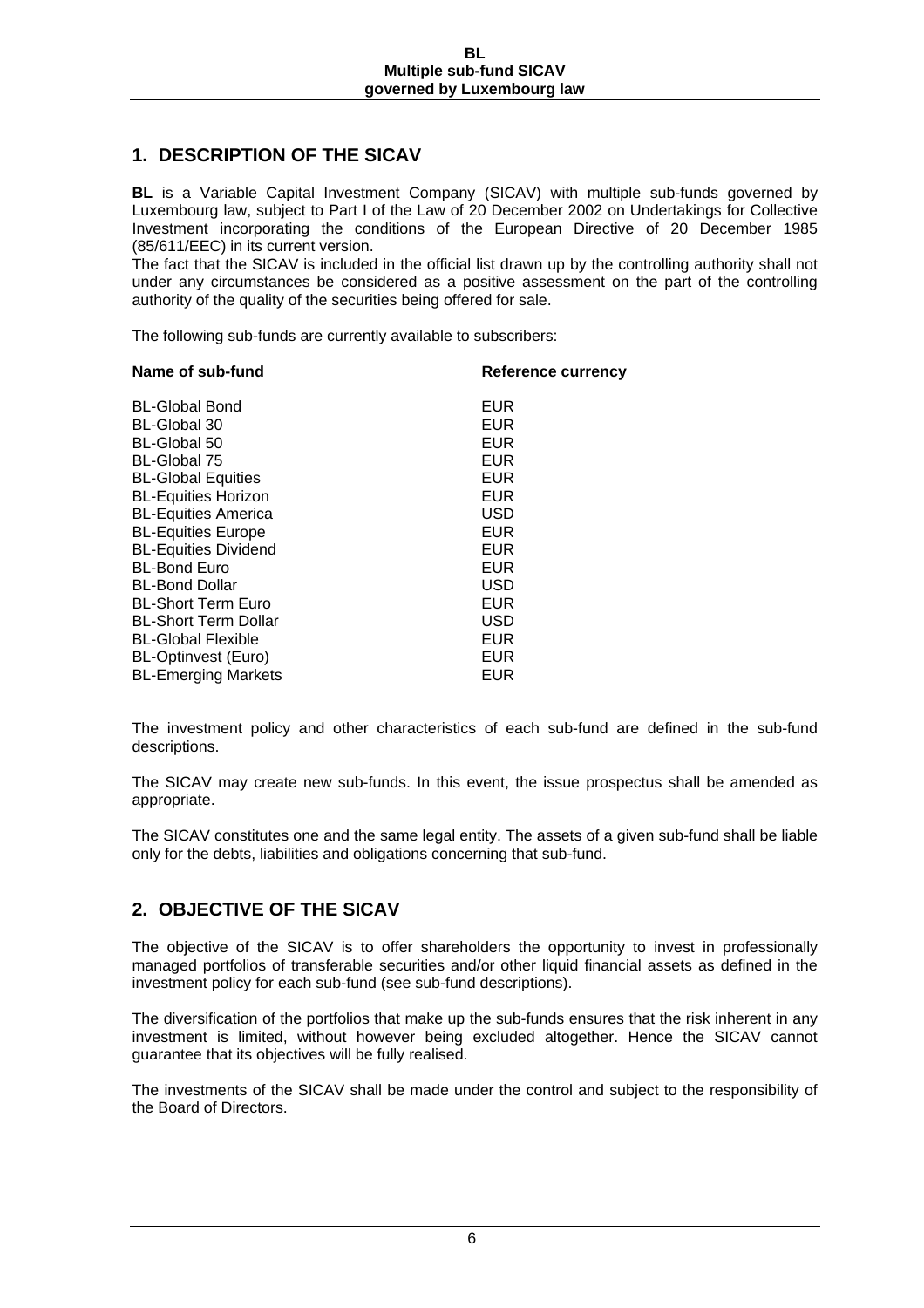### **3. ELIGIBLE INVESTMENTS**

- 1. The investments of the SICAV shall comprise only:
	- a. transferable securities and money market instruments listed or traded on a regulated market;
	- b. transferable securities and money market instruments listed or traded on another market of a European Union member state that is regulated, operates regularly, is recognised and open to the public;
	- c. transferable securities and money market instruments that are admitted to official listing on a stock exchange of a non-European Union member state or traded on another market of a non-European Union member state that is regulated, operates regularly and is recognised and open to the public, provided that provision has been made in the articles of association for the choice of stock exchange or market. According to the Articles of Association, investments can be made on any stock exchange or regulated market which operates regularly, is recognised and open to the public and is based in Europe, Africa, the Americas, Asia or Oceania;
	- d. newly issued transferable securities and money market instruments, provided that:
		- the issue conditions include a commitment to apply to be admitted to official listing on a stock exchange or other regulated market which operates regularly, is recognised and open to the public;
		- such admission be obtained no later than one year after the issue;
	- e. units of undertakings for collective investment in transferable securities approved in accordance with Directive 85/611/EEC ("UCITS") and/or of other undertakings for collective investment ("UCIs") within the meaning of Article 1, paragraph 2, first and second items of Directive 85/611/EEC, whether or not situated in a member state of the European Union ("other UCIs"), provided that:
		- such other UCIs are approved in accordance with legislation stipulating that these undertakings are subject to supervision which the Commission de Surveillance du Secteur Financier ("CSSF") considers equivalent to that stipulated by community legislation, and that cooperation between the authorities is adequately guaranteed;
		- the level of protection guaranteed to holders of shares in these other UCIs is equivalent to that stipulated for holders of shares in a UCITS and, in particular, that the rules relating to the division of assets, borrowings, loans and short selling of transferable securities and money market instruments are equivalent to the requirements of Directive 85/611/EEC;
		- the activities of these other UCIs form the object of half-yearly and annual reports allowing an assessment of the assets and liabilities, profits and operations in the period concerned;
		- the proportion of assets of the UCITS or such other UCIs which it is planned to acquire, which according to their articles of association may be wholly invested in shares of other UCITS or other UCIs, does not exceed 10%;
	- f. deposits held at a credit institution that are redeemable on demand or which may be withdrawn and have a term that is less than or equal to twelve months, on condition that the credit institution has its registered offices in a member state of the European Union or, if the registered offices are located in a third country, is subject to prudential rules that are regarded by the CSSF as being equivalent to those laid down by European Union law;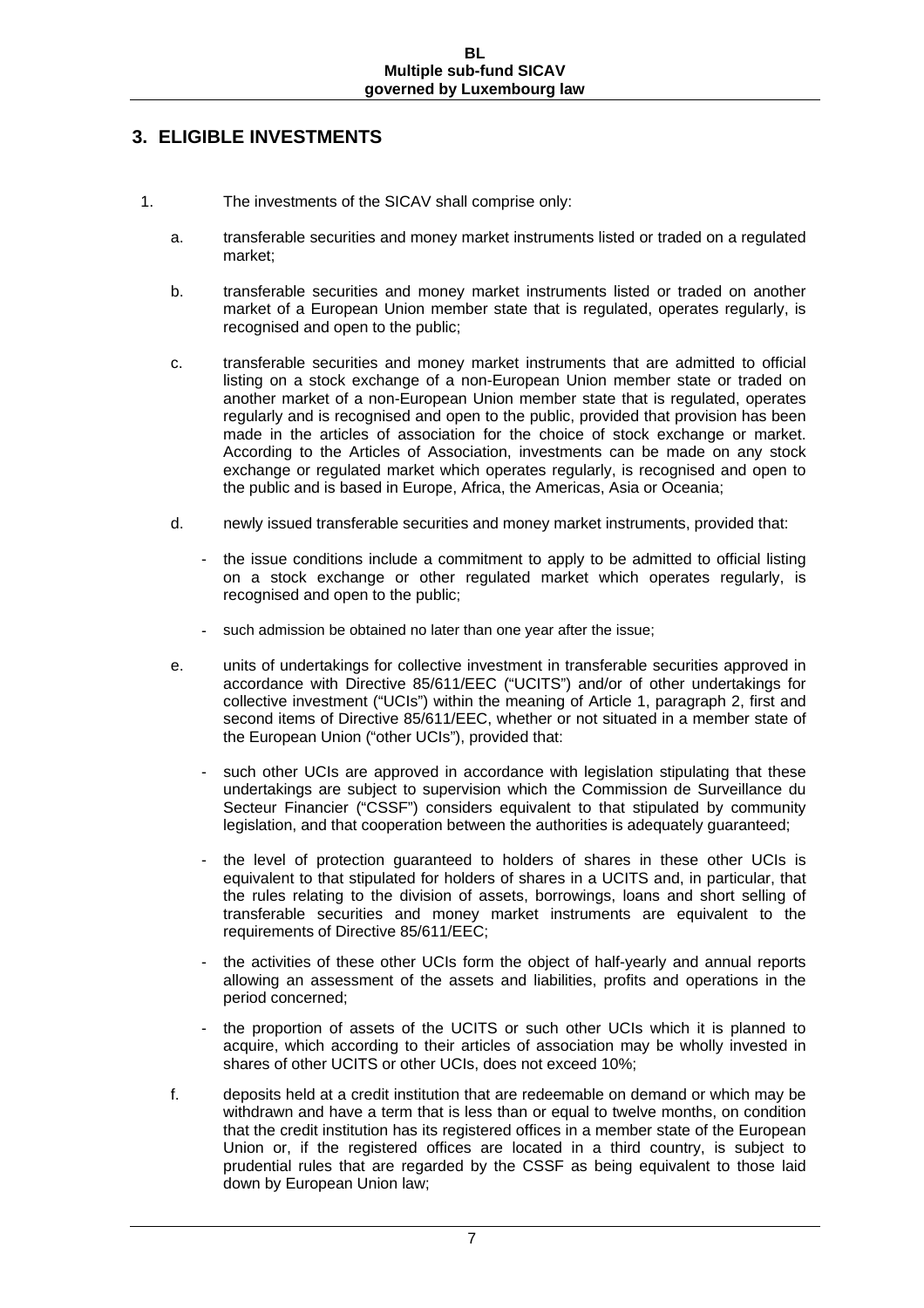- g. derivative instruments, including similar instruments that give rise to a cash settlement, which are traded on a regulated market of the type referred to under a), b) and c) above; and/or OTC derivative financial instruments ("OTC derivative instruments"), on condition that:
	- the underlying assets consist of instruments covered by this point 1, financial indices, interest rates, exchange or currency rates, in which the SICAV may make investments in accordance with its investment objectives, as stated in this Prospectus;
	- the counterparties to OTC derivative transactions are establishments that are subject to prudential monitoring and which belong to the categories licensed by the CSSF;
	- the OTC derivative instruments are subject to a reliable and verifiable valuation, based upon a daily rate and may, at the wish of the SICAV, be sold, liquidated or closed by means of a symmetrical transaction at any time and at their true value;
- h. money market instruments other than those traded on a regulated market, on condition that the issue or issuer of these instruments are themselves subject to regulations intended to protect investors and their savings and these instruments are:
	- issued or guaranteed by a central, regional or local authority, by the central bank of a member state, by the European Central Bank, the European Union or the European Investment Bank, a third party state, or in the case of a federal state, by one of the members forming part of that federation or by an international public body which counts several member states among its members; or
	- issued by a company whose shares are traded on the regulated markets referred to in points a), b) or c) above, or issued or guaranteed by an establishment that is subject to prudential monitoring in accordance with criteria defined by European Union law, or by an establishment that is subject to and that complies with prudential rules considered by the CSSF as being at least as stringent as those laid down by European Union Law, or
	- issued by other entities belonging to categories approved by CSSF, on condition that the investments in these instruments be subject to the rules for the protection of investors that are equivalent to those referred to under the first, second or third bullet points above and on condition that the issuing party is a company whose capital and reserves amount to a minimum of ten million euro (10,000,000 euro) and which submits and publishes its annual accounts in accordance with the fourth directive 78/660/EEC, or an entity which, as part of a group of companies that includes one or more listed companies, is dedicated to financing the group or an entity that is dedicated to financing securitisation vehicles and which has a line of banking finance available to it.
- 2. However, the SICAV:
	- a. may invest up to 10% of its assets in transferable securities and money market instruments other than those referred to in point 1 of this section;
	- b. may acquire moveable and real estate assets that are required for the direct exercising of its activity.
	- c. may not acquire precious metals or certificates representing them.
- 3. The SICAV may hold liquid assets on an ancillary basis.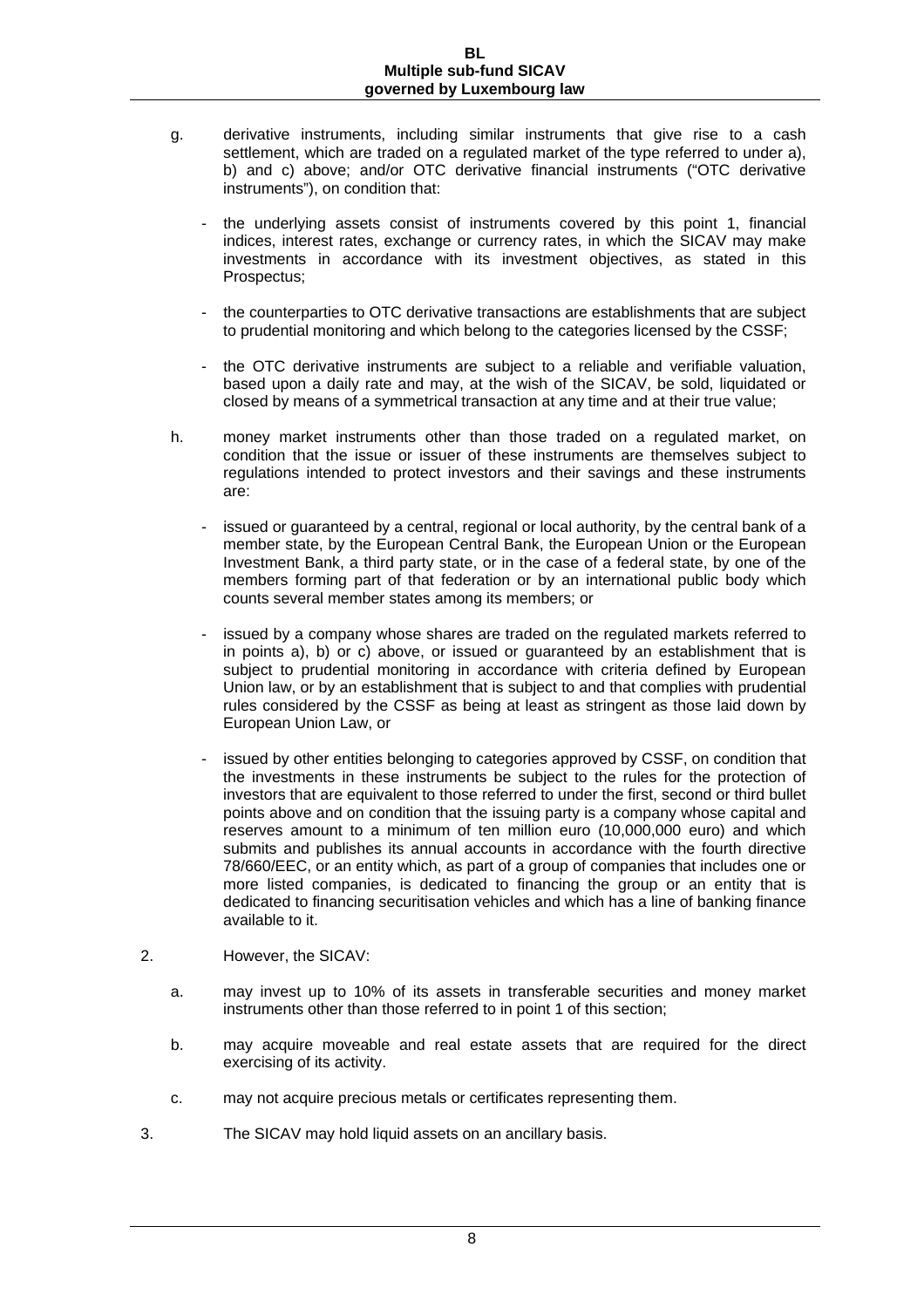### **4. INVESTMENT RESTRICTIONS**

The following criteria and restrictions must be observed by each of the sub-funds of the SICAV, with the exception of point 5 a), which applies to all of the sub-funds together.

#### **Restrictions relating to transferable securities and money market instruments**

- 1. a. The SICAV may not invest more than 10% of its assets in securities and money market instruments issued by the same entity. The SICAV may not invest more than 20% of its assets in deposits placed with the same entity. The counterparty risk of the SICAV in a transaction involving OTC derivative instruments may not exceed 10% of its assets where the counterparty is one of the credit institutions referred to in section 3, point 1.f), or 5% of its assets in other cases.
	- b. The total value of the transferable securities and the money market instruments held by the SICAV in each issuer in which it invests more than 5% of its assets may not exceed 40% of the value of its assets; This limit does not apply to deposits made in financial establishments that are subject to prudential monitoring and to transactions involving OTC derivatives with any such establishments.
	- c. Notwithstanding the individual limits laid down in 1.a., the SICAV may not combine:
		- investments in transferable securities and money market instruments issued by one single entity,
		- deposits made with one single entity, and/or
		- exposures arising from OTC derivative transactions undertaken with one single entity,

that amount to more than 20% of its assets.

- d. The limit stipulated in point 1.a. in the first sentence, is raised to a maximum of 35% if the transferable securities or money market instruments are issued or guaranteed by a member state of the European Union, by its regional or local authorities, by a non-EU member state or by international public institutions in which one or more EU member states participate.
- e. The limit stipulated in point 1.a., first sentence, is raised to a maximum of 25% in the case of certain bonds when these are issued by a credit institution which has its registered office in a member state of the European Union and is subject by law to special public supervision designed to protect bond-holders. In particular, sums deriving from the issue of these bonds must be invested in conformity with the law in assets which, during the whole period of validity of the bonds, are capable of covering claims attaching to the bonds and which, in the event of failure of the issuer, would be used on a priority basis for the reimbursement of the principal and payment of the accrued interest.

When a SICAV invests more than 5% of its assets in the bonds referred to in the first subparagraph and issued by one issuer, the total value of these investments may not exceed 80% of the value of the assets of the SICAV.

 f. The transferable securities and money market instruments referred to in 1.d and 1.e. shall not be taken into account for the purpose of applying the limit of 40% referred to in 1.b.

The limits provided for in 1.a., 1.b., 1.c., 1.d. and 1.e. may not be combined, and thus investments in transferable securities or money market instruments issued by the same body or in deposits or derivative instruments made with this body carried out in accordance with 1.a., 1.b., 1.c., 1.d. and 1.e. shall under no circumstances exceed in total 35% of the assets of the SICAV.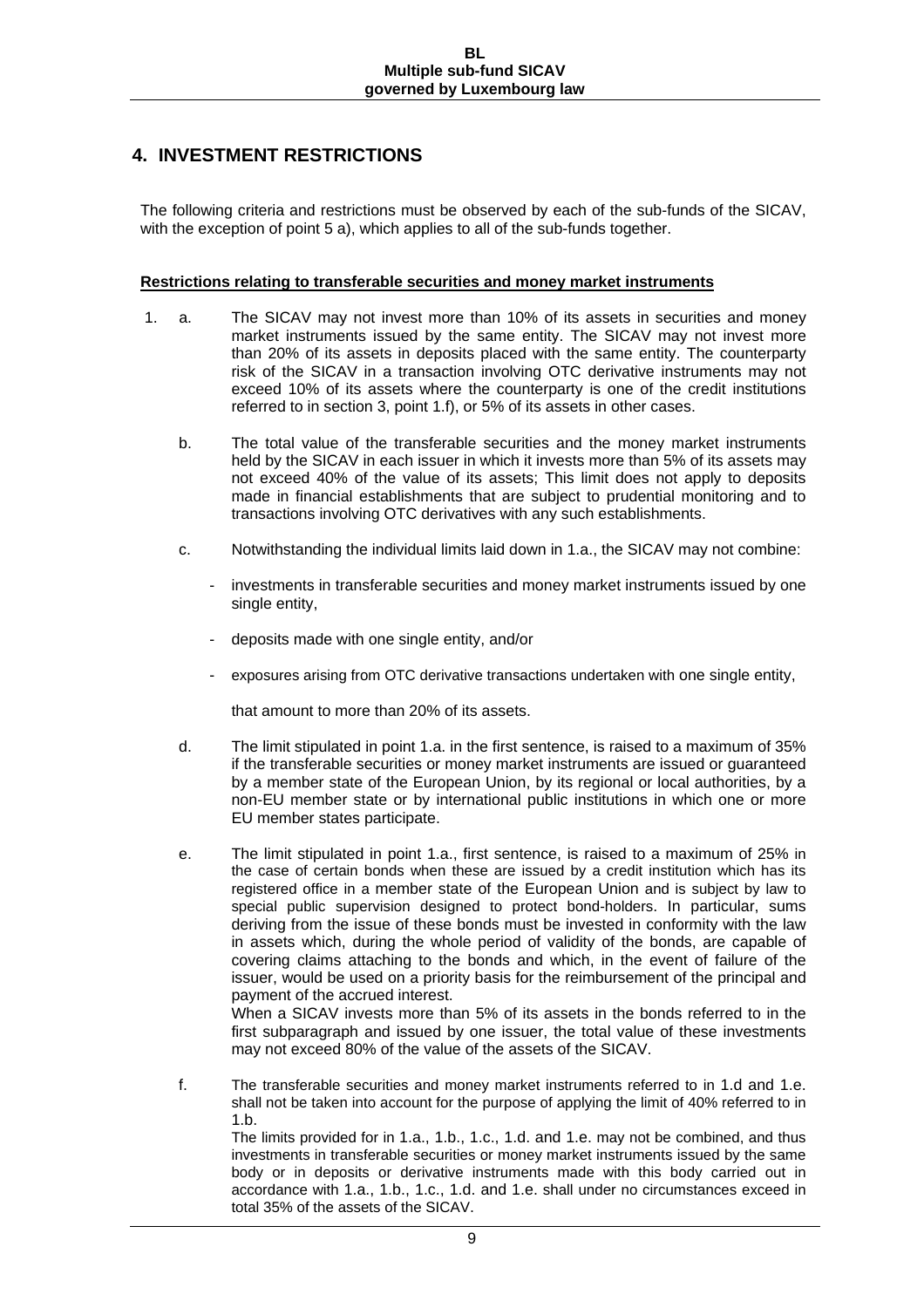Companies which are included in the same group for the purposes of consolidated accounts, as defined in accordance with Directive 83/349/EEC or in accordance with recognised international accounting rules, are regarded as a single body for the purpose of calculating the limits contained in this paragraph.

The SICAV may make cumulative investments in transferable securities and money market instruments within the same group up to a limit of 20%.

- 2. a. Without prejudice to the limits laid down in point 5, the limits laid down in point 1 are raised to a maximum of 20% for investments in shares and/or bonds issued by the same body when, according to the articles of association, the aim of the SICAV's investment policy is to replicate the composition of a certain stock or bond index which is recognised by the CSSF, on the following basis:
	- the composition of the index is sufficiently diversified;
	- the index represents an adequate benchmark for the market to which it refers;
	- it is published in an appropriate manner.
	- b. The limit referred to in 2.a. is 35% where that proves to be justified by exceptional market conditions, particularly in regulated markets where certain transferable securities or money market instruments are highly dominant. Investment up to this limit is only permitted in respect of one single issuer.
- 3. **In accordance with the principle of risk spreading, the SICAV may invest up to 100% of its net assets in various issues of transferable securities and money market instruments issued or guaranteed by an EU member state, its local or regional authorities, an OECD member state or international public bodies of which one or more are members of the European Union, provided it holds securities belonging to at least six different issues, securities belonging to a single issue not exceeding 30% of the total.**

#### **Restrictions relating to UCITS and other UCIs**

- 4. a. The SICAV may acquire shares in UCITS and/or other UCIs as referred to in section 3. point 1.e., provided it does not invest more than 20% of its assets in the same UCITS or other UCI. For the purposes of applying this investment limit, each sub-fund of the SICAV is to be regarded as a separate issuer, provided the principle of segregation of the commitments of the different sub-funds to third parties is assured.
	- b. Investments in UCI shares other than UCITS may not exceed, in total, 30% of the assets of a sub-fund. Where the SICAV has acquired shares in UCITS and/or other UCIs, the assets of these UCITS or other UCIs are not combined for the purposes of the limits referred to in point 1.
	- c. Where the SICAV invests in units of other UCITS and/or other UCIs that are managed, either directly or by delegation, by the same management company or by any other company to which the management company is linked within the context of a supervisory consortium or by a direct or indirect holding of 10% or more, the said management company or other company may not levy subscription or redemption charges, or management commission in respect of the investment of the SICAV in these units of other UCITS and/or other UCIs.
	- d. Where the SICAV invests a significant proportion of its assets in other UCITS and/or other UCIs, the descriptions of the sub-funds concerned shall indicate the maximum level of the management charges that may be charged both to the SICAV itself and to the other UCITS and/or other UCIs in which the SICAV intends to invest. The SICAV shall indicate in its annual report the maximum percentage of management charges that are involved, both with regard to the SICAV and in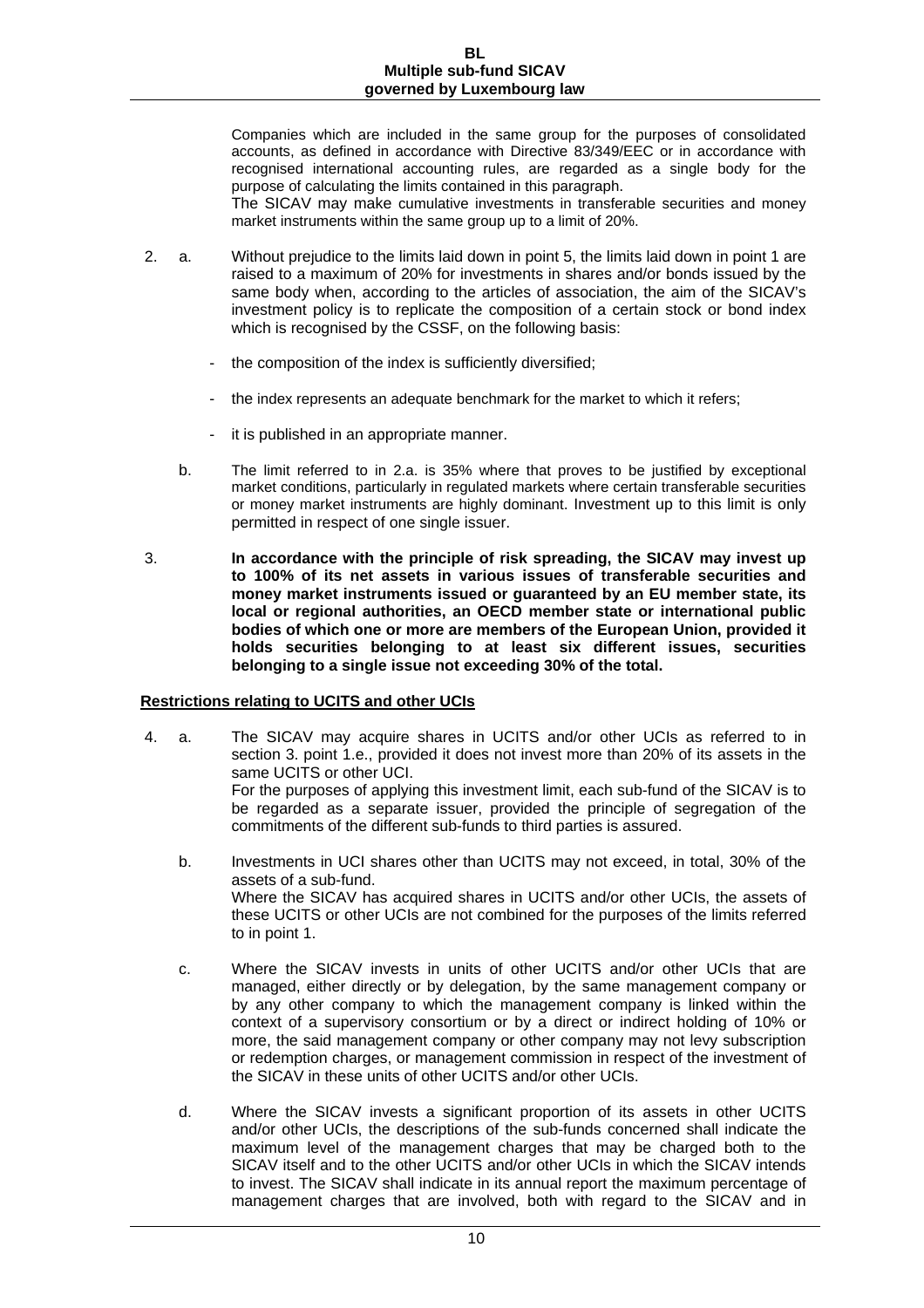relation to the UCITS and/or other UCIs in which it is investing.

#### **Restrictions relating to control**

- 5. a. The SICAV may not acquire any shares carrying voting rights which would enable it to exercise significant influence over the management of an issuing body.
	- b. The SICAV may not acquire more than:
		- 10% of the non-voting shares of a single issuer;
		- 10% of the bonds of a single issuer;
		- 25% of the shares of a single UCITS and/or other UCI;
		- 10% of money market instruments of the same issuer:

 The limits specified in the second, third and fourth bullet points do not apply at the time of acquisition if at that time the gross amount of the bonds or of the money market instruments or the net amount of the securities issued cannot be calculated.

- c. Points a) and b) shall not apply with regard to:
	- transferable securities and money market instruments issued or guaranteed by a member state of the European Union or its regional or local authorities;
	- transferable securities and money market instruments issued or guaranteed by a non-EU member state;
	- transferable securities and money market instruments issued by public international bodies of which one or more EU member states are members;
	- shares held by the SICAV in the capital of a company from a non-EU state that primarily invests its assets in securities of issuers of that state where, under the legislation of that state, such an investment represents the only means for the SICAV to invest in securities of issuers from that state. This derogation, however, shall apply only if in its investment policy the company from the non-member State complies with the limits laid down in points 1., 4., 5.a. and 5.b. Where the limits set in points 1 and 4 are exceeded, point 6 shall apply *mutatis mutandis*;
	- shares held by an investment company or investment companies in the capital of subsidiary companies carrying on only the business of management, advice or marketing in the country where the subsidiary is located, in regard to the repurchase of units at unit-holders' request exclusively on its or their behalf.

#### **Derogations**

- 6. a. The SICAV need not comply with the limits laid down in this section when exercising subscription rights attaching to transferable securities or money market instruments which form part of their assets. While ensuring observance of the principle of risk spreading, a recently authorised SICAV may derogate from points 1, 2, 3 and 4 for a period of six months following the date of their authorisation.
	- b. If the limits referred to in point 6.a. are exceeded for reasons beyond the control of the SICAV or as a result of the exercise of subscription rights, that SICAV must adopt as a priority objective for its sales transactions the remedying of that situation, taking due account of the interests of its unit-holders.
	- c. Insofar as an issuer is a legal entity with multiple sub-funds in which the assets of one particular sub-fund correspond exclusively to the rights of investors in relation to this sub-fund and to those of the creditors whose claim arose on the setting up, operation or liquidation of this sub-fund, each sub-fund shall be regarded as a separate issuer for the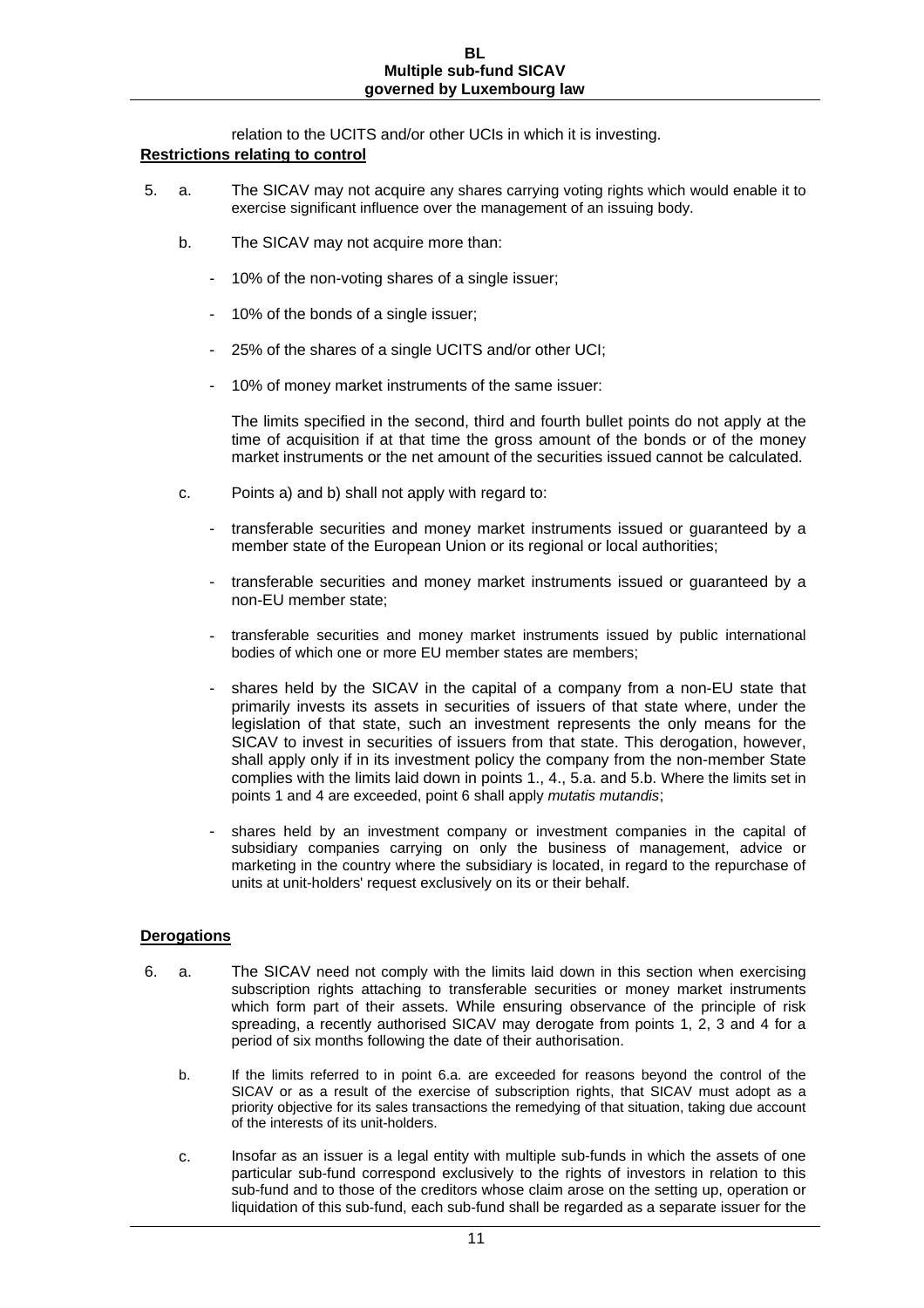purposes of application of the rules governing distribution of risks set forth in points 1, 2 and 4.

#### **Restrictions relating to borrowings, loans and short sales**

- 7. The SICAV may not enter into borrowing arrangements with the exception of:
	- a. the acquisition of foreign currency by means of a back to back loan;
	- b. loans in the amount of up to 10% of its net assets provided that the loans are of temporary nature;
	- c. loans in the amount of up to 10% of its net assets provided that such are required to acquire the real-estate assets required for the direct exercising of its activities; in this case the total of such borrowings and those referred to under point 7.b. may not exceed 10% of the SICAV's net assets.
- 8. Notwithstanding the SICAV's investment powers as stipulated in section 3, the SICAV may not grant credit or act as guarantor on a third party's behalf. This restriction shall not prevent the SICAV from acquiring transferable securities, money market instruments or other financial instruments as referred to in section 3, points 1.e., 1.g. and 1.h., which are not fully paid up.
- 9. The SICAV may not carry out uncovered sales of transferable securities, money market instruments or other financial instruments as referred to in section 3, points 1.e., 1.g. and 1.h., which are not fully paid up.

#### **Restrictions relating to derivative techniques and instruments**

10. a. The SICAV is furthermore authorised to have recourse to techniques and instruments that relate to transferable securities and money market instruments, subject to the conditions and within the limits laid down by the CSSF, insofar as these techniques and instruments are used for the purposes of effective management of the portfolio. When these operations concern the use of derivative instruments, these conditions and limits shall conform to the provisions of the Law of 20 December 2002 on Undertakings for Collective Investment.

Under no circumstances shall these operations cause the SICAV to diverge from its investment objectives as laid down in its instruments of incorporation and this issue prospectus.

 b. The SICAV shall ensure that its global exposure relating to derivative instruments does not exceed the total net value of its portfolio. This means that global exposure relating to the use of derivative financial instruments may not exceed the total net asset value (NAV or net assets) of the SICAV and that the global exposure assumed by the SICAV may not exceed 200% of the NAV. In accordance with point 7b the global exposure assumed by UCITS may not be increased by more than 10% by means of temporary loans, meaning that global exposure may never exceed 210% of the NAV.

The exposure is calculated taking into account the current value of the underlying assets, the counterparty risk, future market movements and the time available to liquidate the positions.

The SICAV may invest, as a part of its investment policy and within the limits laid down in point 1.f. above, in financial derivative instruments provided that the exposure to the underlying assets does not exceed in aggregate the investment limits laid down in point 1. When the SICAV invests in index-based financial derivative instruments, these investments shall not be combined to the limits laid down in point 1.

When a transferable security or money market instrument embeds a derivative, the latter must be taken into account when complying with the requirements of this point.

The Sub-funds are from non-sophisticated UCITS, for which the commitment approach is employed as a risk measurement procedure.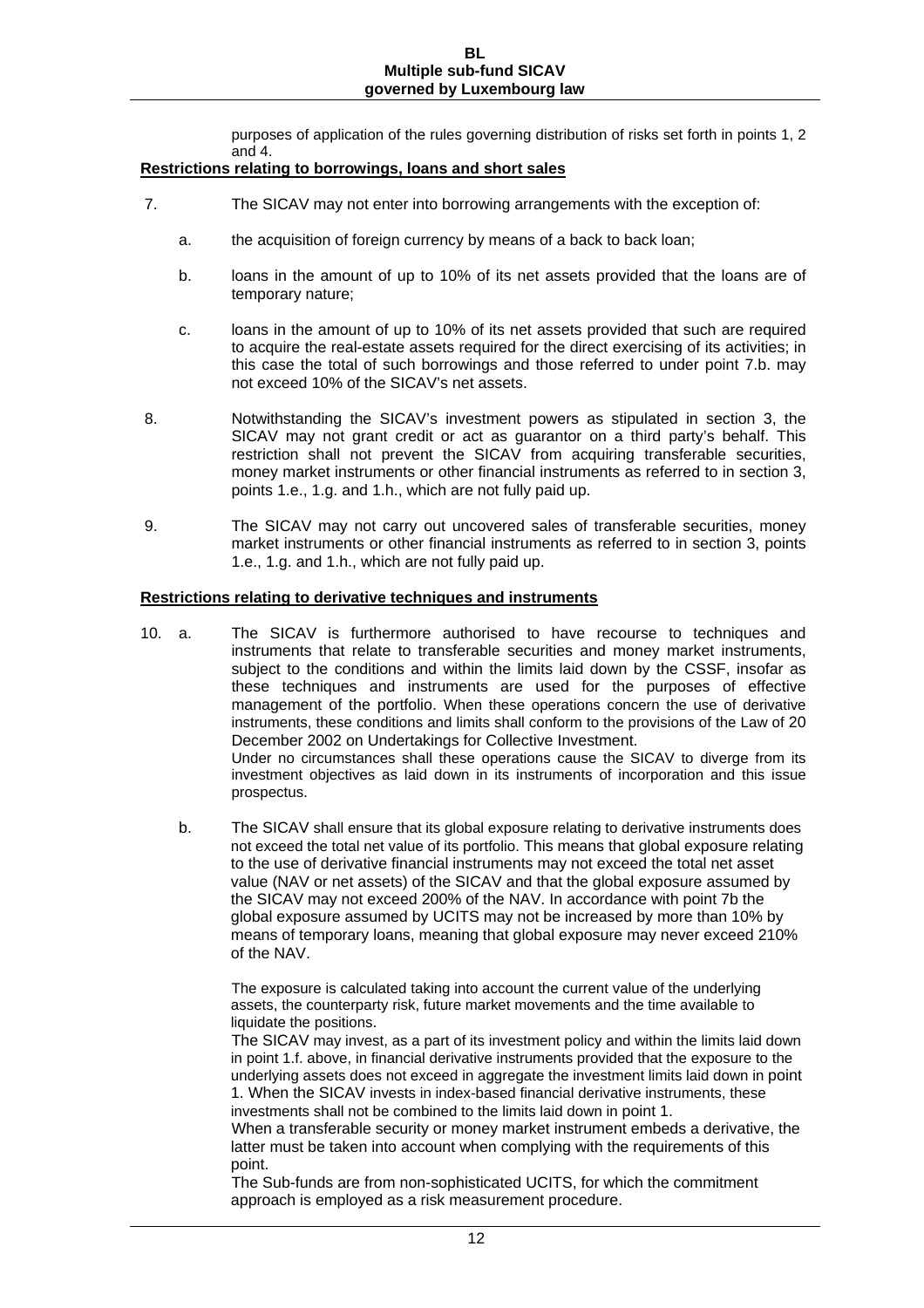#### **Restrictions relating to securities lending**

- 11. The SICAV may engage in securities lending within the framework of a standardised lending system organised by a recognised securities clearing institution or by a first-rate financial institution specialising in this type of operation, subject to the following rules:
	- as a general rule, the SICAV must receive a guarantee, the value of which at the time of the loan agreement being concluded is at least equal to the total value of the securities lent.

This guarantee must be given in the form of liquid funds and/or securities issued or guaranteed by the member states of the OECD or by their regional or local authorities or by supranational institutions and organisations of a community, regional or global character. The funds/securities must be blocked in the SICAV's favour until the lending contract expires.

The transactions may not extend beyond a period of thirty days.

The transferable securities used as underlying assets for derivative financial instruments of all types or as part of a reverse repo may, however, not be lent.

lending operations may not affect more than 50% of the total valuation of the securities held in the portfolio in the event that the SICAV is not entitled to have the contract rescinded and the lent securities returned at any time.

#### **Restrictions relating to repurchase agreements**

 $\sim$  -  $\sim$   $-$ 

12. The SICAV may engage in repurchase agreements [*opérations à réméré*] involving the buying and selling of securities, the clauses of which reserve the seller the right to buy back from the buyer the securities sold at a price and date stipulated between the two parties upon the conclusion of the agreement and provided that the counterparties are first-rate financial institutions that specialise in this type of operation.

> During the term of a repurchase agreement the SICAV may not sell the securities forming the object of the agreement before the counterparty has exercised its right to redeem the securities or before the expiry of the deadline for redemption; the SICAV must ensure that it maintains the scale of repurchase transactions at a level such that it is always in a position to redeem its own shares.

#### **Restrictions relating to sale and repurchase transactions**

13. The SICAV may engage in sale and repurchase transactions [*opérations de mise ou de prise en pension*], the clauses of which entitle or commit the seller to the repurchase from the buyer of the securities sold at a price and date stipulated between the two parties upon the conclusion of the agreement and provided that the counterparties are first-rate financial institutions that specialise in this type of operation.

During the term of a repurchase agreement, the SICAV may not sell the securities forming the object of the agreement; the SICAV must ensure that it maintains the scale of repurchase transactions at a level such that it is always in a position to redeem its own shares. Upon maturity of a repurchase agreement the SICAV must have sufficient cash funds to enable it to fulfil its obligation to redeem securities.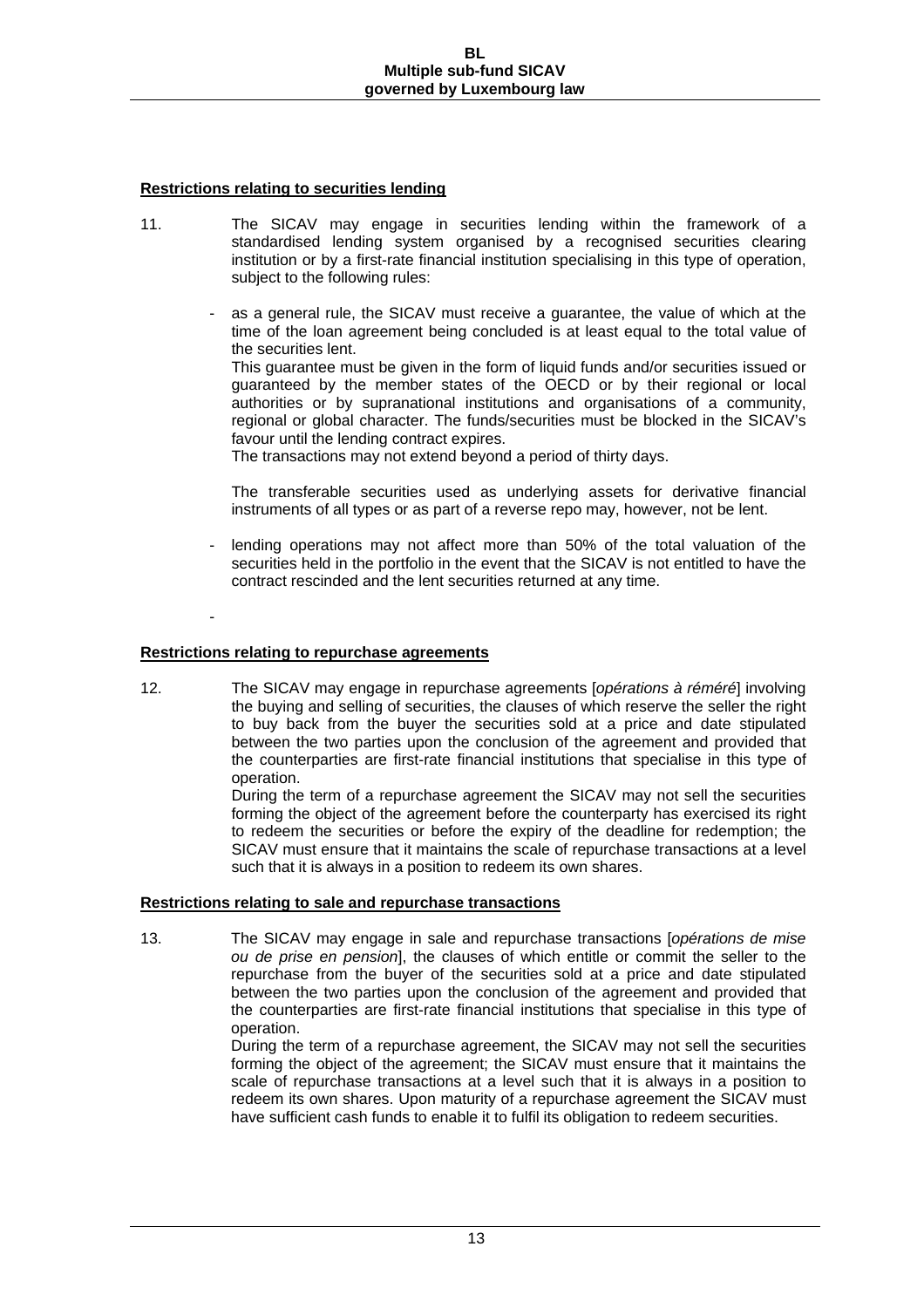#### **Restrictions relating to "repurchase" or "repo" transactions**

14. The SICAV may engage in repurchase or repo transactions [*opérations de "repurchase" ou "repo"*] whereby one party – the seller – agrees to sell to the other party – the buyer – securities against payment of the purchase price by the seller to the buyer with a firm undertaking on the part of the buyer to sell equivalent securities to the seller on a specified date or upon request in exchange for payment of the purchase price by the seller to the buyer.

> The SICAV may act either as buyer or seller in repo transactions. The counterparties must be first-class financial institutions specialising in this type of operation.

> During the term of a repo contract where the SICAV is acting as the buyer, it may not sell the securities covered by the contract before either the counterparty has redeemed the securities or the redemption deadline has expired. The SICAV must ensure that repo operations are performed on a scale such that it is at all times able to meet its obligation to redeem its own shares. Upon maturity of a repo agreement where the SICAV is acting as the seller, the SICAV must have sufficient cash funds to enable it to fulfil its obligation to redeem securities.

> The transferable securities used as underlying assets for derivative financial instruments of all types or as part of a reverse repo may, however, not be lent. This does not include the transferable securities used to hedge exchange rate or currency derivatives.

#### **Restrictions relating to "buy/sell" transactions**

15. The SICAV may engage in "buy/sell" operations for which the buyer agrees to sell the bond in cash before subsequently repurchasing it. The selling price of the bond includes the interest accrued on the coupon upon the sale and the redemption price includes this initial amount and the repo interest.

> Buy/sell operations are subject to the same conditions as those applicable to repo operations.

#### **Restrictions relating to credit default swaps**

16. The SICAV may, moreover, engage in credit default swaps (CDS) on bonds or other debt instruments traded over the counter with first-rate counterparty banks specialising in this kind of transaction and strictly in accordance with International Swap and Derivatives Association (ISDA) standards. Depending on market conditions, the SICAV may carry out CDS to expose the portfolio to, or hedge it against, interest-rate or credit risk.

> A CDS is a bilateral financial contract between a buyer and seller of protection, for a fixed amount of time, which relates to a reference entity (e.g. a company). The protection seller undertakes, against payment of a premium, to compensate the buyer in the event of incidents that may cause the portfolio to lose value such as payment default or falls in debtor rating. ISDA publishes standardized documentation on such transactions in its ISDA Master Agreement.

> The SICAV may use "individual name CDS" to hedge against specific credit risks regarding certain issuers or "Index CDS" to hedge against falls in the market. The SICAV may also sell CDS to gain specific credit exposure, but only if this is in the exclusive interest of the investor. The CDS chosen by the manager of the SICAV must be sufficiently liquid to sell/liquidate such contracts at the notional values set.

> The maximum level of commitment conferred by the CDS may in no event exceed 100% of the net assets of the SICAV. Furthermore, the total level of commitment of all CDS and other derivative instruments and techniques may not exceed the total value of the sub-fund's net assets. The sub-fund shall ensure that it has, at all times, sufficient assets to pay out the total amount of any possible requests for redemption operations and to honour its commitments with regard to CDS. The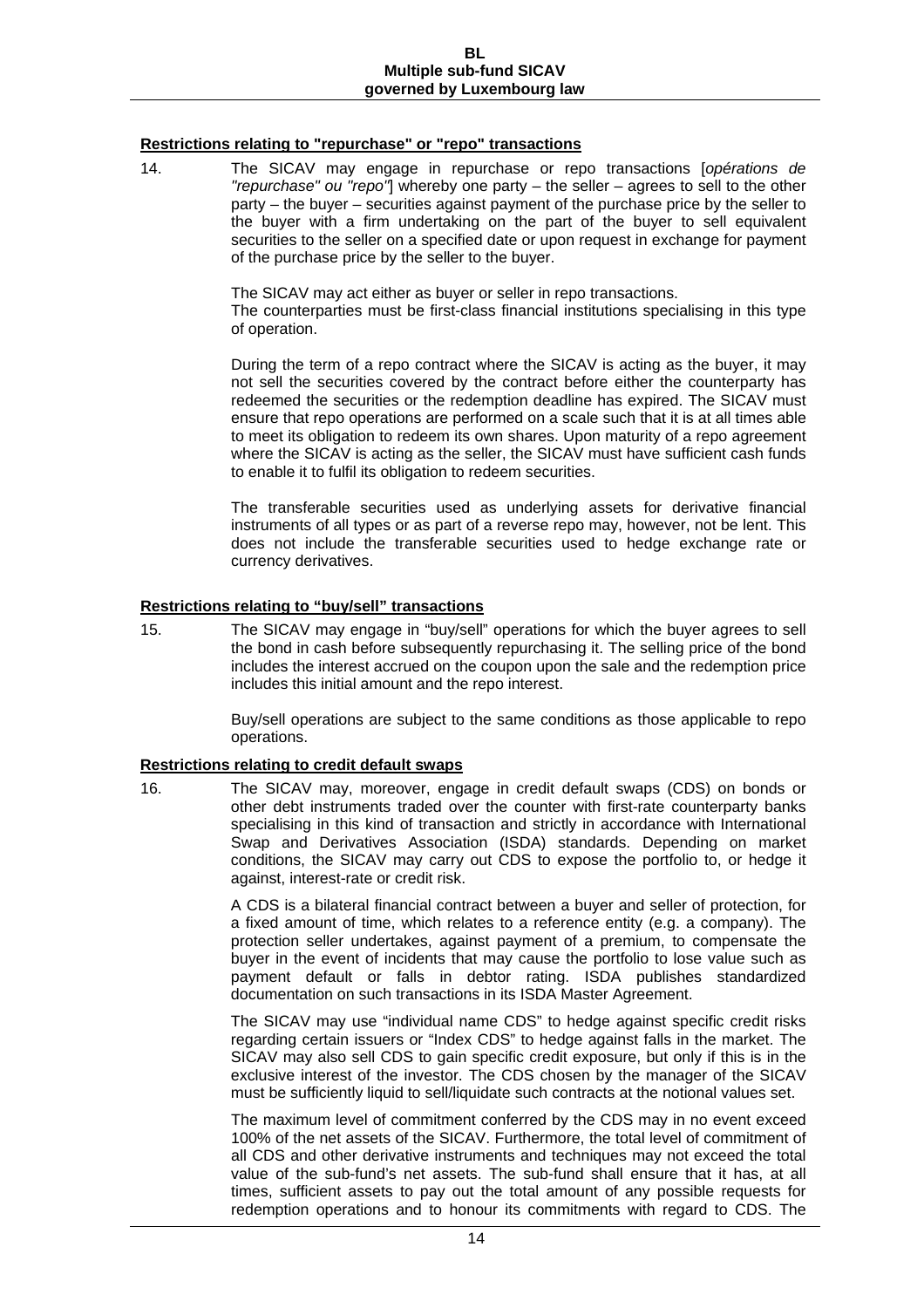SICAV's investment restrictions shall apply to the issuer and the underlying assets of any CDS.

#### **5. MANAGEMENT COMPANY**

In a services agreement dated 1st January 2005, the SICAV has appointed Banque de Luxembourg Fund Research & Asset Management S.A. ("BLFRAM") as Management Company. In this role, BLFRAM shall provide investment management, administration and marketing services. BLFRAM is authorised as a management company in accordance with the provisions of Chapter 13 of the law of 20th December 2002 concerning Undertakings for Collective Investment, in line with EU directive 2001/107/EC.

Under its responsibility and control, BLFRAM has appointed BANQUE DE LUXEMBOURG as central administration agent, which in turn has sub-contracted part of its remit, for which it nevertheless retains responsibility to European Fund Administration ("EFA") Société Anonyme, 2, rue d'Alsace, L-1017 Luxembourg.

Details of the management and central administration fees appear in the sub-fund information sheets.

#### **6. INVESTMENT ADVISERS**

The SICAV may obtain the assistance of one or more Investment Advisers whose task is to advise the SICAV on its investment policy.

The names and a description of the Investment Advisers and also their remuneration are indicated in the sub-fund descriptions.

#### **7. CUSTODIAN BANK**

BANQUE DE LUXEMBOURG, a limited company under Luxembourg law with its registered office at 14, boulevard Royal, L-2449 LUXEMBOURG has been established in Luxembourg since 1920.

In its capacity as Custodian Bank, the Bank performs the duties and obligations stipulated by the Law of 20 December 2002 on Undertakings for Collective Investment and the regulatory requirements in force.

BANQUE DE LUXEMBOURG was appointed by the SICAV on the basis of an agreement concluded on 1 January 2005. In return for acting as Custodian bank, the Custodian Bank shall be remunerated at a maximum rate of 0.10%, payable quarterly on the basis of the average net assets of each sub-fund of the SICAV.

#### **8. DESCRIPTION OF SHARES, SHAREHOLDER RIGHTS AND DISTRIBUTION POLICY**

The capital of the SICAV is equal to the total net assets of the various sub-funds.

The following classes of share may be issued for the sub-funds currently open to subscribers: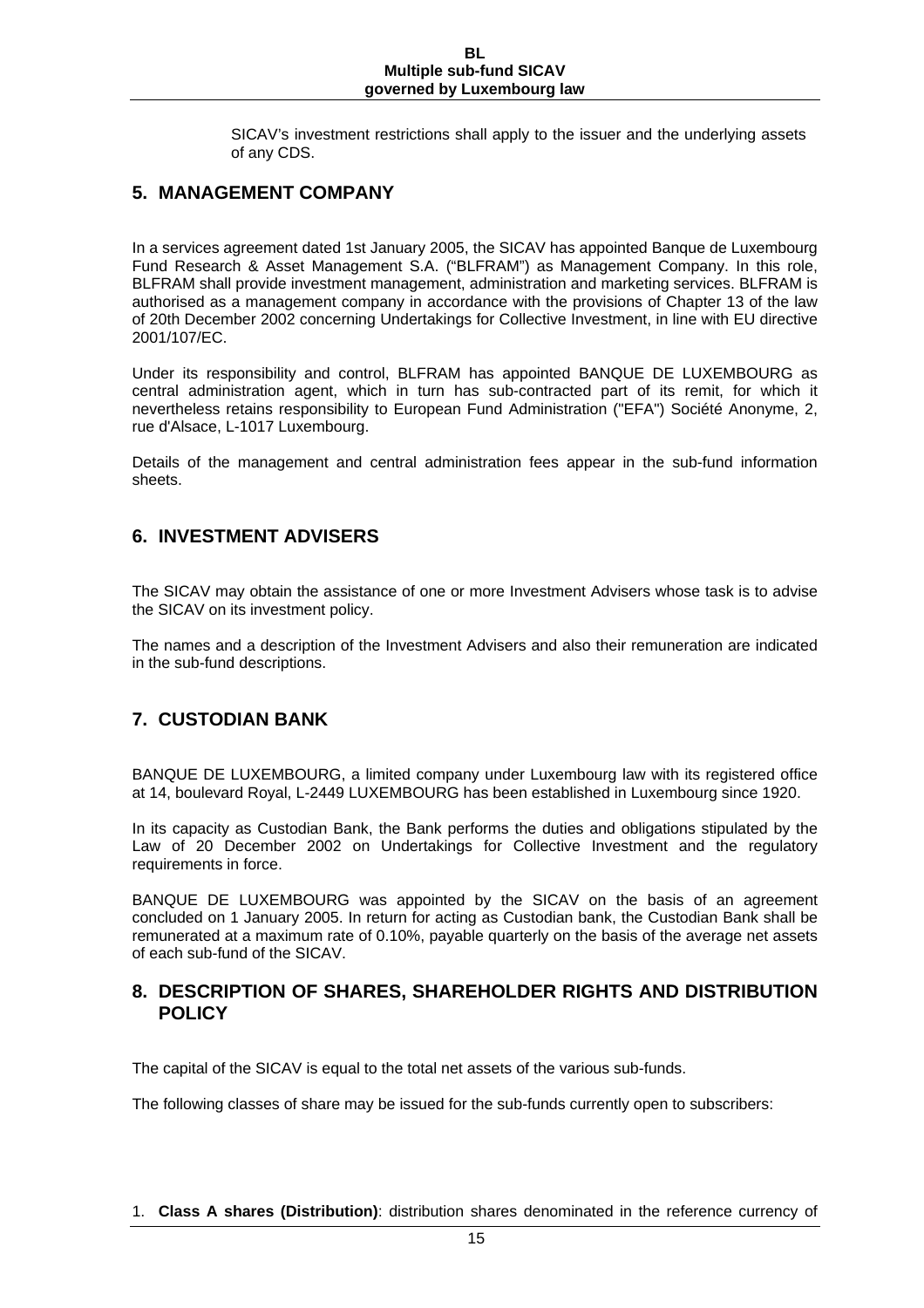the sub-fund, which, as a general rule, entitle the holder to receive a cash dividend as described in the articles of association attached to this Prospectus;

- 2. **Class B shares (Capitalisation)**: capitalisation shares denominated in the reference currency of the sub-fund which, as a general rule, do not entitle the holder to a dividend but where the amount to be distributed is reinvested in the sub-fund to which the capitalisation shares relate;
- 3. **Class AR shares (Retail/Distribution)**: distribution shares denominated in the base currency of the sub-fund and which differ from class A shares in that they have a different fee and commission structure, as specified in the factsheet of each sub-fund;
- 4. **Class BR shares (Retail/Capitalisation)**: capitalisation shares denominated in the base currency of the sub-fund and which differ from class B shares in that they have a different fee and commission structure, as specified in the factsheet of each sub-fund;
- 5. **Class AI shares (Institutional/Distribution)**: distribution shares which differ from class A and AR shares in that they are intended exclusively for institutional investors as defined by Article 129 of the Law of 20 December 2002 and on the basis of a different management and/or performance fee structure, as specified in the factsheet of each sub-fund.
- 6. **Class I shares (Institutional/Capitalisation)**: capitalisation shares which differ from class B and BR shares in that they are intended exclusively for institutional investors as defined by Article 129 of the Law of 20 December 2002 and on the basis of a different management and/or performance fee structure, as specified in the factsheet of each sub-fund.

Dividends are paid in the currency of the respective sub-fund.

The share classes available for each sub-fund are detailed in the description of each sub-fund.

#### **9. ENTITIES AUTHORISED TO RECEIVE SUBSCRIPTION, REDEMPTION AND CONVERSION ORDERS**

The following entities are authorised to receive subscription, redemption and conversion orders on behalf of the SICAV.

#### **EUROPEAN FUND ADMINISTRATION S.A., Luxembourg BANQUE DE LUXEMBOURG, Luxembourg**

#### **10. SUBSCRIPTIONS, REDEMPTIONS AND CONVERSIONS**

Subscriptions, redemptions and conversions are performed in accordance with the articles of association attached to this prospectus and as mentioned in the sub-fund descriptions.

Subscriptions, redemptions and conversions are performed in the currency of sub-funds concerned.

The Board of Directors of the SICAV may stipulate that shares shall only be issued upon receipt of the subscription amount paid in consideration thereof. If settlement is not effected in good time, the subscription application may become null and void and be cancelled at the expense of the subscriber or his financial intermediary. Moreover, the processing of the subscription application may be deferred in order to allow collection of the funds corresponding to the subscription.

Shares of the sub-funds may also be subscribed and disinvested within the framework of savings schemes under the terms set forth in the particular conditions applicable to that product. Where shares are issued within the framework of savings schemes, up to one third of each of the payments agreed for the first year may serve to cover expenses, the remaining expenses being spread equally over all subsequent payments.

The SICAV is entitled: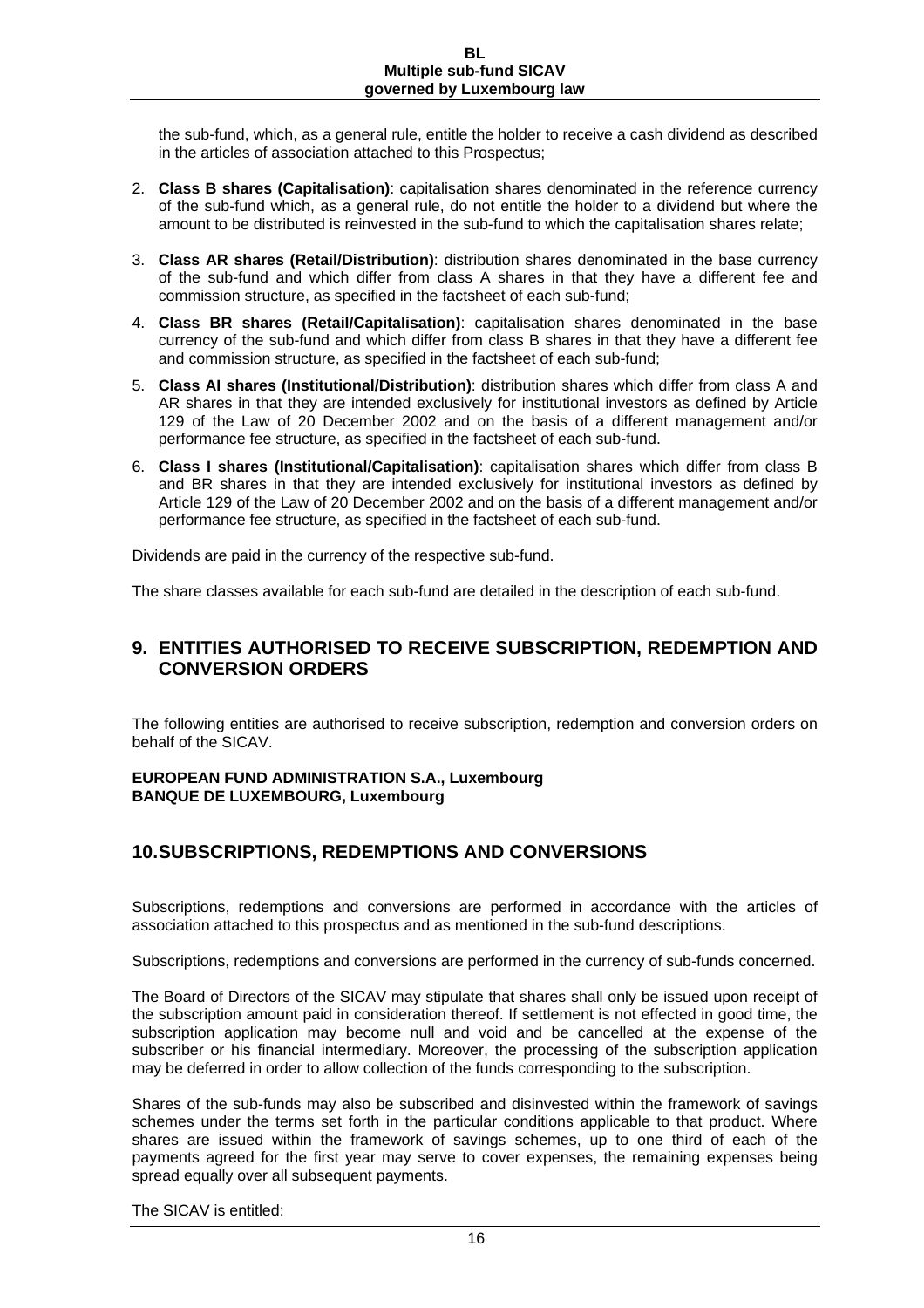- − to refuse a request for the acquisition of shares at its discretion,
- − to redeem at any time shares held by bearers who are not entitled to buy or own shares in the SICAV.

**Investors should note that the SICAV does not authorise "Market Timing" practices. The SICAV reserves the right to reject any subscription or conversion order from an investor whom the SICAV suspects to be engaging such practices, and to take, where applicable, any measures necessary to protect other SICAV investors. Subscriptions, redemptions and conversions shall be carried out at an unknown Net Asset Value.** 

### **11. DEFINITION AND CALCULATION OF NET ASSET VALUE**

The valuation of the net assets of each sub-fund of the SICAV and the calculation of the net asset value per share are carried out on the day ("Valuation Day") indicated in the sub-fund description.

The net asset value of a share, irrespective of the sub-fund and the share class in which it is issued, shall be determined in the currency of that share class.

### **12. TAX TREATMENT OF THE SICAV AND OF SHAREHOLDERS**

Under current legislation, the SICAV is not subject to any form of Luxembourg income tax, except for a one-off capital duty of EUR 1200 payable at launch.

It is however subject to an annual subscription tax the amount of which is stated in the description of each sub-fund, payable quarterly on the basis of the net assets of the SICAV on the last day of each quarter. The net assets invested in UCIs that are already subject to the subscription tax described in Article 108 of the amended Law of 30 March 1988 and Article 129 of the Law of 20 December 2002 on Undertakings for Collective Investment are exempt from subscription tax.

The SICAV shall be subject in the different countries to withholding tax that may be charged on income, dividends and interest on its investments in these countries, without these necessarily being refundable.

Finally, the SICAV may also be subject to indirect taxes on its operations and on services for which it is invoiced due to different legislation in force.

Payments of dividends or redemption prices in favour of shareholders may be subject to deduction of withholding tax in accordance with the terms of European Council Directive 2003/48/EC of 3 June 2003 on taxation of savings income in the form of interest payments. In this case, the investor may opt out of paying the withholding tax by producing an exemption certificate or mandate for exchange of information, depending on the options offered by the paying agent.

#### **The SICAV recommends that potential shareholders inform themselves and, if necessary, seek professional advice on the laws and regulations relating to the subscription, purchase, holding, redemption and sale of shares in their country of origin, residence or domicile.**

Dividend payments or redemption prices in favour of shareholders may be subject to the withholding tax in accordance with the provisions of the European Council Directive 2003/48/EC of 3rd June 2003 concerning the taxation of savings income in the form of interest payments (hereinafter "the Directive"). In the case where such payments give rise to the withholding tax, investors may avoid it by providing an exemption certificate or an information exchange mandate, depending on the options offered by the paying agent. The Directive was transposed into Luxembourg legislation by the law of 21 June 2005 (hereinafter "the Law"). Dividends paid out by any of the SICAV's sub-funds shall be subject to the Directive and the Law if more than 15% of the sub-fund's assets are invested in debt securities as defined by the Law. The capital gains realised by a shareholder on the sale of shares in a sub-fund are subject to the Directive and the Law if more than 40% of the assets in the sub-fund are invested in debt securities as defined by the Law. The withholding tax shall be 15% until 30th June 2008, 20% until 30th June 2011 and 35% thereafter.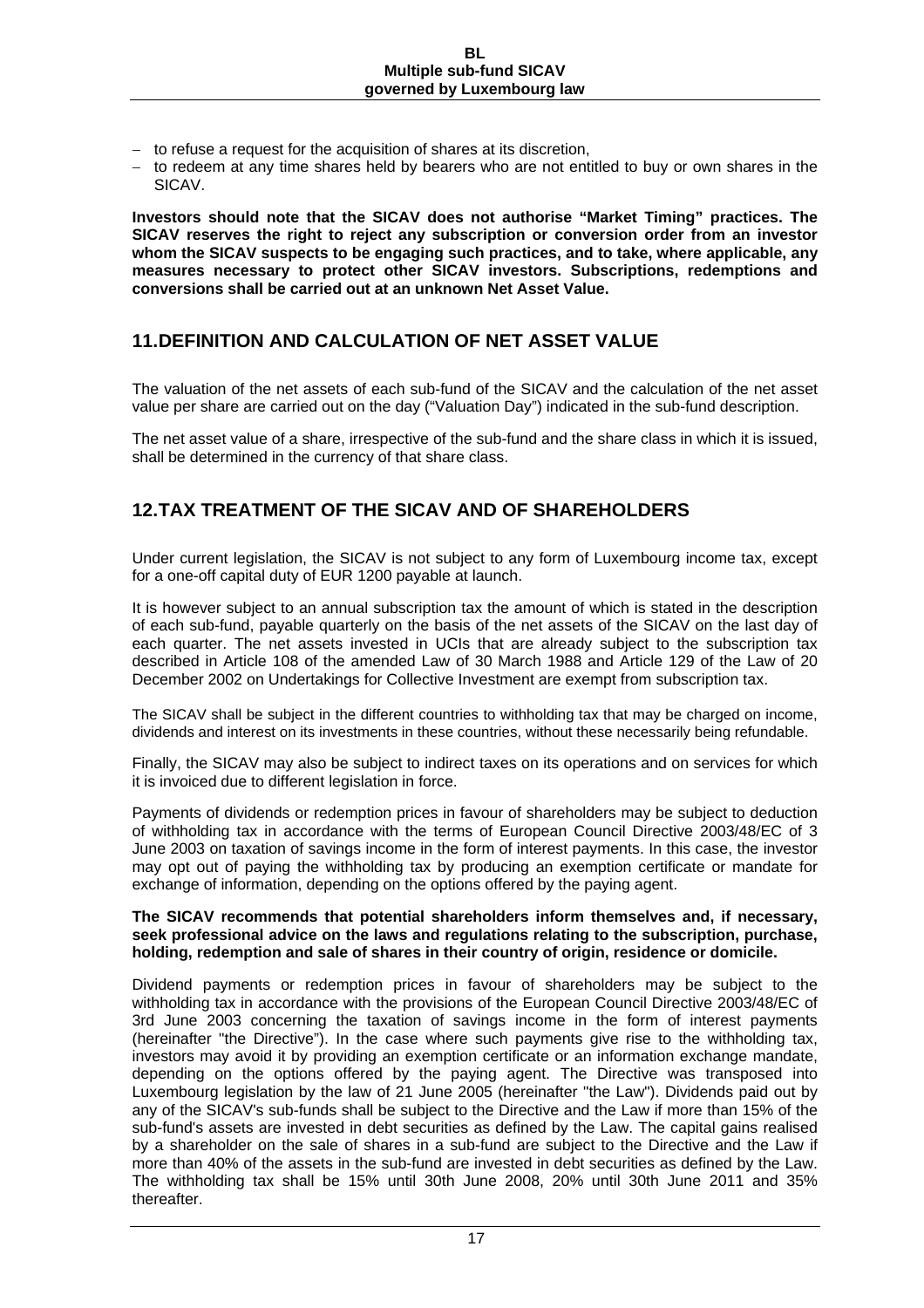#### **13. FINANCIAL REPORTS**

The SICAV shall publish an annual report audited by the Auditor at the end of every year as well as an unaudited interim report at the end of every half-year, at 31 March.

These financial reports shall include information on the financial state of each individual sub-fund. The consolidation currency is the euro.

#### **14. INFORMATION FOR SHAREHOLDERS**

Details of the **net asset value**, the issue price and the redemption and conversion price of each class of shares are available on every banking day in Luxembourg from the SICAV's registered office.

**Amendments to the SICAV's articles of association** shall be published in the Luxembourg *Mémorial, Recueil des Sociétés et Associations*.

**Notices** of General Meetings of Shareholders shall be published in the Luxembourg *Mémorial, Recueil des Sociétés et Associations* and in the *Luxemburger Wort* in Luxembourg and in at least one newspaper distributed in other countries where shares in the SICAV are offered for sale.

**Other notices to shareholders** shall be published in the *Luxemburger Wort* in Luxembourg and in one or more newspapers distributed in other countries where shares in the SICAV are available to subscribers.

The following **documents** are available to the public:

- the issue prospectus and articles of association of the SICAV
- − the simplified prospectus of the SICAV
- the financial reports of the SICAV.

A copy of the agreements concluded with the Custodian Bank and the Central Administration, the Management Companies and the Investment Advisers of the SICAV may be obtained free of charge from the registered office of the SICAV.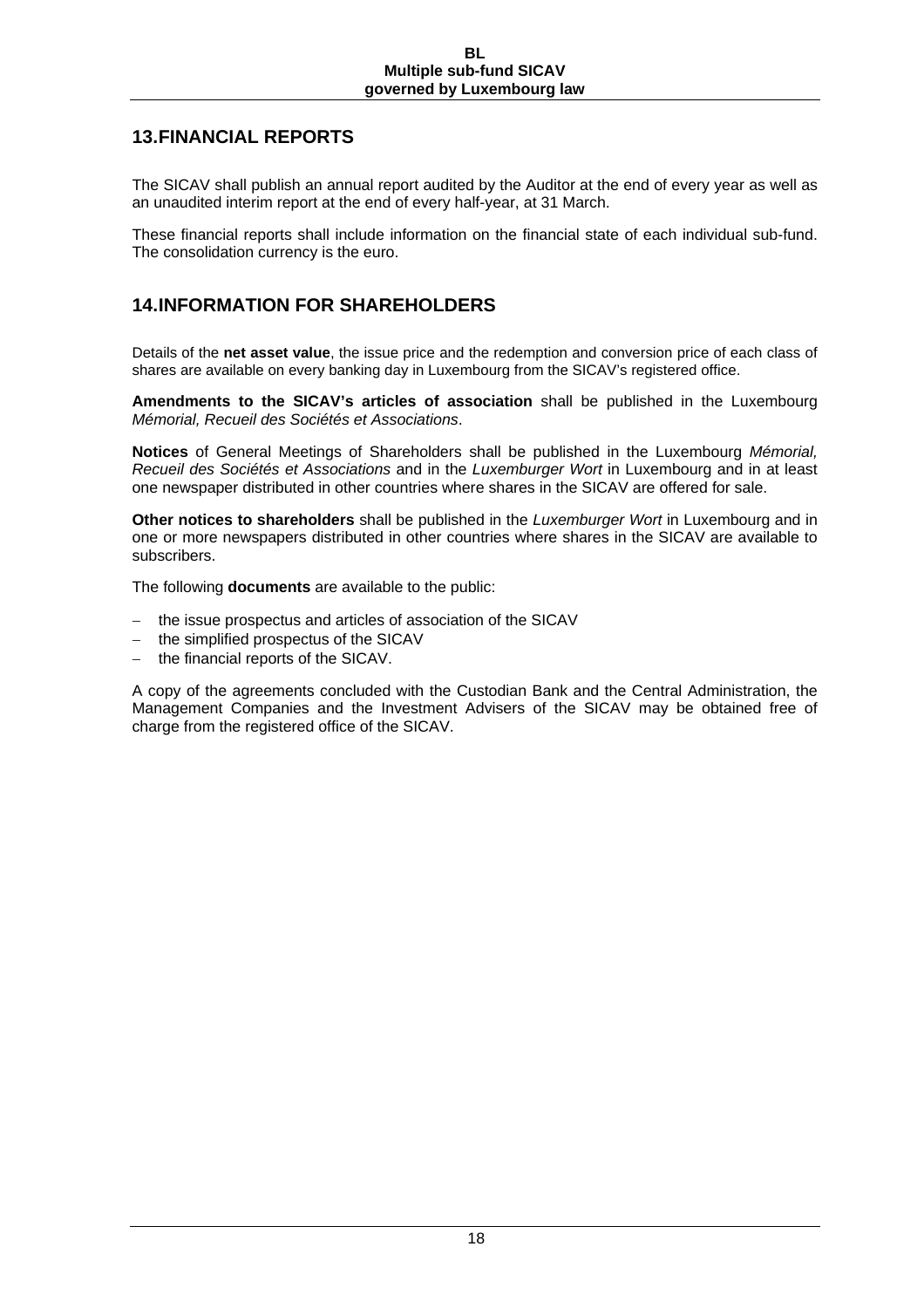# **BL**

# **Sub-fund descriptions**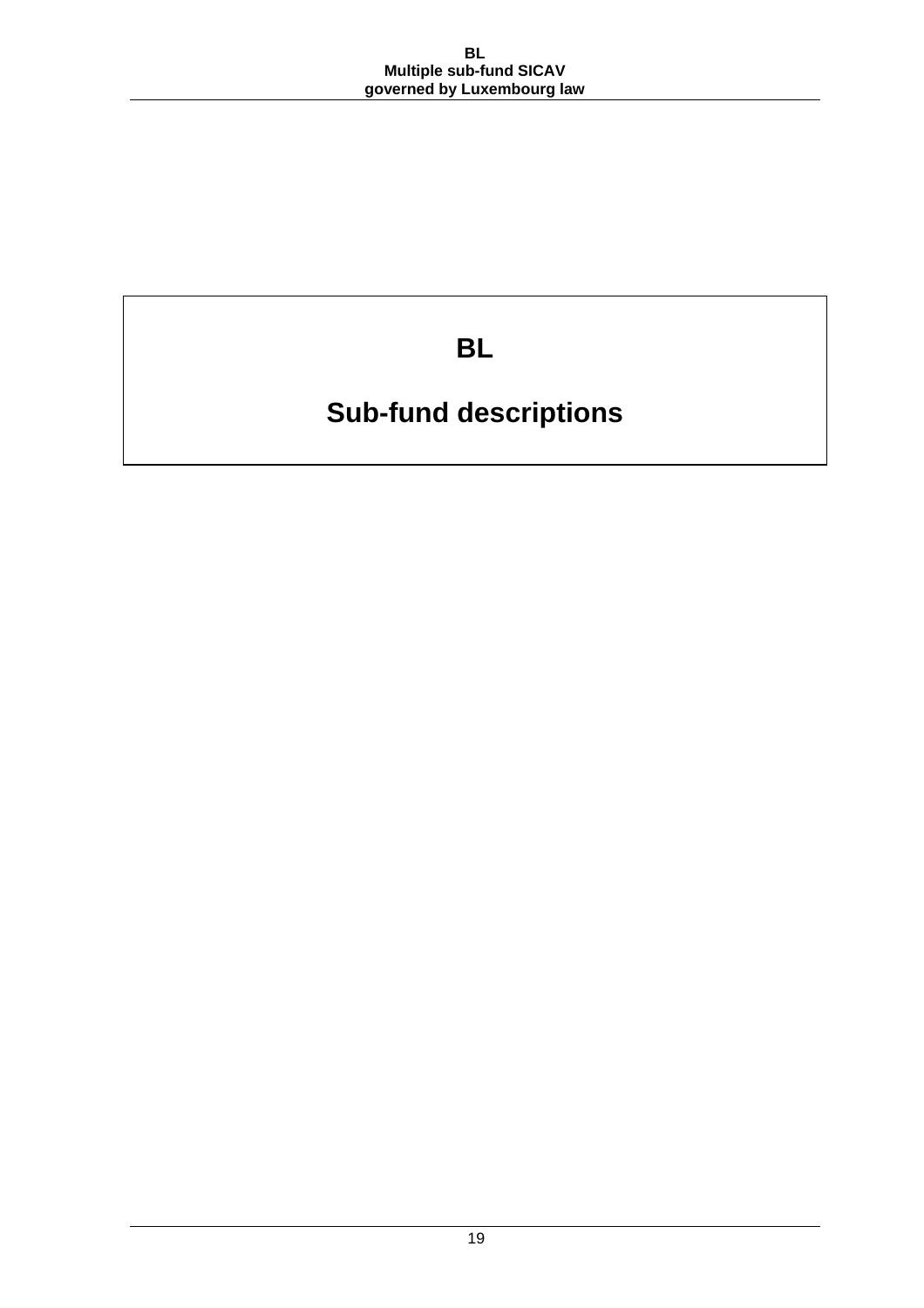### **BL-GLOBAL BOND**

### **PRESENTATION OF THE SICAV**

| Date launched                                    | >      | 15 October 1993                                                                     |
|--------------------------------------------------|--------|-------------------------------------------------------------------------------------|
| Country of registration                          | >      | Luxembourg                                                                          |
| Legal form                                       | >      | Multiple sub-fund SICAV                                                             |
| Term                                             | $\geq$ | Unlimited                                                                           |
| <b>Promoter</b>                                  | >      | BANQUE DE LUXEMBOURG, S.A.,<br>Luxembourg                                           |
| <b>Custodian Bank and Central Administration</b> | ➢      | BANQUE DE LUXEMBOURG, S.A.,<br>Luxembourg                                           |
| <b>Management Company</b>                        | >      | <b>BANQUE DE LUXEMBOURG FUND</b><br>RESEARCH & ASSET MANAGEMENT S.A.,<br>Luxembourg |
| <b>Central Administration subcontractor</b>      | ➢      | EUROPEAN FUND ADMINISTRATION, S.A.,<br>Luxembourg                                   |
| <b>Auditor</b>                                   | ➢      | KPMG Audit S.à.r.l., Luxembourg                                                     |
| <b>Supervisory authority</b>                     | >      | <b>COMMISSION DE SURVEILLANCE DU</b><br>SECTEUR FINANCIER, Luxembourg               |

#### **PRESENTATION OF THE SUB-FUND "BL-GLOBAL BOND"**

#### **SUB-FUND INVESTMENT POLICY**

| Objective of the sub-fund<br>$\geq$ |        | Capital protection, a return superior to that of a money market<br>investment in euro.                                                                                                                                                                                                                                                                                                                                                                      |  |  |
|-------------------------------------|--------|-------------------------------------------------------------------------------------------------------------------------------------------------------------------------------------------------------------------------------------------------------------------------------------------------------------------------------------------------------------------------------------------------------------------------------------------------------------|--|--|
| <b>Investment policy</b><br>$\geq$  |        | The sub-fund invests a minimum of two thirds of its net assets in fixed-<br>or variable-interest bonds.                                                                                                                                                                                                                                                                                                                                                     |  |  |
|                                     |        | The sub-fund may invest up to 25% of its net assets in convertible<br>bonds, bonds with warrants on transferable securities, indexed bonds<br>and, more generally, any transferable security forming part of a bond<br>issue. With a view to achieving its investment objective and in<br>accordance with the provisions of chapters 3 and 4 of the complete<br>prospectus, the sub-fund may invest up to 10% of its net assets in<br>UCITS and other UCIs. |  |  |
|                                     |        | A minimum of 75% of its net assets shall be invested in bonds<br>denominated in euro and with a minimum rating of BBB from Standard<br>& Poor's or its equivalent.                                                                                                                                                                                                                                                                                          |  |  |
|                                     |        | The sub-fund may also invest in derivative products, for the purpose of<br>hedging or optimising portfolio exposure.                                                                                                                                                                                                                                                                                                                                        |  |  |
| Reference currency                  | $\geq$ | <b>EUR</b>                                                                                                                                                                                                                                                                                                                                                                                                                                                  |  |  |
| Risk profile                        | $\geq$ | Risk profile = $2(1)$ very low, 7=very high)                                                                                                                                                                                                                                                                                                                                                                                                                |  |  |
|                                     |        | The net asset value of the sub-fund is calculated on the basis of the<br>market value of the bonds held (directly or indirectly) in the portfolio.                                                                                                                                                                                                                                                                                                          |  |  |
|                                     |        | The value of the bonds depends on interest rate fluctuations and the<br>perception of risk by the financial markets.                                                                                                                                                                                                                                                                                                                                        |  |  |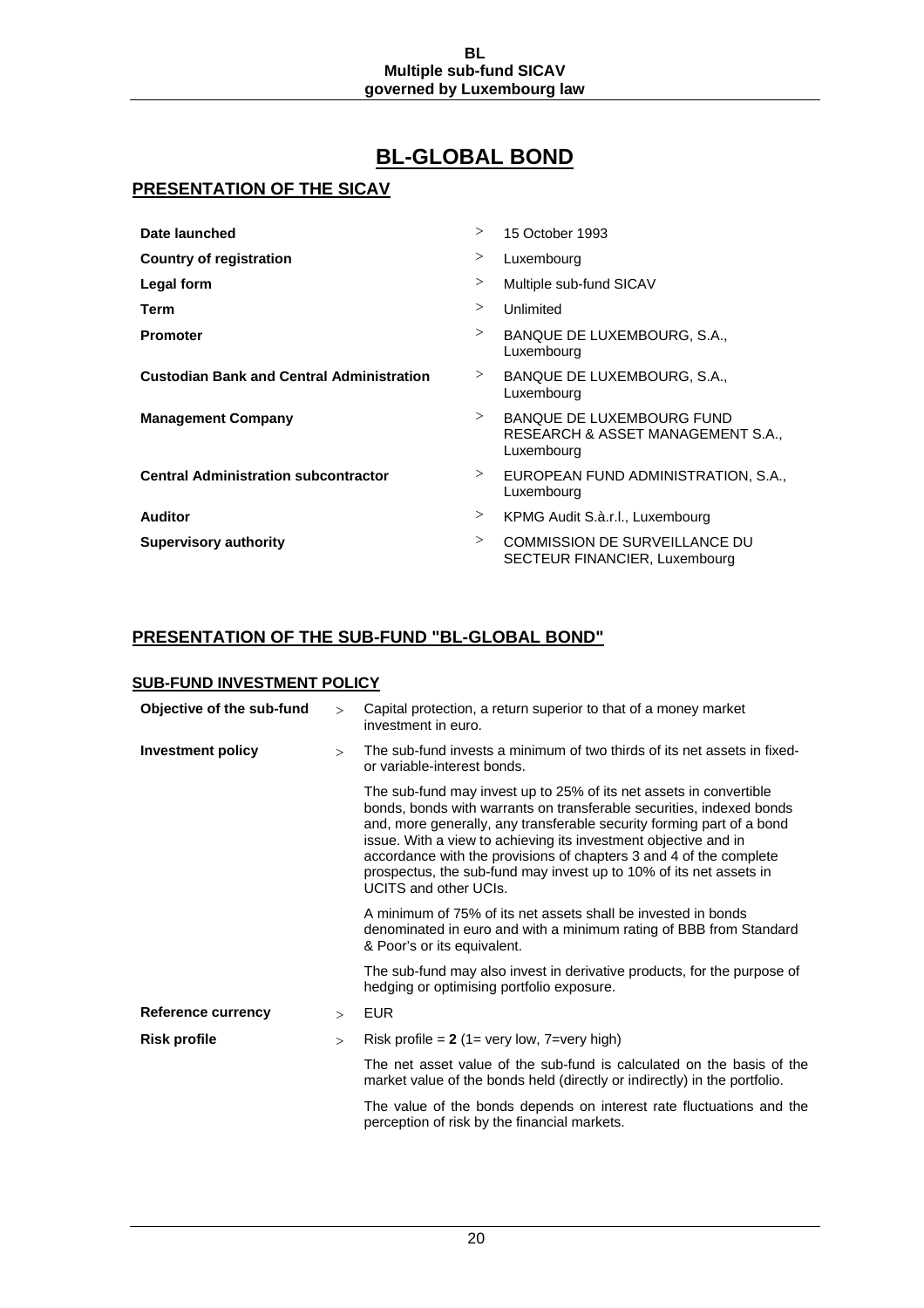| BL                             |
|--------------------------------|
| <b>Multiple sub-fund SICAV</b> |
| governed by Luxembourg law     |

| <b>Investor profile</b>                                                                                              | $\geq$   | Investment horizon: $> 2$ years                                                                                                                                                                                                                                                                                                                                                                                                                                                                                                                                                      |
|----------------------------------------------------------------------------------------------------------------------|----------|--------------------------------------------------------------------------------------------------------------------------------------------------------------------------------------------------------------------------------------------------------------------------------------------------------------------------------------------------------------------------------------------------------------------------------------------------------------------------------------------------------------------------------------------------------------------------------------|
|                                                                                                                      |          | The sub-fund is suitable for investors who wish to invest in a savings<br>product offering capital protection, and looking for a return superior to<br>that of a money market investment                                                                                                                                                                                                                                                                                                                                                                                             |
|                                                                                                                      |          | The investor must be prepared to accept moderate short-term losses<br>due to fluctuations in the prices of the bonds.                                                                                                                                                                                                                                                                                                                                                                                                                                                                |
|                                                                                                                      |          | FRONT-LOAD, REDEMPTION AND CONVERSION FEES (CHARGED TO THE SHAREHOLDER)                                                                                                                                                                                                                                                                                                                                                                                                                                                                                                              |
| <b>Front-load fee</b>                                                                                                | $\geq$   | Maximum of 5% payable to intermediaries. It is up to each intermediary<br>to decide the front-load fee he intends to charge.                                                                                                                                                                                                                                                                                                                                                                                                                                                         |
| <b>Redemption fee</b>                                                                                                | $\geq$   | None                                                                                                                                                                                                                                                                                                                                                                                                                                                                                                                                                                                 |
| <b>Conversion fee</b>                                                                                                | $\geq$   | None                                                                                                                                                                                                                                                                                                                                                                                                                                                                                                                                                                                 |
|                                                                                                                      |          | <b>COMMISSIONS AND FEES CHARGED TO THE SUB-FUND</b>                                                                                                                                                                                                                                                                                                                                                                                                                                                                                                                                  |
| <b>Management fee</b>                                                                                                | $\geq$   | The management fee differs according to the share class concerned.                                                                                                                                                                                                                                                                                                                                                                                                                                                                                                                   |
|                                                                                                                      |          | Class A and B shares:                                                                                                                                                                                                                                                                                                                                                                                                                                                                                                                                                                |
|                                                                                                                      |          | Max. 0.50% per annum, payable quarterly and calculated on the basis<br>of the average net assets of the sub-fund for the quarter in question.                                                                                                                                                                                                                                                                                                                                                                                                                                        |
|                                                                                                                      |          | Class AR and BR shares:                                                                                                                                                                                                                                                                                                                                                                                                                                                                                                                                                              |
|                                                                                                                      |          | Max. 0.75% per annum, payable quarterly and calculated on the basis<br>of the average net assets of the sub-fund for the quarter in question.                                                                                                                                                                                                                                                                                                                                                                                                                                        |
|                                                                                                                      |          | Class AI and I shares:                                                                                                                                                                                                                                                                                                                                                                                                                                                                                                                                                               |
|                                                                                                                      |          | Max. 0.25% per annum, payable quarterly and calculated on the basis<br>of the average net assets of the sub-fund for the quarter in question.                                                                                                                                                                                                                                                                                                                                                                                                                                        |
| <b>Management fees of the</b><br>target funds                                                                        |          | Max. 2.00% p.a., calculated on the net assets invested in the<br>target fund.                                                                                                                                                                                                                                                                                                                                                                                                                                                                                                        |
|                                                                                                                      |          | The sub-fund benefits from rebates on the management fee of the<br>target funds.                                                                                                                                                                                                                                                                                                                                                                                                                                                                                                     |
| <b>Custodian fee (excluding</b><br>transaction charges and<br>correspondents' fees)<br><b>Central Administration</b> | $\rm{>}$ | Max. 0.10% p.a. based on the annual average value of the sub-fund's<br>net assets, subject to a minimum of EUR 6,250.                                                                                                                                                                                                                                                                                                                                                                                                                                                                |
| fees                                                                                                                 | $\geq$   | Max. 0.08% p.a. of the average net assets, with a minimum not<br>exceeding EUR 30,000 p.a.                                                                                                                                                                                                                                                                                                                                                                                                                                                                                           |
| Other fees and<br>commissions                                                                                        | $\geq$   | The sub-fund will pay other operating costs, details of which are given<br>in article 30 of the articles of association.                                                                                                                                                                                                                                                                                                                                                                                                                                                             |
| <u>TAXATION</u>                                                                                                      |          |                                                                                                                                                                                                                                                                                                                                                                                                                                                                                                                                                                                      |
| Tax treatment of the<br><b>SICAV</b>                                                                                 | $\geq$   | No charge or tax is payable in Luxembourg, except:<br>a one-off capital duty payable at launch and<br>a subscription tax of 0.05% p.a. <sup>1</sup> .                                                                                                                                                                                                                                                                                                                                                                                                                                |
| <b>Tax treatment of</b><br>shareholders                                                                              | $\geq$   | Payment of dividends or of the redemption price in favour of<br>shareholders may be subject to deduction of withholding tax in<br>accordance with the terms of European Council Directive 2003/48/EC<br>of 3 June 2003 on taxation of savings income in the form of interest<br>payments. In this case, the investor may opt out of paying the<br>withholding tax by producing an exemption certificate or mandate for<br>exchange of information, depending on the options offered by the<br>paying agent.<br>Shareholders should consult their tax advisers regarding the laws and |
|                                                                                                                      |          | regulations in their country of origin, residence and domicile.                                                                                                                                                                                                                                                                                                                                                                                                                                                                                                                      |

1 Net assets invested in UCIs already subject to subscription tax are exempt.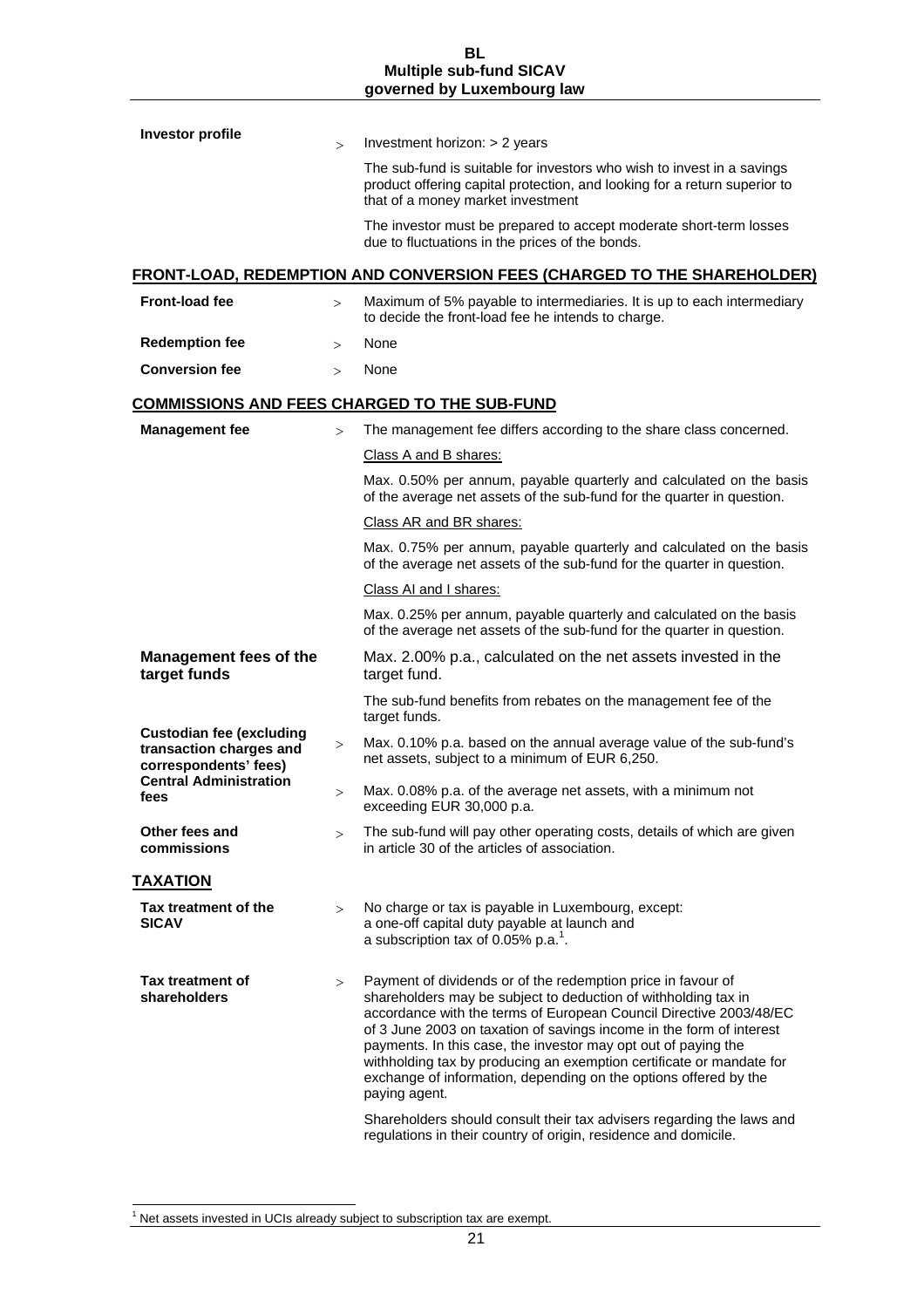### **TRADING OF SHARES**

| <b>Subscription, redemption</b><br>and conversion | $\geq$ | Subscription, redemption and conversion orders received before 5 p.m.<br>on the day before a valuation day are accepted on the basis of the net<br>asset value (NAV) on this valuation day subject to the fees set out<br>above. Subscriptions and redemptions must be paid up no later than<br>three business days following the valuation day.<br>Subscription, redemption and conversion orders are therefore remitted<br>by investors at an unknown Net Asset Value. |  |  |  |
|---------------------------------------------------|--------|--------------------------------------------------------------------------------------------------------------------------------------------------------------------------------------------------------------------------------------------------------------------------------------------------------------------------------------------------------------------------------------------------------------------------------------------------------------------------|--|--|--|
|                                                   |        | Investors should note that the SICAV does not authorise "Market<br>Timing" practices. The SICAV reserves the right to reject any<br>subscription or conversion order from an investor whom the SICAV<br>suspects to be engaging such practices, and to take, where applicable,<br>any measures necessary to protect other SICAV investors.                                                                                                                               |  |  |  |
| Form/classes of shares                            | >      | On the date of this prospectus, the following share classes are<br>available:                                                                                                                                                                                                                                                                                                                                                                                            |  |  |  |
|                                                   |        | A (Distribution), B (Accumulation),                                                                                                                                                                                                                                                                                                                                                                                                                                      |  |  |  |
|                                                   |        | AR (Retail/Distribution), BR (Retail/Accumulation),                                                                                                                                                                                                                                                                                                                                                                                                                      |  |  |  |
|                                                   |        | AI (Institutional/Distribution),                                                                                                                                                                                                                                                                                                                                                                                                                                         |  |  |  |
|                                                   |        | I (Institutional/Accumulation).                                                                                                                                                                                                                                                                                                                                                                                                                                          |  |  |  |
|                                                   |        | Class AI and I shares are intended exclusively for institutional investors<br>as defined in Article 129 of the Law of 20 December 2002.                                                                                                                                                                                                                                                                                                                                  |  |  |  |
|                                                   |        | Minimum initial investment for AI and I shares: EUR 5,000,000 (the<br>Board of Directors may accept subscriptions of a lesser amount at its<br>discretion, provided the equal treatment of shareholders is ensured on<br>the same valuation day).                                                                                                                                                                                                                        |  |  |  |
|                                                   |        | The shares may be issued in the form of bearer or registered<br>certificates.                                                                                                                                                                                                                                                                                                                                                                                            |  |  |  |
|                                                   |        | Shares can be issued in fractions up to one thousandth of a share, as<br>unit shares or in the form of a certificate representing more than one<br>share, available in the case of bearer certificates in 1, 10 or 100 share<br>denominations. Fractions of bearer shares cannot be physically<br>delivered and shall be held at the custodian bank in a securities<br>account to be opened for this purpose.                                                            |  |  |  |
| <b>Distribution of dividends</b><br>$\geq$        |        | Based on the recommendation of the Board of Directors, the General<br>Meeting of Shareholders shall decide whether a dividend should be<br>distributed and, if so, the amount to be distributed in accordance with<br>the law of 20th December 2002. The share of income and capital gains<br>attributable to capitalisation shares shall be reinvested.                                                                                                                 |  |  |  |
|                                                   |        | Interim dividends may be declared and paid by the Board of Directors in<br>accordance with the law.                                                                                                                                                                                                                                                                                                                                                                      |  |  |  |
|                                                   |        | Dividends may be paid in the currency chosen by the Board of<br>Directors, at the exchange rate in force on the payment date.                                                                                                                                                                                                                                                                                                                                            |  |  |  |
| <b>Valuation date</b>                             | $\geq$ | Each business day in Luxembourg                                                                                                                                                                                                                                                                                                                                                                                                                                          |  |  |  |
| <b>Publication of NAV</b>                         | $\geq$ | At the registered office of the SICAV                                                                                                                                                                                                                                                                                                                                                                                                                                    |  |  |  |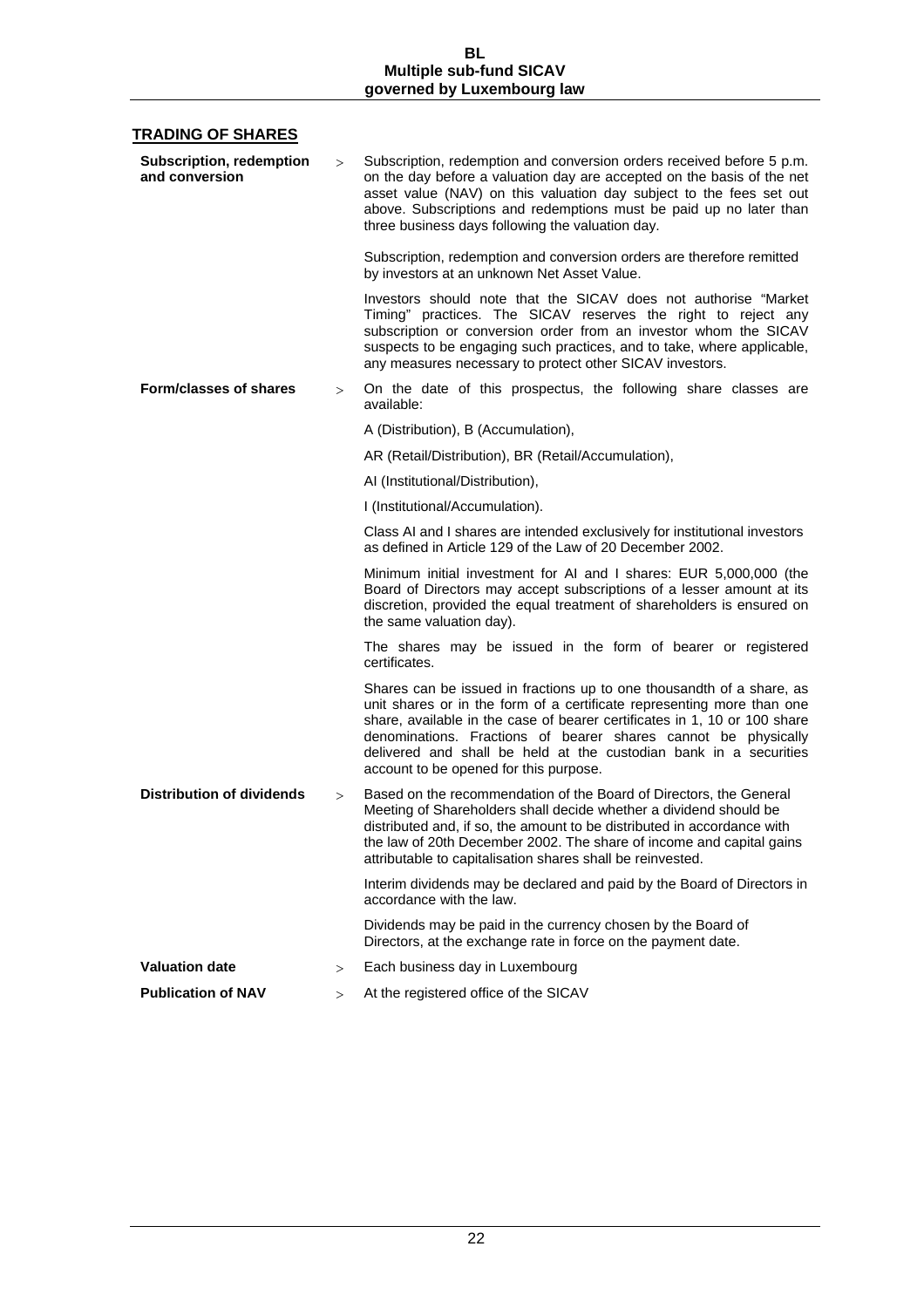### **OTHER INFORMATION**

**documentation** 

| <b>ISIN code</b>                                       | $\rightarrow$ | Class A shares: LU0093569837 (Distribution)                                                  |
|--------------------------------------------------------|---------------|----------------------------------------------------------------------------------------------|
|                                                        |               | Class B shares: LU0093569910 (Capitalisation)                                                |
|                                                        |               | Class AR shares: LU0495648999 (Retail/Distribution)                                          |
|                                                        |               | Class BR shares: LU0495649377 (Retail/Capitalisation)                                        |
|                                                        |               | Class AI shares: LU0495649617 (Institutional/Distribution)                                   |
|                                                        |               | Class I shares: LU0495650037 (Institutional/Capitalisation)                                  |
| Listed on Luxembourg<br><b>Stock Exchange</b>          | $\geq$        | <b>Yes</b>                                                                                   |
| <b>POINT OF CONTACT</b>                                |               |                                                                                              |
| Subscriptions,<br>redemptions and<br>conversions       | $\sim$        | EUROPEAN FUND ADMINISTRATION – REGISTER<br>Tel: +352-48 48 80-831<br>Fax: +352-48 65 61-8002 |
| <b>Requests for</b><br>- - - - - - - - - - - - - - - - |               | Tel: +352 49 924 1<br>Website: www.banquedeluxembourg.com                                    |

23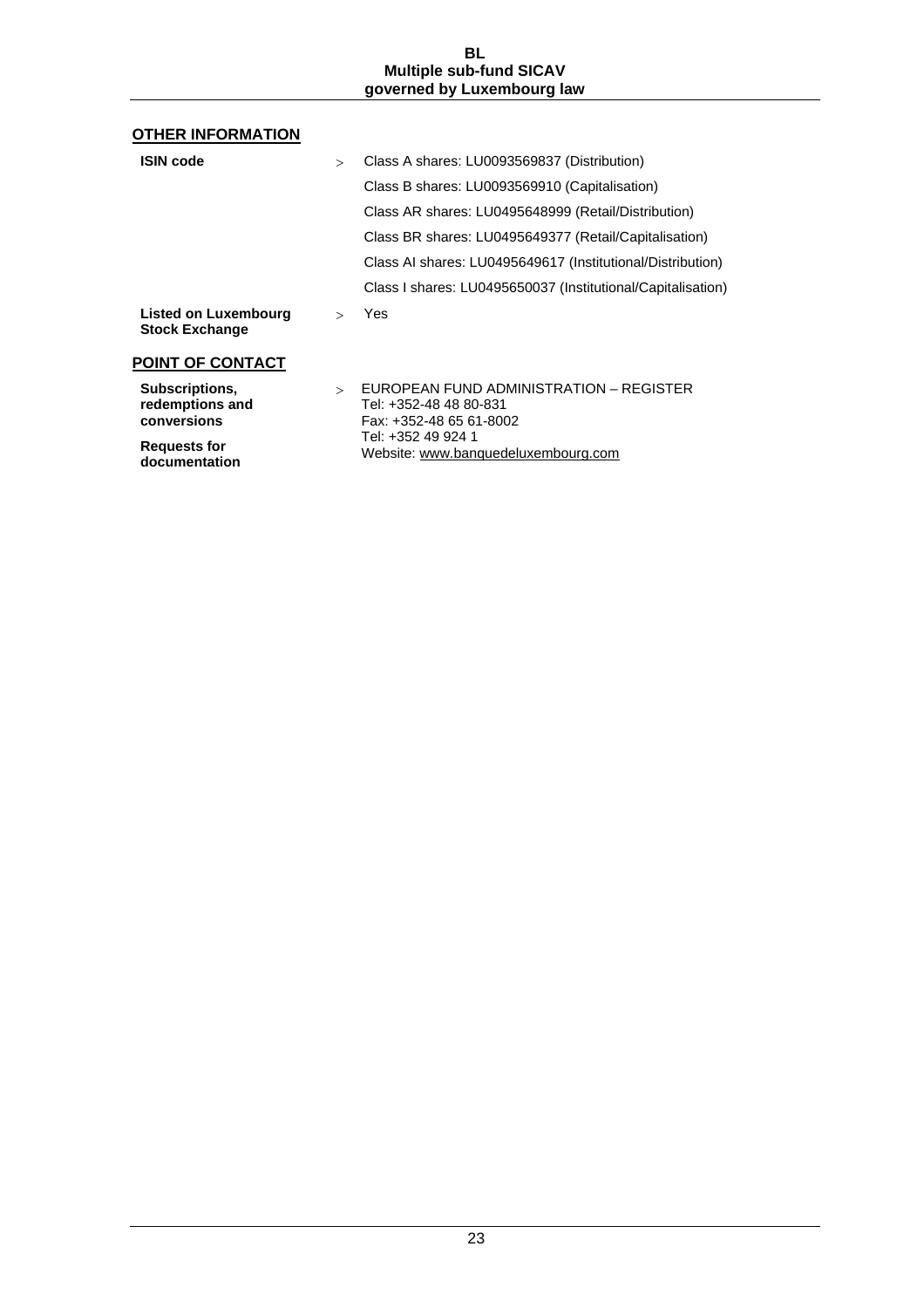### **BL-GLOBAL 30**

#### **PRESENTATION OF THE SICAV**

| Date launched                                    | $\rightarrow$ | 15 October 1993                                                                     |
|--------------------------------------------------|---------------|-------------------------------------------------------------------------------------|
| <b>Country of registration</b>                   | $\rightarrow$ | Luxembourg                                                                          |
| Legal form                                       | $\geq$        | Multiple sub-fund SICAV                                                             |
| Term                                             | $\rightarrow$ | Unlimited                                                                           |
| <b>Promoter</b>                                  | $\rightarrow$ | BANQUE DE LUXEMBOURG, S.A.,<br>Luxembourg                                           |
| <b>Custodian Bank and Central Administration</b> | $\geq$        | BANQUE DE LUXEMBOURG, S.A.,<br>Luxembourg                                           |
| <b>Management Company</b>                        | $\geq$        | <b>BANQUE DE LUXEMBOURG FUND</b><br>RESEARCH & ASSET MANAGEMENT S.A.,<br>Luxembourg |
| <b>Central Administration subcontractor</b>      | $\geq$        | EUROPEAN FUND ADMINISTRATION, S.A.,<br>Luxembourg                                   |
| <b>Auditor</b>                                   | $\geq$        | KPMG Audit S.à.r.l., Luxembourg                                                     |
| <b>Supervisory authority</b>                     | $\rightarrow$ | Commission de Surveillance du Secteur<br>Financier, Luxembourg                      |

### **PRESENTATION OF THE SUB-FUND "BL- Global 30"**

#### **SUB-FUND INVESTMENT POLICY**

| Objective of the sub-fund | $\mathbf{r}$ | To achieve income with reduced volatility.                                                                                                                                                                                                                                  |
|---------------------------|--------------|-----------------------------------------------------------------------------------------------------------------------------------------------------------------------------------------------------------------------------------------------------------------------------|
| <b>Investment policy</b>  | $\geq$       | This mixed, defensive sub-fund is invested without geographical,<br>sectorial or monetary restrictions, principally in bonds, the remainder<br>being invested in shares and money market instruments.                                                                       |
|                           |              | The neutral asset allocation of this sub-fund consists in investing<br>approximately 30% of its net assets in equities.                                                                                                                                                     |
|                           |              | A minimum of 15% and a maximum of 45% of the sub-fund's net assets<br>are invested in equities.                                                                                                                                                                             |
|                           |              | With a view to achieving its investment objective and in accordance<br>with the provisions of chapters 3 and 4 of the full prospectus, up to 49%<br>of the sub-fund's net assets may be invested in the aforementioned<br>asset classes through UCITS and other UCIs.       |
|                           |              | The sub-fund may equally have recourse to derivative products, for the<br>purpose of hedging or optimising portfolio exposure.                                                                                                                                              |
| <b>Reference currency</b> | $\geq$       | <b>EUR</b>                                                                                                                                                                                                                                                                  |
| <b>Risk profile</b>       | $\geq$       | Risk profile = $3(1)$ very low, 7=very high)                                                                                                                                                                                                                                |
|                           |              | The net asset value of the sub-fund depends on the market values of<br>the shares and bonds held directly or indirectly in the portfolio.                                                                                                                                   |
|                           |              | The value of the shares depends on the prospects for profitable growth<br>and the stock market values of the shares held in the portfolio. The<br>value of the bonds depends on interest rate fluctuations and the<br>perception of risk by the financial markets.          |
|                           |              | The risk of the portfolio arises on the one hand from the risks inherent<br>to bond investments and on the other hand from the risks inherent to<br>equity investments. The risk of an investment in shares is significantly<br>higher than that of an investment in bonds. |
|                           |              |                                                                                                                                                                                                                                                                             |

The correlation between the equity market and the bond market is such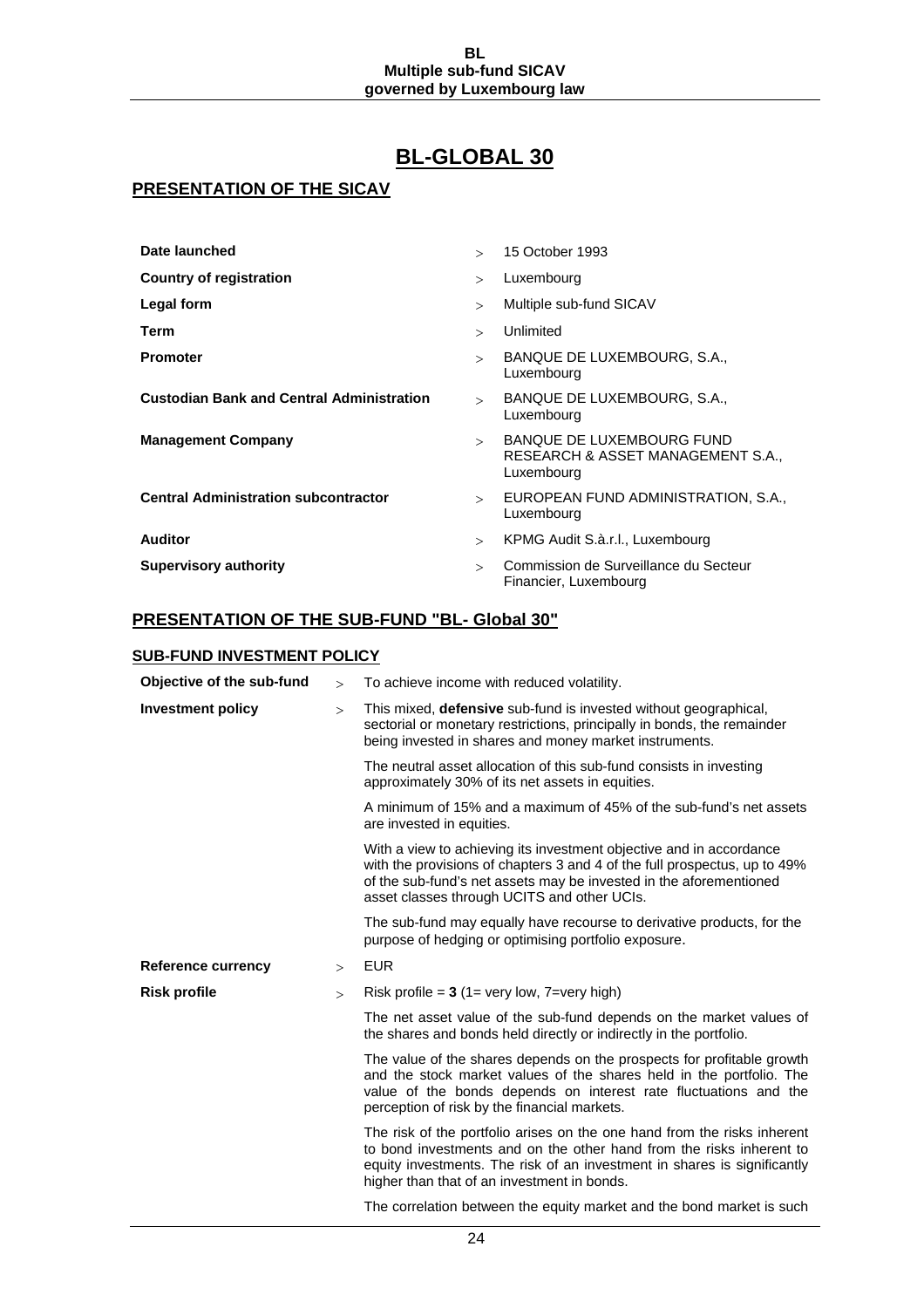|                                                                                                                              |        | <b>BL</b><br><b>Multiple sub-fund SICAV</b><br>governed by Luxembourg law                                                                                                                                                                                                                                                                                                                                                                                                                                                                                                    |
|------------------------------------------------------------------------------------------------------------------------------|--------|------------------------------------------------------------------------------------------------------------------------------------------------------------------------------------------------------------------------------------------------------------------------------------------------------------------------------------------------------------------------------------------------------------------------------------------------------------------------------------------------------------------------------------------------------------------------------|
|                                                                                                                              |        | that over the long term the risk of the sub-fund is comparable to that of<br>a bond investment.                                                                                                                                                                                                                                                                                                                                                                                                                                                                              |
| <b>Investor profile</b>                                                                                                      | $\geq$ | Investment horizon: $>$ 3 years                                                                                                                                                                                                                                                                                                                                                                                                                                                                                                                                              |
|                                                                                                                              |        | The investment policy of the sub-fund is suitable for investors who are<br>interested in the financial markets and who are looking for a return<br>superior to that of an investment in bonds. The investor must be<br>prepared to accept losses due to fluctuations in share prices.                                                                                                                                                                                                                                                                                        |
|                                                                                                                              |        | FRONT-LOAD, REDEMPTION AND CONVERSION FEES (CHARGED TO THE SHAREHOLDER)                                                                                                                                                                                                                                                                                                                                                                                                                                                                                                      |
| <b>Front-load fee</b>                                                                                                        | $\geq$ | Maximum of 5% payable to intermediaries. It is up to each intermediary<br>to decide the front-load fee he intends to charge.                                                                                                                                                                                                                                                                                                                                                                                                                                                 |
| <b>Redemption fee</b>                                                                                                        | $\geq$ | <b>None</b>                                                                                                                                                                                                                                                                                                                                                                                                                                                                                                                                                                  |
| <b>Conversion fee</b>                                                                                                        | $\geq$ | None                                                                                                                                                                                                                                                                                                                                                                                                                                                                                                                                                                         |
|                                                                                                                              |        | <b>COMMISSIONS AND FEES CHARGED TO THE SUB-FUND</b>                                                                                                                                                                                                                                                                                                                                                                                                                                                                                                                          |
| <b>Management fee</b>                                                                                                        | $\geq$ | The management fee differs according to the share class concerned.                                                                                                                                                                                                                                                                                                                                                                                                                                                                                                           |
|                                                                                                                              |        | Class A and B shares:                                                                                                                                                                                                                                                                                                                                                                                                                                                                                                                                                        |
|                                                                                                                              |        | Max. 1% per annum, payable quarterly and calculated on the basis of<br>the average net assets of the sub-fund for the quarter in question.                                                                                                                                                                                                                                                                                                                                                                                                                                   |
|                                                                                                                              |        | Class AR and BR shares:                                                                                                                                                                                                                                                                                                                                                                                                                                                                                                                                                      |
|                                                                                                                              |        | Max. 1.50% per annum, payable quarterly and calculated on the basis<br>of the average net assets of the sub-fund for the quarter in question.                                                                                                                                                                                                                                                                                                                                                                                                                                |
|                                                                                                                              |        | Class AI and I shares:                                                                                                                                                                                                                                                                                                                                                                                                                                                                                                                                                       |
|                                                                                                                              |        | Max. 0.50% per annum, payable quarterly and calculated on the basis<br>of the average net assets of the sub-fund for the quarter in question.                                                                                                                                                                                                                                                                                                                                                                                                                                |
| Management fees of the<br>target funds                                                                                       | $\geq$ | Max. 2.50% p.a., calculated on the net assets invested in the target<br>fund.                                                                                                                                                                                                                                                                                                                                                                                                                                                                                                |
|                                                                                                                              |        | The sub-fund benefits from rebates on the management fees of the<br>target funds.                                                                                                                                                                                                                                                                                                                                                                                                                                                                                            |
| <b>Custodian fee (excluding</b><br>transaction charges and<br>correspondents' fees)<br><b>Central Administration</b><br>fees | $\geq$ | Max. 0.10% p.a. based on the annual average value of the net assets,<br>subject to a minimum amount of EUR 6,250.                                                                                                                                                                                                                                                                                                                                                                                                                                                            |
|                                                                                                                              | $\geq$ | Max. 0.09% p.a. of the average net assets, with a minimum not<br>exceeding EUR 34,000 p.a.                                                                                                                                                                                                                                                                                                                                                                                                                                                                                   |
| Other fees and<br>commissions                                                                                                | >      | The sub-fund will pay other operating costs, details of which are given<br>in article 30 of the articles of association.                                                                                                                                                                                                                                                                                                                                                                                                                                                     |
| <b>TAXATION</b>                                                                                                              |        |                                                                                                                                                                                                                                                                                                                                                                                                                                                                                                                                                                              |
| Tax treatment of the<br><b>SICAV</b>                                                                                         | $\geq$ | No charge or tax is payable in Luxembourg, except:<br>a one-off capital duty payable at launch and<br>a subscription tax of 0.05% p.a. $^{2}$ .                                                                                                                                                                                                                                                                                                                                                                                                                              |
| <b>Tax treatment of</b><br>shareholders                                                                                      | $\geq$ | Payments of dividends or redemption prices in favour of shareholders<br>may be subject to deduction of withholding tax in accordance with the<br>terms of European Council Directive 2003/48/EC of 3 June 2003 on<br>taxation of savings income in the form of interest payments. In this<br>case, the investor may opt out of paying the withholding tax by<br>producing an exemption certificate or mandate for exchange of<br>information, depending on the options offered by the paying agent.<br>Shareholders should consult their tax advisers regarding the laws and |
|                                                                                                                              |        | regulations in their country of origin, residence and domicile.                                                                                                                                                                                                                                                                                                                                                                                                                                                                                                              |

 2 Net assets invested in UCIs already subject to subscription tax are exempt.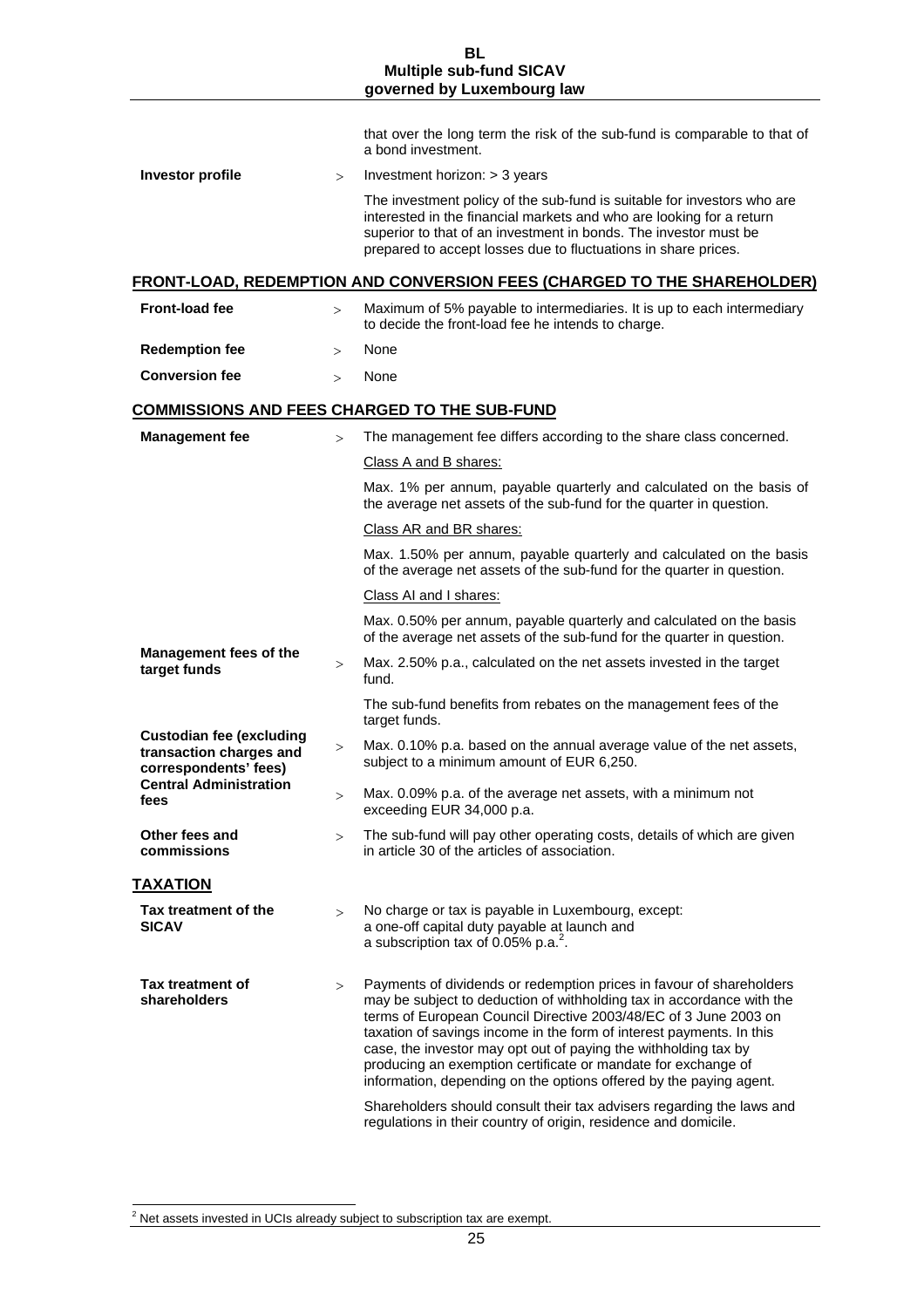### **TRADING OF SHARES**

| <b>Subscription, redemption</b><br>and conversion | $\geq$ | Subscription, redemption and conversion orders received before 5 p.m.<br>on the day before a valuation day are accepted on the basis of the net<br>asset value (NAV) on this valuation day subject to the fees set out<br>above. Subscriptions and redemptions must be paid up no later than<br>three business days following the valuation day.<br>Subscription, redemption and conversion orders are therefore remitted<br>by investors at an unknown Net Asset Value.<br>Investors should note that the SICAV does not authorise "Market"<br>Timing" practices. The SICAV reserves the right to reject any<br>subscription or conversion order from an investor whom the SICAV |
|---------------------------------------------------|--------|-----------------------------------------------------------------------------------------------------------------------------------------------------------------------------------------------------------------------------------------------------------------------------------------------------------------------------------------------------------------------------------------------------------------------------------------------------------------------------------------------------------------------------------------------------------------------------------------------------------------------------------------------------------------------------------|
|                                                   |        | suspects to be engaging such practices, and to take, where applicable,<br>any measures necessary to protect other SICAV investors.                                                                                                                                                                                                                                                                                                                                                                                                                                                                                                                                                |
| <b>Form/classes of shares</b>                     | >      | On the date of this prospectus, the following share classes are<br>available:                                                                                                                                                                                                                                                                                                                                                                                                                                                                                                                                                                                                     |
|                                                   |        | A (Distribution), B (Capitalisation),                                                                                                                                                                                                                                                                                                                                                                                                                                                                                                                                                                                                                                             |
|                                                   |        | AR (Retail/Distribution), BR (Retail/Capitalisation),                                                                                                                                                                                                                                                                                                                                                                                                                                                                                                                                                                                                                             |
|                                                   |        | Al (Institutional/Distribution), I (Institutional/Capitalisation).                                                                                                                                                                                                                                                                                                                                                                                                                                                                                                                                                                                                                |
|                                                   |        | Class AI and I shares are intended exclusively for institutional investors<br>as defined in Article 129 of the Law of 20 December 2002.                                                                                                                                                                                                                                                                                                                                                                                                                                                                                                                                           |
|                                                   |        | Minimum initial investment for AI and I shares: EUR 5,000,000 (the<br>Board of Directors may accept subscriptions of a lesser amount at its<br>discretion, provided the equal treatment of shareholders is ensured on<br>the same valuation day).                                                                                                                                                                                                                                                                                                                                                                                                                                 |
|                                                   |        | The shares may be issued in the form of bearer or registered<br>certificates.                                                                                                                                                                                                                                                                                                                                                                                                                                                                                                                                                                                                     |
|                                                   |        | Shares can be issued in fractions up to one thousandth of a share, as<br>unit shares or in the form of a certificate representing more than one<br>share, available in the case of bearer certificates in 1, 10 or 100 share<br>denominations. Fractions of bearer shares cannot be physically<br>delivered and shall be held at the custodian bank in a securities<br>account to be opened for this purpose.                                                                                                                                                                                                                                                                     |
| <b>Distribution of dividends</b>                  | >      | Based on the recommendation of the Board of Directors, the General<br>Meeting of Shareholders shall decide whether a dividend should be<br>distributed and, if so, the amount to be distributed in accordance with<br>the law of 20th December 2002. The share of income and capital gains<br>attributable to capitalisation shares shall be reinvested                                                                                                                                                                                                                                                                                                                           |
|                                                   |        | Interim dividends may be declared and paid by the Board of Directors in<br>accordance with the law.                                                                                                                                                                                                                                                                                                                                                                                                                                                                                                                                                                               |
|                                                   |        | Dividends may be paid in the currency chosen by the Board of<br>Directors, at the exchange rate in force on the payment date.                                                                                                                                                                                                                                                                                                                                                                                                                                                                                                                                                     |
| <b>Valuation date</b>                             | $\geq$ | Each business day in Luxembourg                                                                                                                                                                                                                                                                                                                                                                                                                                                                                                                                                                                                                                                   |
| <b>Publication of NAV</b>                         | $\geq$ | At the registered office of the SICAV                                                                                                                                                                                                                                                                                                                                                                                                                                                                                                                                                                                                                                             |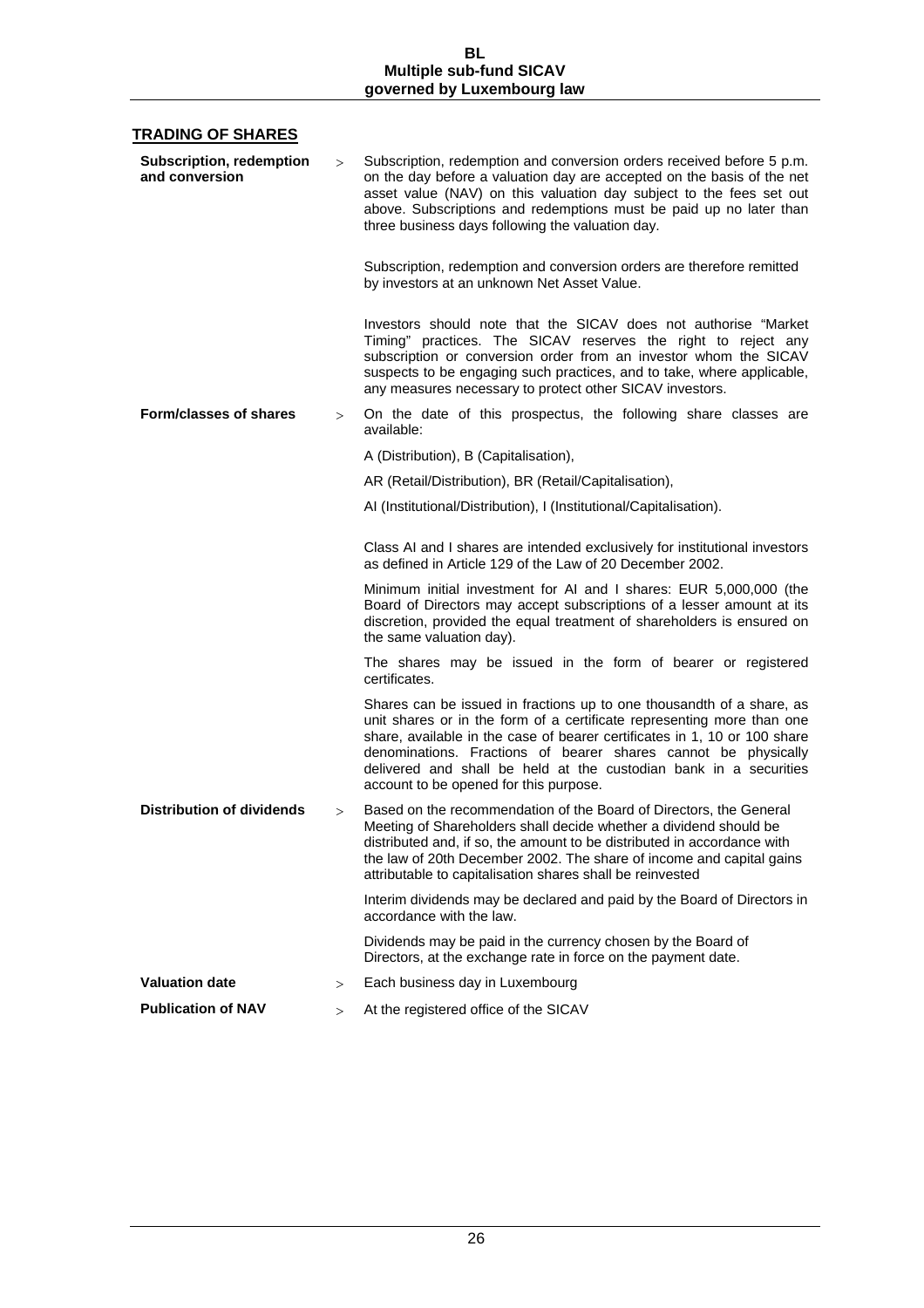### **OTHER INFORMATION**

| <b>ISIN code</b>                                     | $\geq$       | Class A shares: LU0048291826 (Distribution)                 |
|------------------------------------------------------|--------------|-------------------------------------------------------------|
|                                                      |              | Class B shares: LU0048292394 (Capitalisation)               |
|                                                      |              | Class AR shares: LU0495650383 (Retail/Distribution)         |
|                                                      |              | Class BR shares: LU0495650623 (Retail/Capitalisation)       |
|                                                      |              | Class AI shares: LU0495651274 (Institutional/Distribution)  |
|                                                      |              | Class I shares: LU0495651787 (Institutional/Capitalisation) |
| <b>Listed on Luxembourg</b><br><b>Stock Exchange</b> | $\mathbf{L}$ | Yes                                                         |
| POINT OF CONTACT                                     |              |                                                             |

## **Subscriptions,**

**redemptions and conversions** 

**Requests for documentation**  > EUROPEAN FUND ADMINISTRATION – REGISTER Tel: +352-48 48 80-831 Fax: +352-48 65 61-8002 > Not need to contribute the vertical vertical vertical vertical vertical vertical vertical vertical vertical vertical vertical vertical vertical vertical vertical vertical vertical vertical vertical vertical vertical vert Tel: +352 49 924 1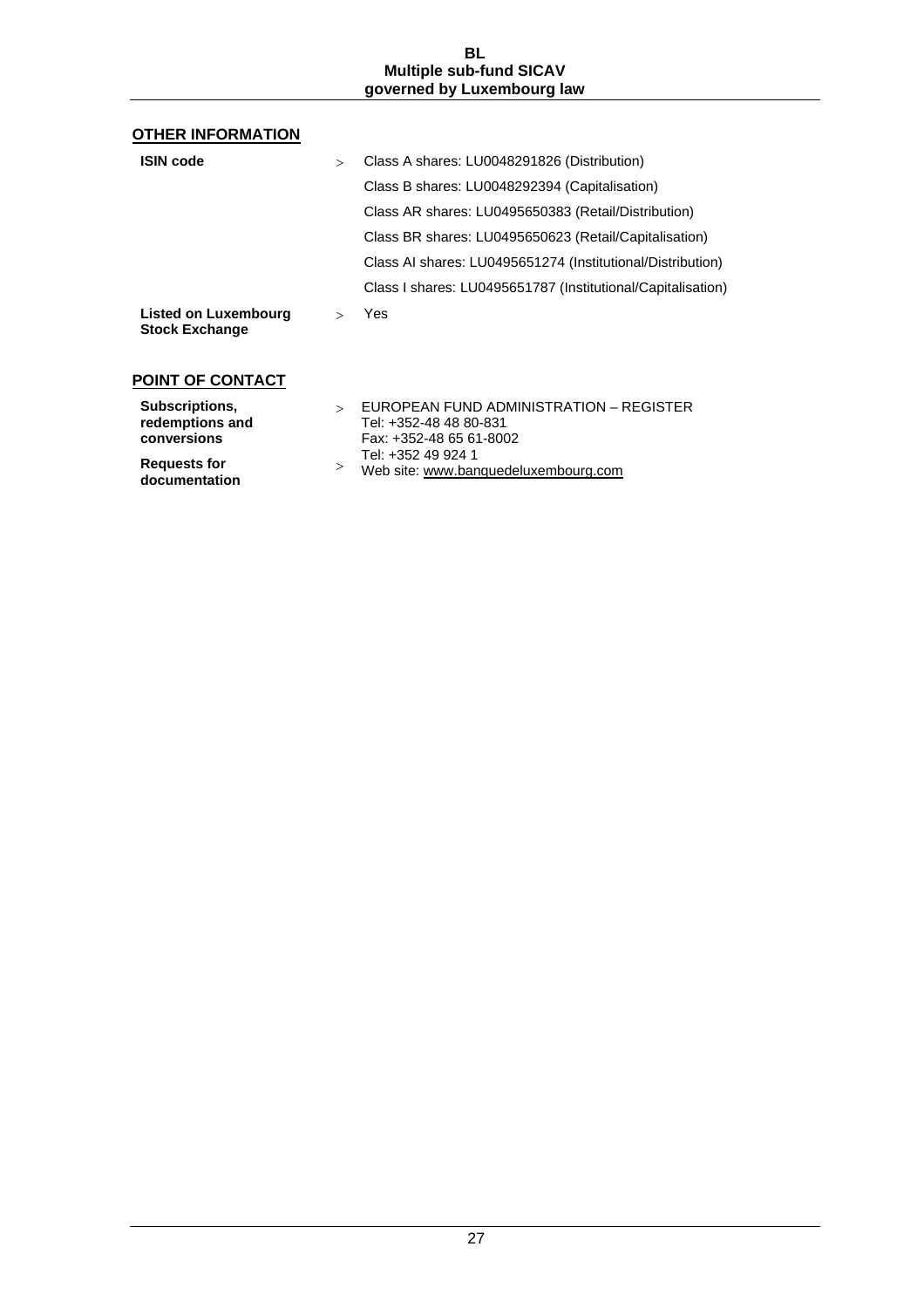### **BL-GLOBAL 50**

### **PRESENTATION OF THE SICAV**

| Date launched                                    | $\rightarrow$ | 15 October 1993                                                                     |
|--------------------------------------------------|---------------|-------------------------------------------------------------------------------------|
| <b>Country of registration</b>                   | $\geq$        | Luxembourg                                                                          |
| Legal form                                       | $\geq$        | Multiple sub-fund SICAV                                                             |
| <b>Term</b>                                      | $\rightarrow$ | Unlimited                                                                           |
| <b>Promoter</b>                                  | $\geq$        | BANQUE DE LUXEMBOURG, S.A.,<br>Luxembourg                                           |
| <b>Custodian Bank and Central Administration</b> | $\geq$        | BANQUE DE LUXEMBOURG, S.A.,<br>Luxembourg                                           |
| <b>Management Company</b>                        | $\sim$        | <b>BANQUE DE LUXEMBOURG FUND</b><br>RESEARCH & ASSET MANAGEMENT S.A.,<br>Luxembourg |
| <b>Central Administration subcontractor</b>      | $\geq$        | EUROPEAN FUND ADMINISTRATION, S.A.<br>Luxembourg                                    |
| <b>Auditor</b>                                   | $\geq$        | KPMG AUDIT S.A.R.L., Luxembourg                                                     |
| <b>Supervisory authority</b>                     | $\rightarrow$ | <b>COMMISSION DE SURVEILLANCE DU</b><br>SECTEUR FINANCIER, Luxembourg               |

#### **PRESENTATION OF THE SUB-FUND "BL-Global 50"**

#### **SUB-FUND INVESTMENT POLICY**

| Objective of the sub-fund | $\geq$ | To achieve income and capital gain with moderate volatility.                                                                                                                                                                                                                  |
|---------------------------|--------|-------------------------------------------------------------------------------------------------------------------------------------------------------------------------------------------------------------------------------------------------------------------------------|
| <b>Investment policy</b>  | $\geq$ | This mixed, neutral sub-fund is invested without geographical, sectorial<br>or monetary restrictions in shares, bonds and money market<br>instruments The neutral asset allocation of this sub-fund consists in<br>investing approximately 50% of its net assets in equities. |
|                           |        | A minimum of 35% and a maximum of 65% of its net assets are<br>invested in equities.                                                                                                                                                                                          |
|                           |        | With a view to achieving its investment objective and in accordance<br>with the provisions of chapters 3 and 4 of the full prospectus, up to 49%<br>of the sub-fund's net assets may be invested in the aforementioned<br>asset classes through UCITS and other UCIs.         |
|                           |        | The sub-fund may equally have recourse to derivative products for the<br>purpose of hedging or optimising portfolio exposure.                                                                                                                                                 |
| <b>Reference currency</b> | $\geq$ | <b>EUR</b>                                                                                                                                                                                                                                                                    |
| <b>Risk profile</b>       | $\geq$ | Risk profile = $4$ (1= very low, 7=very high)                                                                                                                                                                                                                                 |
|                           |        | The net asset value of the sub-fund depends on the market values of<br>the shares and bonds held directly or indirectly in the portfolio.                                                                                                                                     |
|                           |        | The value of the shares depends on the prospects for profitable growth<br>and the stock market values of the shares held in the portfolio. The<br>value of the bonds depends on interest rate fluctuations and the<br>perception of risk by the financial markets.            |
|                           |        | The risk of the portfolio arises on the one hand from the risks inherent<br>to bond investments and on the other hand from the risks inherent to<br>equity investments. The risk of an investment in shares is significantly<br>higher than that of an investment in bonds.   |
|                           |        | The correlation between the equity market and the bond market is such                                                                                                                                                                                                         |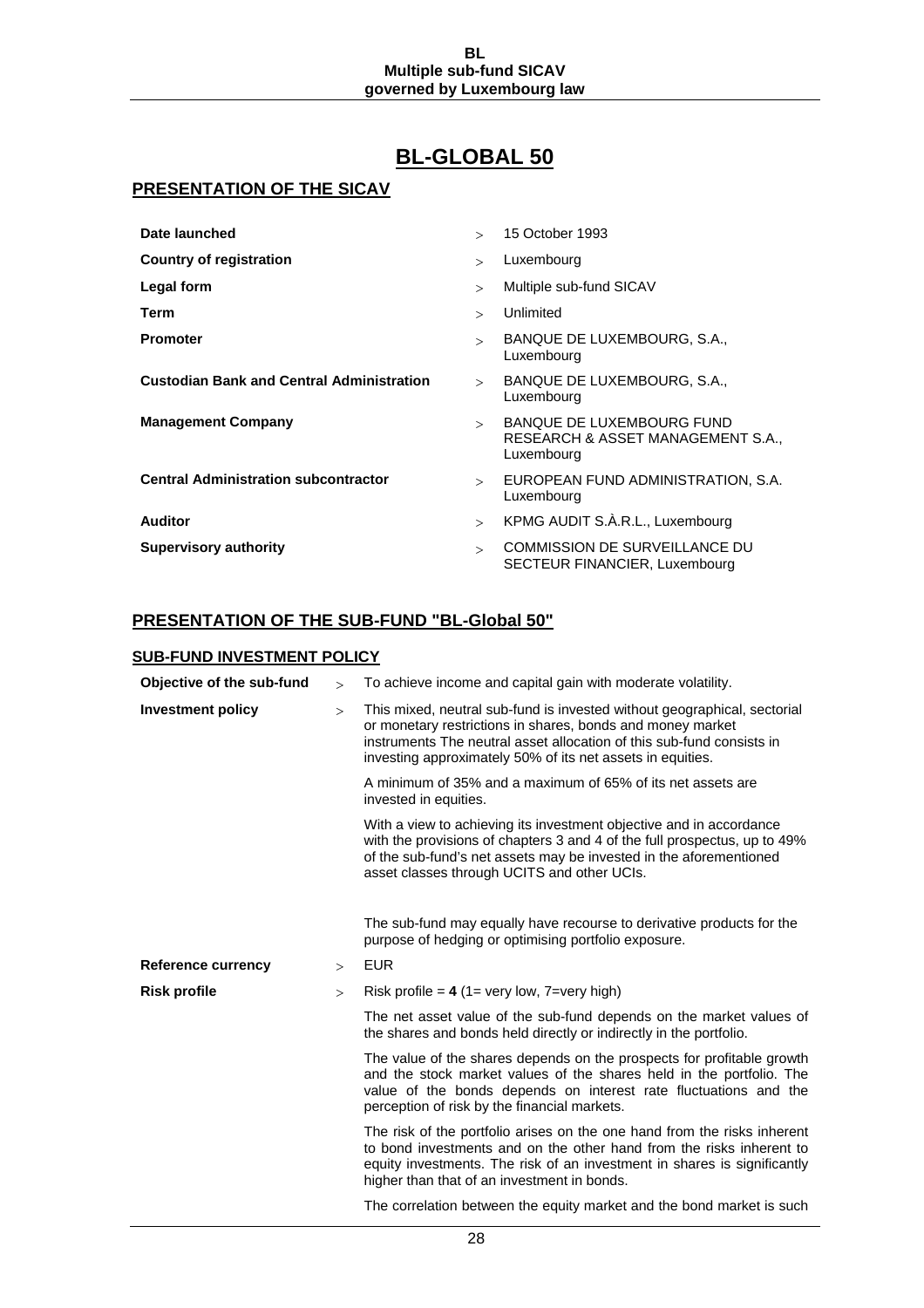|                                                                                     |        | BL<br><b>Multiple sub-fund SICAV</b><br>governed by Luxembourg law                                                                                                                                                                                                                                                                                                                                                                                                                                                                                                           |
|-------------------------------------------------------------------------------------|--------|------------------------------------------------------------------------------------------------------------------------------------------------------------------------------------------------------------------------------------------------------------------------------------------------------------------------------------------------------------------------------------------------------------------------------------------------------------------------------------------------------------------------------------------------------------------------------|
|                                                                                     |        |                                                                                                                                                                                                                                                                                                                                                                                                                                                                                                                                                                              |
|                                                                                     |        | that over the long term the risk of the sub-fund is comparable to that of<br>a bond investment.                                                                                                                                                                                                                                                                                                                                                                                                                                                                              |
| <b>Investor profile</b>                                                             | $\geq$ | Investment horizon: > 4 years                                                                                                                                                                                                                                                                                                                                                                                                                                                                                                                                                |
|                                                                                     |        | The investment policy of the sub-fund is suitable for investors who are<br>interested in the financial markets and who are looking for a long-term<br>capital gain. The investor must be prepared to accept significant losses<br>due to fluctuations in share prices.                                                                                                                                                                                                                                                                                                       |
|                                                                                     |        | <b>FRONT-LOAD, REDEMPTION AND CONVERSION FEES (CHARGED TO THE SHAREHOLDER)</b>                                                                                                                                                                                                                                                                                                                                                                                                                                                                                               |
| <b>Front-load fee</b>                                                               | $\geq$ | Maximum of 5% payable to intermediaries. It is up to each intermediary<br>to decide the front-load fee he intends to charge.                                                                                                                                                                                                                                                                                                                                                                                                                                                 |
| <b>Redemption fee</b>                                                               | $\geq$ | None                                                                                                                                                                                                                                                                                                                                                                                                                                                                                                                                                                         |
| <b>Conversion fee</b>                                                               | $\geq$ | None                                                                                                                                                                                                                                                                                                                                                                                                                                                                                                                                                                         |
|                                                                                     |        | <b>COMMISSIONS AND FEES CHARGED TO THE SUB-FUND</b>                                                                                                                                                                                                                                                                                                                                                                                                                                                                                                                          |
| <b>Management fee</b>                                                               | $\geq$ | The management fee differs according to the share class concerned.                                                                                                                                                                                                                                                                                                                                                                                                                                                                                                           |
|                                                                                     |        | Class A and B shares:                                                                                                                                                                                                                                                                                                                                                                                                                                                                                                                                                        |
|                                                                                     |        | Max. 1% per annum, payable quarterly and calculated on the basis of<br>the average net assets of the sub-fund for the quarter in question.                                                                                                                                                                                                                                                                                                                                                                                                                                   |
|                                                                                     |        | Class AR and BR shares:                                                                                                                                                                                                                                                                                                                                                                                                                                                                                                                                                      |
|                                                                                     |        | Max. 1.50% per annum, payable quarterly and calculated on the basis<br>of the average net assets of the sub-fund for the quarter in question.                                                                                                                                                                                                                                                                                                                                                                                                                                |
|                                                                                     |        | Class AI and I shares:                                                                                                                                                                                                                                                                                                                                                                                                                                                                                                                                                       |
|                                                                                     |        | Max. 0.50% per annum, payable quarterly and calculated on the basis<br>of the average net assets of the sub-fund for the quarter in question.                                                                                                                                                                                                                                                                                                                                                                                                                                |
| Management fees of the<br>target funds                                              | $\geq$ | Max. 2.50% p.a., calculated on the net assets invested in the target<br>fund.                                                                                                                                                                                                                                                                                                                                                                                                                                                                                                |
|                                                                                     |        | The sub-fund benefits from rebates on the management fees of the<br>target funds.                                                                                                                                                                                                                                                                                                                                                                                                                                                                                            |
| <b>Custodian fee (excluding</b><br>transaction charges and<br>correspondents' fees) | $\geq$ | Max. 0.10% p.a. based on the annual average value of the sub-fund's<br>net assets, subject to a minimum amount of EUR 6,250.                                                                                                                                                                                                                                                                                                                                                                                                                                                 |
| <b>Central Administration</b><br>fees                                               | $\geq$ | Max. 0.09% p.a. of the average net assets, with a minimum not<br>exceeding EUR 34,000 p.a.                                                                                                                                                                                                                                                                                                                                                                                                                                                                                   |
| Other fees and<br>commissions                                                       | $\geq$ | The sub-fund will pay other operating costs, details of which are given<br>in article 30 of the articles of association.                                                                                                                                                                                                                                                                                                                                                                                                                                                     |
| <b>TAXATION</b>                                                                     |        |                                                                                                                                                                                                                                                                                                                                                                                                                                                                                                                                                                              |
| Tax treatment of the<br><b>SICAV</b>                                                | $\geq$ | No charge or tax is payable in Luxembourg, except:<br>a one-off capital duty payable at launch and<br>a subscription tax of 0.05% p.a. $^3$ .                                                                                                                                                                                                                                                                                                                                                                                                                                |
| <b>Tax treatment of</b><br>shareholders                                             | >      | Payments of dividends or redemption prices in favour of shareholders<br>may be subject to deduction of withholding tax in accordance with the<br>terms of European Council Directive 2003/48/EC of 3 June 2003 on<br>taxation of savings income in the form of interest payments. In this<br>case, the investor may opt out of paying the withholding tax by<br>producing an exemption certificate or mandate for exchange of<br>information, depending on the options offered by the paying agent.<br>Shareholders should consult their tax advisers regarding the laws and |
|                                                                                     |        | regulations in their country of origin, residence and domicile.                                                                                                                                                                                                                                                                                                                                                                                                                                                                                                              |

 3 Net assets invested in UCIs already subject to subscription tax are exempt.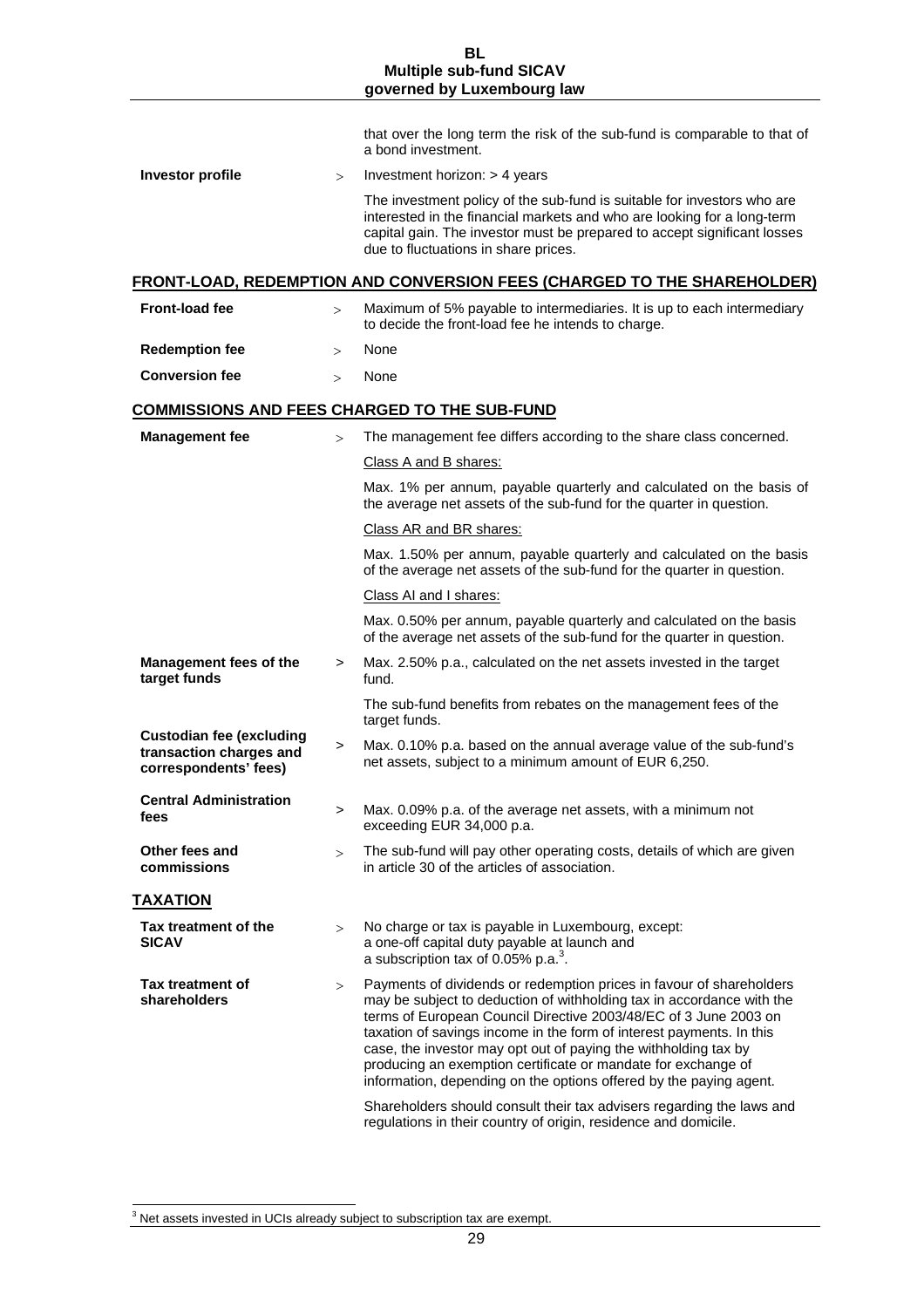### **TRADING OF SHARES**

| <b>Subscription, redemption</b><br>and conversion | $\geq$ | Subscription, redemption and conversion orders received before 5 p.m.<br>on the day before a valuation day are accepted on the basis of the net<br>asset value (NAV) on this valuation day subject to the fees set out<br>above. Subscriptions and redemptions must be paid up no later than<br>three business days following the valuation day.<br>Subscription, redemption and conversion orders are therefore remitted<br>by investors at an unknown Net Asset Value.<br>Investors should note that the SICAV does not authorise "Market"<br>Timing" practices. The SICAV reserves the right to reject any |
|---------------------------------------------------|--------|---------------------------------------------------------------------------------------------------------------------------------------------------------------------------------------------------------------------------------------------------------------------------------------------------------------------------------------------------------------------------------------------------------------------------------------------------------------------------------------------------------------------------------------------------------------------------------------------------------------|
|                                                   |        | subscription or conversion order from an investor whom the SICAV<br>suspects to be engaging such practices, and to take, where applicable,<br>any measures necessary to protect other SICAV investors.                                                                                                                                                                                                                                                                                                                                                                                                        |
| <b>Form/classes of shares</b>                     | >      | On the date of this prospectus, the following share classes are<br>available:                                                                                                                                                                                                                                                                                                                                                                                                                                                                                                                                 |
|                                                   |        | A (Distribution), B (Capitalisation),                                                                                                                                                                                                                                                                                                                                                                                                                                                                                                                                                                         |
|                                                   |        | AR (Retail/Distribution), BR (Retail/Capitalisation),                                                                                                                                                                                                                                                                                                                                                                                                                                                                                                                                                         |
|                                                   |        | Al (Institutional/Distribution), I (Institutional/Capitalisation).                                                                                                                                                                                                                                                                                                                                                                                                                                                                                                                                            |
|                                                   |        | Class AI and I shares are intended exclusively for institutional investors<br>as defined in Article 129 of the Law of 20 December 2002.                                                                                                                                                                                                                                                                                                                                                                                                                                                                       |
|                                                   |        | Minimum initial investment for AI and I shares: EUR 5,000,000 (the<br>Board of Directors may accept subscriptions of a lesser amount at its<br>discretion, provided the equal treatment of shareholders is ensured on<br>the same valuation day).                                                                                                                                                                                                                                                                                                                                                             |
|                                                   |        | The shares may be issued in the form of bearer or registered<br>certificates.                                                                                                                                                                                                                                                                                                                                                                                                                                                                                                                                 |
|                                                   |        | Shares can be issued in fractions up to one thousandth of a share, as<br>unit shares or in the form of a certificate representing more than one<br>share, available in the case of bearer certificates in 1, 10 or 100 share<br>denominations. Fractions of bearer shares cannot be physically<br>delivered and shall be held at the custodian bank in a securities<br>account to be opened for this purpose.                                                                                                                                                                                                 |
| <b>Distribution of dividends</b>                  | >      | Based on the recommendation of the Board of Directors, the General<br>Meeting of Shareholders shall decide whether a dividend should be<br>distributed and, if so, the amount to be distributed in accordance with<br>the law of 20th December 2002. The share of income and capital gains<br>attributable to capitalisation shares shall be reinvested.                                                                                                                                                                                                                                                      |
|                                                   |        | Interim dividends may be declared and paid by the Board of Directors in<br>accordance with the law.                                                                                                                                                                                                                                                                                                                                                                                                                                                                                                           |
|                                                   |        | Dividends may be paid in the currency chosen by the Board of<br>Directors, at the exchange rate in force on the payment date.                                                                                                                                                                                                                                                                                                                                                                                                                                                                                 |
| <b>Valuation date</b>                             | $\geq$ | Each business day in Luxembourg                                                                                                                                                                                                                                                                                                                                                                                                                                                                                                                                                                               |
| <b>Publication of NAV</b>                         | $\geq$ | At the registered office of the SICAV                                                                                                                                                                                                                                                                                                                                                                                                                                                                                                                                                                         |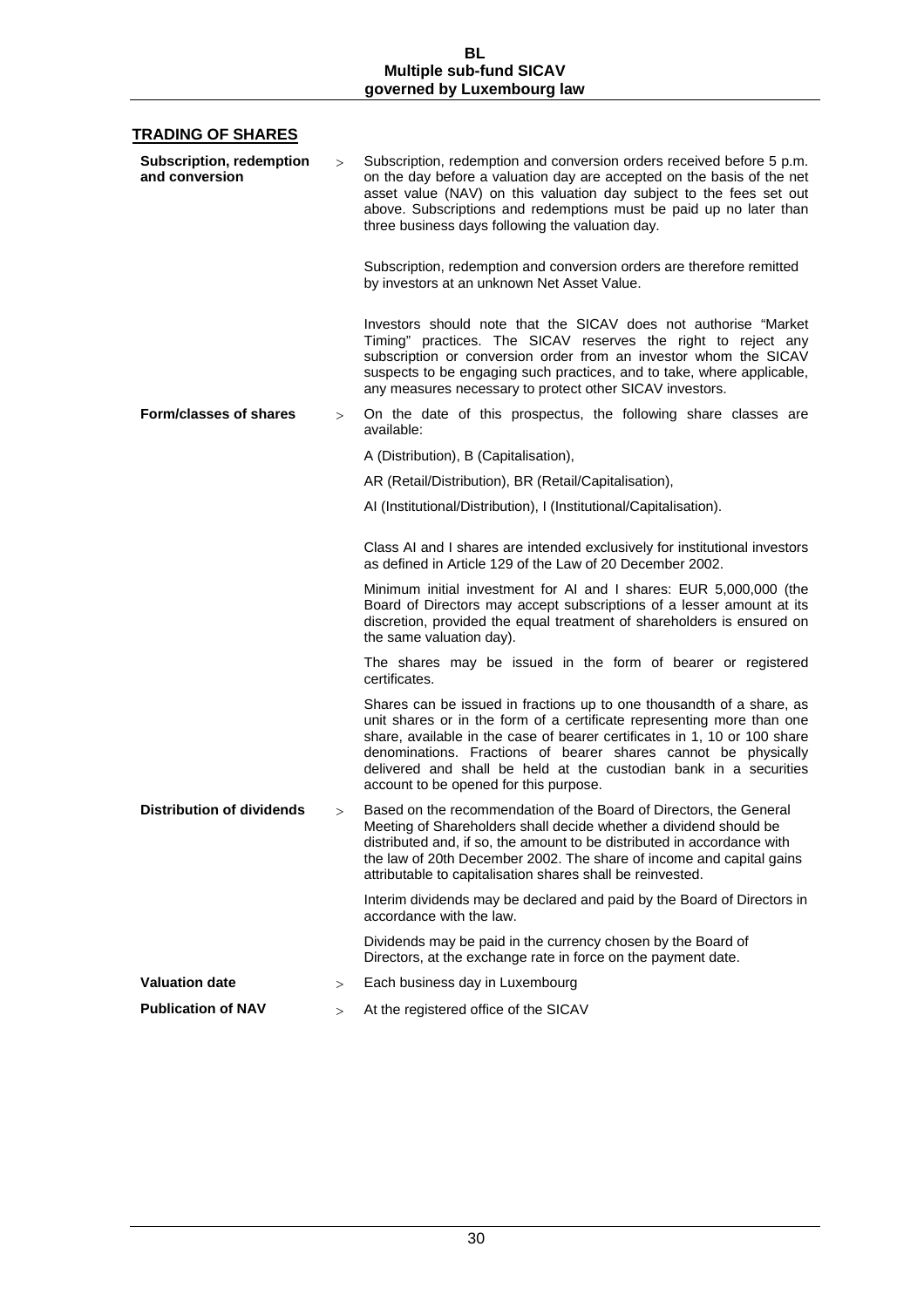### **OTHER INFORMATION**

| <b>ISIN code</b>                                 | $\geq$       | Class A shares: LU0048292634 (Distribution)                                                  |
|--------------------------------------------------|--------------|----------------------------------------------------------------------------------------------|
|                                                  |              | Class B shares: LU0048292808 (Capitalisation)                                                |
|                                                  |              | Class AR shares: LU0495652082 (Retail/Distribution)                                          |
|                                                  |              | Class BR shares: LU0495652322 (Retail/Capitalisation)                                        |
|                                                  |              | Class AI shares: LU0495652751 (Institutional/Distribution)                                   |
|                                                  |              | Class I shares: LU0495653056 (Institutional/Capitalisation)                                  |
| Listed on Luxembourg<br><b>Stock Exchange</b>    | $\mathbf{r}$ | Yes                                                                                          |
| <b>POINT OF CONTACT</b>                          |              |                                                                                              |
| Subscriptions,<br>redemptions and<br>conversions | $\sim$       | EUROPEAN FUND ADMINISTRATION – REGISTER<br>Tel: +352-48 48 80-831<br>Fax: +352-48 65 61-8002 |
| <b>Requests for</b><br>documentation             | >            | Tel: +352 49 924 1<br>Web site: www.banquedeluxembourg.com                                   |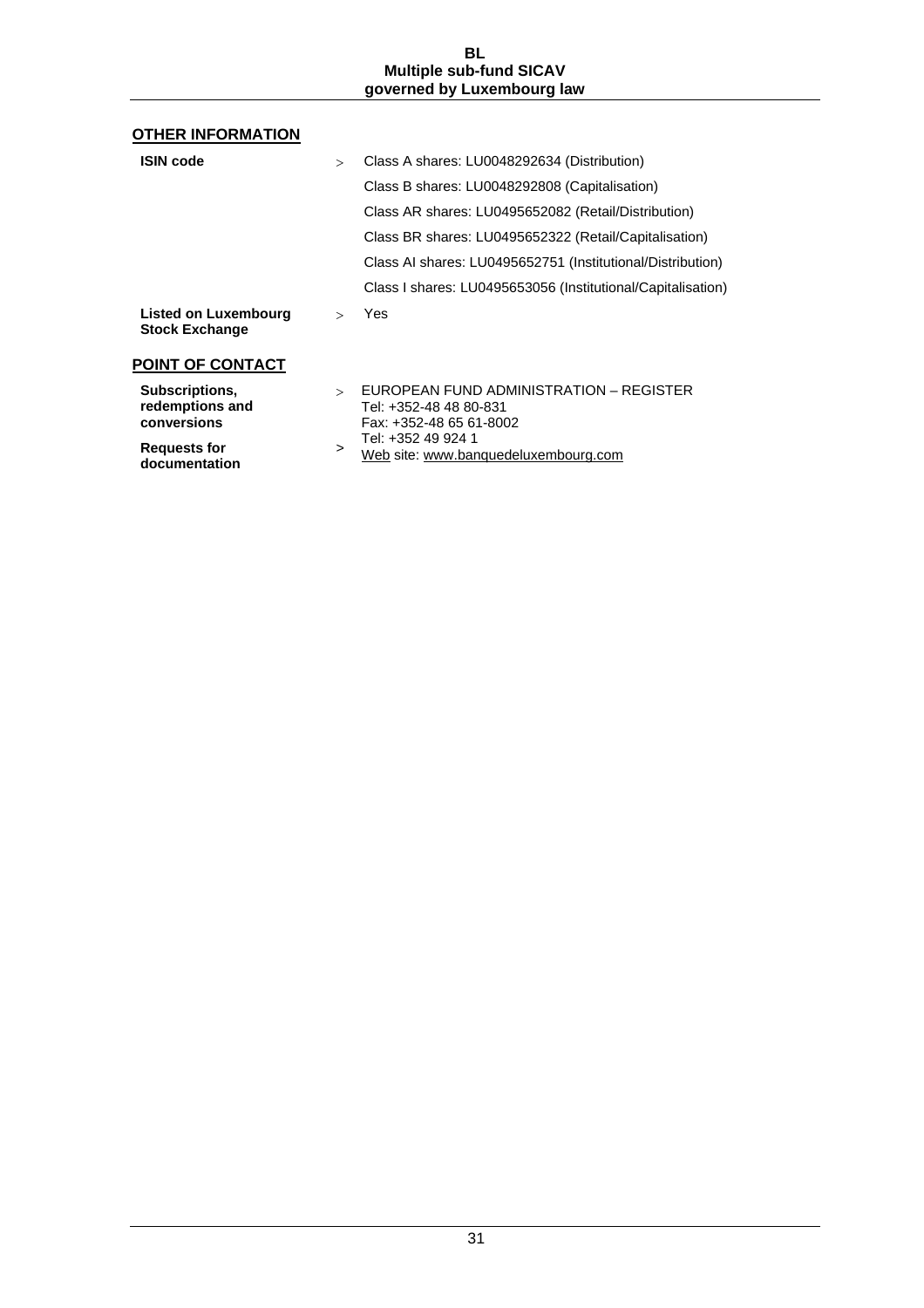### **BL-GLOBAL 75**

#### **PRESENTATION OF THE SICAV**

| Date launched                                    | $\check{}$    | 15 October 1993                                                                   |
|--------------------------------------------------|---------------|-----------------------------------------------------------------------------------|
| Country of registration                          | $\rightarrow$ | Luxembourg                                                                        |
| Legal form                                       | $\mathbf{L}$  | Multiple sub-fund SICAV                                                           |
| Term                                             | $\rightarrow$ | Unlimited                                                                         |
| <b>Promoter</b>                                  | $\rightarrow$ | BANQUE DE LUXEMBOURG, S.A.,<br>Luxembourg                                         |
| <b>Custodian Bank and Central Administration</b> | $\geq$        | BANQUE DE LUXEMBOURG, S.A.,<br>Luxembourg                                         |
| <b>Management Company</b>                        | $\rightarrow$ | <b>BANQUE DE LUXEMBOURG FUND</b><br>RESEARCH & ASSET MANAGEMENT S.A<br>Luxembourg |
| <b>Central Administration subcontractor</b>      | $\geq$        | EUROPEAN FUND ADMINISTRATION, S.A.,<br>Luxembourg                                 |
| <b>Auditor</b>                                   | $\rightarrow$ | KPMG AUDIT S.A.R.L., Luxembourg                                                   |
| <b>Supervisory authority</b>                     | $\mathbf{r}$  | Commission de Surveillance du Secteur<br>Financier, Luxembourg                    |

### **PRESENTATION OF THE SUB-FUND "BL-Global 75"**

#### **SUB-FUND INVESTMENT POLICY**

| Objective of the sub-fund | $\geq$ | To achieve a capital gain with average volatility.                                                                                                                                                                                                                          |
|---------------------------|--------|-----------------------------------------------------------------------------------------------------------------------------------------------------------------------------------------------------------------------------------------------------------------------------|
| <b>Investment policy</b>  |        | This mixed, <b>dynamic</b> sub-fund is invested without geographical,<br>sectorial or monetary restriction, in shares, bonds and money market<br>instruments.                                                                                                               |
|                           |        | The neutral asset allocation of this sub-fund consists in investing<br>approximately 75% of its net assets in equities.                                                                                                                                                     |
|                           |        | A minimum of 60% and a maximum of 90% of the sub-fund's net assets<br>are invested in equities.                                                                                                                                                                             |
|                           |        | With a view to achieving its investment objective and in accordance<br>with the provisions of chapters 3 and 4 of the full prospectus, up to 49%<br>of the sub-fund's net assets may be invested in the aforementioned<br>asset classes through UCITS and other UCIs.       |
|                           |        | The sub-fund may equally invest in derivative products, for the purpose<br>of hedging or optimising portfolio exposure.                                                                                                                                                     |
| <b>Reference currency</b> | $\geq$ | <b>EUR</b>                                                                                                                                                                                                                                                                  |
| <b>Risk profile</b>       | $\geq$ | Risk profile = $5(1)$ very low, 7=very high)                                                                                                                                                                                                                                |
|                           |        | The net asset value of the sub-fund depends on the market values of<br>the shares and bonds held directly or indirectly in the portfolio.                                                                                                                                   |
|                           |        | The value of the shares depends on the prospects for profitable growth<br>and the stock market values of the shares held in the portfolio. The<br>value of the bonds depends on interest rate fluctuations and the<br>perception of risk by the financial markets.          |
|                           |        | The risk of the portfolio arises on the one hand from the risks inherent<br>to bond investments and on the other hand from the risks inherent to<br>equity investments. The risk of an investment in shares is significantly<br>higher than that of an investment in bonds. |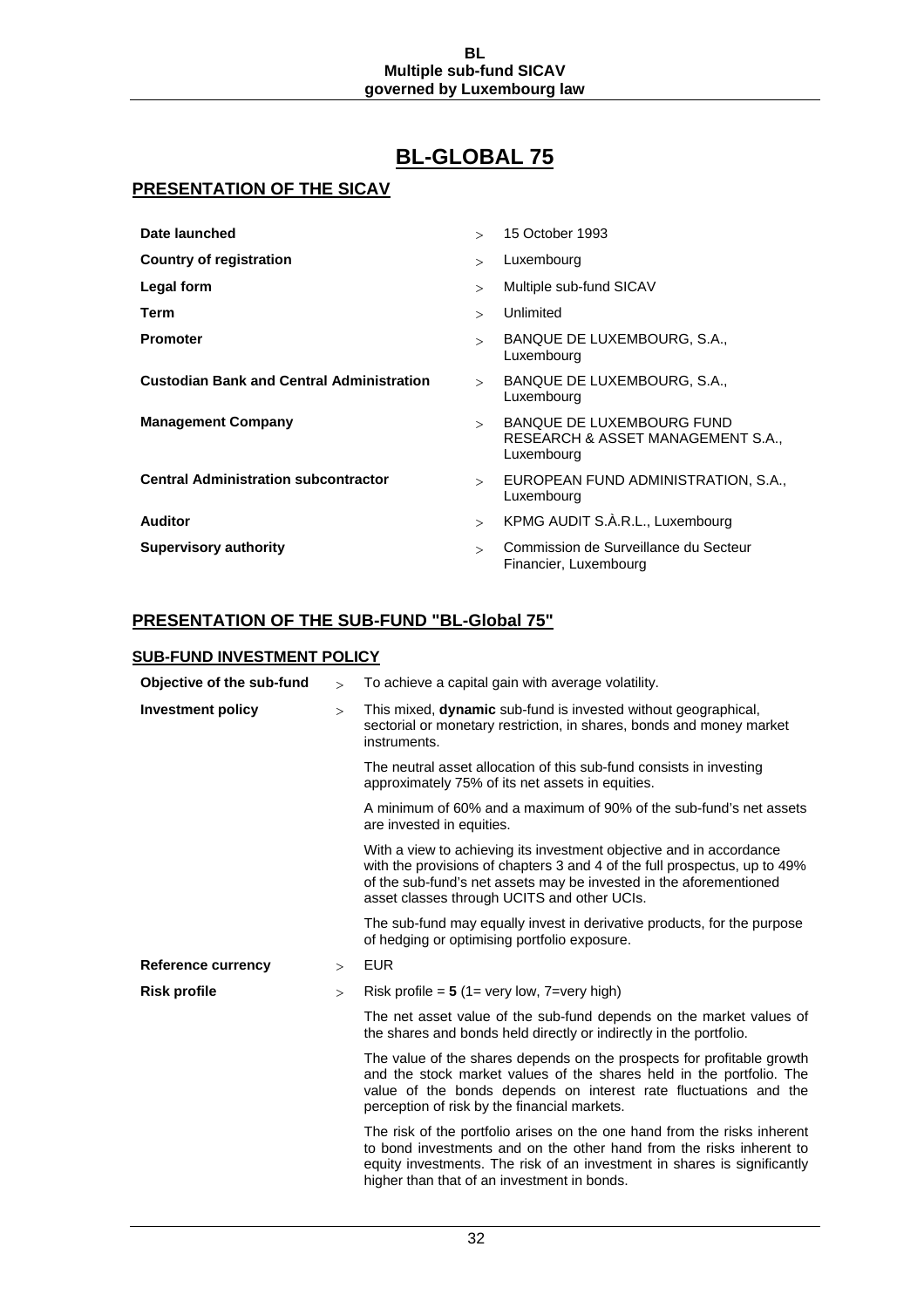|                                                                                     |        | <b>Multiple sub-fund SICAV</b><br>governed by Luxembourg law                                                                                                                                                                                                                                                                                                                                                                                                                                                                                                                 |
|-------------------------------------------------------------------------------------|--------|------------------------------------------------------------------------------------------------------------------------------------------------------------------------------------------------------------------------------------------------------------------------------------------------------------------------------------------------------------------------------------------------------------------------------------------------------------------------------------------------------------------------------------------------------------------------------|
|                                                                                     |        |                                                                                                                                                                                                                                                                                                                                                                                                                                                                                                                                                                              |
|                                                                                     |        | The correlation between the equity market and the bond market is such<br>that over the long term the risk of the sub-fund is below that of an<br>investment in shares.                                                                                                                                                                                                                                                                                                                                                                                                       |
| <b>Investor profile</b>                                                             | $\geq$ | Investment horizon: $> 6$ years                                                                                                                                                                                                                                                                                                                                                                                                                                                                                                                                              |
|                                                                                     |        | The investment policy of the sub-fund is suitable for investors who are<br>interested in the financial markets and who are looking for a long-term<br>capital gain. The investor must be prepared to accept significant losses<br>due to fluctuations in share prices.                                                                                                                                                                                                                                                                                                       |
|                                                                                     |        | <b>FRONT-LOAD, REDEMPTION AND CONVERSION FEES (CHARGED TO THE SHAREHOLDER)</b>                                                                                                                                                                                                                                                                                                                                                                                                                                                                                               |
| <b>Front-load fee</b>                                                               | $\geq$ | Maximum of 5% payable to intermediaries. It is up to each intermediary<br>to decide the front-load fee he intends to charge.                                                                                                                                                                                                                                                                                                                                                                                                                                                 |
| <b>Redemption fee</b>                                                               | $\geq$ | None                                                                                                                                                                                                                                                                                                                                                                                                                                                                                                                                                                         |
| <b>Conversion fee</b>                                                               | $\geq$ | None                                                                                                                                                                                                                                                                                                                                                                                                                                                                                                                                                                         |
|                                                                                     |        | <b>COMMISSIONS AND FEES CHARGED TO THE SUB-FUND</b>                                                                                                                                                                                                                                                                                                                                                                                                                                                                                                                          |
| <b>Management fee</b>                                                               | $\geq$ | The management fee differs according to the share class concerned.                                                                                                                                                                                                                                                                                                                                                                                                                                                                                                           |
|                                                                                     |        | Class A and B shares:                                                                                                                                                                                                                                                                                                                                                                                                                                                                                                                                                        |
|                                                                                     |        | Max. 1% per annum, payable quarterly and calculated on the basis of<br>the average net assets of the sub-fund for the quarter in question.                                                                                                                                                                                                                                                                                                                                                                                                                                   |
|                                                                                     |        | Class AR and BR shares:                                                                                                                                                                                                                                                                                                                                                                                                                                                                                                                                                      |
|                                                                                     |        | Max. 1.50% per annum, payable quarterly and calculated on the basis<br>of the average net assets of the sub-fund for the quarter in question.                                                                                                                                                                                                                                                                                                                                                                                                                                |
|                                                                                     |        | Class AI and I shares:                                                                                                                                                                                                                                                                                                                                                                                                                                                                                                                                                       |
|                                                                                     |        | Max. 0.50% per annum, payable quarterly and calculated on the basis<br>of the average net assets of the sub-fund for the quarter in question.                                                                                                                                                                                                                                                                                                                                                                                                                                |
| Management fees of the<br>target funds                                              | $\geq$ | Max. 2.50% p.a., calculated on the net assets invested in the target<br>fund.                                                                                                                                                                                                                                                                                                                                                                                                                                                                                                |
|                                                                                     |        | The sub-fund benefits from rebates on the management fees of the<br>target funds.                                                                                                                                                                                                                                                                                                                                                                                                                                                                                            |
| <b>Custodian fee (excluding</b><br>transaction charges and<br>correspondents' fees) | >      | Max. 0.10% p.a. based on the annual average value of the sub-fund's<br>net assets, subject to a minimum amount of EUR 6,250.                                                                                                                                                                                                                                                                                                                                                                                                                                                 |
| <b>Central Administration</b><br>fees                                               | $\geq$ | Max. 0.09% p.a. of the average net assets, with a minimum not<br>exceeding EUR 34,000 p.a.                                                                                                                                                                                                                                                                                                                                                                                                                                                                                   |
| Other fees and<br>commissions                                                       | $\geq$ | The sub-fund will pay other operating costs, details of which are given<br>in article 30 of the articles of association.                                                                                                                                                                                                                                                                                                                                                                                                                                                     |
| <b>TAXATION</b>                                                                     |        |                                                                                                                                                                                                                                                                                                                                                                                                                                                                                                                                                                              |
| Tax treatment of the<br><b>SICAV</b>                                                | $\geq$ | No charge or tax is payable in Luxembourg, except:<br>a one-off capital duty payable at launch and<br>a subscription tax of 0.05% p.a. <sup>4</sup> .                                                                                                                                                                                                                                                                                                                                                                                                                        |
| Tax treatment of<br>shareholders                                                    | $\geq$ | Payments of dividends or redemption prices in favour of shareholders<br>may be subject to deduction of withholding tax in accordance with the<br>terms of European Council Directive 2003/48/EC of 3 June 2003 on<br>taxation of savings income in the form of interest payments. In this<br>case, the investor may opt out of paying the withholding tax by<br>producing an exemption certificate or mandate for exchange of<br>information, depending on the options offered by the paying agent.<br>Shareholders should consult their tax advisers regarding the laws and |
|                                                                                     |        | regulations in their country of origin, residence and domicile.                                                                                                                                                                                                                                                                                                                                                                                                                                                                                                              |

**BL** 

#### **TRADING OF SHARES**

4 Net assets invested in UCIs already subject to subscription tax are exempt.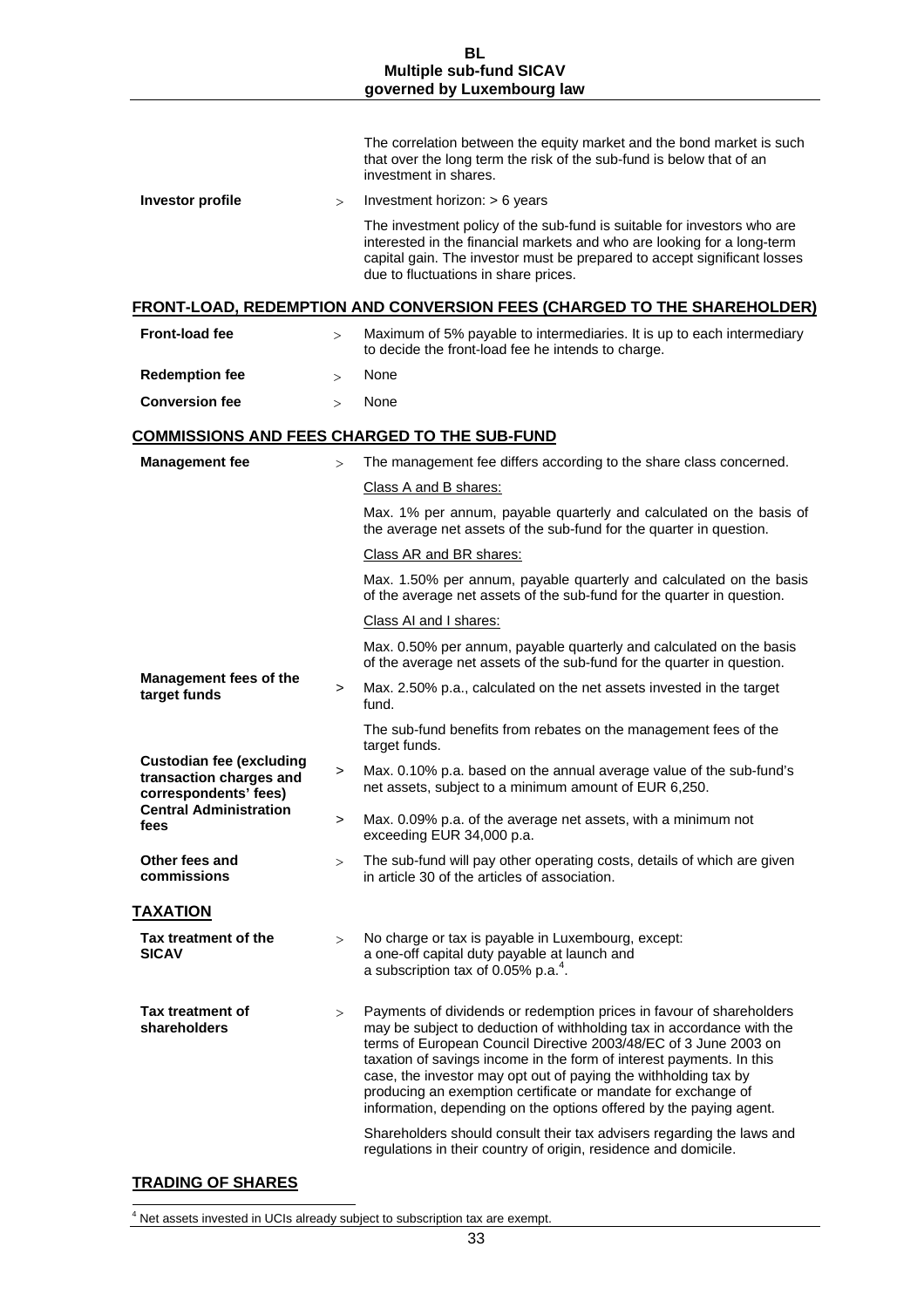| <b>Subscription, redemption</b><br>and conversion | $\geq$ | Subscription, redemption and conversion orders received before 5 p.m.<br>on the day before a valuation day are accepted on the basis of the net<br>asset value (NAV) on this valuation day subject to the fees set out<br>above. Subscriptions and redemptions must be paid up no later than<br>three business days following the valuation day.<br>Subscription, redemption and conversion orders are therefore remitted<br>by investors at an unknown Net Asset Value.<br>Investors should note that the SICAV does not authorise "Market"<br>Timing" practices. The SICAV reserves the right to reject any<br>subscription or conversion order from an investor whom the SICAV |
|---------------------------------------------------|--------|-----------------------------------------------------------------------------------------------------------------------------------------------------------------------------------------------------------------------------------------------------------------------------------------------------------------------------------------------------------------------------------------------------------------------------------------------------------------------------------------------------------------------------------------------------------------------------------------------------------------------------------------------------------------------------------|
|                                                   |        | suspects to be engaging such practices, and to take, where applicable,<br>any measures necessary to protect other SICAV investors.                                                                                                                                                                                                                                                                                                                                                                                                                                                                                                                                                |
| <b>Form/classes of shares</b>                     | >      | On the date of this prospectus, the following share classes are<br>available:                                                                                                                                                                                                                                                                                                                                                                                                                                                                                                                                                                                                     |
|                                                   |        | A (Distribution), B (Capitalisation),                                                                                                                                                                                                                                                                                                                                                                                                                                                                                                                                                                                                                                             |
|                                                   |        | AR (Retail/Distribution), BR (Retail/Capitalisation),                                                                                                                                                                                                                                                                                                                                                                                                                                                                                                                                                                                                                             |
|                                                   |        | Al (Institutional/Distribution), I (Institutional/Capitalisation).                                                                                                                                                                                                                                                                                                                                                                                                                                                                                                                                                                                                                |
|                                                   |        | Class AI and I shares are intended exclusively for institutional investors<br>as defined in Article 129 of the Law of 20 December 2002.                                                                                                                                                                                                                                                                                                                                                                                                                                                                                                                                           |
|                                                   |        | Minimum initial investment for AI and I shares: EUR 5,000,000 (the<br>Board of Directors may accept subscriptions of a lesser amount at its<br>discretion, provided the equal treatment of shareholders is ensured on<br>the same valuation day).                                                                                                                                                                                                                                                                                                                                                                                                                                 |
|                                                   |        | The shares may be issued in the form of bearer or registered<br>certificates.                                                                                                                                                                                                                                                                                                                                                                                                                                                                                                                                                                                                     |
|                                                   |        | Shares can be issued in fractions up to one thousandth of a share, as<br>unit shares or in the form of a certificate representing more than one<br>share, available in the case of bearer certificates in 1, 10 or 100 share<br>denominations. Fractions of bearer shares cannot be physically<br>delivered and shall be held at the custodian bank in a securities<br>account to be opened for this purpose.                                                                                                                                                                                                                                                                     |
| <b>Distribution of dividends</b>                  | $\geq$ | Based on the recommendation of the Board of Directors, the General<br>Meeting of Shareholders shall decide whether a dividend should be<br>distributed and, if so, the amount to be distributed in accordance with<br>the law of 20th December 2002. The share of income and capital gains<br>attributable to capitalisation shares shall be reinvested.                                                                                                                                                                                                                                                                                                                          |
|                                                   |        | Interim dividends may be declared and paid by the Board of Directors in<br>accordance with the law.                                                                                                                                                                                                                                                                                                                                                                                                                                                                                                                                                                               |
|                                                   |        | Dividends may be paid in the currency chosen by the Board of<br>Directors, at the exchange rate in force on the payment date.                                                                                                                                                                                                                                                                                                                                                                                                                                                                                                                                                     |
| <b>Valuation date</b>                             | $\geq$ | Each business day in Luxembourg                                                                                                                                                                                                                                                                                                                                                                                                                                                                                                                                                                                                                                                   |
| <b>Publication of NAV</b>                         | $\geq$ | At the registered office of the SICAV                                                                                                                                                                                                                                                                                                                                                                                                                                                                                                                                                                                                                                             |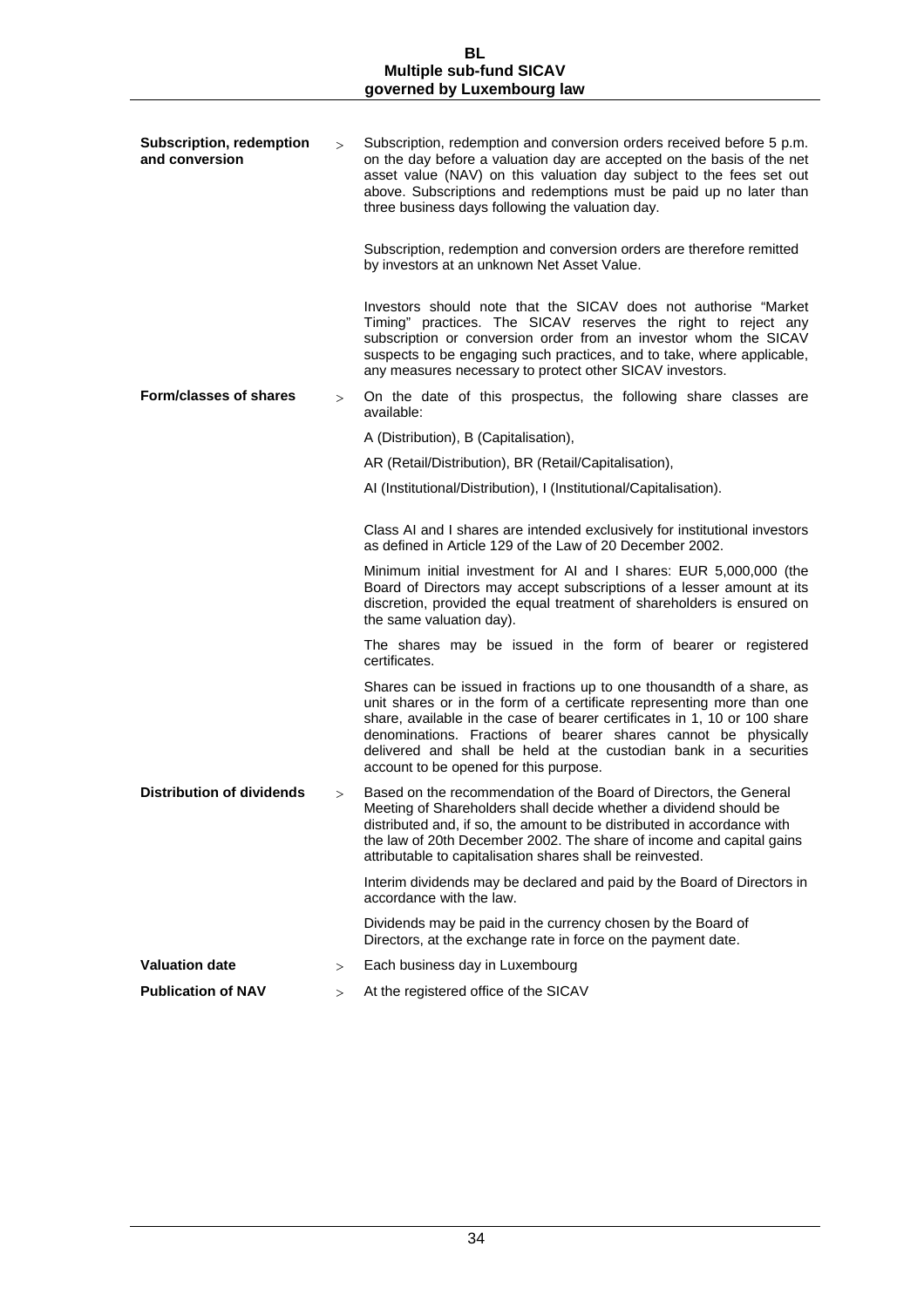### **OTHER INFORMATION**

**documentation** 

| <b>ISIN code</b>                                 | $\rightarrow$ | Class A shares: LU0048293285 (Distribution)                                                  |
|--------------------------------------------------|---------------|----------------------------------------------------------------------------------------------|
|                                                  |               | Class B shares: LU0048293368 (Capitalisation)                                                |
|                                                  |               | Class AR shares: LU0495653569 (Retail/Distribution)                                          |
|                                                  |               | Class BR shares: LU0495654021 (Retail/Capitalisation)                                        |
|                                                  |               | Class AI shares: LU0495654450 (Institutional/Distribution)                                   |
|                                                  |               | Class I shares: LU0495654708 (Institutional/Capitalisation)                                  |
| Listed on Luxembourg<br><b>Stock Exchange</b>    | $\geq$        | Yes                                                                                          |
| <b>POINT OF CONTACT</b>                          |               |                                                                                              |
| Subscriptions,<br>redemptions and<br>conversions | $\sim$        | EUROPEAN FUND ADMINISTRATION – REGISTER<br>Tel: +352-48 48 80-831<br>Fax: +352-48 65 61-8002 |
| <b>Requests for</b><br>.                         | ⋗             | Tel: +352 49 924 1<br>Website: www.banquedeluxembourg.com                                    |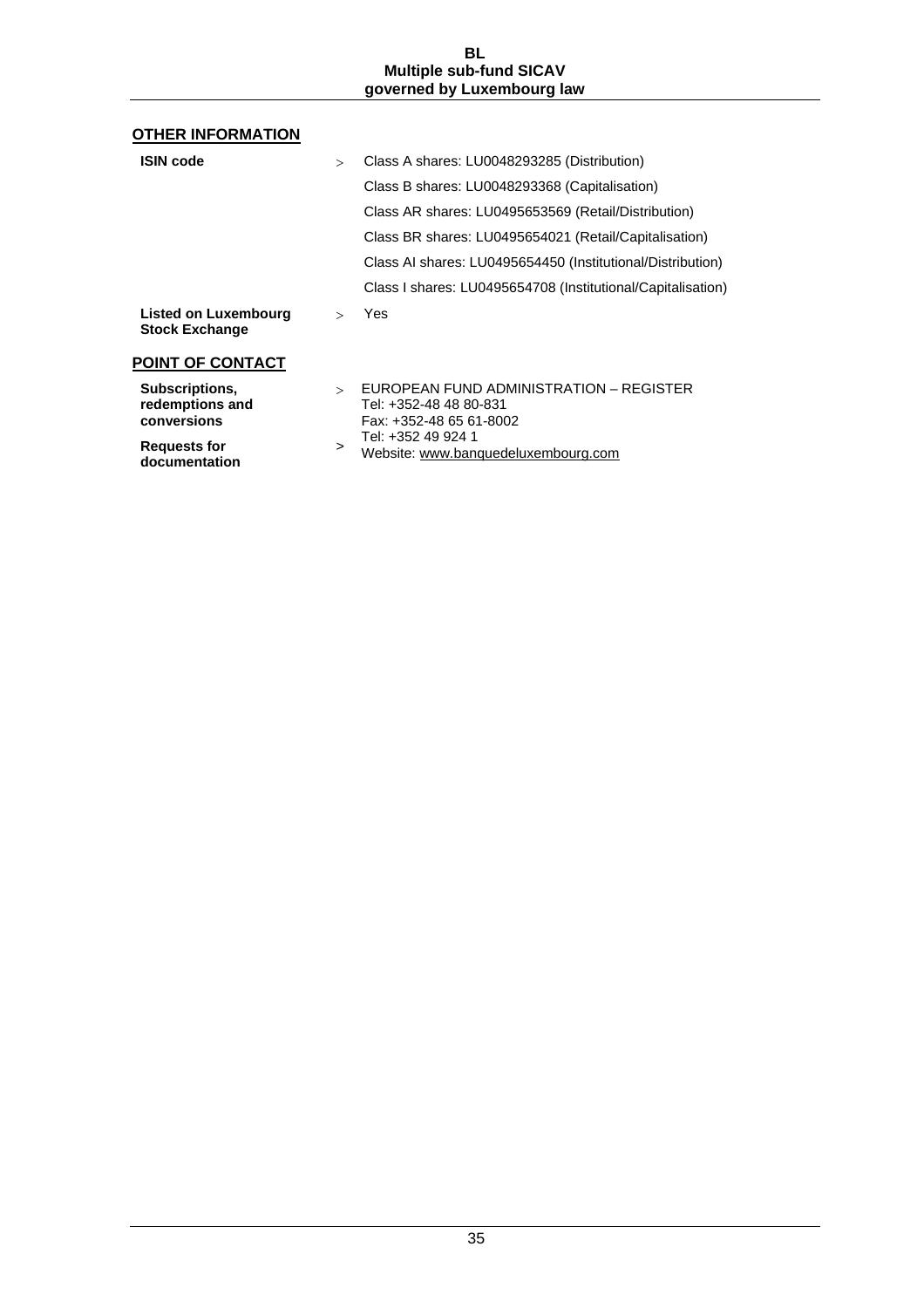### **BL-GLOBAL EQUITIES**

### **PRESENTATION OF THE SICAV**

| Date launched                                    | $\mathbf{v}$  | 15 October 1993                                                                     |
|--------------------------------------------------|---------------|-------------------------------------------------------------------------------------|
| <b>Country of registration</b>                   | $\rightarrow$ | Luxembourg                                                                          |
| Legal form                                       | $\rightarrow$ | Multiple sub-fund SICAV                                                             |
| <b>Term</b>                                      | $\rightarrow$ | Unlimited                                                                           |
| <b>Promoter</b>                                  | $\rightarrow$ | BANQUE DE LUXEMBOURG, S.A.,<br>Luxembourg                                           |
| <b>Custodian Bank and Central Administration</b> | $\geq$        | BANQUE DE LUXEMBOURG, S.A.,<br>Luxembourg                                           |
| <b>Management Company</b>                        | $\sim$        | <b>BANQUE DE LUXEMBOURG FUND</b><br>RESEARCH & ASSET MANAGEMENT S.A.,<br>Luxembourg |
| <b>Central Administration subcontractor</b>      | $\geq$        | EUROPEAN FUND ADMINISTRATION, S.A.,<br>Luxembourg                                   |
| <b>Auditor</b>                                   | $\geq$        | KPMG Audit S.a.r.l., Luxembourg                                                     |
| <b>Supervisory authority</b>                     | $\rightarrow$ | Commission de Surveillance du Secteur<br>Financier, Luxembourg                      |

### **PRESENTATION OF THE SUB-FUND "BL-Global Equities"**

#### **SUB-FUND INVESTMENT POLICY**

| Objective of the sub-fund     | $\geq$ | To achieve a capital gain over the long term.                                                                                                                                                                                                                                                                                    |
|-------------------------------|--------|----------------------------------------------------------------------------------------------------------------------------------------------------------------------------------------------------------------------------------------------------------------------------------------------------------------------------------|
| <b>Investment policy</b>      | $\geq$ | The sub-fund invests a minimum of two thirds of its net assets in<br>equities, without geographical, sectorial or monetary limitation.<br>Companies are selected on the basis of their fundamentals and their<br>stock market valuation.                                                                                         |
|                               |        | With a view to achieving its investment objective and in accordance<br>with the provisions of chapters 3 and 4 of the full prospectus, the sub-<br>fund may invest up to 33% of its net assets in UCITS and other UCIs.                                                                                                          |
|                               |        | In order to invest its cash and in accordance with the provisions of<br>chapters 3 and 4 of this prospectus, the sub-fund may also invest up to<br>a maximum of one third of its net assets:                                                                                                                                     |
|                               |        | in money market instruments;<br>٠                                                                                                                                                                                                                                                                                                |
|                               |        | in money market UCIs or UCIs investing in debt securities with a<br>$\bullet$<br>final or residual maturity of no more than 12 months, taking into<br>account the underlying financial instruments, and debt securities<br>whose interest rate is adjusted at least once a year, taking into<br>account the related instruments. |
|                               |        | The sub-fund may also invest in derivative products, for the purpose of<br>hedging or optimising portfolio exposure.                                                                                                                                                                                                             |
| Reference currency            | $\geq$ | <b>EUR</b>                                                                                                                                                                                                                                                                                                                       |
| <b>Risk profile</b><br>$\geq$ |        | Risk profile = $6(1)$ very low, 7=very high)                                                                                                                                                                                                                                                                                     |
|                               |        | The net asset value of the sub-fund depends on the market values of<br>the shares held directly or indirectly in the portfolio.                                                                                                                                                                                                  |
|                               |        | The value of the shares depends on the prospects for profitable growth<br>and the stock market values of the shares held in the portfolio.                                                                                                                                                                                       |
| <b>Investor profile</b>       | $\geq$ | Investment horizon: > 10 years                                                                                                                                                                                                                                                                                                   |
|                               |        | The investment policy of the sub-fund is suitable for investors who are<br>interested in the financial markets and who are looking for a long-term<br>capital gain. The investor must be prepared to accept significant losses                                                                                                   |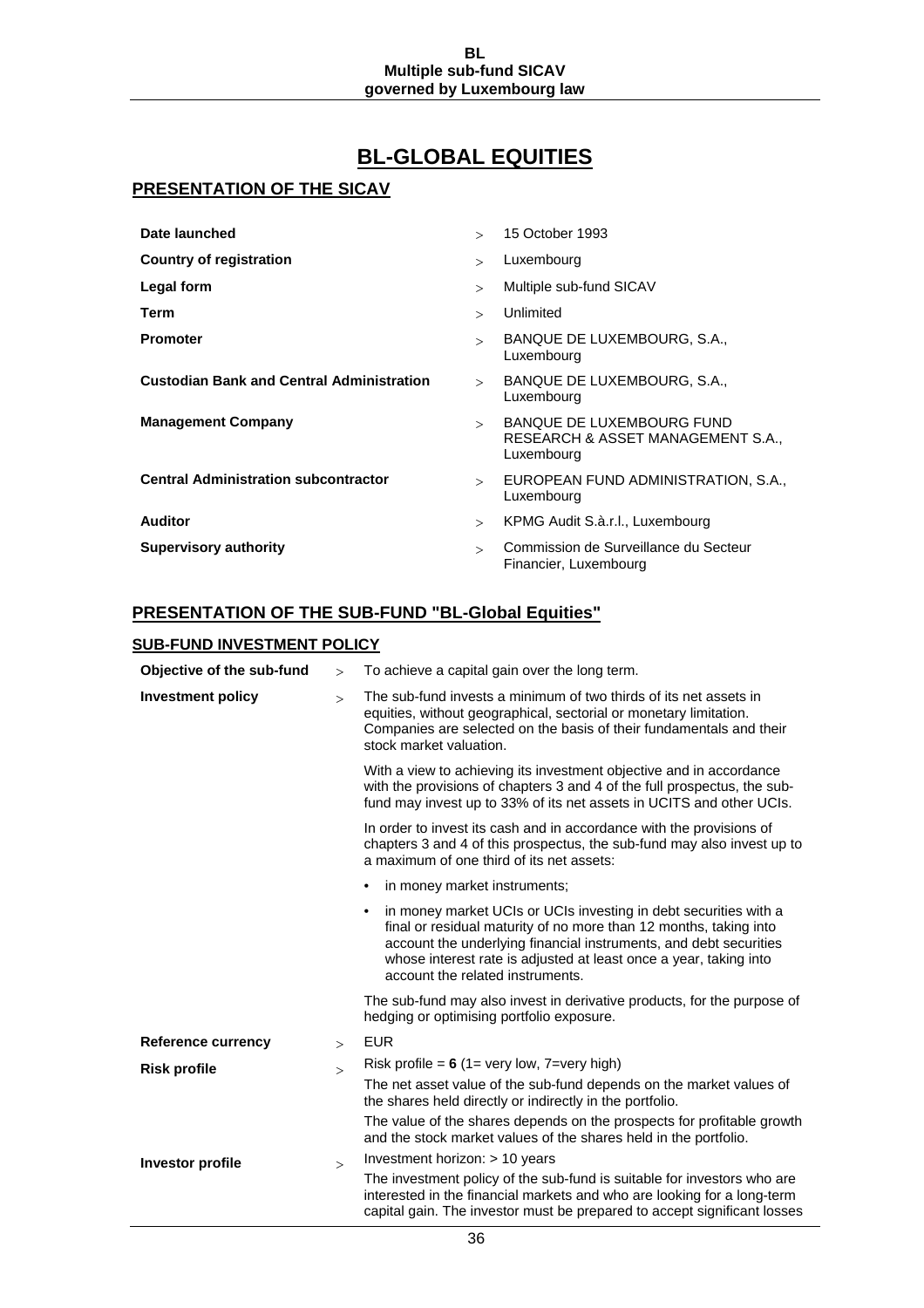due to fluctuations in share prices.

## **FRONT-LOAD, REDEMPTION AND CONVERSION FEES (CHARGED TO THE SHAREHOLDER)**

| Front-load fee                                                                                                                                         | $\geq$ | Maximum of 5% payable to intermediaries. It is up to each intermediary<br>to decide the front-load fee he intends to charge.                                                                                                                                                                                                                                                                                                                                                                                                                                                                                                                    |  |
|--------------------------------------------------------------------------------------------------------------------------------------------------------|--------|-------------------------------------------------------------------------------------------------------------------------------------------------------------------------------------------------------------------------------------------------------------------------------------------------------------------------------------------------------------------------------------------------------------------------------------------------------------------------------------------------------------------------------------------------------------------------------------------------------------------------------------------------|--|
| <b>Redemption fee</b>                                                                                                                                  | $\geq$ | None                                                                                                                                                                                                                                                                                                                                                                                                                                                                                                                                                                                                                                            |  |
| <b>Conversion fee</b>                                                                                                                                  | $\geq$ | None                                                                                                                                                                                                                                                                                                                                                                                                                                                                                                                                                                                                                                            |  |
|                                                                                                                                                        |        | <b>COMMISSIONS AND FEES CHARGED TO THE SUB-FUND</b>                                                                                                                                                                                                                                                                                                                                                                                                                                                                                                                                                                                             |  |
| <b>Management fee</b>                                                                                                                                  | $\geq$ | The management fee differs according to the share class concerned.                                                                                                                                                                                                                                                                                                                                                                                                                                                                                                                                                                              |  |
|                                                                                                                                                        |        | Class A and B shares:                                                                                                                                                                                                                                                                                                                                                                                                                                                                                                                                                                                                                           |  |
|                                                                                                                                                        |        | Max. 1.00% per annum, payable quarterly and calculated on the basis<br>of the average net assets of the sub-fund for the quarter in question.                                                                                                                                                                                                                                                                                                                                                                                                                                                                                                   |  |
|                                                                                                                                                        |        | Class AR and BR shares:                                                                                                                                                                                                                                                                                                                                                                                                                                                                                                                                                                                                                         |  |
|                                                                                                                                                        |        | Max. 1.50% per annum, payable quarterly and calculated on the basis<br>of the average net assets of the sub-fund for the quarter in question.                                                                                                                                                                                                                                                                                                                                                                                                                                                                                                   |  |
|                                                                                                                                                        |        | Class AI and I shares:<br>Max. 0.50% per annum, payable quarterly and calculated on the basis<br>of the average net assets of the sub-fund for the quarter in question.                                                                                                                                                                                                                                                                                                                                                                                                                                                                         |  |
| Management fees of the<br>target funds                                                                                                                 | $\geq$ | Max. 2.50% p.a., calculated on the net assets invested in the target<br>fund.                                                                                                                                                                                                                                                                                                                                                                                                                                                                                                                                                                   |  |
|                                                                                                                                                        |        | The sub-fund benefits from rebates on the management fees of the<br>target funds.                                                                                                                                                                                                                                                                                                                                                                                                                                                                                                                                                               |  |
| <b>Custodian fee (excluding</b><br>$\, > \,$<br>transaction charges and<br>correspondents' fees)<br><b>Central Administration</b><br>$\, > \,$<br>fees |        | Max. 0.10% p.a. based on the annual average value of the sub-fund's<br>net assets, subject to a minimum amount of EUR 6,250.                                                                                                                                                                                                                                                                                                                                                                                                                                                                                                                    |  |
|                                                                                                                                                        |        | Max. 0.09% p.a. of the average net assets, with a minimum not<br>exceeding EUR 34,000 p.a.                                                                                                                                                                                                                                                                                                                                                                                                                                                                                                                                                      |  |
| Other fees and<br>commissions                                                                                                                          | $\geq$ | The sub-fund will pay other operating costs, details of which are given<br>in article 30 of the articles of association.                                                                                                                                                                                                                                                                                                                                                                                                                                                                                                                        |  |
|                                                                                                                                                        |        |                                                                                                                                                                                                                                                                                                                                                                                                                                                                                                                                                                                                                                                 |  |
| TAXATION                                                                                                                                               |        |                                                                                                                                                                                                                                                                                                                                                                                                                                                                                                                                                                                                                                                 |  |
| Tax treatment of the<br><b>SICAV</b>                                                                                                                   | $\geq$ | No charge or tax is payable in Luxembourg, except:<br>a one-off capital duty payable at launch and<br>a subscription tax of 0.05% p.a. <sup>5</sup> . I shares benefit from a<br>$\bullet$<br>reduced subscription tax of 0.01%.                                                                                                                                                                                                                                                                                                                                                                                                                |  |
| <b>Tax treatment of</b><br>shareholders                                                                                                                | $\geq$ | Payments of dividends or redemption prices in favour of shareholders<br>may be subject to deduction of withholding tax in accordance with the<br>terms of European Council Directive 2003/48/EC of 3 June 2003 on<br>taxation of savings income in the form of interest payments. In this<br>case, the investor may opt out of paying the withholding tax by<br>producing an exemption certificate or mandate for exchange of<br>information, depending on the options offered by the paying agent.<br>Shareholders should consult their tax advisers regarding the laws and<br>regulations in their country of origin, residence and domicile. |  |

 5 Net assets invested in UCIs already subject to subscription tax are exempt.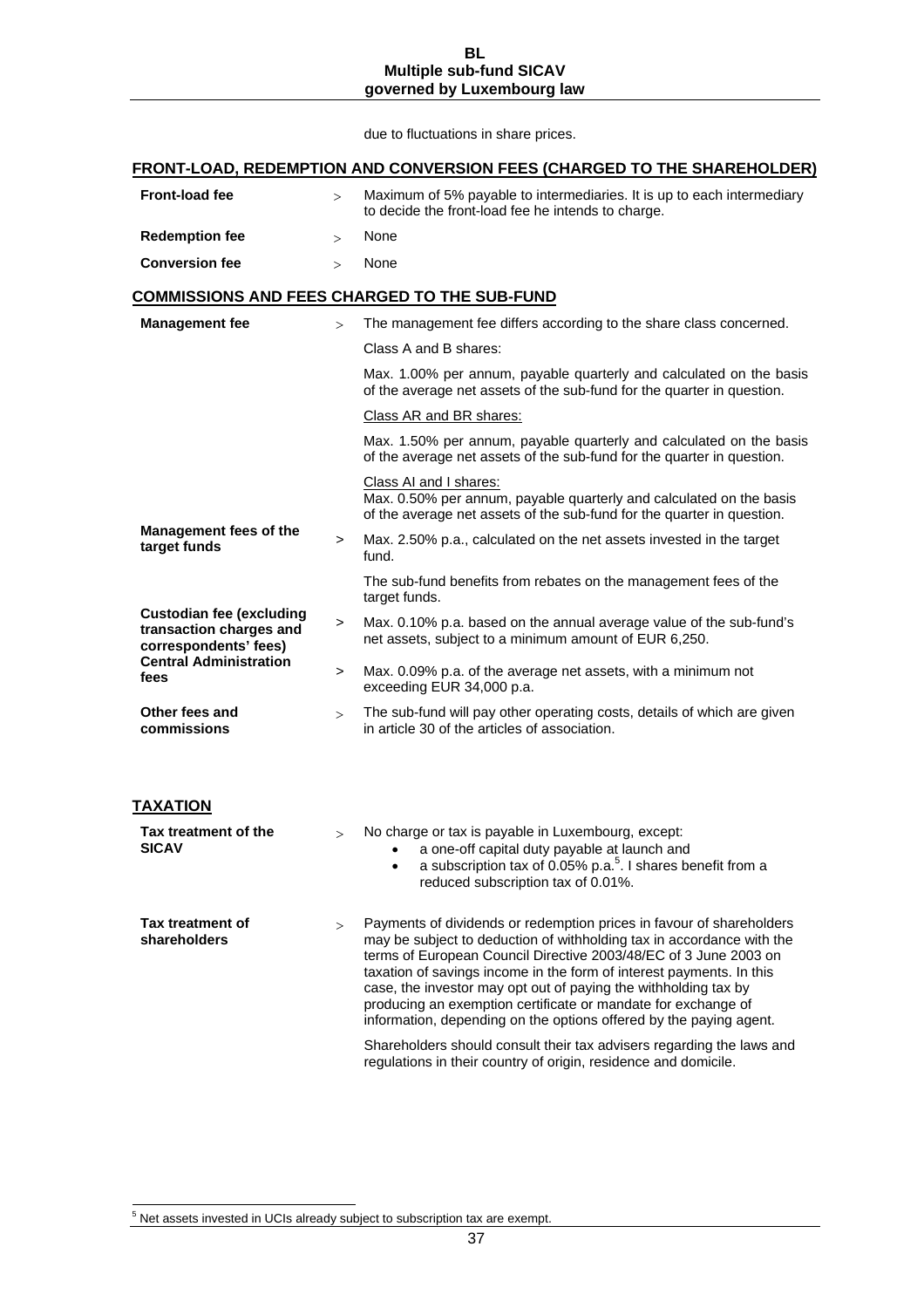# **TRADING OF SHARES**

| <b>Subscription, redemption</b><br>and conversion | $\geq$ | Subscription, redemption and conversion orders received before 5 p.m.<br>on the day before a valuation day are accepted on the basis of the net<br>asset value (NAV) on this valuation day subject to the fees set out<br>above. Subscriptions and redemptions must be paid up no later than<br>three business days following the valuation day.<br>Subscription, redemption and conversion orders are therefore remitted<br>by investors at an unknown Net Asset Value.<br>Investors should note that the SICAV does not authorise "Market"<br>Timing" practices. The SICAV reserves the right to reject any<br>subscription or conversion order from an investor whom the SICAV<br>suspects to be engaging such practices, and to take, where applicable,<br>any measures necessary to protect other SICAV investors. |
|---------------------------------------------------|--------|-------------------------------------------------------------------------------------------------------------------------------------------------------------------------------------------------------------------------------------------------------------------------------------------------------------------------------------------------------------------------------------------------------------------------------------------------------------------------------------------------------------------------------------------------------------------------------------------------------------------------------------------------------------------------------------------------------------------------------------------------------------------------------------------------------------------------|
| <b>Form/classes of shares</b>                     | $\geq$ | On the date of this prospectus, the following share classes are<br>available:                                                                                                                                                                                                                                                                                                                                                                                                                                                                                                                                                                                                                                                                                                                                           |
|                                                   |        | A (Distribution), B (Capitalisation),                                                                                                                                                                                                                                                                                                                                                                                                                                                                                                                                                                                                                                                                                                                                                                                   |
|                                                   |        | AR (Retail/Distribution), BR (Retail/Capitalisation),                                                                                                                                                                                                                                                                                                                                                                                                                                                                                                                                                                                                                                                                                                                                                                   |
|                                                   |        | AI (Institutional/Distribution), I (Institutional/Capitalisation).                                                                                                                                                                                                                                                                                                                                                                                                                                                                                                                                                                                                                                                                                                                                                      |
|                                                   |        | Class AI and I shares are intended exclusively for institutional investors<br>as defined in Article 129 of the Law of 20 December 2002.                                                                                                                                                                                                                                                                                                                                                                                                                                                                                                                                                                                                                                                                                 |
|                                                   |        | Minimum initial investment for AI and I shares: EUR 5,000,000 (the<br>Board of Directors may accept subscriptions of a lesser amount at its<br>discretion, provided the equal treatment of shareholders is ensured on<br>the same valuation day).                                                                                                                                                                                                                                                                                                                                                                                                                                                                                                                                                                       |
|                                                   |        | The shares may be issued in the form of bearer or registered<br>certificates.                                                                                                                                                                                                                                                                                                                                                                                                                                                                                                                                                                                                                                                                                                                                           |
|                                                   |        | Shares can be issued in fractions up to one thousandth of a share, as<br>unit shares or in the form of a certificate representing more than one<br>share, available in the case of bearer certificates in 1, 10 or 100 share<br>denominations. Fractions of bearer shares cannot be physically<br>delivered and shall be held at the custodian bank in a securities<br>account to be opened for this purpose.                                                                                                                                                                                                                                                                                                                                                                                                           |
| <b>Distribution of dividends</b>                  | $\geq$ | Based on the recommendation of the Board of Directors, the General<br>Meeting of Shareholders shall decide whether a dividend should be<br>distributed and, if so, the amount to be distributed in accordance with<br>the law of 20th December 2002. No dividend shall be paid for<br>capitalisation shares (class B and class I). The share of income and<br>capital gains attributable to capitalisation shares shall be reinvested.                                                                                                                                                                                                                                                                                                                                                                                  |
|                                                   |        | Interim dividends may be declared and paid by the Board of Directors in<br>accordance with the Law.                                                                                                                                                                                                                                                                                                                                                                                                                                                                                                                                                                                                                                                                                                                     |
|                                                   |        | Dividends may be paid in the sub-fund's base currency.                                                                                                                                                                                                                                                                                                                                                                                                                                                                                                                                                                                                                                                                                                                                                                  |
|                                                   |        |                                                                                                                                                                                                                                                                                                                                                                                                                                                                                                                                                                                                                                                                                                                                                                                                                         |
| <b>Valuation date</b>                             | $\geq$ | Each business day in Luxembourg                                                                                                                                                                                                                                                                                                                                                                                                                                                                                                                                                                                                                                                                                                                                                                                         |
| <b>Publication of NAV</b>                         | $\geq$ | At the registered office of the SICAV                                                                                                                                                                                                                                                                                                                                                                                                                                                                                                                                                                                                                                                                                                                                                                                   |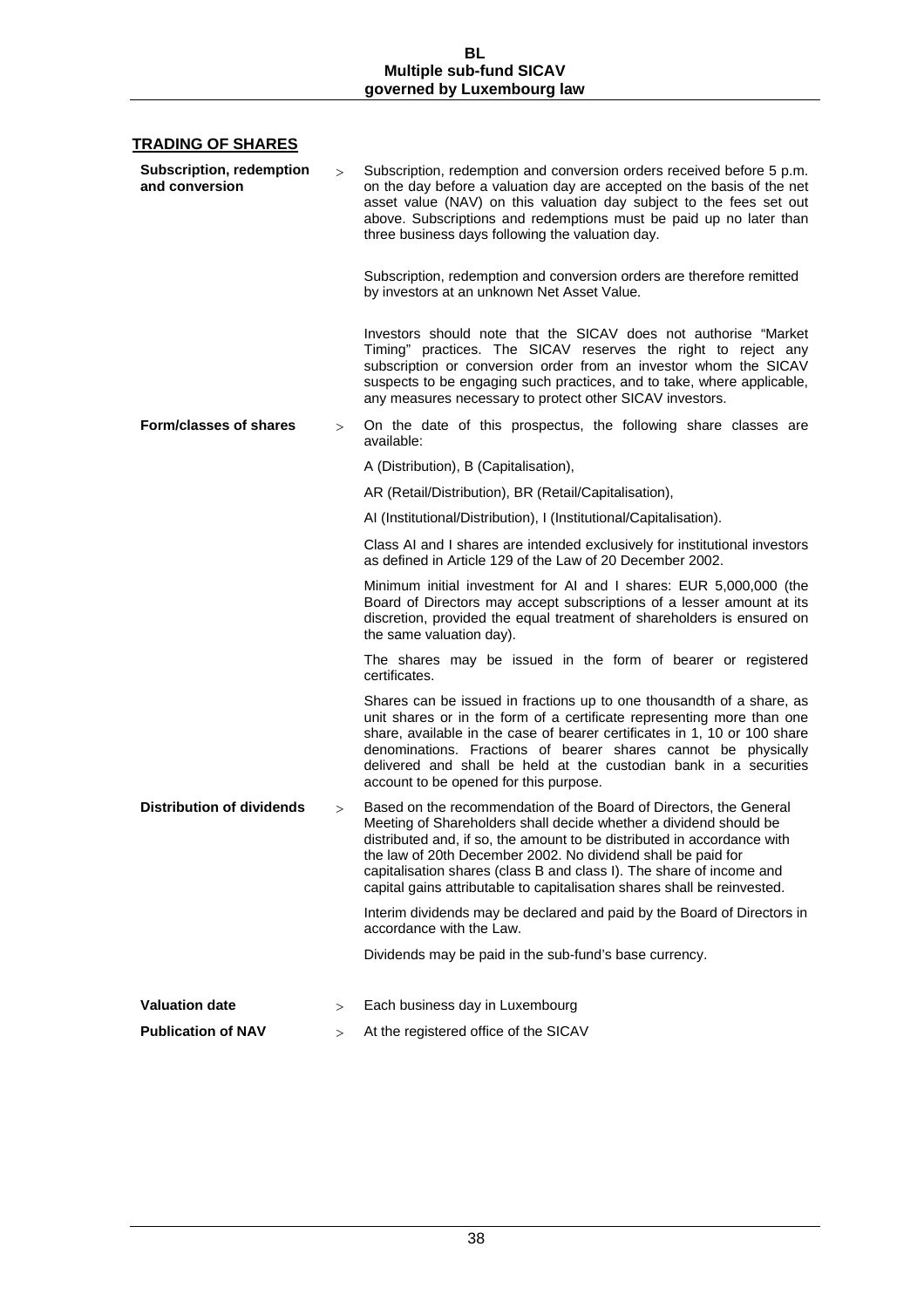# **OTHER INFORMATION**

| <b>ISIN code</b>                                 | $\geq$        | Class A shares: LU0439764787 (Distribution)                                                  |  |
|--------------------------------------------------|---------------|----------------------------------------------------------------------------------------------|--|
|                                                  |               | Class B shares: LU0117287580 (Capitalisation)                                                |  |
|                                                  |               | Class AR shares: LU0495655002 (Retail/Distribution)                                          |  |
|                                                  |               | Class BR shares: LU0495655341 (Retail/Capitalisation)                                        |  |
|                                                  |               | Class AI shares: LU0495655853 (Institutional/Distribution)                                   |  |
|                                                  |               | Class I shares: LU0439765164 (Institutional/Capitalisation)                                  |  |
| Listed on Luxembourg<br><b>Stock Exchange</b>    | $\geq$        | Yes                                                                                          |  |
| <b>POINT OF CONTACT</b>                          |               |                                                                                              |  |
| Subscriptions,<br>redemptions and<br>conversions | $\rightarrow$ | EUROPEAN FUND ADMINISTRATION - REGISTER<br>Tel: +352-48 48 80-831<br>Fax: +352-48 65 61-8002 |  |
| <b>Requests for</b><br>documentation             | >             | Tel: +352 49 924 1<br>Web site: www.banquedeluxembourg.com                                   |  |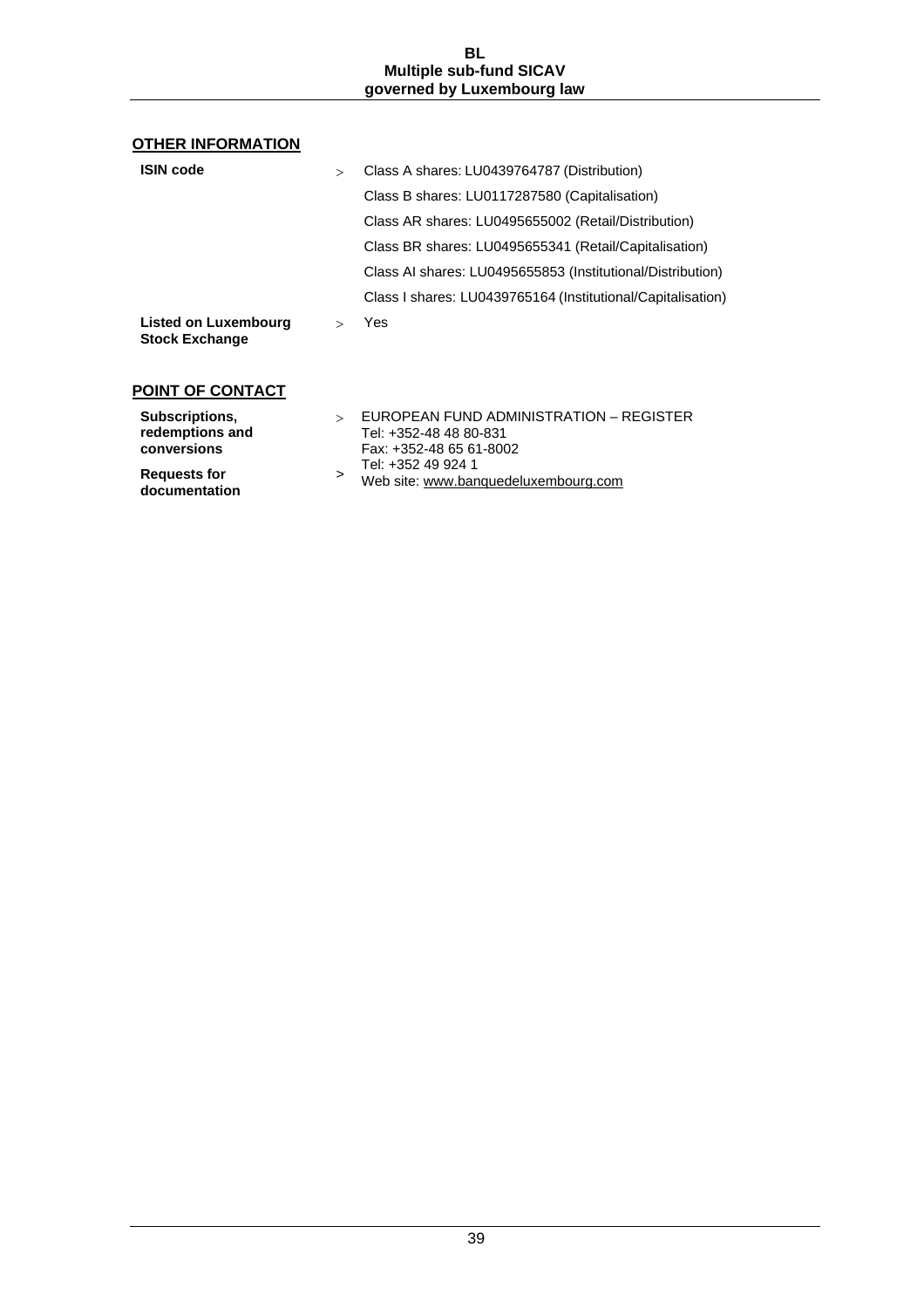# **BL-EQUITIES HORIZON**

# **PRESENTATION OF THE SICAV**

| Date launched                                    | $\overline{\phantom{0}}$ | 15 October 1993                                                                   |
|--------------------------------------------------|--------------------------|-----------------------------------------------------------------------------------|
| <b>Country of registration</b>                   | $\geq$                   | Luxembourg                                                                        |
| Legal form                                       | $\geq$                   | Multiple sub-fund SICAV                                                           |
| Term                                             | $\rightarrow$            | Unlimited                                                                         |
| <b>Promoter</b>                                  | $\rightarrow$            | BANQUE DE LUXEMBOURG, S.A.,<br>Luxembourg                                         |
| <b>Custodian Bank and Central Administration</b> | $\geq$                   | BANQUE DE LUXEMBOURG, S.A.,<br>Luxembourg                                         |
| <b>Management Company</b>                        | $\rightarrow$            | <b>BANQUE DE LUXEMBOURG FUND</b><br>RESEARCH & ASSET MANAGEMENT S.A<br>Luxembourg |
| <b>Central Administration subcontractor</b>      | $\geq$                   | EUROPEAN FUND ADMINISTRATION, S.A.,<br>Luxembourg                                 |
| Auditor                                          | $\geq$                   | KPMG Audit S.à.r.l., Luxembourg                                                   |
| <b>Supervisory authority</b>                     | $\mathbf{r}$             | Commission de Surveillance du Secteur<br>Financier, Luxembourg                    |

## **PRESENTATION OF THE SUB-FUND "BL-Equities Horizon"**

| Objective of the sub-fund          | $\geq$ | To achieve a capital gain over the long term.                                                                                                                                                                                                                                                                                                                                                                                                                                                                                                                             |
|------------------------------------|--------|---------------------------------------------------------------------------------------------------------------------------------------------------------------------------------------------------------------------------------------------------------------------------------------------------------------------------------------------------------------------------------------------------------------------------------------------------------------------------------------------------------------------------------------------------------------------------|
| <b>Investment policy</b><br>$\geq$ |        | The sub-fund invests a minimum of two thirds of its net assets<br>worldwide in the shares of companies that place particular emphasis on<br>their social and environmental responsibilities. In order to select<br>companies, the management company works with Forum ETHIBEL<br>a.s.b.l. (www.ethibel.org), Rue du Progrès 333, 1030 Brussels. This is<br>an independent organisation in the field of sustainable and ethical<br>investment, which selects companies that are leaders in their sector<br>and region on the basis of their socially responsible approach. |
|                                    |        | The sub-fund invests in the shares of companies that are included in<br>the register of securities compiled by the non-profit organisation Forum<br>ETHIBEL, which meet the ethical, economic, social or ecological criteria<br>of the Ethibel EXCELLENCE label. The sub-fund may also invest in any<br>security giving access to these companies' share capital.                                                                                                                                                                                                         |
|                                    |        | Should a company cease to be listed on the aforementioned register,<br>the securities of this company shall be sold within 6 months of the time<br>that the non-profit organisation Forum Ethibel gives notice that the<br>company has been struck off.                                                                                                                                                                                                                                                                                                                   |
|                                    |        | With a view to achieving its investment objective, the sub-fund may<br>invest up to 10% of its net assets in socially responsible UCITS and<br>other UCIs.                                                                                                                                                                                                                                                                                                                                                                                                                |
|                                    |        | The sub-fund shall always have more than two thirds of its net assets<br>invested in equities; the balance may be invested in cash.                                                                                                                                                                                                                                                                                                                                                                                                                                       |
|                                    |        | In order to invest its cash and in accordance with the provisions of<br>chapters 3 and 4 of this prospectus, the sub-fund may also invest up to<br>a maximum of one third of its net assets:                                                                                                                                                                                                                                                                                                                                                                              |
|                                    |        | •in money market instruments;                                                                                                                                                                                                                                                                                                                                                                                                                                                                                                                                             |
|                                    |        | in money market UCIs or UCIs investing in debt securities with a<br>٠                                                                                                                                                                                                                                                                                                                                                                                                                                                                                                     |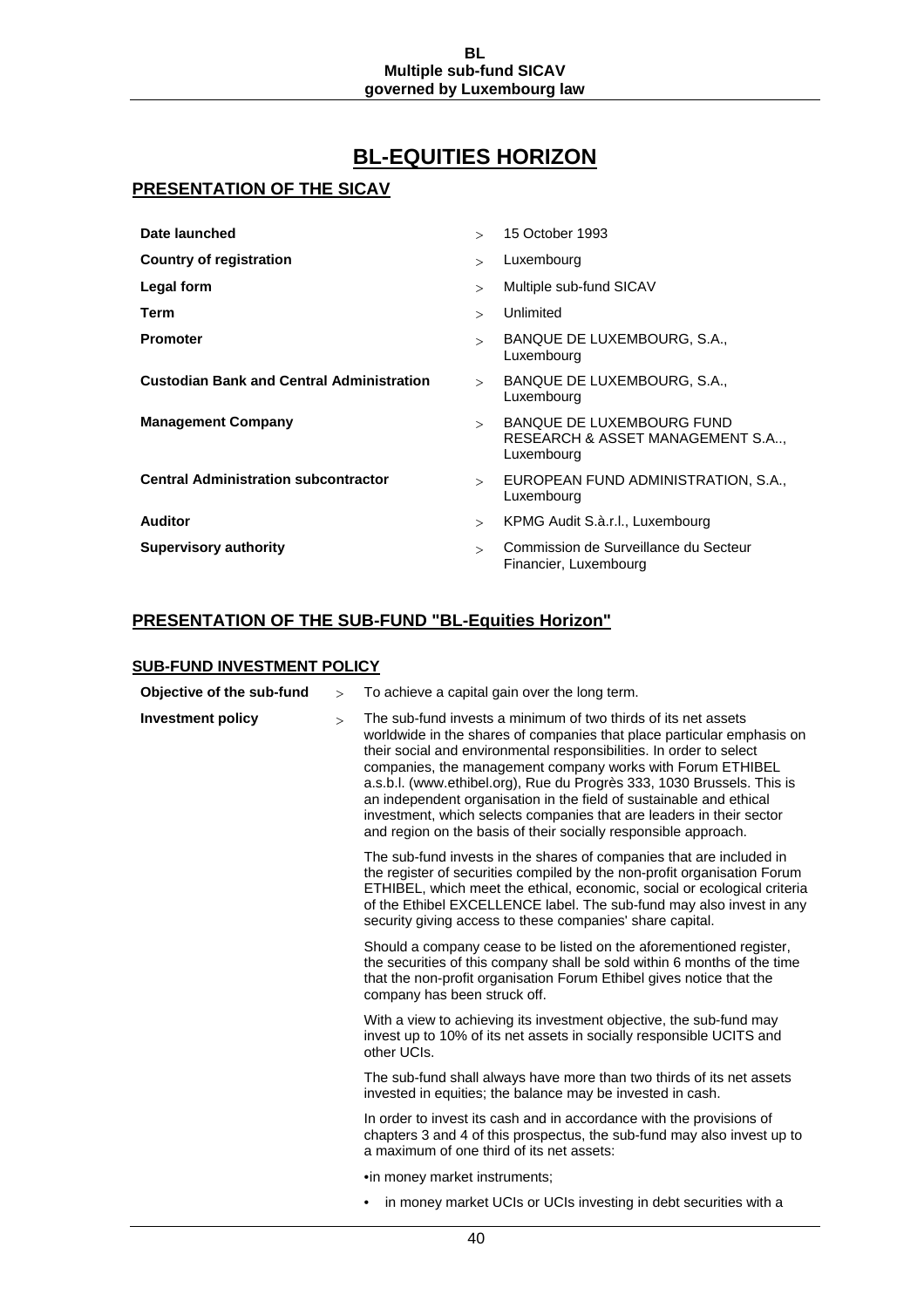|                           |              | final or residual maturity of no more than 12 months, taking into<br>account the underlying financial instruments, and debt securities<br>whose interest rate is adjusted at least once a year, taking into<br>account the related instruments.                        |
|---------------------------|--------------|------------------------------------------------------------------------------------------------------------------------------------------------------------------------------------------------------------------------------------------------------------------------|
|                           |              | The sub-fund may also invest in derivative products, solely for the<br>purpose of hedging or optimising portfolio exposure.                                                                                                                                            |
| <b>Reference currency</b> | $\mathbf{r}$ | <b>EUR</b>                                                                                                                                                                                                                                                             |
| Risk profile              | $\geq$       | Risk profile = $6(1)$ very low, 7=very high)                                                                                                                                                                                                                           |
|                           |              | The net asset value of the sub-fund depends on the market values of<br>the shares held directly or indirectly in the portfolio.                                                                                                                                        |
|                           |              | The value of the shares depends on the prospects for profitable growth<br>and the stock market values of the shares held in the portfolio.                                                                                                                             |
| Investor profile          | $\geq$       | Investment horizon: $> 10$ years                                                                                                                                                                                                                                       |
|                           |              | The investment policy of the sub-fund is suitable for investors who are<br>interested in the financial markets and who are looking for a long-term<br>capital gain. The investor must be prepared to accept significant losses<br>due to fluctuations in share prices. |
|                           |              |                                                                                                                                                                                                                                                                        |

# **FRONT-LOAD, REDEMPTION AND CONVERSION FEES (CHARGED TO THE SHAREHOLDER)**

| <b>Front-load fee</b> | Maximum of 5% payable to intermediaries. It is up to each intermediary<br>to decide the front-load fee he intends to charge. |
|-----------------------|------------------------------------------------------------------------------------------------------------------------------|
| <b>Redemption fee</b> | <b>None</b>                                                                                                                  |
| <b>Conversion fee</b> | <b>None</b>                                                                                                                  |

## **COMMISSIONS AND FEES CHARGED TO THE SUB-FUND**

| <b>Management fee</b>                                                               | $\geq$ | The management fee differs according to the share class concerned.                                                                                                                                                                                                                                                                                                   |
|-------------------------------------------------------------------------------------|--------|----------------------------------------------------------------------------------------------------------------------------------------------------------------------------------------------------------------------------------------------------------------------------------------------------------------------------------------------------------------------|
|                                                                                     |        | Class A and B shares:                                                                                                                                                                                                                                                                                                                                                |
|                                                                                     |        | Max 1.00% per annum, payable quarterly and calculated on the basis of<br>the average net assets of the sub-fund for the quarter in question, plus<br>remuneration for external consultancy (a fixed amount of €30,000 per<br>annum plus a max. of 0.08% per annum calculated on the basis of the<br>average net assets in excess of €30 million), payable quarterly. |
|                                                                                     |        | Class AR and BR shares:                                                                                                                                                                                                                                                                                                                                              |
|                                                                                     |        | Max. 1.50% per annum, calculated on the basis of the average net<br>assets of the sub-fund for the quarter in question, plus remuneration for<br>external consultancy (a fixed amount of €30,000 per annum plus a max.<br>of 0.08% per annum calculated on the basis of the average net assets<br>in excess of $\epsilon$ 30 million), payable quarterly.            |
|                                                                                     |        | Class AI and I shares:                                                                                                                                                                                                                                                                                                                                               |
|                                                                                     |        | Max. 0.50% per annum, calculated on the basis of the average net<br>assets of the sub-fund for the quarter in question, plus remuneration for<br>external consultancy (a fixed amount of €30,000 per annum plus a max.<br>of 0.08% per annum calculated on the basis of the average net assets<br>in excess of $\epsilon$ 30 million), payable quarterly.            |
| Management fees of the<br>target funds                                              | $\geq$ | Max. 2.00% p.a., calculated on the net assets invested in the target<br>fund.                                                                                                                                                                                                                                                                                        |
|                                                                                     |        | The sub-fund benefits from rebates on the management fees of the<br>target funds.                                                                                                                                                                                                                                                                                    |
| <b>Custodian fee (excluding</b><br>transaction charges and<br>correspondents' fees) | $\geq$ | Max. 0.10% p.a. based on the annual average value of the sub-fund's<br>net assets, subject to a minimum amount of EUR 6,250.                                                                                                                                                                                                                                         |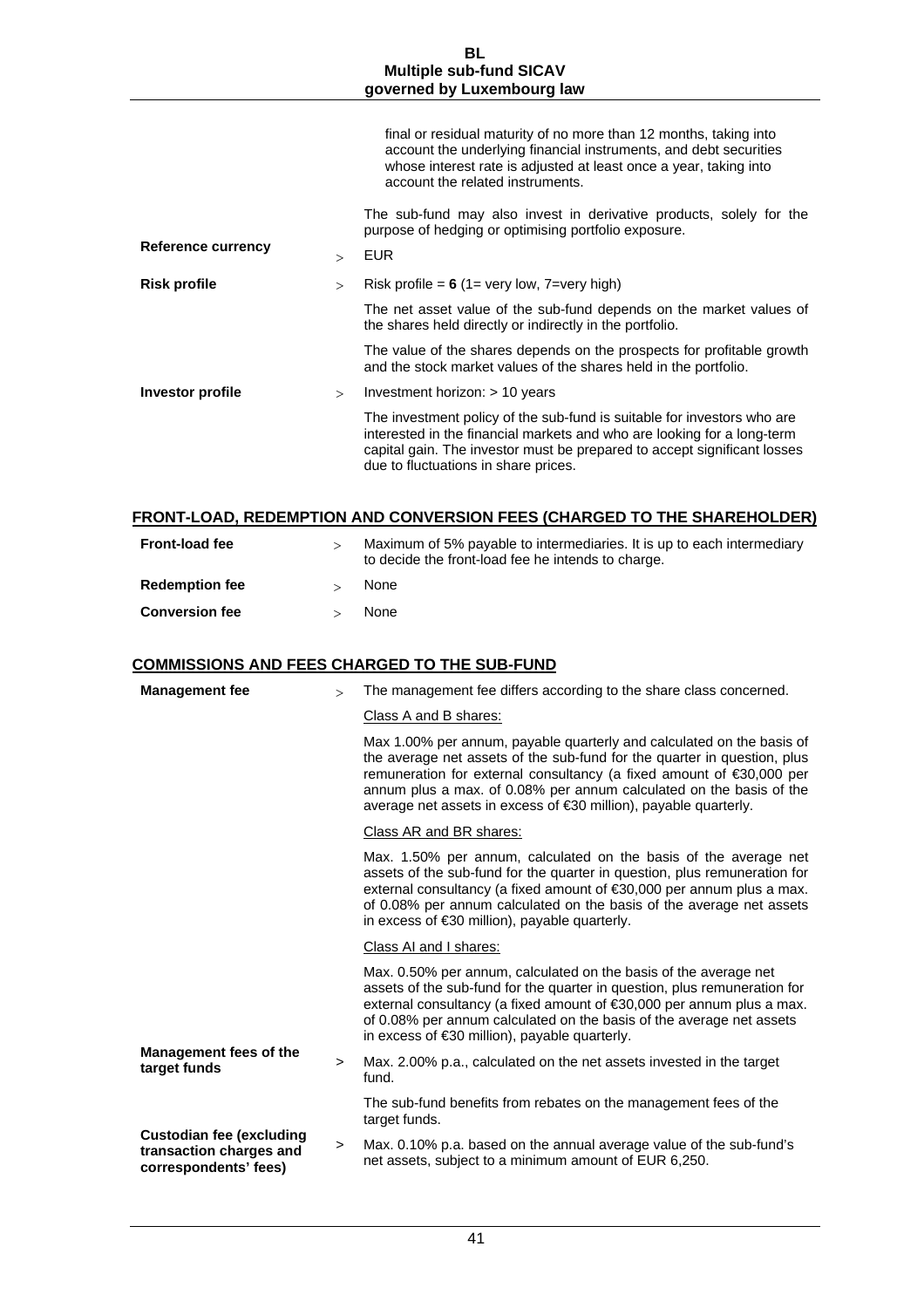| <b>Central Administration</b><br>fees             | $\,>$  | Max. 0.09% p.a. of the average net assets, with a minimum not<br>exceeding EUR 34,000 p.a.                                                                                                                                                                                                                                                                                                                                                                                                          |  |
|---------------------------------------------------|--------|-----------------------------------------------------------------------------------------------------------------------------------------------------------------------------------------------------------------------------------------------------------------------------------------------------------------------------------------------------------------------------------------------------------------------------------------------------------------------------------------------------|--|
| Other fees and<br>commissions                     | $\geq$ | The sub-fund will pay other operating costs, details of which are given<br>in article 30 of the articles of association.                                                                                                                                                                                                                                                                                                                                                                            |  |
| <b>TAXATION</b>                                   |        |                                                                                                                                                                                                                                                                                                                                                                                                                                                                                                     |  |
| Tax treatment of the<br><b>SICAV</b>              | $\geq$ | No charge or tax is payable in Luxembourg, except:<br>a one-off capital duty payable at launch and<br>a subscription tax of 0.05% p.a. <sup>6</sup> .                                                                                                                                                                                                                                                                                                                                               |  |
| <b>Tax treatment of</b><br>shareholders           | $\geq$ | Payments of dividends or redemption prices in favour of shareholders<br>may be subject to deduction of withholding tax in accordance with the<br>terms of European Council Directive 2003/48/EC of 3 June 2003 on<br>taxation of savings income in the form of interest payments. In this<br>case, the investor may opt out of paying the withholding tax by<br>producing an exemption certificate or mandate for exchange of<br>information, depending on the options offered by the paying agent. |  |
|                                                   |        | Shareholders should consult their tax advisers regarding the laws and<br>regulations in their country of origin, residence and domicile.                                                                                                                                                                                                                                                                                                                                                            |  |
| <b>TRADING OF SHARES</b>                          |        |                                                                                                                                                                                                                                                                                                                                                                                                                                                                                                     |  |
| <b>Subscription, redemption</b><br>and conversion | $\geq$ | Subscription, redemption and conversion orders received before 5 p.m.<br>on the day before a valuation day are accepted on the basis of the net<br>asset value (NAV) on this valuation day subject to the fees set out<br>above. Subscriptions and redemptions must be paid up no later than<br>three business days following the valuation day.                                                                                                                                                    |  |
|                                                   |        | Subscription, redemption and conversion orders are therefore remitted<br>by investors at an unknown Net Asset Value.                                                                                                                                                                                                                                                                                                                                                                                |  |
|                                                   |        | Investors should note that the SICAV does not authorise "Market"<br>Timing" practices. The SICAV reserves the right to reject any<br>subscription or conversion order from an investor whom the SICAV<br>suspects to be engaging such practices, and to take, where applicable,<br>any measures necessary to protect other SICAV investors.                                                                                                                                                         |  |
| <b>Form/classes of shares</b>                     | $\geq$ | On the date of this prospectus, the following share classes are<br>available:                                                                                                                                                                                                                                                                                                                                                                                                                       |  |
|                                                   |        | A (Distribution), B (Capitalisation),                                                                                                                                                                                                                                                                                                                                                                                                                                                               |  |
|                                                   |        | AR (Retail/Distribution), BR (Retail/Capitalisation),                                                                                                                                                                                                                                                                                                                                                                                                                                               |  |
|                                                   |        | AI (Institutional/Distribution), I (Institutional/Capitalisation).                                                                                                                                                                                                                                                                                                                                                                                                                                  |  |
|                                                   |        | Class AI and I shares are intended exclusively for institutional investors<br>as defined in Article 129 of the Law of 20 December 2002.                                                                                                                                                                                                                                                                                                                                                             |  |
|                                                   |        | Minimum initial investment for AI and I shares: EUR 5,000,000 (the<br>Board of Directors may accept subscriptions of a lesser amount at its<br>discretion, provided the equal treatment of shareholders is ensured on<br>the same valuation day).                                                                                                                                                                                                                                                   |  |
|                                                   |        | Shares may be issued in the form of bearer or registered certificates.                                                                                                                                                                                                                                                                                                                                                                                                                              |  |
|                                                   |        | Shares can be issued in fractions up to one thousandth of a share, as<br>unit shares or in the form of a certificate representing more than one<br>share, available in the case of bearer certificates in 1, 10 or 100 share<br>denominations. Fractions of bearer shares cannot be physically<br>delivered and shall be held at the custodian bank in a securities<br>account to be opened for this purpose.                                                                                       |  |

 6 Net assets invested in UCIs already subject to subscription tax are exempt.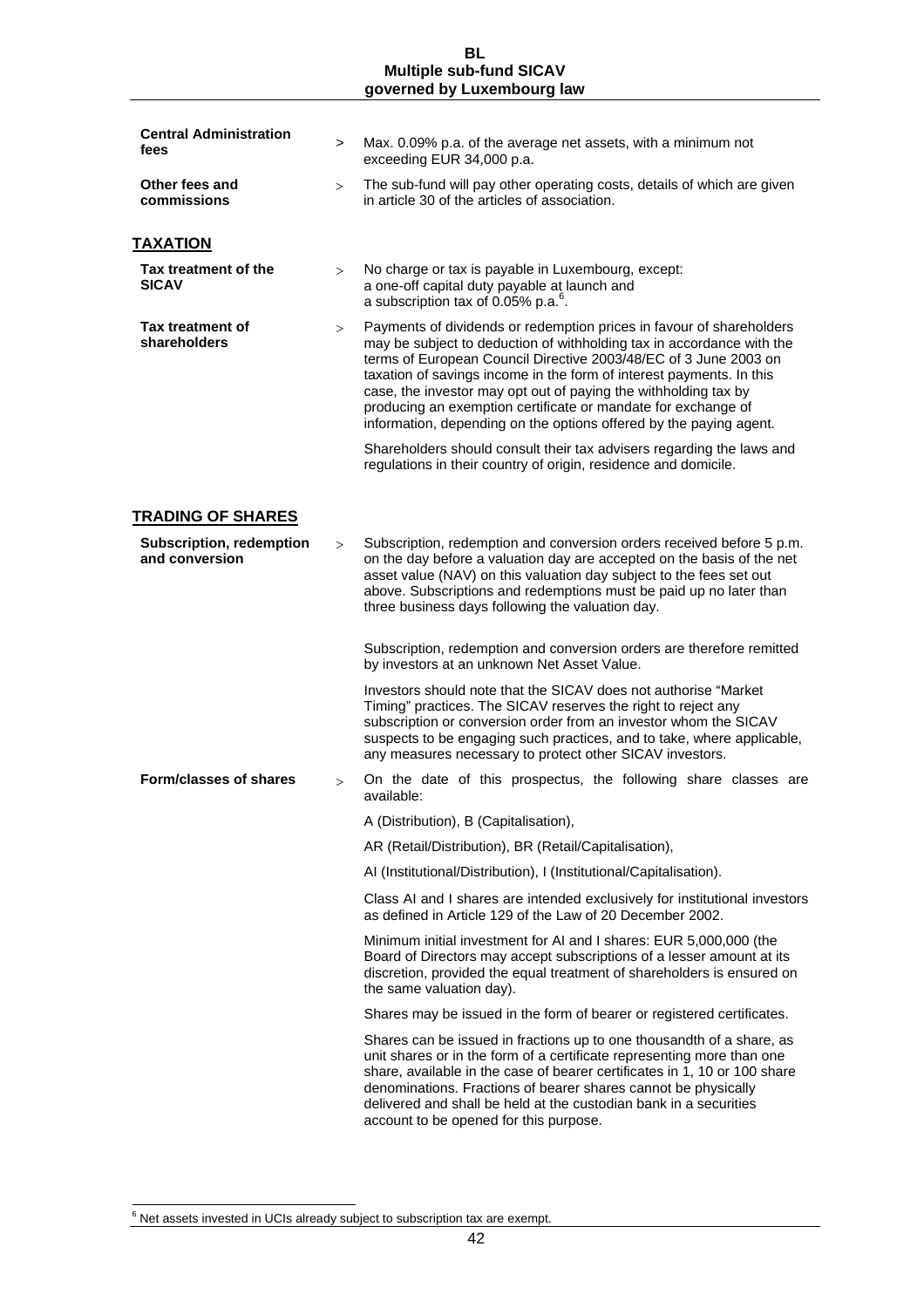| Distribution of dividends | $\geq$ | Based on the recommendation of the Board of Directors, the General<br>Meeting of Shareholders shall decide whether a dividend should be<br>distributed and, if so, the amount to be distributed in accordance with<br>the law of 20th December 2002. No dividend shall be paid on<br>capitalisation shares (class B). The share of income and capital gains<br>attributable to capitalisation shares shall be reinvested. |  |
|---------------------------|--------|---------------------------------------------------------------------------------------------------------------------------------------------------------------------------------------------------------------------------------------------------------------------------------------------------------------------------------------------------------------------------------------------------------------------------|--|
|                           |        | Interim dividends may be declared and paid by the Board of Directors in<br>accordance with the Law.                                                                                                                                                                                                                                                                                                                       |  |
|                           |        | Dividends may be paid in the sub-fund's base currency.                                                                                                                                                                                                                                                                                                                                                                    |  |
| <b>Valuation date</b>     | $\geq$ | Each business day in Luxembourg                                                                                                                                                                                                                                                                                                                                                                                           |  |
| <b>Publication of NAV</b> | ↘      | At the registered office of the SICAV                                                                                                                                                                                                                                                                                                                                                                                     |  |

## **OTHER INFORMATION**

**Requests for documentation** 

| <b>ISIN code</b>                                     | $\geq$        | Class A shares: LU0439764860 (Distribution)                                                  |  |
|------------------------------------------------------|---------------|----------------------------------------------------------------------------------------------|--|
|                                                      |               | Class B shares: LU0093570173 (Capitalisation)                                                |  |
|                                                      |               | Class AR shares: LU0495656315 (Retail/Distribution)                                          |  |
|                                                      |               | Class BR shares: LU0495656661 (Retail/Capitalisation)                                        |  |
|                                                      |               | Class AI shares: LU0495657040 (Institutional/Distribution)                                   |  |
|                                                      |               | Class I shares: LU0495657552 (Institutional/Capitalisation)                                  |  |
|                                                      |               |                                                                                              |  |
| <b>Listed on Luxembourg</b><br><b>Stock Exchange</b> | $\rightarrow$ | Yes                                                                                          |  |
|                                                      |               |                                                                                              |  |
| <b>POINT OF CONTACT</b>                              |               |                                                                                              |  |
| Subscriptions,<br>redemptions and<br>conversions     | $\geq$        | EUROPEAN FUND ADMINISTRATION - REGISTER<br>Tel: +352-48 48 80-831<br>Fax: +352-48 65 61-8002 |  |

- 
- <sup>&</sup>gt;Tel: +352 49 924 1 Web site: www.banquedeluxembourg.com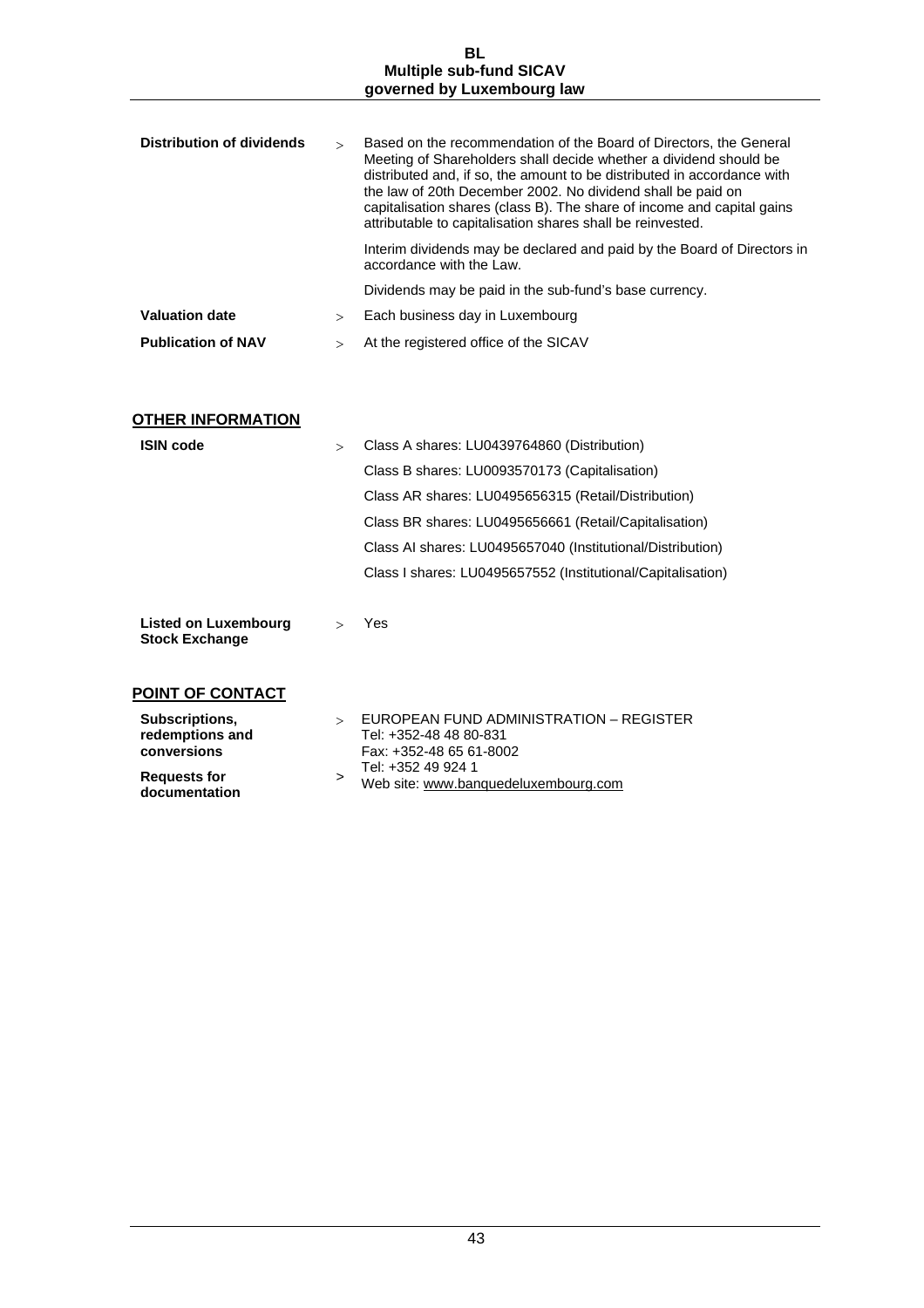# **BL-EQUITIES AMERICA**

# **PRESENTATION OF THE SICAV**

| Date launched                                    | $\rightarrow$ | 15 October 1993                                                            |
|--------------------------------------------------|---------------|----------------------------------------------------------------------------|
| <b>Country of registration</b>                   | $\geq$        | Luxembourg                                                                 |
| Legal form                                       | $\geq$        | Multiple sub-fund SICAV                                                    |
| Term                                             | $\rightarrow$ | Unlimited                                                                  |
| <b>Promoter</b>                                  | $\sim$        | BANQUE DE LUXEMBOURG, S.A.,<br>Luxembourg                                  |
| <b>Custodian Bank and Central Administration</b> | $\geq$        | BANQUE DE LUXEMBOURG, S.A.,<br>Luxembourg                                  |
| <b>Management Company</b>                        | $\sim$        | BANQUE DE LUXEMBOURG FUND<br>RESEARCH & ASSET MANAGEMENT S.A<br>Luxembourg |
| <b>Central Administration subcontractor</b>      | $\geq$        | EUROPEAN FUND ADMINISTRATION, S.A.,<br>Luxembourg                          |
| <b>Auditor</b>                                   | $\geq$        | KPMG Audit S.à.r.l., Luxembourg                                            |
| <b>Supervisory authority</b>                     | $\rightarrow$ | Commission de Surveillance du Secteur<br>Financier, Luxembourg             |

## **PRESENTATION OF THE SUB-FUND "BL-Equities America"**

| $\geq$ | To achieve a capital gain over the long term.                                                                                                                                                                                                                                                                                    |
|--------|----------------------------------------------------------------------------------------------------------------------------------------------------------------------------------------------------------------------------------------------------------------------------------------------------------------------------------|
| $\geq$ | A minimum of two thirds of the sub-fund's net assets are invested in the<br>shares of companies listed on regulated US markets.                                                                                                                                                                                                  |
|        | In keeping with the objective of the sub-fund and in accordance with the<br>provisions of chapters 3 and 4 of the full prospectus, the sub-fund may<br>invest up to 10% of its net assets in UCITS and other UCIs.                                                                                                               |
|        | In order to invest its cash and in accordance with the provisions of<br>chapters 3 and 4 of this prospectus, the sub-fund may also invest up to<br>a maximum of one third of its net assets:                                                                                                                                     |
|        | •in money market instruments;                                                                                                                                                                                                                                                                                                    |
|        | in money market UCIs or UCIs investing in debt securities with a<br>$\bullet$<br>final or residual maturity of no more than 12 months, taking into<br>account the underlying financial instruments, and debt securities<br>whose interest rate is adjusted at least once a year, taking into<br>account the related instruments. |
|        | The sub-fund may also invest in derivative products, for the purpose of<br>hedging or optimising portfolio exposure.                                                                                                                                                                                                             |
| $\geq$ | <b>USD</b>                                                                                                                                                                                                                                                                                                                       |
| $\geq$ | Risk profile = $6(1)$ very low, 7=very high)                                                                                                                                                                                                                                                                                     |
|        | The net asset value of the sub-fund depends on the market values of<br>the shares held directly or indirectly in the portfolio.                                                                                                                                                                                                  |
|        | The value of the shares depends on the prospects for profitable growth<br>and the stock market values of the shares held in the portfolio.                                                                                                                                                                                       |
|        |                                                                                                                                                                                                                                                                                                                                  |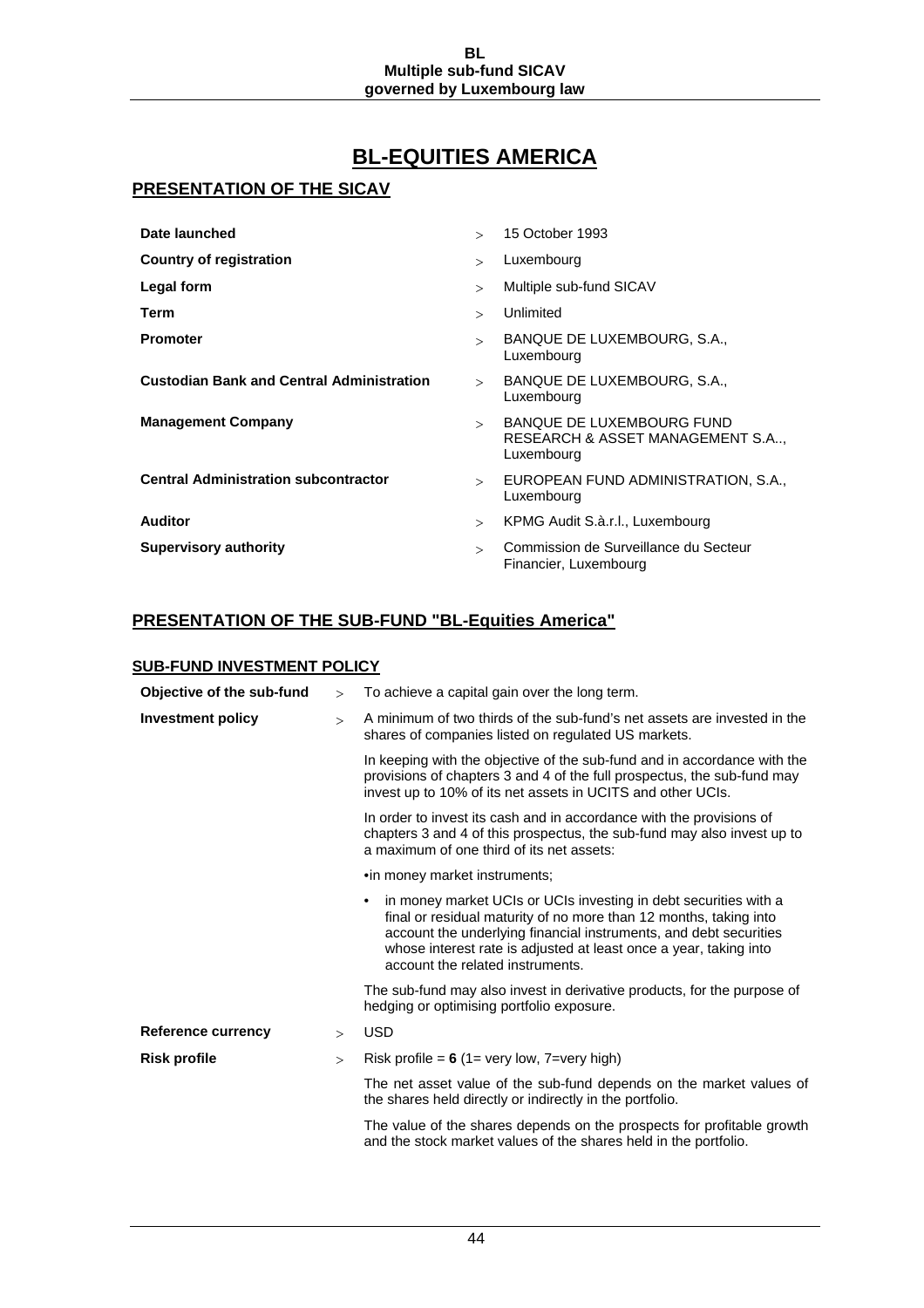**Investor profile**  $\longrightarrow$  Investment horizon: > 10 years

The investment policy of the sub-fund is suitable for investors who are interested in the financial markets and who are looking for a long-term capital gain.

The investor must be prepared to accept significant losses due to stock market fluctuations.

### **FRONT-LOAD, REDEMPTION AND CONVERSION FEES (CHARGED TO THE SHAREHOLDER)**

| <b>Front-load fee</b> | Maximum of 5% payable to intermediaries. It is up to each intermediary<br>to decide the front-load fee he intends to charge. |
|-----------------------|------------------------------------------------------------------------------------------------------------------------------|
| <b>Redemption fee</b> | <b>None</b>                                                                                                                  |
| <b>Conversion fee</b> | None                                                                                                                         |

### **COMMISSIONS AND FEES CHARGED TO THE SUB-FUND**

| <b>Management fee</b>                                                               | $\geq$ | The management fee differs according to the share class concerned.                                                                                                                                                                                                                                                                                                                                                                                                                                  |
|-------------------------------------------------------------------------------------|--------|-----------------------------------------------------------------------------------------------------------------------------------------------------------------------------------------------------------------------------------------------------------------------------------------------------------------------------------------------------------------------------------------------------------------------------------------------------------------------------------------------------|
|                                                                                     |        | Class A and B shares:                                                                                                                                                                                                                                                                                                                                                                                                                                                                               |
|                                                                                     |        | Max. 1.00% per annum, payable quarterly and calculated on the basis<br>of the average net assets of the sub-fund for the quarter in question.                                                                                                                                                                                                                                                                                                                                                       |
|                                                                                     |        | Class AR and BR shares:                                                                                                                                                                                                                                                                                                                                                                                                                                                                             |
|                                                                                     |        | Max. 1.50% per annum, payable quarterly and calculated on the basis<br>of the average net assets of the sub-fund for the quarter in question.                                                                                                                                                                                                                                                                                                                                                       |
|                                                                                     |        | Class AI and I shares:<br>Max. 0.50% per annum, payable quarterly and calculated on the basis<br>of the average net assets of the sub-fund for the quarter in question.                                                                                                                                                                                                                                                                                                                             |
| <b>Management fees of the</b><br>target funds                                       | $\geq$ | Max. 2.00% p.a., calculated on the net assets invested in the target fund.                                                                                                                                                                                                                                                                                                                                                                                                                          |
|                                                                                     |        | The sub-fund benefits from rebates on the management fees of the<br>target funds.                                                                                                                                                                                                                                                                                                                                                                                                                   |
| <b>Custodian fee (excluding</b><br>transaction charges and<br>correspondents' fees) | $\geq$ | Max. 0.10% p.a. based on the annual average value of the sub-fund's<br>net assets, subject to a minimum amount of EUR 6,250.                                                                                                                                                                                                                                                                                                                                                                        |
| <b>Central Administration</b><br>fees                                               | $\geq$ | Max. 0.09% p.a. of the average net assets, with a minimum not<br>exceeding EUR 34,000 p.a.                                                                                                                                                                                                                                                                                                                                                                                                          |
| Other fees and<br>commissions                                                       | $\geq$ | The sub-fund will pay other operating costs, details of which are given<br>in article 30 of the articles of association.                                                                                                                                                                                                                                                                                                                                                                            |
|                                                                                     |        |                                                                                                                                                                                                                                                                                                                                                                                                                                                                                                     |
| <b>TAXATION</b>                                                                     |        |                                                                                                                                                                                                                                                                                                                                                                                                                                                                                                     |
| Tax treatment of the<br><b>SICAV</b>                                                | $\geq$ | No charge or tax is payable in Luxembourg, except:<br>a one-off capital duty payable at launch and<br>a subscription tax of 0.05% p.a. <sup>7</sup> . I shares benefit from a<br>reduced subscription tax of 0.01%.                                                                                                                                                                                                                                                                                 |
| <b>Tax treatment of</b><br>shareholders                                             | $\geq$ | Payments of dividends or redemption prices in favour of shareholders<br>may be subject to deduction of withholding tax in accordance with the<br>terms of European Council Directive 2003/48/EC of 3 June 2003 on<br>taxation of savings income in the form of interest payments. In this<br>case, the investor may opt out of paying the withholding tax by<br>producing an exemption certificate or mandate for exchange of<br>information, depending on the options offered by the paying agent. |
|                                                                                     |        | Shareholders should consult their tax advisers regarding the laws and<br>regulations in their country of origin, residence and domicile.                                                                                                                                                                                                                                                                                                                                                            |

7 Net assets invested in UCIs already subject to subscription tax are exempt.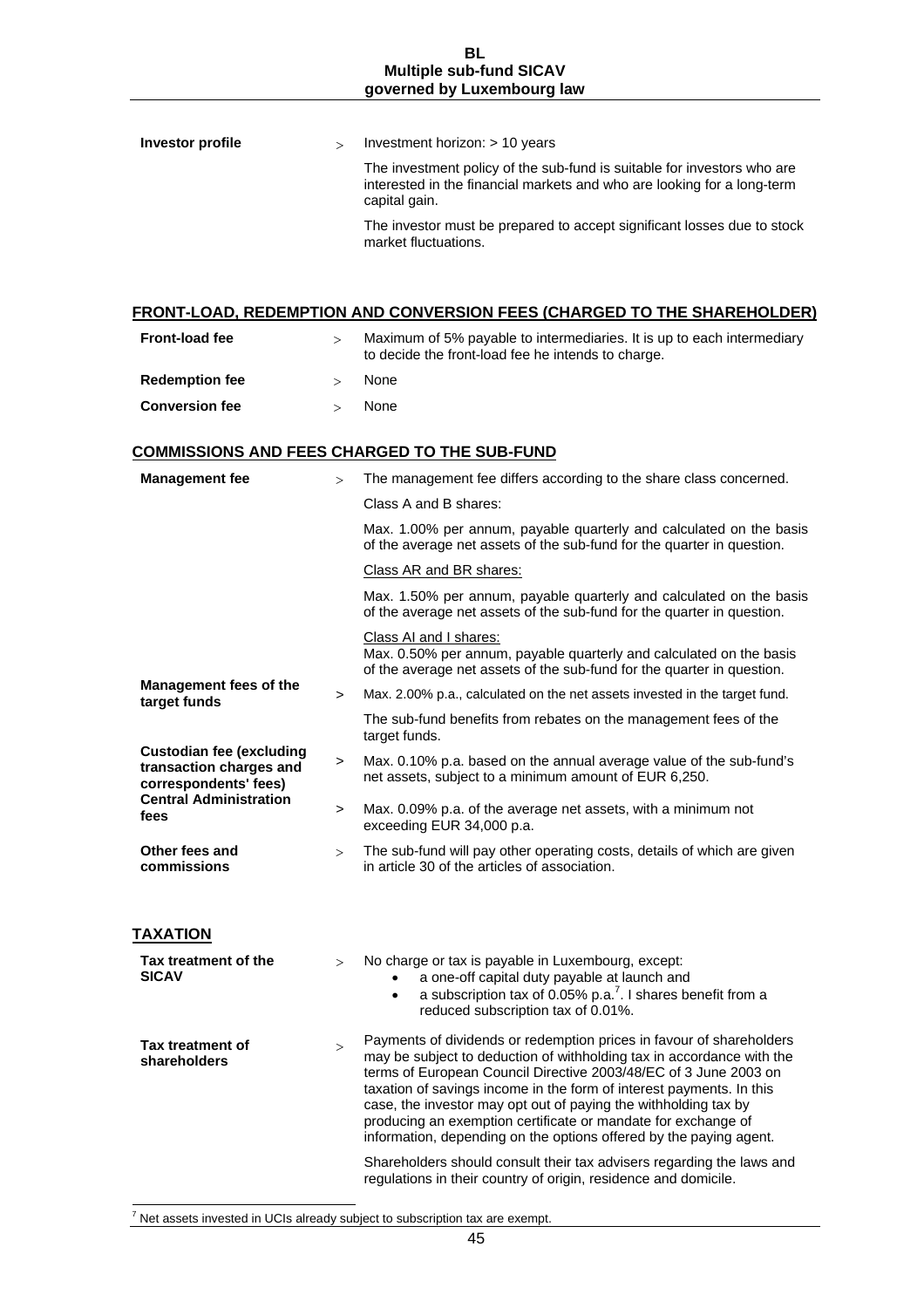# **TRADING OF SHARES**

| <b>Subscription, redemption</b><br>and conversion | $\geq$ | Subscription, redemption and conversion orders received before 5 p.m.<br>on the day before a valuation day are accepted on the basis of the net<br>asset value (NAV) on this valuation day subject to the fees set out<br>above. Subscriptions and redemptions must be paid up no later than<br>three business days following the valuation day.<br>Subscription, redemption and conversion orders are therefore remitted<br>by investors at an unknown Net Asset Value.<br>Investors should note that the SICAV does not authorise "Market"<br>Timing" practices. The SICAV reserves the right to reject any<br>subscription or conversion order from an investor whom the SICAV<br>suspects to be engaging such practices, and to take, where applicable,<br>any measures necessary to protect other SICAV investors. |
|---------------------------------------------------|--------|-------------------------------------------------------------------------------------------------------------------------------------------------------------------------------------------------------------------------------------------------------------------------------------------------------------------------------------------------------------------------------------------------------------------------------------------------------------------------------------------------------------------------------------------------------------------------------------------------------------------------------------------------------------------------------------------------------------------------------------------------------------------------------------------------------------------------|
| <b>Form/classes of shares</b>                     | $\geq$ | On the date of this prospectus, the following share classes are<br>available:                                                                                                                                                                                                                                                                                                                                                                                                                                                                                                                                                                                                                                                                                                                                           |
|                                                   |        | A (Distribution), B (Capitalisation),                                                                                                                                                                                                                                                                                                                                                                                                                                                                                                                                                                                                                                                                                                                                                                                   |
|                                                   |        | AR (Retail/Distribution), BR (Retail/Capitalisation),                                                                                                                                                                                                                                                                                                                                                                                                                                                                                                                                                                                                                                                                                                                                                                   |
|                                                   |        | AI (Institutional/Distribution), I (Institutional/Capitalisation).                                                                                                                                                                                                                                                                                                                                                                                                                                                                                                                                                                                                                                                                                                                                                      |
|                                                   |        | Class AI and I shares are intended exclusively for institutional investors<br>as defined in Article 129 of the Law of 20 December 2002.                                                                                                                                                                                                                                                                                                                                                                                                                                                                                                                                                                                                                                                                                 |
|                                                   |        | Minimum initial investment for AI and I shares: USD 5,000,000 (the<br>Board of Directors may accept subscriptions for a lesser amount at its<br>discretion, provided that equal treatment of shareholders is ensured on<br>the same valuation day).                                                                                                                                                                                                                                                                                                                                                                                                                                                                                                                                                                     |
|                                                   |        | The shares may be issued in the form of bearer or registered<br>certificates.                                                                                                                                                                                                                                                                                                                                                                                                                                                                                                                                                                                                                                                                                                                                           |
|                                                   |        | Shares can be issued in fractions up to one thousandth of a share, as<br>unit shares or in the form of a certificate representing more than one<br>share, available in the case of bearer certificates in 1, 10 or 100 share<br>denominations. Fractions of bearer shares cannot be physically<br>delivered and shall be held at the custodian bank in a securities<br>account to be opened for this purpose.                                                                                                                                                                                                                                                                                                                                                                                                           |
| <b>Distribution of dividends</b>                  |        | Based on the recommendation of the Board of Directors, the General<br>Meeting of Shareholders shall decide whether a dividend should be<br>distributed and, if so, the amount to be distributed in accordance with<br>the law of 20th December 2002. No dividend shall be paid on<br>capitalisation shares (class B and class I). The share of income and<br>capital gains attributable to capitalisation shares shall be reinvested.                                                                                                                                                                                                                                                                                                                                                                                   |
|                                                   |        | Interim dividends may be declared and paid by the Board of Directors in<br>accordance with the Law.                                                                                                                                                                                                                                                                                                                                                                                                                                                                                                                                                                                                                                                                                                                     |
|                                                   |        | Dividends may be paid in the sub-fund's base currency.                                                                                                                                                                                                                                                                                                                                                                                                                                                                                                                                                                                                                                                                                                                                                                  |
| <b>Valuation date</b>                             | $\geq$ | Each business day in Luxembourg                                                                                                                                                                                                                                                                                                                                                                                                                                                                                                                                                                                                                                                                                                                                                                                         |
| <b>Publication of NAV</b>                         | $\geq$ | At the registered office of the SICAV                                                                                                                                                                                                                                                                                                                                                                                                                                                                                                                                                                                                                                                                                                                                                                                   |

## **OTHER INFORMATION**

| <b>ISIN code</b> | Class A shares: LU0439764944 (Distribution)           |
|------------------|-------------------------------------------------------|
|                  | Class B shares: LU0093570256 (Capitalisation)         |
|                  | Class AR shares: LU0495661588 (Retail/Distribution)   |
|                  | Class BR shares: LU0495661661 (Retail/Capitalisation) |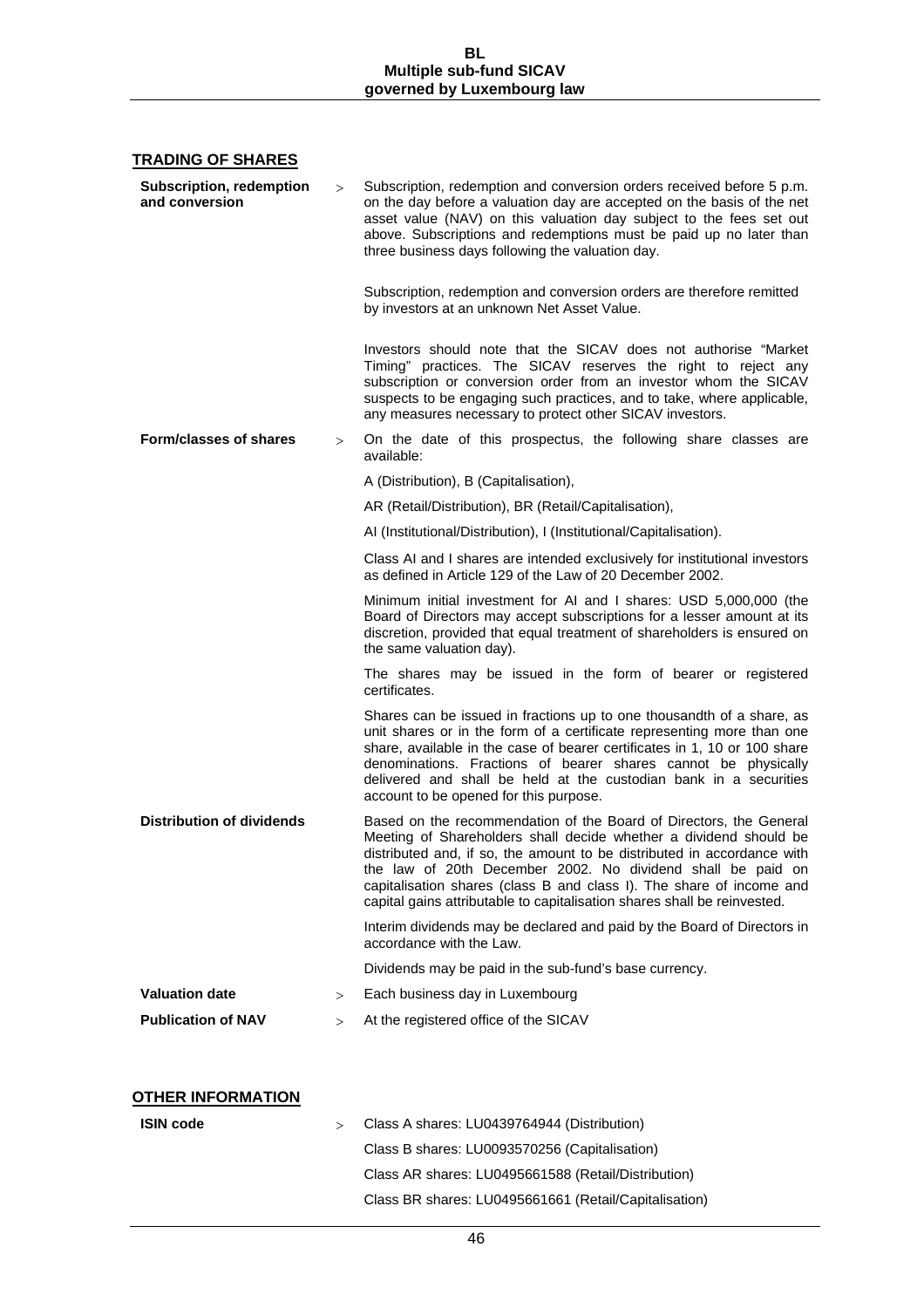Class AI shares: LU0495661828 (Institutional/Distribution) Class I shares: LU0439765248 (Institutional/Capitalisation)

**Listed on Luxembourg Stock Exchange** 

> Yes

# **POINT OF CONTACT**

| <b>Subscriptions,</b><br>redemptions and<br>conversions | EUROPEAN FUND ADMINISTRATION - REGISTER<br>Tel: +352-48 48 80-831<br>Fax: +352-48 65 61-8002 |
|---------------------------------------------------------|----------------------------------------------------------------------------------------------|
| <b>Requests for</b><br>documentation                    | Tel: +352 49 924 1<br>Web site: www.banquedeluxembourg.com                                   |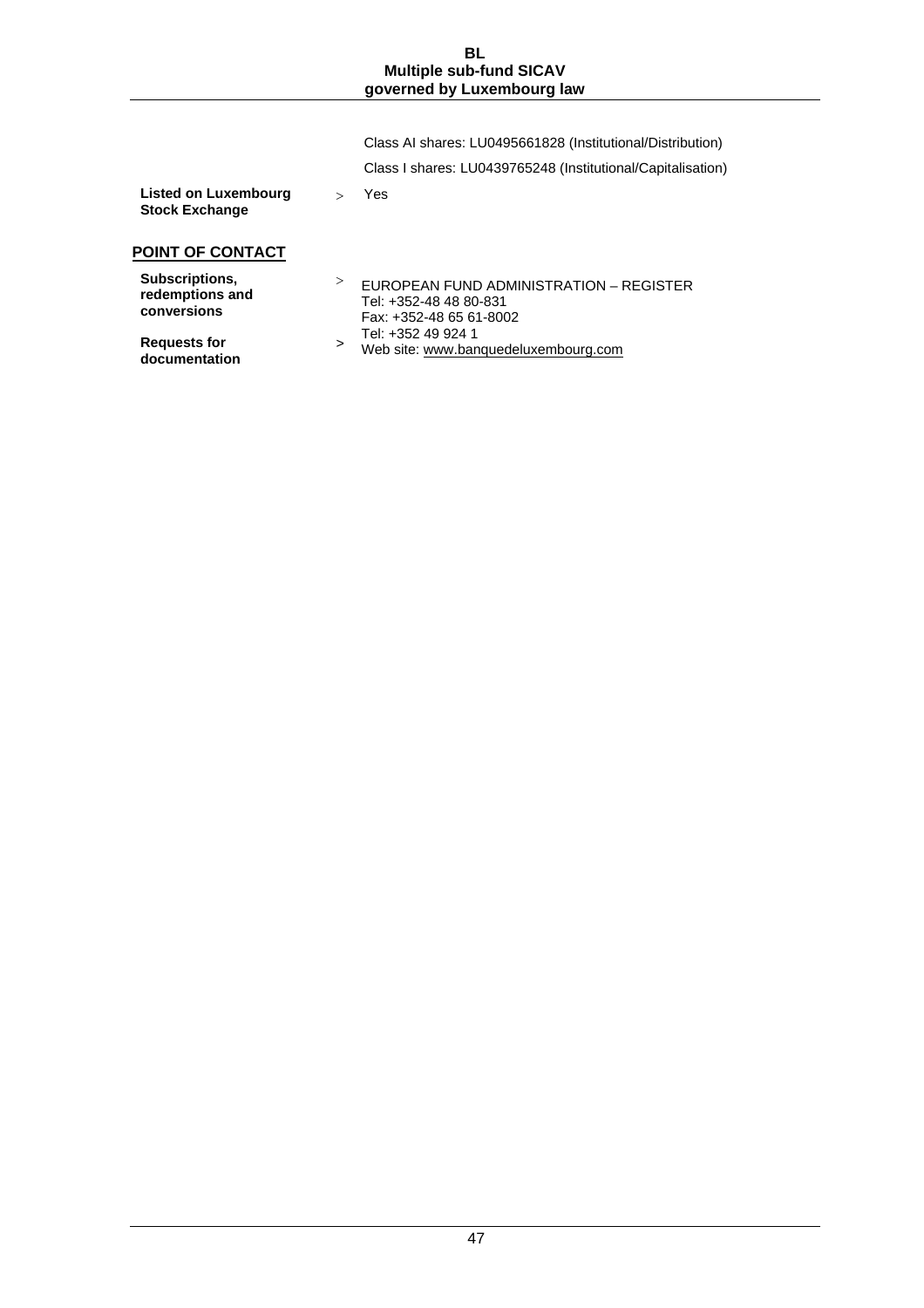# **BL-EQUITIES EUROPE**

# **PRESENTATION OF THE SICAV**

| Date launched                                    | $\rightarrow$            | 15 October 1993                                                            |
|--------------------------------------------------|--------------------------|----------------------------------------------------------------------------|
| <b>Country of registration</b>                   | $\geq$                   | Luxembourg                                                                 |
| Legal form                                       | $\mathbf{r}$             | Multiple sub-fund SICAV                                                    |
| Term                                             | $\rightarrow$            | Unlimited                                                                  |
| <b>Promoter</b>                                  | $\overline{\phantom{a}}$ | BANQUE DE LUXEMBOURG, S.A.,<br>Luxembourg                                  |
| <b>Custodian Bank and Central Administration</b> | $\geq$                   | BANQUE DE LUXEMBOURG, S.A.,<br>Luxembourg                                  |
| <b>Management Company</b>                        | $\sim$                   | BANQUE DE LUXEMBOURG FUND<br>RESEARCH & ASSET MANAGEMENT S.A<br>Luxembourg |
| <b>Central Administration subcontractor</b>      | $\geq$                   | EUROPEAN FUND ADMINISTRATION, S.A.,<br>Luxembourg                          |
| <b>Auditor</b>                                   | $\rightarrow$            | KPMG Audit S.à.r.l., Luxembourg                                            |
| <b>Supervisory authority</b>                     | $\mathbf{r}$             | Commission de Surveillance du Secteur<br>Financier, Luxembourg             |

## **PRESENTATION OF THE SUB-FUND "BL-Equities Europe"**

| Objective of the sub-fund | $\geq$ | To achieve a capital gain over the long term.                                                                                                                                                                                                                                                                       |
|---------------------------|--------|---------------------------------------------------------------------------------------------------------------------------------------------------------------------------------------------------------------------------------------------------------------------------------------------------------------------|
| <b>Investment policy</b>  | $\geq$ | A minimum of 75% of the sub-fund's net assets are invested in shares<br>of companies with headquarters in a European Union member state.<br>The remaining percentage shall be invested in shares of companies<br>listed on a regulated European market.                                                             |
|                           |        | Companies are chosen on the basis of their fundamentals and their<br>evaluation and shall be subject to corporate income tax under the<br>conditions of ordinary law or an equivalent form of taxation.                                                                                                             |
|                           |        | In keeping with the objective of the sub-fund and in accordance with the<br>provisions of chapters 3 and 4 of the full prospectus, the sub-fund may<br>invest up to 10% of its net assets in UCITS and other UCIs.                                                                                                  |
|                           |        | In order to invest its cash and in accordance with the provisions of<br>chapters 3 and 4 of this prospectus, the sub-fund may also invest up to<br>a maximum of one third of its net assets:                                                                                                                        |
|                           |        | •in money market instruments;                                                                                                                                                                                                                                                                                       |
|                           |        | in money market UCIs or UCIs investing in debt securities with a<br>final or residual maturity of no more than 12 months, taking into<br>account the underlying financial instruments, and debt securities<br>whose interest rate is adjusted at least once a year, taking into<br>account the related instruments. |
|                           |        | The sub-fund may also invest in derivative products, for the purpose of<br>hedging or optimising portfolio exposure.                                                                                                                                                                                                |
|                           |        | The sub-fund is eligible for the French Equity Savings Plan (PEA)<br>governed by the French law of 19 July 1992, as amended.                                                                                                                                                                                        |
| <b>Reference currency</b> | $\geq$ | <b>EUR</b>                                                                                                                                                                                                                                                                                                          |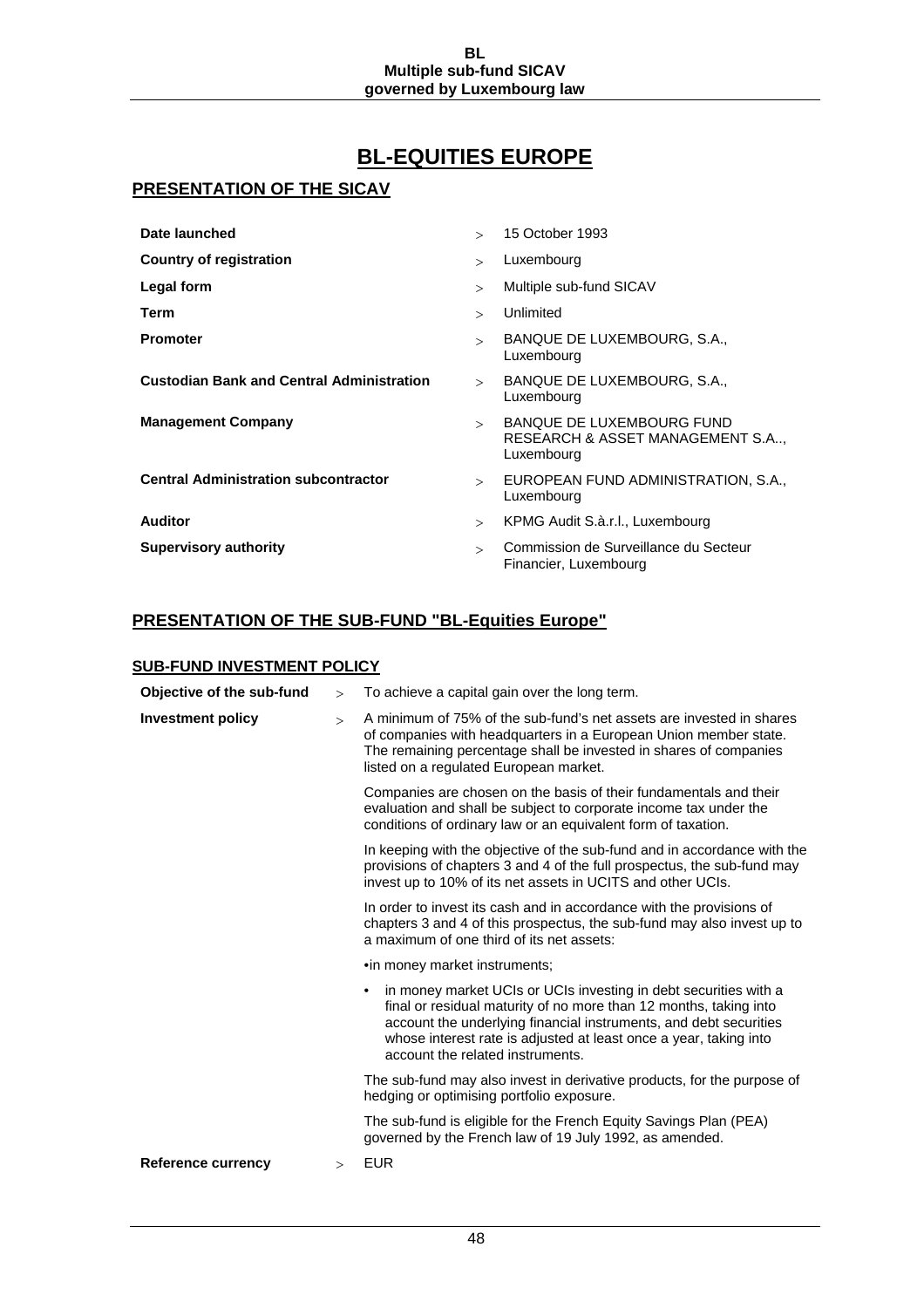| Risk profile     | $\mathbf{r}$ | Risk profile = $6(1)$ very low, 7=very high)                                                                                                                        |
|------------------|--------------|---------------------------------------------------------------------------------------------------------------------------------------------------------------------|
|                  |              | The net asset value of the sub-fund depends on the market values of<br>the shares held directly or indirectly in the portfolio.                                     |
|                  |              | The value of the shares depends on the prospects for profitable growth<br>and the stock market values of the shares held in the portfolio.                          |
| Investor profile | $\geq$       | Investment horizon: $> 10$ years                                                                                                                                    |
|                  |              | The investment policy of the sub-fund is suitable for investors who are<br>interested in the financial markets and who are looking for a long-term<br>capital gain. |
|                  |              | The investor must be prepared to accept significant losses due to<br>fluctuations in share prices.                                                                  |
|                  |              |                                                                                                                                                                     |

# **FRONT-LOAD, REDEMPTION AND CONVERSION FEES (CHARGED TO THE SHAREHOLDER)**

| <b>Front-load fee</b> | Maximum of 5% payable to intermediaries. It is up to each intermediary<br>to decide the front-load fee he intends to charge. |
|-----------------------|------------------------------------------------------------------------------------------------------------------------------|
| <b>Redemption fee</b> | None                                                                                                                         |
| <b>Conversion fee</b> | None                                                                                                                         |

## **COMMISSIONS AND FEES CHARGED TO THE SUB-FUND**

| <b>Management fee</b>                                                                                                        | $\geq$   | The management fee differs according to the share class concerned.                                                                                                      |
|------------------------------------------------------------------------------------------------------------------------------|----------|-------------------------------------------------------------------------------------------------------------------------------------------------------------------------|
|                                                                                                                              |          | Class A and B shares:                                                                                                                                                   |
|                                                                                                                              |          | Max. 1.00% per annum, payable quarterly and calculated on the basis<br>of the average net assets of the sub-fund for the quarter in question.                           |
|                                                                                                                              |          | Class AR and BR shares:                                                                                                                                                 |
|                                                                                                                              |          | Max. 1.50% per annum, payable quarterly and calculated on the basis<br>of the average net assets of the sub-fund for the quarter in question.                           |
|                                                                                                                              |          | Class AI and I shares:<br>Max. 0.50% per annum, payable quarterly and calculated on the basis<br>of the average net assets of the sub-fund for the quarter in question. |
| Management fees of the<br>target funds                                                                                       | $\geq$   | Max. 2.00% p.a., calculated on the net assets invested in the target<br>fund.                                                                                           |
|                                                                                                                              |          | The sub-fund benefits from rebates on the management fees of the<br>target funds.                                                                                       |
| <b>Custodian fee (excluding</b><br>transaction charges and<br>correspondents' fees)<br><b>Central Administration</b><br>fees | $\rm{>}$ | Max. 0.10% p.a. based on the annual average value of the sub-fund's<br>net assets, subject to a minimum amount of EUR 6,250.                                            |
|                                                                                                                              | $\geq$   | Max. 0.09% p.a. of the sub-fund's average net assets, with a minimum<br>not exceeding EUR 34,000 p.a.                                                                   |
| Other fees and<br>commissions                                                                                                | $\geq$   | The sub-fund will pay other operating costs, details of which are given<br>in article 30 of the articles of association.                                                |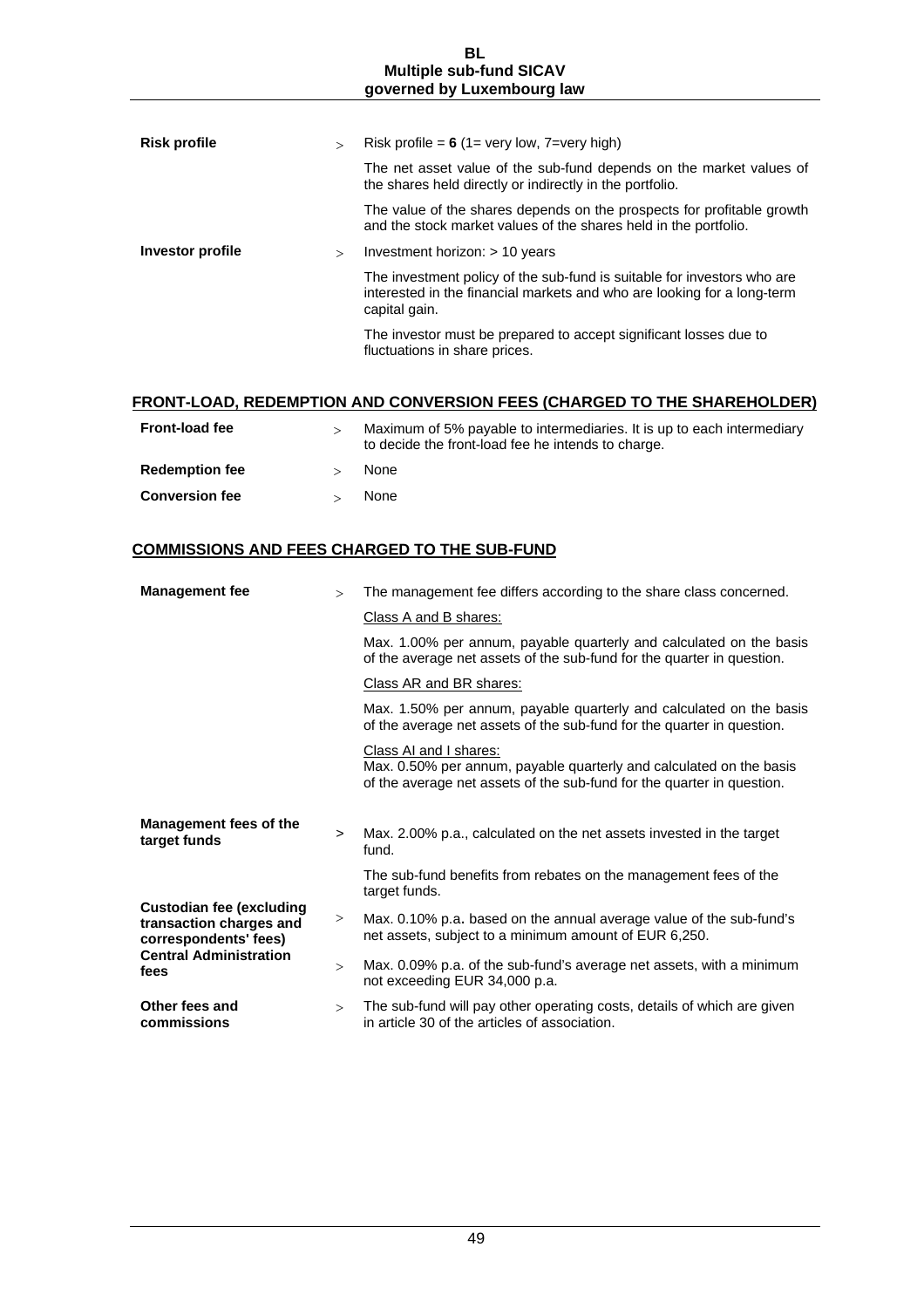| TAXATION                                          |        |                                                                                                                                                                                                                                                                                                                                                                                                                                                                                                     |
|---------------------------------------------------|--------|-----------------------------------------------------------------------------------------------------------------------------------------------------------------------------------------------------------------------------------------------------------------------------------------------------------------------------------------------------------------------------------------------------------------------------------------------------------------------------------------------------|
| Tax treatment of the<br><b>SICAV</b>              | $\geq$ | No charge or tax is payable in Luxembourg, except:<br>a one-off capital duty payable at launch and<br>a subscription tax of 0.05% p.a. <sup>8</sup> . I shares benefit from a<br>$\bullet$<br>reduced subscription tax of 0.01%.                                                                                                                                                                                                                                                                    |
| <b>Tax treatment of</b><br>shareholders           | $\geq$ | Payments of dividends or redemption prices in favour of shareholders<br>may be subject to deduction of withholding tax in accordance with the<br>terms of European Council Directive 2003/48/EC of 3 June 2003 on<br>taxation of savings income in the form of interest payments. In this<br>case, the investor may opt out of paying the withholding tax by<br>producing an exemption certificate or mandate for exchange of<br>information, depending on the options offered by the paying agent. |
|                                                   |        | Shareholders should consult their tax advisers regarding the laws and<br>regulations in their country of origin, residence and domicile.                                                                                                                                                                                                                                                                                                                                                            |
| <b>TRADING OF SHARES</b>                          |        |                                                                                                                                                                                                                                                                                                                                                                                                                                                                                                     |
| <b>Subscription, redemption</b><br>and conversion | $\geq$ | Subscription, redemption and conversion orders received before 5 p.m.<br>on the day before a valuation day are accepted on the basis of the net<br>asset value (NAV) on this valuation day subject to the fees set out<br>above. Subscriptions and redemptions must be paid up no later than<br>three business days following the valuation day.                                                                                                                                                    |
|                                                   |        | Subscription, redemption and conversion orders are therefore remitted<br>by investors at an unknown Net Asset Value.                                                                                                                                                                                                                                                                                                                                                                                |
|                                                   |        | Investors should note that the SICAV does not authorise "Market"<br>Timing" practices. The SICAV reserves the right to reject any<br>subscription or conversion order from an investor whom the SICAV<br>suspects to be engaging such practices, and to take, where applicable,<br>any measures necessary to protect other SICAV investors.                                                                                                                                                         |
| <b>Form/classes of shares</b>                     | $\geq$ | On the date of this prospectus, the following share classes are<br>available:                                                                                                                                                                                                                                                                                                                                                                                                                       |
|                                                   |        | A (Distribution), B (Capitalisation),                                                                                                                                                                                                                                                                                                                                                                                                                                                               |
|                                                   |        | AR (Retail/Distribution), BR (Retail/Capitalisation),                                                                                                                                                                                                                                                                                                                                                                                                                                               |
|                                                   |        | Al (Institutional/Distribution), I (Institutional/Capitalisation).                                                                                                                                                                                                                                                                                                                                                                                                                                  |
|                                                   |        | Class AI and I shares are intended exclusively for institutional investors<br>as defined in Article 129 of the Law of 20 December 2002.                                                                                                                                                                                                                                                                                                                                                             |
|                                                   |        | Minimum initial investment for AI and I shares: EUR 5,000,000 (the<br>Board of Directors may accept subscriptions of a lesser amount at its<br>discretion, provided the equal treatment of shareholders is ensured on<br>the same valuation day).                                                                                                                                                                                                                                                   |
|                                                   |        | The shares may be issued in the form of bearer or registered<br>certificates.                                                                                                                                                                                                                                                                                                                                                                                                                       |
|                                                   |        | Shares can be issued in fractions up to one thousandth of a share, as<br>unit shares or in the form of a certificate representing more than one<br>share, available in the case of bearer certificates in 1, 10 or 100 share<br>denominations. Fractions of bearer shares cannot be physically<br>delivered and shall be held at the custodian bank in a securities<br>account to be opened for this purpose.                                                                                       |

 8 Net assets invested in UCIs already subject to subscription tax are exempt.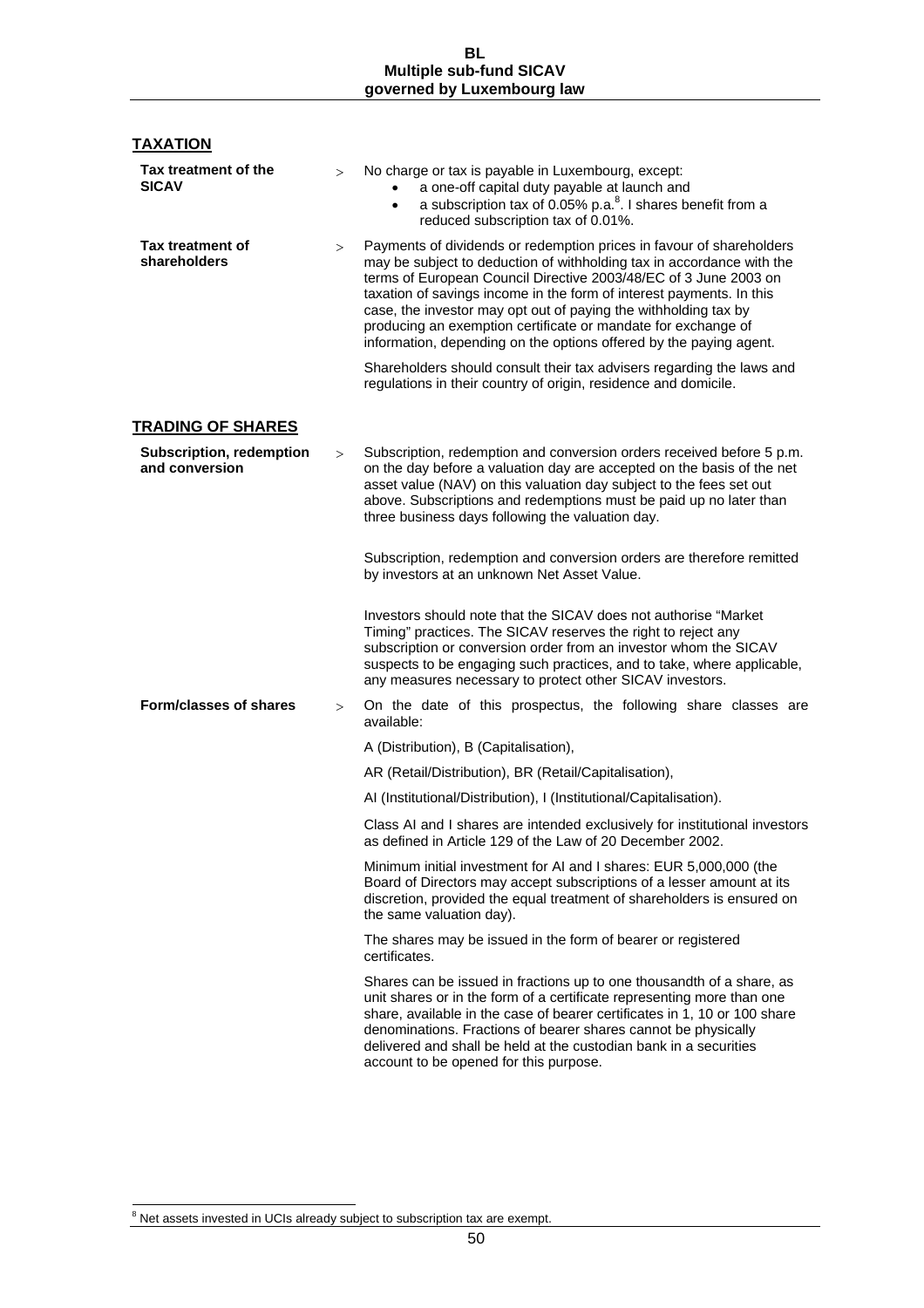| <b>Distribution of dividends</b>                     | $\geq$       | Based on the recommendation of the Board of Directors, the General<br>Meeting of Shareholders shall decide whether a dividend should be<br>distributed and, if so, the amount to be distributed in accordance with<br>the law of 20th December 2002. No dividend shall be paid on<br>capitalisation shares (class B and class I). The share of income and<br>capital gains attributable to capitalisation shares shall be reinvested. |
|------------------------------------------------------|--------------|---------------------------------------------------------------------------------------------------------------------------------------------------------------------------------------------------------------------------------------------------------------------------------------------------------------------------------------------------------------------------------------------------------------------------------------|
|                                                      |              | Interim dividends may be declared and paid by the Board of Directors in<br>accordance with the Law.                                                                                                                                                                                                                                                                                                                                   |
|                                                      |              | Dividends may be paid in the sub-fund's base currency.                                                                                                                                                                                                                                                                                                                                                                                |
| <b>Valuation date</b>                                | $\geq$       | Each business day in Luxembourg                                                                                                                                                                                                                                                                                                                                                                                                       |
| <b>Publication of NAV</b>                            | $\mathbf{r}$ | At the registered office of the SICAV                                                                                                                                                                                                                                                                                                                                                                                                 |
| <b>OTHER INFORMATION</b>                             |              |                                                                                                                                                                                                                                                                                                                                                                                                                                       |
| <b>ISIN code</b>                                     | $\geq$       | Class A shares: LU0439765081 (Distribution)                                                                                                                                                                                                                                                                                                                                                                                           |
|                                                      |              | Class B shares: LU0093570330 (Capitalisation)                                                                                                                                                                                                                                                                                                                                                                                         |
|                                                      |              | Class AR shares: LU0495662123 (Retail/Distribution)                                                                                                                                                                                                                                                                                                                                                                                   |
|                                                      |              | Class BR shares: LU0495662396 (Retail/Capitalisation)                                                                                                                                                                                                                                                                                                                                                                                 |
|                                                      |              | Class AI shares: LU0495662552 (Institutional/Distribution)                                                                                                                                                                                                                                                                                                                                                                            |
|                                                      |              | Class I shares: LU0439765321 (Institutional/Capitalisation)                                                                                                                                                                                                                                                                                                                                                                           |
| <b>Listed on Luxembourg</b><br><b>Stock Exchange</b> | $\geq$       | Yes                                                                                                                                                                                                                                                                                                                                                                                                                                   |
| POINT OF CONTACT                                     |              |                                                                                                                                                                                                                                                                                                                                                                                                                                       |
| Subscriptions,<br>redemptions and<br>conversions     | $\geq$       | EUROPEAN FUND ADMINISTRATION - REGISTER<br>Tel: +352-48 48 80-831<br>Fax: +352-48 65 61-8002                                                                                                                                                                                                                                                                                                                                          |
| <b>Requests for</b>                                  | $\, > \,$    | Tel: +352 49 924 1<br>Website: www.banquedeluxembourg.com                                                                                                                                                                                                                                                                                                                                                                             |

**documentation**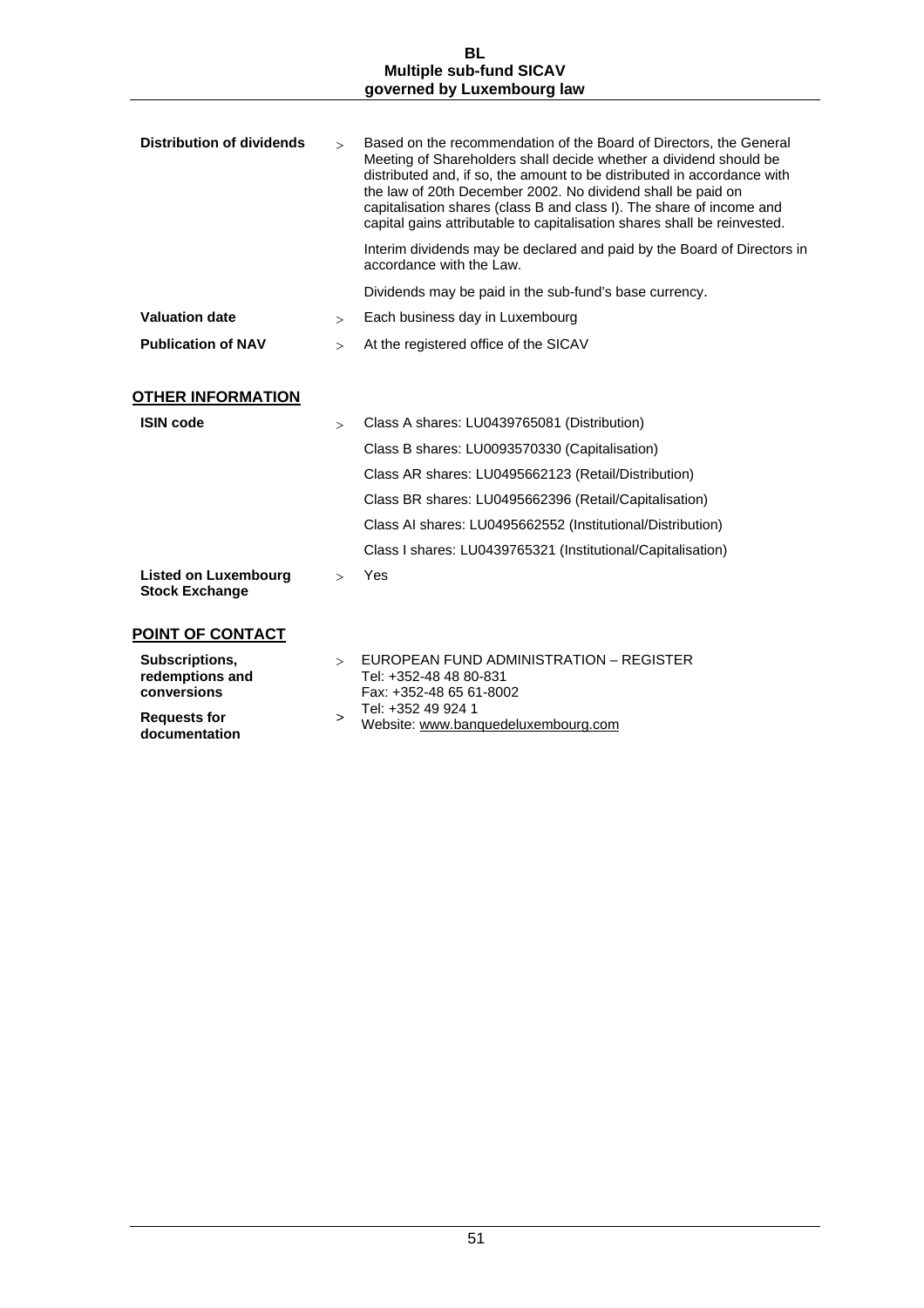# **BL-EQUITIES DIVIDEND**

# **PRESENTATION OF THE SICAV**

| Date launched                                    | $\rightarrow$ | 15 October 1993                                                              |
|--------------------------------------------------|---------------|------------------------------------------------------------------------------|
| <b>Country of registration</b>                   | $\mathbf{r}$  | Luxembourg                                                                   |
| Legal form                                       | $\rightarrow$ | SICAV à compartiments multiples [SICAV with<br>multiple Sub-funds]           |
| Term                                             | $\mathbf{r}$  | Unlimited                                                                    |
| <b>Promoter</b>                                  | $\mathbf{r}$  | BANQUE DE LUXEMBOURG, Luxembourg                                             |
| <b>Custodian Bank and Central Administration</b> | $\mathbf{r}$  | BANQUE DE LUXEMBOURG, Luxembourg                                             |
| <b>Management Company</b>                        | >             | BANQUE DE LUXEMBOURG FUND<br>RESEARCH & ASSET MANAGEMENT S.A.,<br>Luxembourg |
| <b>Central Administration subcontractor</b>      | $\geq$        | EUROPEAN FUND ADMINISTRATION,<br>Luxembourg                                  |
| <b>Auditor</b>                                   | $\geq$        | KPMG Audit S.à.r.l., Luxembourg                                              |
| <b>Supervisory Authority</b>                     | $\rightarrow$ | <b>COMMISSION DE SURVEILLANCE DU</b><br>SECTEUR FINANCIER, Luxembourg        |

# **PRESENTATION OF THE SUB-FUND "BL-Equities Dividend"**

| <b>Objective of the Sub-fund</b> | $\geq$ | To achieve a capital gain over the long term.                                                                                                                                                                                                                                                                                                                                                                                                                                                                    |
|----------------------------------|--------|------------------------------------------------------------------------------------------------------------------------------------------------------------------------------------------------------------------------------------------------------------------------------------------------------------------------------------------------------------------------------------------------------------------------------------------------------------------------------------------------------------------|
| <b>Investment policy</b>         | $\geq$ | A minimum of two thirds of the net assets of the sub-fund BL-Equities<br>Dividend are invested without geographical, sectorial or monetary<br>restriction in variable-income transferable securities (e.g. closed-ended<br>Real Estate Investment Trust) and the shares of international<br>companies whose current or expected dividend yield exceeds the<br>current or expected yield of the MSCI World Index. Companies are<br>chosen on the basis of their fundamentals and their stock market<br>valuation. |
|                                  |        | In order to invest its cash and in accordance with the provisions of<br>chapters 3 and 4 of this prospectus, the sub-fund may also invest up to<br>a maximum of one third of its net assets:                                                                                                                                                                                                                                                                                                                     |
|                                  |        | in money market instruments;<br>$\bullet$                                                                                                                                                                                                                                                                                                                                                                                                                                                                        |
|                                  |        | in money market UCIs or UCIs investing in debt securities with<br>$\bullet$<br>a final or residual maturity of no more than 12 months, taking<br>into account the underlying financial instruments, and debt<br>securities whose interest rate is adjusted at least once a year,<br>taking into account the related instruments.                                                                                                                                                                                 |
|                                  |        | The sub-fund may equally invest in derivative products, for the purpose<br>of hedging or optimising Fund exposure.                                                                                                                                                                                                                                                                                                                                                                                               |
| Reference currency               | $\geq$ | <b>EUR</b>                                                                                                                                                                                                                                                                                                                                                                                                                                                                                                       |
| <b>Risk profile</b>              | $\geq$ | Risk profile = $5(1)$ very low, $7$ =very high)                                                                                                                                                                                                                                                                                                                                                                                                                                                                  |
|                                  |        | The net asset value of the sub-fund depends on the market values of<br>the shares held directly or indirectly in the portfolio.                                                                                                                                                                                                                                                                                                                                                                                  |
|                                  |        | The value of the equities depends on the outlook for profit growth and<br>the stock market valuation of the equities held in the fund.                                                                                                                                                                                                                                                                                                                                                                           |
| <b>Investor profile</b>          | $\geq$ | Investment horizon: $> 6$ years                                                                                                                                                                                                                                                                                                                                                                                                                                                                                  |
|                                  |        | The investment policy of the sub-fund is suitable for investors who are<br>interested in the financial markets and who are seeking long-term<br>capital gains.                                                                                                                                                                                                                                                                                                                                                   |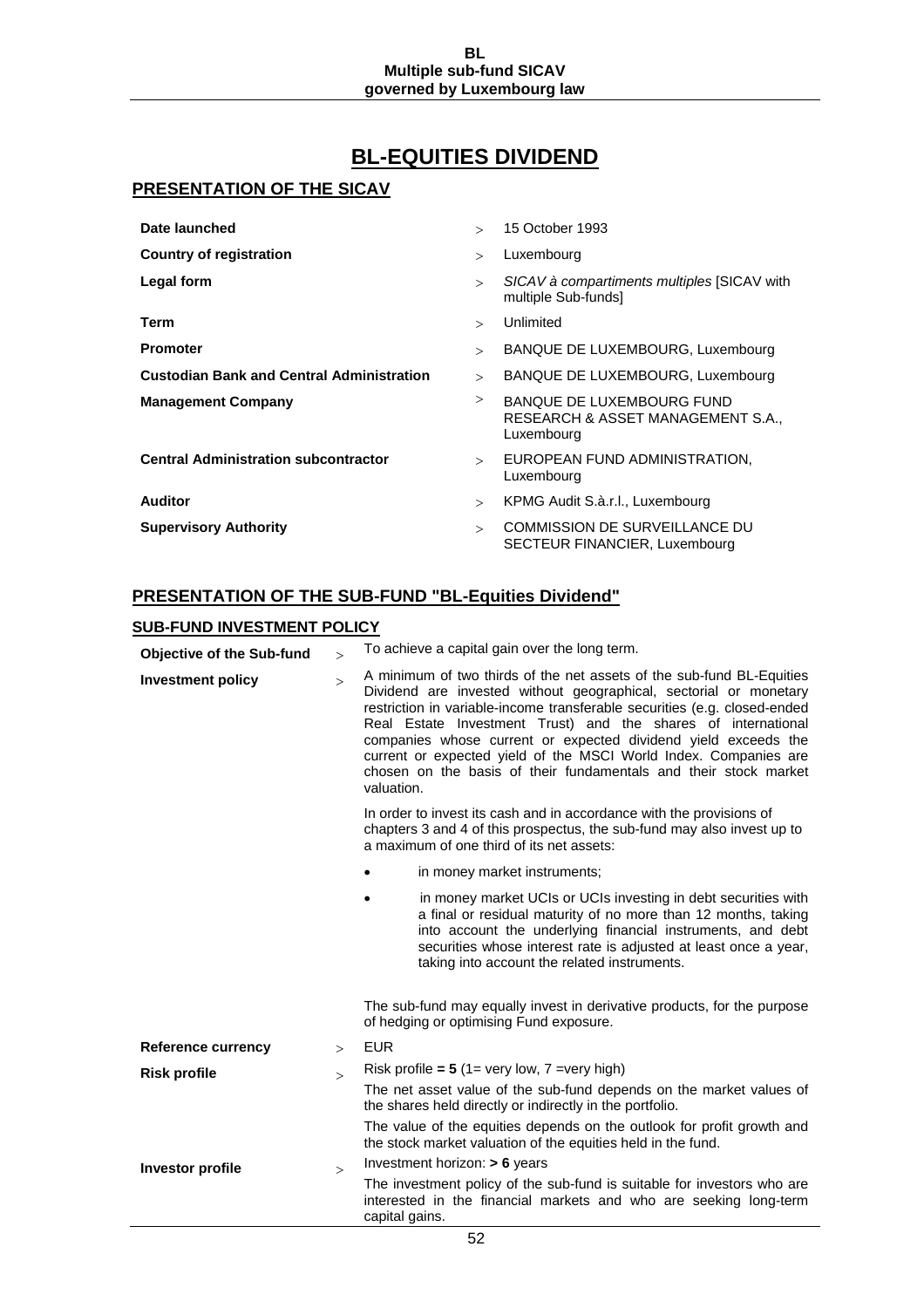The investor must be prepared to accept significant losses due to fluctuations in share prices.

## **FRONT-LOAD, REDEMPTION AND CONVERSION FEES (CHARGED TO THE EQUITY HOLDER) Front-load fee:** > Maximum of 5% payable to intermediaries. Each intermediary may decide on the front-load fee it intends to charge. **Termination fee** > None **Conversion fee:** > None **COMMISSIONS AND FEES CHARGED TO THE SUB-FUND Management fee** > The management fee differs according to the share class concerned. Class A and B shares: Max. 0.75% per annum, payable quarterly and calculated on the basis of the average net assets of the sub-fund for the quarter in question. Class AR and BR shares: Max. 1.20% per annum, payable quarterly and calculated on the basis of the average net assets of the sub-fund for the quarter in question. Class AI and I shares: Max. 0.50% per annum, payable quarterly and calculated on the basis of the average net assets of the sub-fund for the quarter in question. **Custodian fee (excluding transaction charges and correspondents' fees)**  $>$  Max. 0.10% p.a. based on the annual average value of the sub-fund's net assets, subject to a minimum amount of EUR 6,250. **Central Administration Fee** > Max. 0.09% p.a. of the average net assets, with a minimum not exceeding EUR 34,000 p.a. **Other fees and commission** Other operating costs shall be borne by the sub-fund. These operating costs will be covered in detail in Article 30 of the Articles of Association. **TAXATION Taxation of the SICAV** > No charge or taxes payable in Luxembourg, except: • a one-off capital duty payable at launch and • a subscription tax of  $0.05\%$  p.a.<sup>9</sup>. I shares benefit from a reduced subscription tax of 0.01%. **Taxation of equity holders** > Payments of dividends or of the redemption price in favour of equity holders may be subject to withholding tax in accordance with the provisions of European Council Directive 2003/48/EC of 3 June 2003 on taxation of savings income in the form of interest payments. In this case the investor may opt out of paying the withholding tax by producing an exemption certificate or mandate for the exchange of information, according to the options offered by the paying agent. Equity holders are advised to consult their tax advisers regarding the laws and regulations in their country of origin, residence and domicile. **TRADING OF EQUITIES Subscription, redemption and conversion**  Subscription, redemption and conversion orders received before 5 p.m. on the day before a valuation day are accepted on the basis of the net asset value (NAV) on this valuation day subject to the fees set out above. Subscriptions and redemptions must be paid up no later than three business days following the Valuation Date.

Subscription, redemption and conversion orders are therefore sent by investors at an unknown Net Asset Value.

l <sup>9</sup> Net assets invested in UCIs already subject to subscription tax are exempt.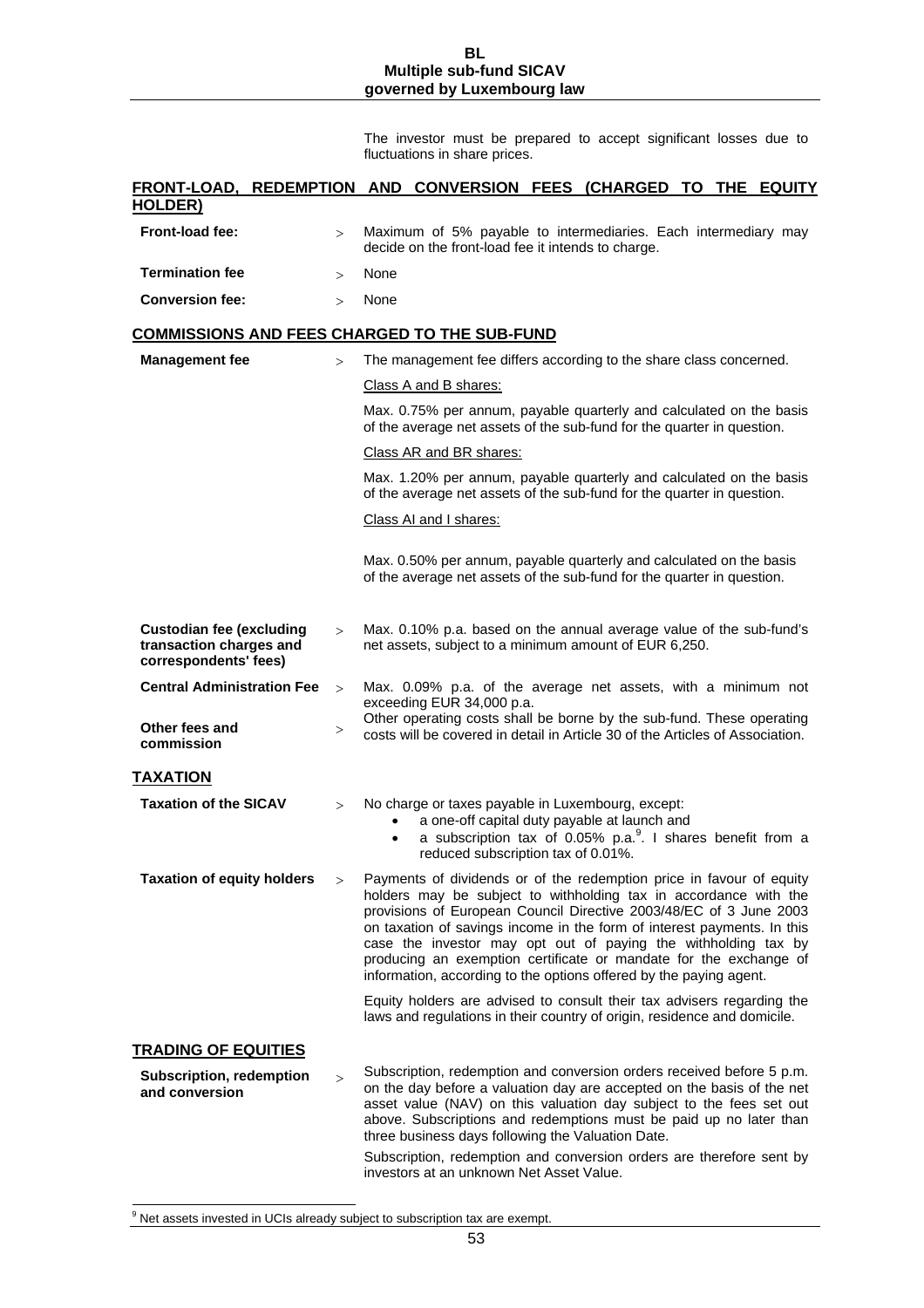|                                                      |        | Investors' attention is drawn to the fact that the SICAV does not<br>authorise market timing practices. The SICAV reserves the right to<br>reject any subscription and conversion order issued by an investor that<br>the SICAV suspects of employing such practices and to take the<br>necessary measures to protect other SICAV investors, where<br>necessary.                                                                       |
|------------------------------------------------------|--------|----------------------------------------------------------------------------------------------------------------------------------------------------------------------------------------------------------------------------------------------------------------------------------------------------------------------------------------------------------------------------------------------------------------------------------------|
| <b>Form/classes of equities</b>                      | >      | On the date of this prospectus, the following share classes are<br>available:                                                                                                                                                                                                                                                                                                                                                          |
|                                                      |        | A (Distribution), B (Capitalisation),                                                                                                                                                                                                                                                                                                                                                                                                  |
|                                                      |        | AR (Retail/Distribution), BR (Retail/Capitalisation),                                                                                                                                                                                                                                                                                                                                                                                  |
|                                                      |        | Al (Institutional/Distribution), I (Institutional/Capitalisation).                                                                                                                                                                                                                                                                                                                                                                     |
|                                                      |        | Class AI and I shares are intended exclusively for institutional investors<br>as defined in Article 129 of the Law of 20 December 2002.                                                                                                                                                                                                                                                                                                |
|                                                      |        | Minimum initial investment for AI and I shares: EUR 5,000,000 (the<br>Board of Directors may accept subscriptions of a lesser amount at its<br>discretion, provided the equal treatment of shareholders is ensured on<br>the same valuation day).                                                                                                                                                                                      |
|                                                      |        | The shares in each class may be issued in the form of bearer or<br>registered certificates.                                                                                                                                                                                                                                                                                                                                            |
|                                                      |        | Shares may be issued in fractions up to one thousandth of an equity, as<br>unitary securities or in the form of collective certificates representing, in<br>the case of bearer certificates, 1, 10 or 100 equities. Fractions of bearer<br>shares cannot be physically delivered and will be held at the Custodian<br>Bank in a securities account to be opened for that purpose.                                                      |
| <b>Distribution of dividends</b>                     | $\geq$ | Based on the recommendation of the Board of Directors, the General<br>Meeting of Shareholders shall decide whether a dividend should be<br>distributed and, if so, the amount to be distributed in accordance with<br>the law of 20th December 2002. No dividend shall be paid for<br>capitalisation shares (class B and class I). The share of income and<br>capital gains attributable to capitalisation shares shall be reinvested. |
|                                                      |        | Interim dividends may be declared and paid by the Board of Directors in<br>accordance with the law.                                                                                                                                                                                                                                                                                                                                    |
|                                                      |        | Dividends may be paid in the currency chosen by the Board of<br>Directors, at the exchange rate in force on the payment date.                                                                                                                                                                                                                                                                                                          |
| <b>Valuation Date</b>                                | >      | Each business day in Luxembourg                                                                                                                                                                                                                                                                                                                                                                                                        |
| <b>Publication of NAV</b>                            | $\geq$ | At the registered office of the SICAV                                                                                                                                                                                                                                                                                                                                                                                                  |
| OTHER INFORMATION                                    |        |                                                                                                                                                                                                                                                                                                                                                                                                                                        |
| <b>ISIN code</b>                                     | $\geq$ | Class A shares: LU0309191491 (Distribution)                                                                                                                                                                                                                                                                                                                                                                                            |
|                                                      |        | Class B shares: LU0309191657 (Capitalisation)                                                                                                                                                                                                                                                                                                                                                                                          |
|                                                      |        | Class AR shares: LU0495662800 (Retail/Distribution)                                                                                                                                                                                                                                                                                                                                                                                    |
|                                                      |        | Class BR shares: LU0495662982 (Retail/Capitalisation)                                                                                                                                                                                                                                                                                                                                                                                  |
|                                                      |        | Class AI shares: LU0495663105 (Institutional/Distribution)                                                                                                                                                                                                                                                                                                                                                                             |
|                                                      |        | Class I shares: LU0439765594 (Institutional/Capitalisation)                                                                                                                                                                                                                                                                                                                                                                            |
| <b>Listed on Luxembourg</b><br><b>Stock Exchange</b> | $\geq$ | Yes                                                                                                                                                                                                                                                                                                                                                                                                                                    |
| <b>POINT OF CONTACT</b>                              |        |                                                                                                                                                                                                                                                                                                                                                                                                                                        |
| Subscriptions,                                       | $\geq$ | EUROPEAN FUND ADMINISTRATION - REGISTER                                                                                                                                                                                                                                                                                                                                                                                                |
| redemptions and<br>conversions                       |        | Tel: +352-48 48 80-831<br>Fax:+352-48 65 61-8002                                                                                                                                                                                                                                                                                                                                                                                       |
| <b>Request for</b><br>documentation                  | $\geq$ | Tel: +352 49 924 1<br>Web site: www.banquedeluxembourg.com                                                                                                                                                                                                                                                                                                                                                                             |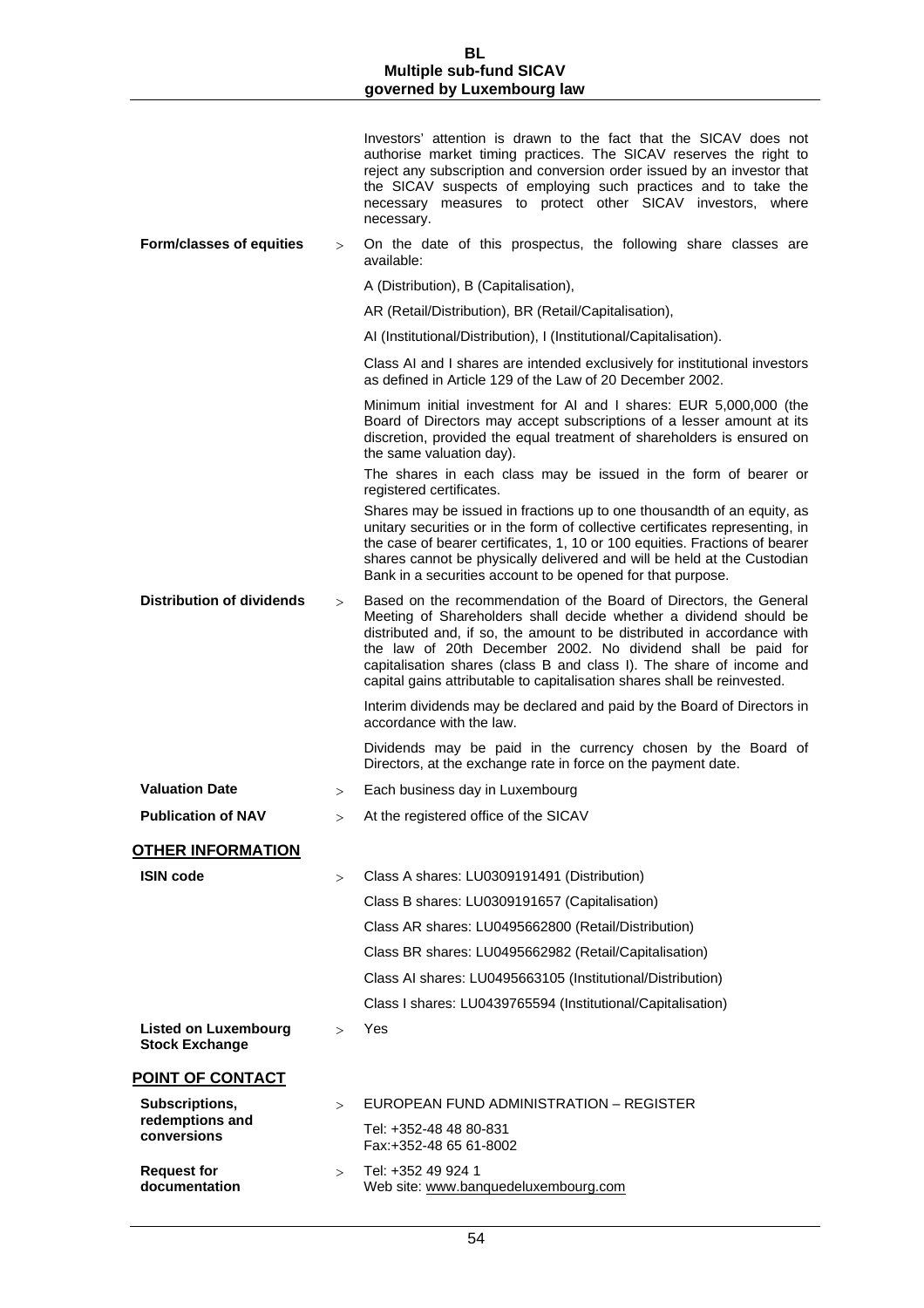# **BL- BOND EURO**

# **PRESENTATION OF THE SICAV**

| Date launched                                    | $\rightarrow$ | 15 October 1993                                                                   |
|--------------------------------------------------|---------------|-----------------------------------------------------------------------------------|
| <b>Country of registration</b>                   | $\geq$        | Luxembourg                                                                        |
| Legal form                                       | $\geq$        | Multiple sub-fund SICAV                                                           |
| Term                                             | $\rightarrow$ | Unlimited                                                                         |
| <b>Promoter</b>                                  | $\sim$        | BANQUE DE LUXEMBOURG, S.A.,<br>Luxembourg                                         |
| <b>Management Company</b>                        | $\geq$        | <b>BANQUE DE LUXEMBOURG FUND</b><br>RESEARCH & ASSET MANAGEMENT S.A<br>Luxembourg |
| <b>Custodian Bank and Central Administration</b> | $\geq$        | BANQUE DE LUXEMBOURG, S.A.,<br>Luxembourg                                         |
| <b>Central Administration subcontractor</b>      | $\geq$        | EUROPEAN FUND ADMINISTRATION, S.A.,<br>Luxembourg                                 |
| <b>Auditor</b>                                   | $\rightarrow$ | KPMG Audit S.à.r.l., Luxembourg                                                   |
| <b>Supervisory authority</b>                     | $\rightarrow$ | Commission de Surveillance du Secteur<br>Financier, Luxembourg                    |

## **PRESENTATION OF THE SUB-FUND "BL- Bond Euro"**

| Objective of the sub-fund | $\geq$        | Capital protection, a return superior to that of a money market<br>investment in euro.                                                                                                                                                                                   |
|---------------------------|---------------|--------------------------------------------------------------------------------------------------------------------------------------------------------------------------------------------------------------------------------------------------------------------------|
| <b>Investment policy</b>  | $\geq$        | At least two thirds of the sub-fund's net assets are invested in fixed- or<br>variable-interest bonds.                                                                                                                                                                   |
|                           |               | The sub-fund may invest up to 25% of its net assets in convertible<br>bonds, bonds with warrants on transferable securities, indexed bonds<br>and, more generally, any representative transferable security forming<br>part of a bond issue.                             |
|                           |               | With a view to achieving its investment objective and in accordance<br>with the provisions of chapters 3 and 4 of the full prospectus, the sub-<br>fund may invest up to 10% of its net assets in UCITS and other UCIs.                                                  |
|                           |               | Up to two thirds of the net assets are invested in issues denominated in<br>euro. Investments can however be made in currencies other than the<br>euro provided the exchange rate risks are hedged.                                                                      |
|                           |               | The sub-fund may also invest in derivative products, for the purpose of<br>hedging or optimising portfolio exposure.                                                                                                                                                     |
| <b>Reference currency</b> | $\geq$        | <b>EUR</b>                                                                                                                                                                                                                                                               |
| <b>Risk profile</b>       | $\geq$        | Risk profile = $2(1)$ very low, 7=very high)                                                                                                                                                                                                                             |
|                           |               | The net asset value of the sub-fund is calculated on the basis of the<br>market value of the bonds held directly or indirectly in the portfolio. The<br>value of the bonds depends on interest rate fluctuations and the<br>perception of risk by the financial markets. |
| <b>Investor profile</b>   | $\rightarrow$ | Investment horizon: $> 2$ years                                                                                                                                                                                                                                          |
|                           |               | The sub-fund is suitable for investors who wish to invest in a savings<br>product offering capital protection, and looking for a return superior to<br>that of a money market investment.                                                                                |
|                           |               | The investor must be prepared to accept moderate short-term losses<br>due to fluctuations in the prices of the bonds.                                                                                                                                                    |
|                           |               |                                                                                                                                                                                                                                                                          |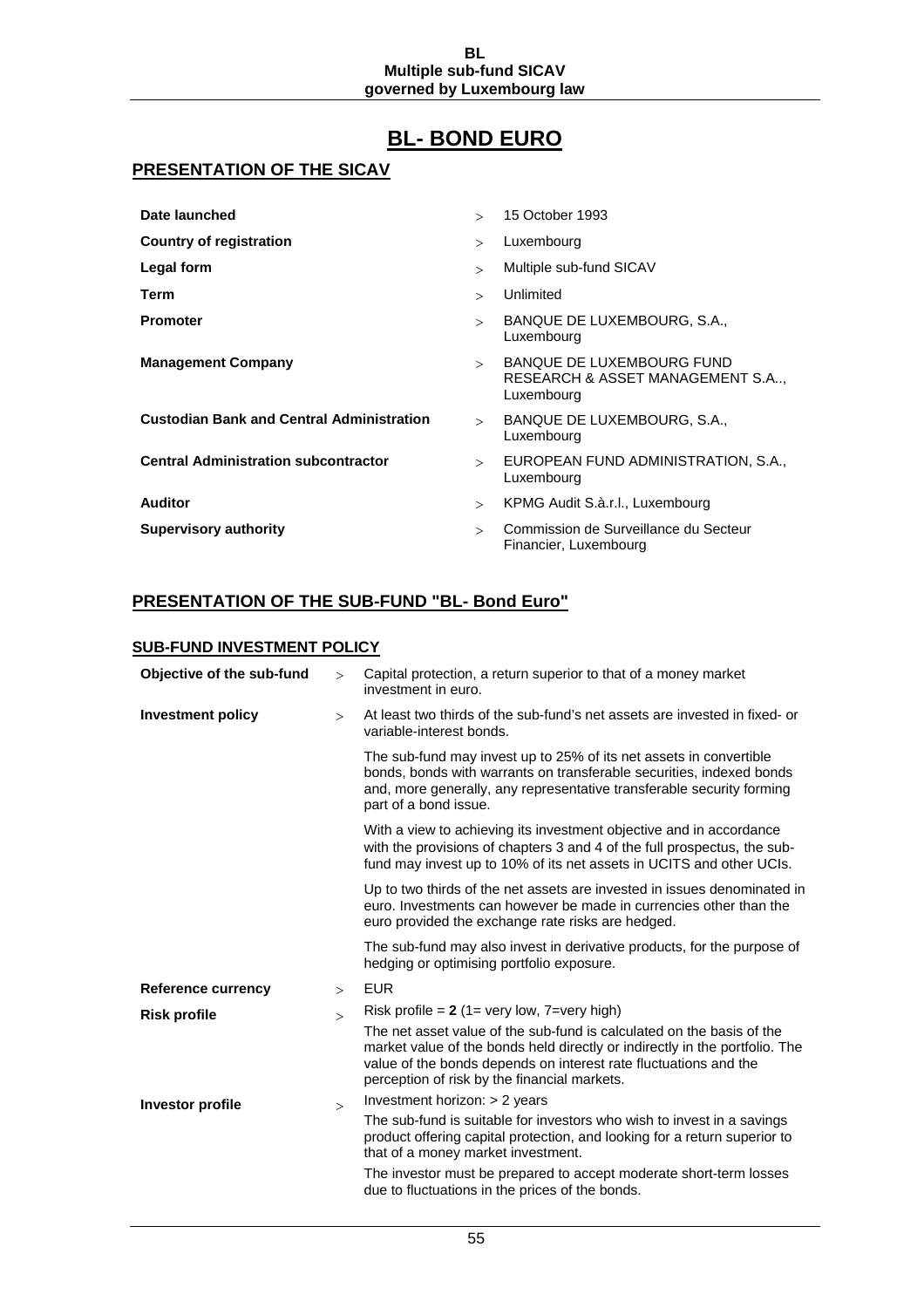|                                                  |              | FRONT-LOAD, REDEMPTION AND CONVERSION FEES (CHARGED TO THE SHAREHOLDER)                                                                                                                                                                                                                                                                                                                                                                                                                                                                                                      |
|--------------------------------------------------|--------------|------------------------------------------------------------------------------------------------------------------------------------------------------------------------------------------------------------------------------------------------------------------------------------------------------------------------------------------------------------------------------------------------------------------------------------------------------------------------------------------------------------------------------------------------------------------------------|
| <b>Front-load fee</b>                            | $\geq$       | Maximum of 5% payable to intermediaries. It is up to each intermediary<br>to decide the front-load fee he intends to charge.                                                                                                                                                                                                                                                                                                                                                                                                                                                 |
| <b>Redemption fee</b>                            | $\geq$       | None                                                                                                                                                                                                                                                                                                                                                                                                                                                                                                                                                                         |
| <b>Conversion fee</b>                            | $\mathbf{L}$ | None                                                                                                                                                                                                                                                                                                                                                                                                                                                                                                                                                                         |
|                                                  |              | <b>COMMISSIONS AND FEES CHARGED TO THE SUB-FUND</b>                                                                                                                                                                                                                                                                                                                                                                                                                                                                                                                          |
| <b>Management fee</b>                            | $\geq$       | The management fee differs according to the share class concerned.                                                                                                                                                                                                                                                                                                                                                                                                                                                                                                           |
|                                                  |              | Class A and B shares:                                                                                                                                                                                                                                                                                                                                                                                                                                                                                                                                                        |
|                                                  |              | Max. 0.50% per annum, payable quarterly and calculated on the basis<br>of the average net assets of the sub-fund for the quarter in question.                                                                                                                                                                                                                                                                                                                                                                                                                                |
|                                                  |              | Class AR and BR shares:                                                                                                                                                                                                                                                                                                                                                                                                                                                                                                                                                      |
|                                                  |              | Max. 0.75% per annum, payable quarterly and calculated on the basis<br>of the average net assets of the sub-fund for the quarter in question.                                                                                                                                                                                                                                                                                                                                                                                                                                |
|                                                  |              | Class AI and I shares:                                                                                                                                                                                                                                                                                                                                                                                                                                                                                                                                                       |
| <b>Custodian fee (excluding</b>                  |              | Max. 0.25% per annum, payable quarterly and calculated on the basis<br>of the average net assets of the sub-fund for the quarter in question.                                                                                                                                                                                                                                                                                                                                                                                                                                |
| transaction charges and<br>correspondents' fees) | $\, > \,$    | Max. 0.10% p.a. based on the annual average value of the sub-fund's<br>net assets, subject to a minimum amount of EUR 6,250.                                                                                                                                                                                                                                                                                                                                                                                                                                                 |
| <b>Central Administration</b><br>fees            | $\geq$       | Max. 0.08% p.a. of the average net assets, with a minimum not<br>exceeding EUR 30,000 p.a.                                                                                                                                                                                                                                                                                                                                                                                                                                                                                   |
| Other fees and<br>commissions                    | $\geq$       | The sub-fund will pay other operating costs, details of which are given<br>in article 30 of the articles of association.                                                                                                                                                                                                                                                                                                                                                                                                                                                     |
| <b>TAXATION</b>                                  |              |                                                                                                                                                                                                                                                                                                                                                                                                                                                                                                                                                                              |
| Tax treatment of the<br><b>SICAV</b>             | $\geq$       | No charge or tax is payable in Luxembourg, except:<br>a one-off capital duty payable at launch and<br>a subscription tax of 0.05% p.a. <sup>10</sup> .                                                                                                                                                                                                                                                                                                                                                                                                                       |
| Tax treatment of<br>shareholders                 | $\geq$       | Payments of dividends or redemption prices in favour of shareholders<br>may be subject to deduction of withholding tax in accordance with the<br>terms of European Council Directive 2003/48/EC of 3 June 2003 on<br>taxation of savings income in the form of interest payments. In this<br>case, the investor may opt out of paying the withholding tax by<br>producing an exemption certificate or mandate for exchange of<br>information, depending on the options offered by the paying agent.<br>Shareholders should consult their tax advisers regarding the laws and |
|                                                  |              | regulations in their country of origin, residence and domicile.                                                                                                                                                                                                                                                                                                                                                                                                                                                                                                              |
| <b>TRADING OF SHARES</b>                         |              |                                                                                                                                                                                                                                                                                                                                                                                                                                                                                                                                                                              |
| Subscription, redemption<br>and conversion       | $\geq$       | Subscription, redemption and conversion orders received before 5 p.m.<br>on the day before a valuation day are accepted on the basis of the net<br>asset value (NAV) on this valuation day subject to the fees set out<br>above. Subscriptions and redemptions must be paid up no later than<br>three business days following the valuation day.                                                                                                                                                                                                                             |
|                                                  |              | Subscription, redemption and conversion orders are therefore remitted<br>by investors at an unknown Net Asset Value.                                                                                                                                                                                                                                                                                                                                                                                                                                                         |
|                                                  |              | Investors should note that the SICAV does not authorise "Market"<br>Timing" practices. The SICAV reserves the right to reject any<br>subscription or conversion order from an investor whom the SICAV<br>suspects to be engaging such practices, and to take, where applicable,<br>any measures necessary to protect other SICAV investors.                                                                                                                                                                                                                                  |

l

 $10$  Net assets invested in UCIs already subject to subscription tax are exempt.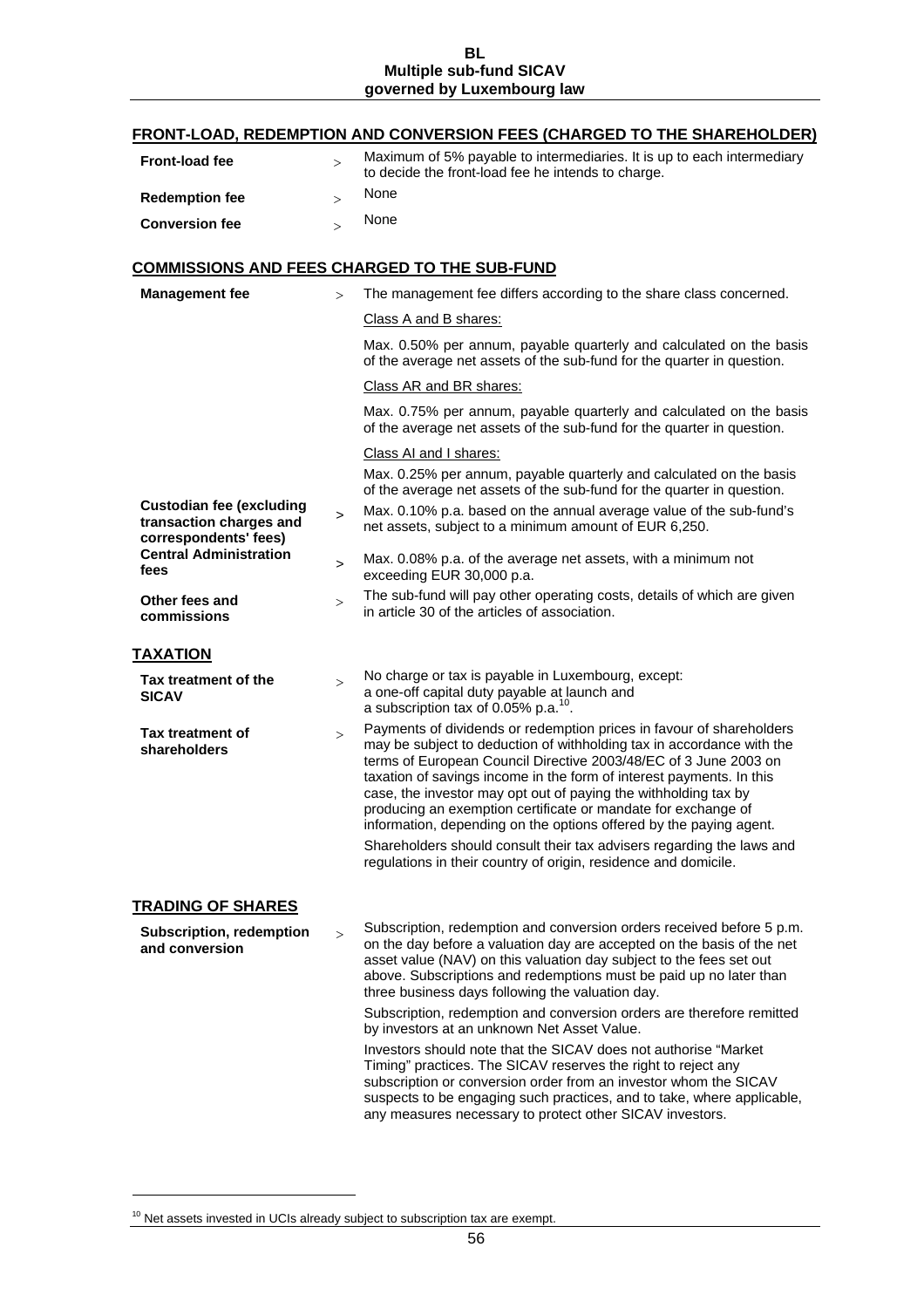| <b>Form/classes of shares</b>                        | $\geq$ | On the date of this prospectus, the following share classes are<br>available:                                                                                                                                                                                                                                                                                                                                 |
|------------------------------------------------------|--------|---------------------------------------------------------------------------------------------------------------------------------------------------------------------------------------------------------------------------------------------------------------------------------------------------------------------------------------------------------------------------------------------------------------|
|                                                      |        | A (Distribution), B (Capitalisation),                                                                                                                                                                                                                                                                                                                                                                         |
|                                                      |        | AR (Retail/Distribution), BR (Retail/Capitalisation),                                                                                                                                                                                                                                                                                                                                                         |
|                                                      |        | AI (Institutional/Distribution), I (Institutional/Capitalisation).                                                                                                                                                                                                                                                                                                                                            |
|                                                      |        | Class AI and I shares are intended exclusively for institutional investors<br>as defined in Article 129 of the Law of 20 December 2002.                                                                                                                                                                                                                                                                       |
|                                                      |        | Minimum initial investment for AI and I shares: EUR 5,000,000 (the<br>Board of Directors may accept subscriptions of a lesser amount at its<br>discretion, provided the equal treatment of shareholders is ensured on<br>the same valuation day).                                                                                                                                                             |
|                                                      |        | The shares may be issued in the form of bearer or registered<br>certificates.                                                                                                                                                                                                                                                                                                                                 |
|                                                      |        | Shares can be issued in fractions up to one thousandth of a share, as<br>unit shares or in the form of a certificate representing more than one<br>share, available in the case of bearer certificates in 1, 10 or 100 share<br>denominations. Fractions of bearer shares cannot be physically<br>delivered and shall be held at the Custodian bank in a securities<br>account to be opened for this purpose. |
| <b>Distribution of dividends</b>                     | $\geq$ | Based on the recommendation of the Board of Directors, the General<br>Meeting of Shareholders shall decide whether a dividend should be<br>distributed and, if so, the amount to be distributed in accordance with<br>the law of 20th December 2002. The share of income and capital gains<br>attributable to capitalisation shares shall be reinvested                                                       |
|                                                      |        | Interim dividends may be declared and paid by the Board of Directors in<br>accordance with the law.                                                                                                                                                                                                                                                                                                           |
|                                                      |        | Dividends may be paid in the currency chosen by the Board of<br>Directors, at the exchange rate in force on the payment date.                                                                                                                                                                                                                                                                                 |
| <b>Valuation date</b>                                | $\geq$ | Each business day in Luxembourg                                                                                                                                                                                                                                                                                                                                                                               |
| <b>Publication of NAV</b>                            | $\geq$ | At the registered office of the SICAV                                                                                                                                                                                                                                                                                                                                                                         |
| <b>OTHER INFORMATION</b>                             |        |                                                                                                                                                                                                                                                                                                                                                                                                               |
| <b>ISIN code</b>                                     | $\geq$ | Class A shares: LU0093570686 (Distribution).                                                                                                                                                                                                                                                                                                                                                                  |
|                                                      |        | Class B shares: LU0093570769 (Capitalisation)                                                                                                                                                                                                                                                                                                                                                                 |
|                                                      |        | Class AR shares: LU0495658105 (Retail/Distribution)                                                                                                                                                                                                                                                                                                                                                           |
|                                                      |        | Class BR shares: LU0495658790 (Retail/Capitalisation)                                                                                                                                                                                                                                                                                                                                                         |
|                                                      |        | Class AI shares: LU0495659251 (Institutional/Distribution)                                                                                                                                                                                                                                                                                                                                                    |
|                                                      |        | Class I shares: LU0495660424 (Institutional/Capitalisation)                                                                                                                                                                                                                                                                                                                                                   |
| <b>Listed on Luxembourg</b><br><b>Stock Exchange</b> | $\geq$ | Yes                                                                                                                                                                                                                                                                                                                                                                                                           |
| POINT OF CONTACT                                     |        |                                                                                                                                                                                                                                                                                                                                                                                                               |
| Subscriptions,                                       | $\geq$ | EUROPEAN FUND ADMINISTRATION – REGISTER                                                                                                                                                                                                                                                                                                                                                                       |
| redemptions and<br>conversions                       |        | Tel: +352-48 48 80-831                                                                                                                                                                                                                                                                                                                                                                                        |
|                                                      |        | Fax: +352-48 65 61-8002                                                                                                                                                                                                                                                                                                                                                                                       |
| <b>Requests for</b><br>documentation                 |        | Tel: +352 49 924 1<br>Website: www.banquedeluxembourg.com                                                                                                                                                                                                                                                                                                                                                     |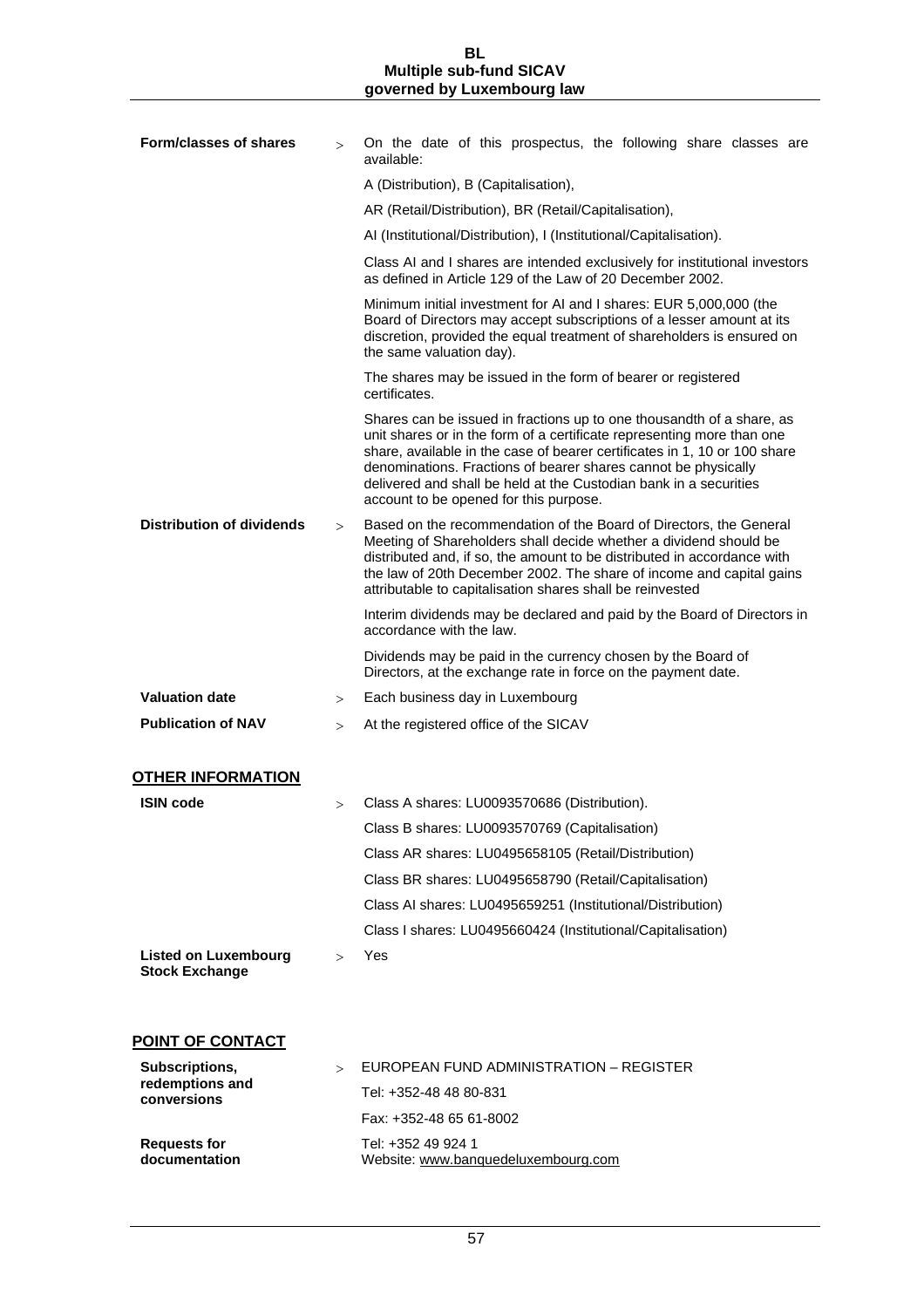# **BL- BOND DOLLAR**

# **PRESENTATION OF THE SICAV**

| Date launched                                    | $\rightarrow$ | 15 October 1993                                                                     |
|--------------------------------------------------|---------------|-------------------------------------------------------------------------------------|
| Country of registration                          | $\geq$        | Luxembourg                                                                          |
| Legal form                                       | $\mathbf{r}$  | Multiple sub-fund SICAV                                                             |
| Term                                             | $\rightarrow$ | Unlimited                                                                           |
| <b>Promoter</b>                                  | $\rightarrow$ | BANQUE DE LUXEMBOURG, S.A.,<br>Luxembourg                                           |
| <b>Management Company</b>                        | $\geq$        | <b>BANQUE DE LUXEMBOURG FUND</b><br>RESEARCH & ASSET MANAGEMENT S.A.,<br>Luxembourg |
| <b>Custodian Bank and Central Administration</b> | $\geq$        | BANQUE DE LUXEMBOURG, S.A.,<br>Luxembourg                                           |
| <b>Central Administration subcontractor</b>      | $\geq$        | EUROPEAN FUND ADMINISTRATION, S.A.,<br>Luxembourg                                   |
| <b>Auditor</b>                                   | $\geq$        | KPMG Audit S.a.r.l., Luxembourg                                                     |
| <b>Supervisory authority</b>                     | $\rightarrow$ | Commission de Surveillance du Secteur<br>Financier, Luxembourg                      |

## **PRESENTATION OF THE SUB-FUND "BL- Bond Dollar"**

| Objective of the sub-fund | $\geq$ | Capital protection, a return superior to that of a money market<br>investment in US dollars.                                                                                                                                                                                                                                                                                                                                                                                                                 |
|---------------------------|--------|--------------------------------------------------------------------------------------------------------------------------------------------------------------------------------------------------------------------------------------------------------------------------------------------------------------------------------------------------------------------------------------------------------------------------------------------------------------------------------------------------------------|
| <b>Investment policy</b>  | $\geq$ | At least two thirds of the sub-fund's net assets are invested in fixed- or<br>variable-interest bonds issued by entities in industrialised or emerging<br>countries. Emerging countries are defined as those that are considered<br>at the time of investment to be industrially developing countries by the<br>International Monetary Fund, the World Bank, the International Finance<br>Corporation (IFC) or any major investment bank, or that are included in<br>the JP Morgan Emerging Markets indices. |
|                           |        | The sub-fund may also invest up to 25% of its net assets in convertible<br>bonds, bonds with warrants on transferable securities, indexed bonds<br>and, more generally, any representative transferable security forming<br>part of a bond issue.                                                                                                                                                                                                                                                            |
|                           |        | With a view to achieving its investment objective and in accordance<br>with the provisions of chapters 3 and 4 of the full prospectus, the sub-<br>fund may invest up to 10% of its net assets in UCITS and other UCIs.                                                                                                                                                                                                                                                                                      |
|                           |        | At least 75% of the net assets are invested in issues denominated in<br>US dollars and rated BBB or higher by Standard & Poor's or equivalent.                                                                                                                                                                                                                                                                                                                                                               |
|                           |        | The sub-fund may also invest in derivative products, for the purpose of<br>hedging or optimising portfolio exposure.                                                                                                                                                                                                                                                                                                                                                                                         |
| Reference currency        | >      | <b>USD</b>                                                                                                                                                                                                                                                                                                                                                                                                                                                                                                   |
| <b>Risk profile</b>       | $\geq$ | Risk profile = $2(1)$ very low, 5=very high)                                                                                                                                                                                                                                                                                                                                                                                                                                                                 |
|                           |        | The net asset value of the sub-fund is calculated on the basis of the<br>market value of the bonds held directly or indirectly in the portfolio. The<br>value of the bonds depends on interest rate fluctuations and the<br>perception of risk by the financial markets.                                                                                                                                                                                                                                     |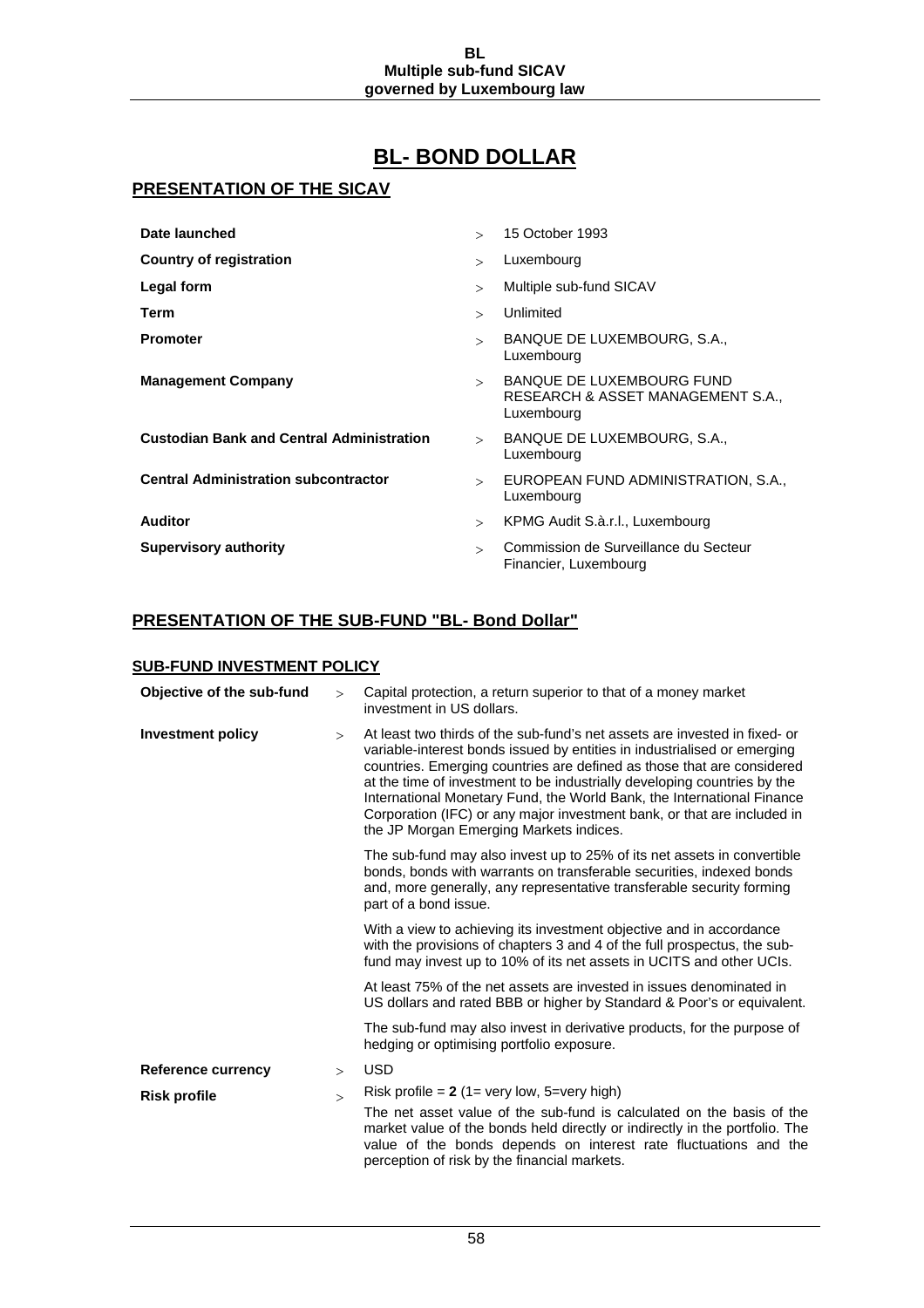| <b>Investor profile</b>                                                             | $\mathbf{r}$ | Investment horizon: $> 2$ years                                                                                                                                                                                                                                                                                                                                                                                                                                                                                                                                                                                                                 |
|-------------------------------------------------------------------------------------|--------------|-------------------------------------------------------------------------------------------------------------------------------------------------------------------------------------------------------------------------------------------------------------------------------------------------------------------------------------------------------------------------------------------------------------------------------------------------------------------------------------------------------------------------------------------------------------------------------------------------------------------------------------------------|
|                                                                                     |              | The sub-fund is suitable for investors who wish to invest in a savings<br>product offering capital protection, and looking for a return superior to<br>that of a money market investment                                                                                                                                                                                                                                                                                                                                                                                                                                                        |
|                                                                                     |              | The investor must be prepared to accept moderate short-term losses<br>due to fluctuations in the prices of the bonds.                                                                                                                                                                                                                                                                                                                                                                                                                                                                                                                           |
|                                                                                     |              | <b>FRONT-LOAD, REDEMPTION AND CONVERSION FEES (CHARGED TO THE SHAREHOLDER)</b>                                                                                                                                                                                                                                                                                                                                                                                                                                                                                                                                                                  |
| <b>Front-load fee</b>                                                               | $\geq$       | Maximum of 5% payable to intermediaries. It is up to each intermediary<br>to decide the front-load fee he intends to charge.                                                                                                                                                                                                                                                                                                                                                                                                                                                                                                                    |
| <b>Redemption fee</b>                                                               | $\geq$       | None                                                                                                                                                                                                                                                                                                                                                                                                                                                                                                                                                                                                                                            |
| <b>Conversion fee</b>                                                               | $\geq$       | None                                                                                                                                                                                                                                                                                                                                                                                                                                                                                                                                                                                                                                            |
|                                                                                     |              | <b>COMMISSIONS AND FEES CHARGED TO THE SUB-FUND</b>                                                                                                                                                                                                                                                                                                                                                                                                                                                                                                                                                                                             |
| <b>Management fee</b>                                                               | $\geq$       | The management fee differs according to the share class concerned.                                                                                                                                                                                                                                                                                                                                                                                                                                                                                                                                                                              |
|                                                                                     |              | Class A and B shares:                                                                                                                                                                                                                                                                                                                                                                                                                                                                                                                                                                                                                           |
|                                                                                     |              | Max. 0.50% per annum, payable quarterly and calculated on the basis<br>of the average net assets of the sub-fund for the quarter in question.                                                                                                                                                                                                                                                                                                                                                                                                                                                                                                   |
|                                                                                     |              | Class AR and BR shares:                                                                                                                                                                                                                                                                                                                                                                                                                                                                                                                                                                                                                         |
|                                                                                     |              | Max. 0.75% per annum, payable quarterly and calculated on the basis<br>of the average net assets of the sub-fund for the quarter in question.                                                                                                                                                                                                                                                                                                                                                                                                                                                                                                   |
|                                                                                     |              | Class AI and I shares:                                                                                                                                                                                                                                                                                                                                                                                                                                                                                                                                                                                                                          |
|                                                                                     |              | Max. 0.25% per annum, payable quarterly and calculated on the basis<br>of the average net assets of the sub-fund for the quarter in question.                                                                                                                                                                                                                                                                                                                                                                                                                                                                                                   |
| <b>Custodian fee (excluding</b><br>transaction charges and<br>correspondents' fees) | $\geq$       | Max. 0.10% p.a. based on the annual average value of the sub-fund's<br>net assets, subject to a minimum amount of EUR 6,250.                                                                                                                                                                                                                                                                                                                                                                                                                                                                                                                    |
| <b>Central Administration</b><br>fees                                               | $\geq$       | Max. 0.08% p.a. of the average net assets, with a minimum not<br>exceeding EUR 30,000 p.a.                                                                                                                                                                                                                                                                                                                                                                                                                                                                                                                                                      |
| Other fees and<br>commissions                                                       | $\geq$       | The sub-fund will pay other operating costs, details of which are given<br>in article 30 of the articles of association.                                                                                                                                                                                                                                                                                                                                                                                                                                                                                                                        |
| <b>TAXATION</b>                                                                     |              |                                                                                                                                                                                                                                                                                                                                                                                                                                                                                                                                                                                                                                                 |
| Tax treatment of the                                                                | $\rm{>}$     | No charge or tax is payable in Luxembourg, except:                                                                                                                                                                                                                                                                                                                                                                                                                                                                                                                                                                                              |
| <b>SICAV</b>                                                                        |              | a one-off capital duty payable at launch and a subscription tax of 0.05%<br>$p.a.11$ .                                                                                                                                                                                                                                                                                                                                                                                                                                                                                                                                                          |
| <b>Tax treatment of</b><br>shareholders                                             | $\geq$       | Payments of dividends or redemption prices in favour of shareholders<br>may be subject to deduction of withholding tax in accordance with the<br>terms of European Council Directive 2003/48/EC of 3 June 2003 on<br>taxation of savings income in the form of interest payments. In this<br>case, the investor may opt out of paying the withholding tax by<br>producing an exemption certificate or mandate for exchange of<br>information, depending on the options offered by the paying agent.<br>Shareholders should consult their tax advisers regarding the laws and<br>regulations in their country of origin, residence and domicile. |
| <b>TRADING OF SHARES</b>                                                            |              |                                                                                                                                                                                                                                                                                                                                                                                                                                                                                                                                                                                                                                                 |
| <b>Subscription, redemption</b><br>and conversion                                   | $\geq$       | Subscription, redemption and conversion orders received before 5 p.m.<br>on the day before a valuation day are accepted on the basis of the net<br>asset value (NAV) on this valuation day subject to the fees set out<br>above. Subscriptions and redemptions must be paid up no later than<br>three business days following the valuation day.                                                                                                                                                                                                                                                                                                |
|                                                                                     |              | Subscription, redemption and conversion orders are therefore remitted<br>by investors at an unknown Net Asset Value.                                                                                                                                                                                                                                                                                                                                                                                                                                                                                                                            |

l  $11$  Net assets invested in UCIs already subject to subscription tax are exempt.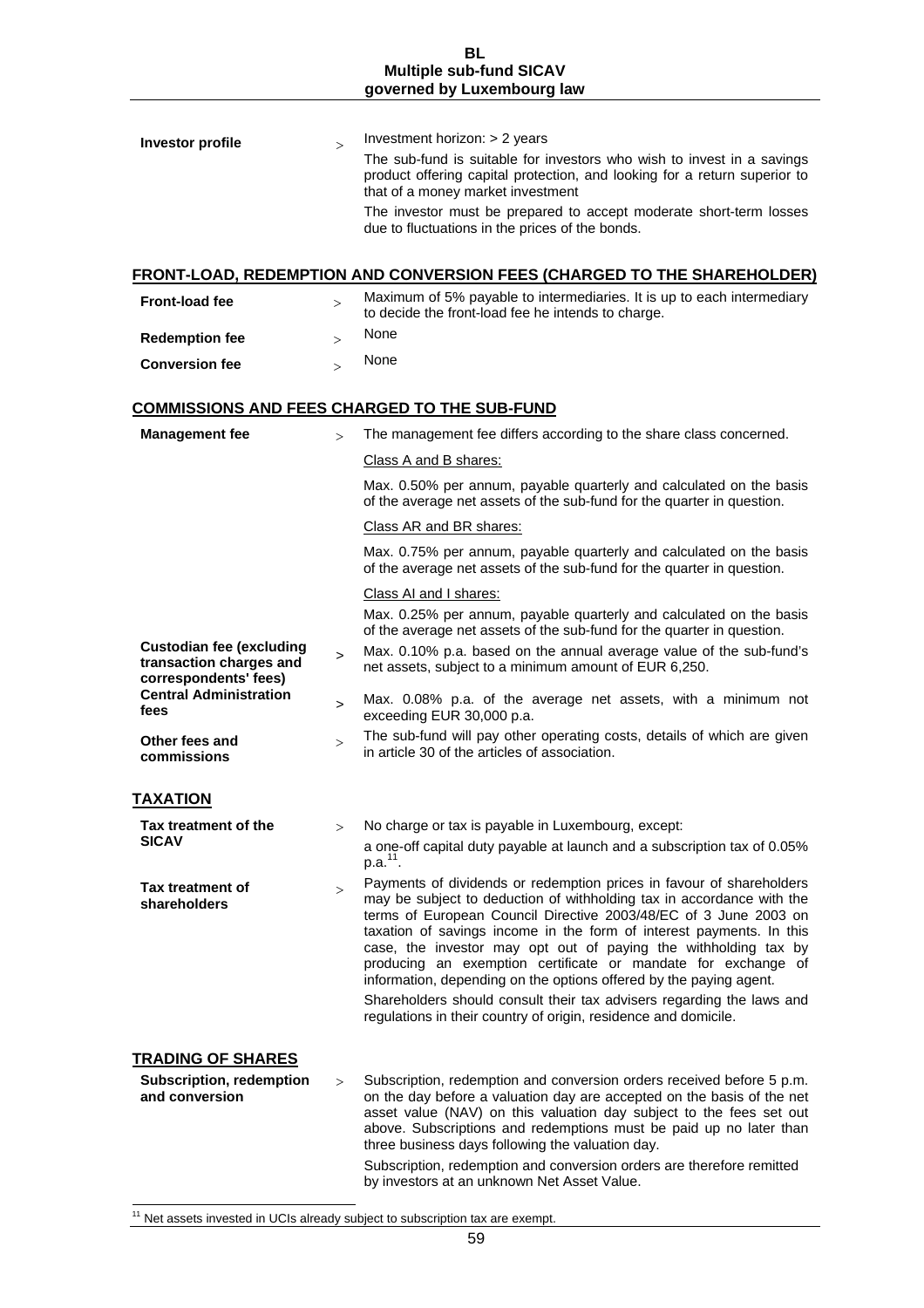|                                                      |        | Investors should note that the SICAV does not authorise "Market"<br>Timing" practices. The SICAV reserves the right to reject any<br>subscription or conversion order from an investor whom the SICAV<br>suspects to be engaging such practices, and to take, where applicable,<br>any measures necessary to protect other SICAV investors.                                                                   |
|------------------------------------------------------|--------|---------------------------------------------------------------------------------------------------------------------------------------------------------------------------------------------------------------------------------------------------------------------------------------------------------------------------------------------------------------------------------------------------------------|
| <b>Form/classes of shares</b>                        | >      | On the date of this prospectus, the following share classes are<br>available:                                                                                                                                                                                                                                                                                                                                 |
|                                                      |        | A (Distribution), B (Capitalisation),                                                                                                                                                                                                                                                                                                                                                                         |
|                                                      |        | AR (Retail/Distribution), BR (Retail/Capitalisation),                                                                                                                                                                                                                                                                                                                                                         |
|                                                      |        | Al (Institutional/Distribution), I (Institutional/Capitalisation).                                                                                                                                                                                                                                                                                                                                            |
|                                                      |        | Class AI and I shares are intended exclusively for institutional investors<br>as defined in Article 129 of the Law of 20 December 2002.                                                                                                                                                                                                                                                                       |
|                                                      |        | Minimum initial investment for I shares: USD 5,000,000 (the Board of<br>Directors may accept subscriptions for a lesser amount at its discretion,<br>provided that equal treatment of shareholders is ensured on the same<br>valuation day).                                                                                                                                                                  |
|                                                      |        | The shares may be issued in the form of bearer or registered<br>certificates.                                                                                                                                                                                                                                                                                                                                 |
|                                                      |        | Shares can be issued in fractions up to one thousandth of a share, as<br>unit shares or in the form of a certificate representing more than one<br>share, available in the case of bearer certificates in 1, 10 or 100 share<br>denominations. Fractions of bearer shares cannot be physically<br>delivered and shall be held at the custodian bank in a securities<br>account to be opened for this purpose. |
| <b>Distribution of dividends</b>                     | $\geq$ | Based on the recommendation of the Board of Directors, the General<br>Meeting of Shareholders shall decide whether a dividend should be<br>distributed and, if so, the amount to be distributed in accordance with<br>the law of 20th December 2002. The share of income and capital gains<br>attributable to capitalisation shares shall be reinvested                                                       |
|                                                      |        | Interim dividends may be declared and paid by the Board of Directors in<br>accordance with the law.                                                                                                                                                                                                                                                                                                           |
|                                                      |        | Dividends may be paid in the currency chosen by the Board of<br>Directors, at the exchange rate in force on the payment date.                                                                                                                                                                                                                                                                                 |
| <b>Valuation date</b>                                | $\geq$ | Each business day in Luxembourg                                                                                                                                                                                                                                                                                                                                                                               |
| <b>Publication of NAV</b>                            | $\geq$ | At the registered office of the SICAV                                                                                                                                                                                                                                                                                                                                                                         |
| <b>OTHER INFORMATION</b>                             |        |                                                                                                                                                                                                                                                                                                                                                                                                               |
| <b>ISIN code</b>                                     | $\geq$ | Class A shares: LU0093570843 (Distribution)                                                                                                                                                                                                                                                                                                                                                                   |
|                                                      |        | Class B shares: LU0093570926 (Capitalisation)                                                                                                                                                                                                                                                                                                                                                                 |
|                                                      |        | Class AR shares: LU0495660853 (Retail/Distribution)                                                                                                                                                                                                                                                                                                                                                           |
|                                                      |        | Class BR shares: LU0495661075 (Retail/Capitalisation)                                                                                                                                                                                                                                                                                                                                                         |
|                                                      |        | Class AI shares: LU0495661158 (Institutional/Distribution)                                                                                                                                                                                                                                                                                                                                                    |
|                                                      |        | Class I shares: LU0495661315 (Institutional/Capitalisation)                                                                                                                                                                                                                                                                                                                                                   |
| <b>Listed on Luxembourg</b><br><b>Stock Exchange</b> | $\geq$ | Yes                                                                                                                                                                                                                                                                                                                                                                                                           |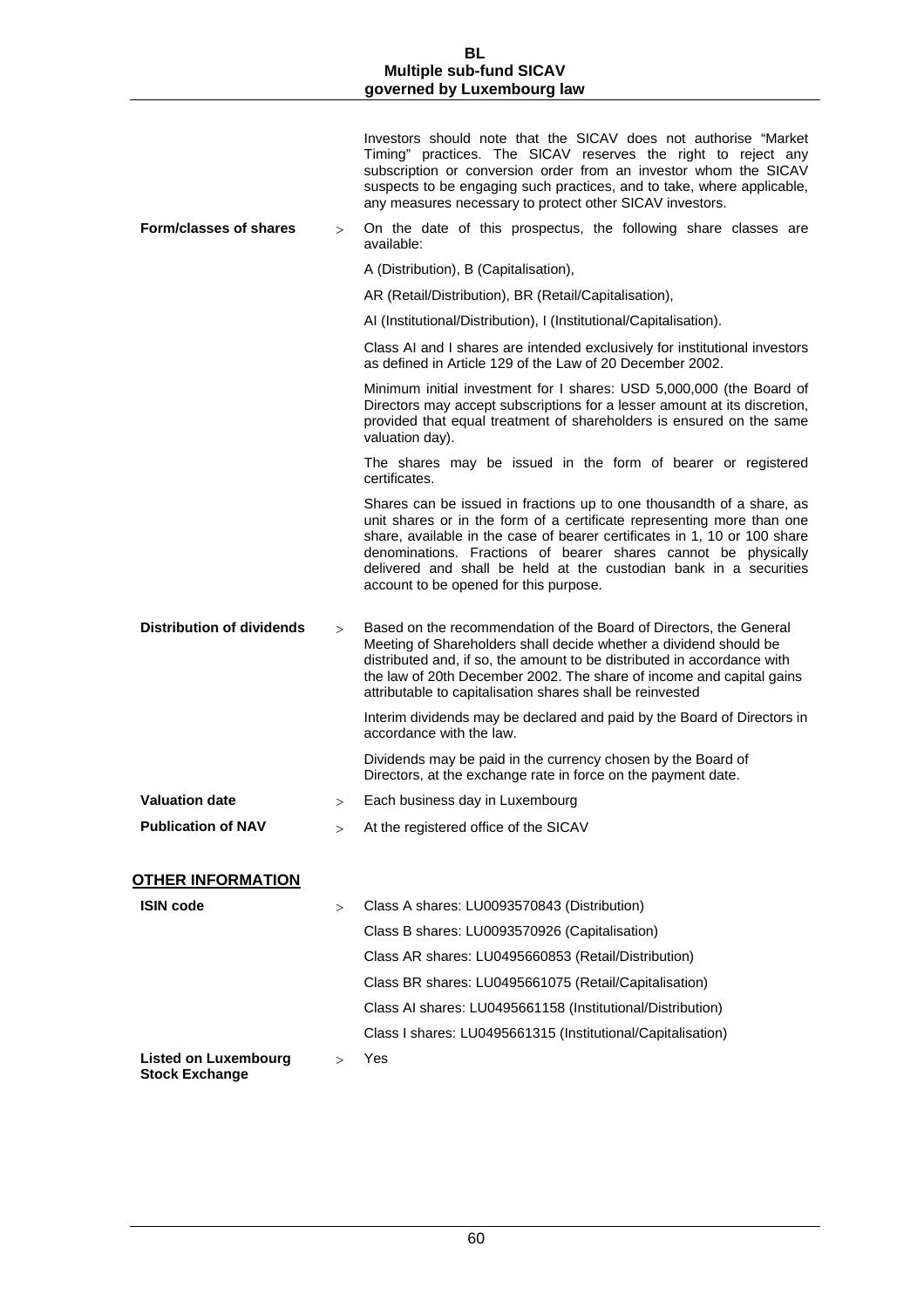## **POINT OF CONTACT**

**Subscriptions, redemptions and conversions** 

**Requests for documentation**  > EUROPEAN FUND ADMINISTRATION – REGISTER Tel: +352-48 48 80-831 Fax: +352-48 65 61-8002 <sup>&</sup>gt;Tel: +352 49 924 1 Website: www.banquedeluxembourg.com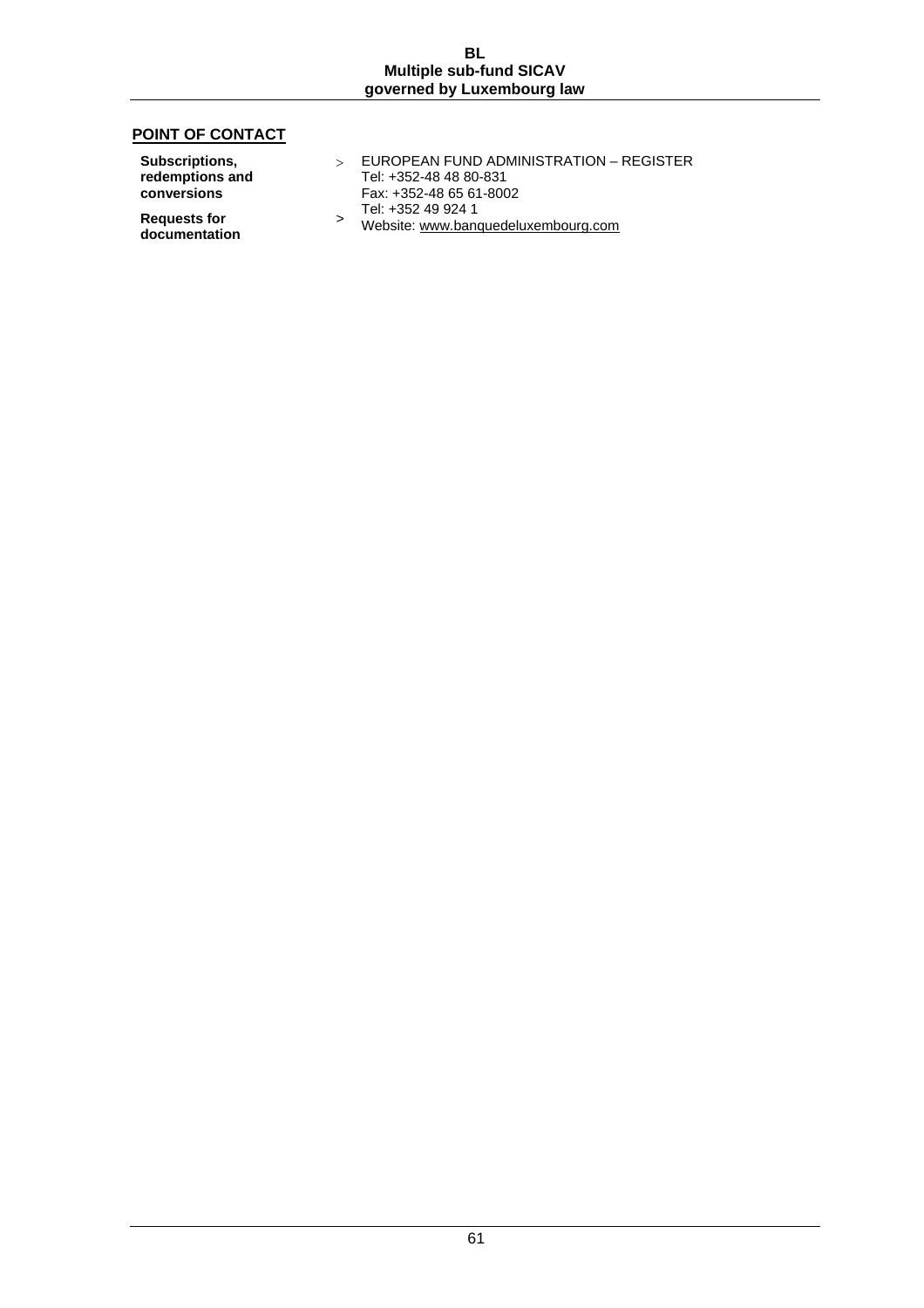# **BL-SHORT TERM EURO**

# **PRESENTATION OF THE SICAV**

| Date launched                                    | $\rightarrow$            | 15 October 1993                                                              |
|--------------------------------------------------|--------------------------|------------------------------------------------------------------------------|
| <b>Country of registration</b>                   | $\geq$                   | Luxembourg                                                                   |
| Legal form                                       | $\mathbf{r}$             | Multiple sub-fund SICAV                                                      |
| Term                                             | $\rightarrow$            | Unlimited                                                                    |
| <b>Promoter</b>                                  | $\overline{\phantom{a}}$ | BANQUE DE LUXEMBOURG, S.A.,<br>Luxembourg                                    |
| <b>Custodian Bank and Central Administration</b> | $\geq$                   | BANQUE DE LUXEMBOURG, S.A.,<br>Luxembourg                                    |
| <b>Management Company</b>                        | $\sim$                   | BANQUE DE LUXEMBOURG FUND<br>RESEARCH & ASSET MANAGEMENT S.A.,<br>Luxembourg |
| <b>Central Administration subcontractor</b>      | $\geq$                   | EUROPEAN FUND ADMINISTRATION, S.A.,<br>Luxembourg                            |
| <b>Auditor</b>                                   | $\rightarrow$            | KPMG Audit S.à.r.l., Luxembourg                                              |
| <b>Supervisory authority</b>                     | $\mathbf{r}$             | Commission de Surveillance du Secteur<br>Financier, Luxembourg               |

# **PRESENTATION OF THE SUB-FUND "BL-Short Term Euro"**

| Objective of the sub-fund | $\geq$ | Capital protection                                                                                                                                                                                                                                                                                                                            |
|---------------------------|--------|-----------------------------------------------------------------------------------------------------------------------------------------------------------------------------------------------------------------------------------------------------------------------------------------------------------------------------------------------|
| <b>Investment policy</b>  | $\geq$ | The sub-fund invests in representative debt securities, provided that the<br>selected securities satisfy the following conditions:                                                                                                                                                                                                            |
|                           |        | - at the time of their acquisition by the sub-fund, their initial or residual<br>maturity, based on the underlying financial instruments, does not<br>exceed 12 months:                                                                                                                                                                       |
|                           |        | - in accordance with the issue conditions, the interest rate is adjusted at<br>least annually in line with market conditions;                                                                                                                                                                                                                 |
|                           |        | - at the time of their acquisition by the sub-fund, the interest rate risk<br>greater than 12 months will be hedged by an interest rate swap hedge,<br>perfectly covering the flows in the present and future interest rate of the<br>transferable security against flows in monetary interest rates, which are<br>adjusted at least annually |
|                           |        | The assets of the sub-fund are invested principally in issues<br>denominated in euro (and/or "in" currencies). Investments can however<br>be made in other currencies provided the exchange rate risks are<br>hedged.                                                                                                                         |
|                           |        | The sub-fund may also invest in cash UCITS and/or UCITS investing in<br>securities up to a maximum of 10% of the net assets of the sub-fund.                                                                                                                                                                                                  |
|                           |        | The sub-fund may also invest in derivative products, for the purpose of<br>hedging or optimising portfolio exposure as well as credit default swaps<br>on bonds and other debt securities. The total risk incurred via<br>investments in derivative products and credit default swaps may not<br>exceed the net asset value of the sub-fund.  |
| Reference currency        | $\geq$ | <b>EUR</b>                                                                                                                                                                                                                                                                                                                                    |
| <b>Risk profile</b>       | $\geq$ | Risk profile = $1$ (1= very low, 7=very high)                                                                                                                                                                                                                                                                                                 |
|                           |        | The net asset value of the sub-fund is calculated on the basis of the<br>market value of the bonds and money market instruments held directly<br>or indirectly in the portfolio.                                                                                                                                                              |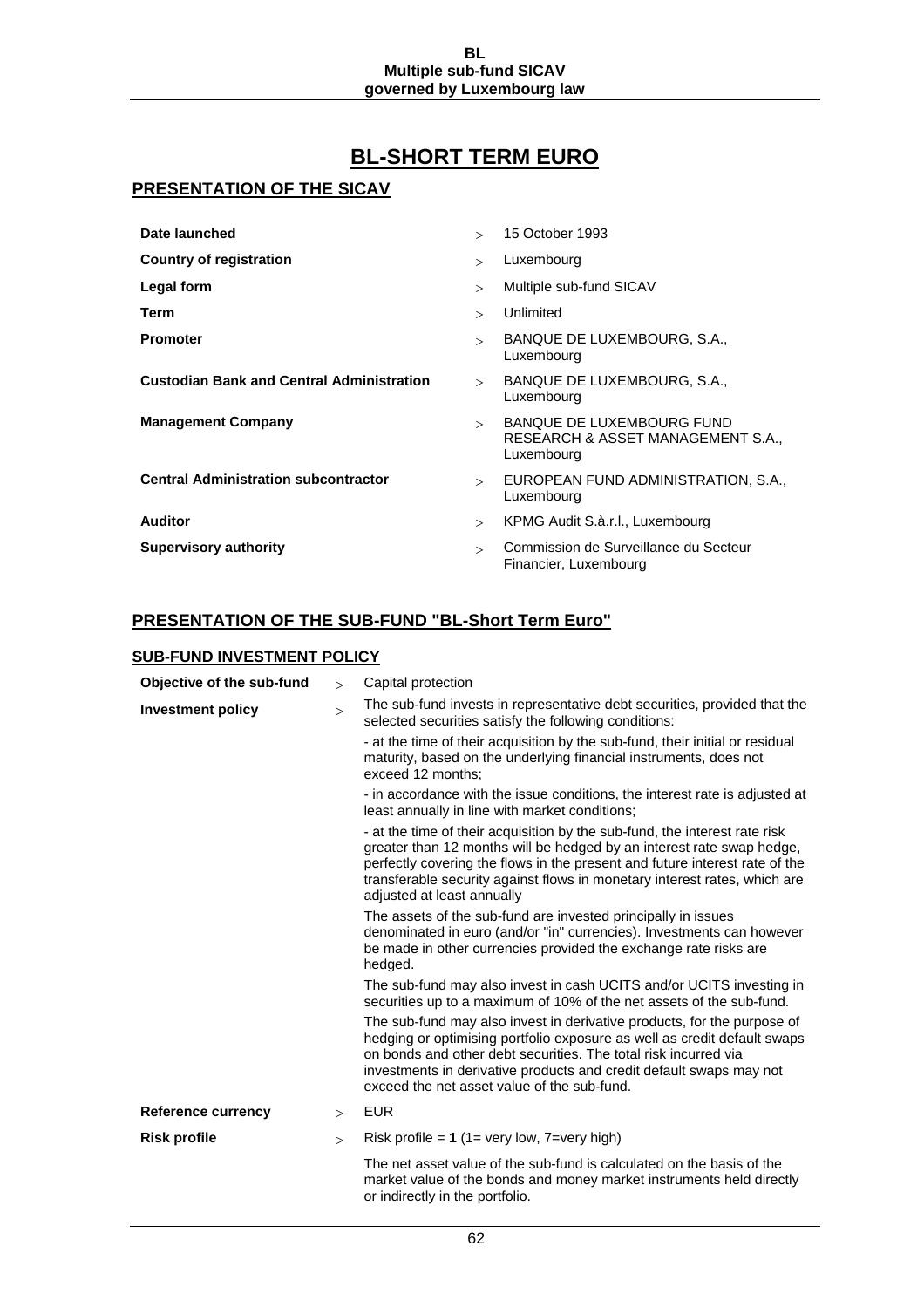The value of the bonds depends on interest rate fluctuations and the perception of risk by the financial markets.

|                  | The prices of the money market instruments are insensitive to<br>fluctuations in the foreign exchange, stock and bond markets. The main<br>factors which may temporarily influence the net asset value are money<br>market rates and the variation in the lines of credit on the securities<br>held by the sub-fund. |
|------------------|----------------------------------------------------------------------------------------------------------------------------------------------------------------------------------------------------------------------------------------------------------------------------------------------------------------------|
| Investor profile | Investment horizon: $<$ 2 years                                                                                                                                                                                                                                                                                      |
|                  | The sub-fund is suitable for investors looking for a temporary<br>investment vehicle and aiming above all for capital protection.                                                                                                                                                                                    |

### **FRONT-LOAD, REDEMPTION AND CONVERSION FEES (CHARGED TO THE SHAREHOLDER)**

| <b>Front-load fee</b> | Maximum of 2% payable to intermediaries. It is up to each intermediary<br>to decide the front-load fee he intends to charge. |
|-----------------------|------------------------------------------------------------------------------------------------------------------------------|
| <b>Redemption fee</b> | None                                                                                                                         |
| <b>Conversion fee</b> | Maximum of 3% upon conversion in favour of sub-funds other than of<br>"short-term" type.                                     |

## **COMMISSIONS AND FEES CHARGED TO THE SUB-FUND**

| <b>Management fee</b>                                                               | $\geq$ | 0.20% p.a. based on the average of the sub-fund's net assets for the<br>quarter concerned, payable quarterly.                                                                                                                                                                                                                                                                                                                                                                                       |
|-------------------------------------------------------------------------------------|--------|-----------------------------------------------------------------------------------------------------------------------------------------------------------------------------------------------------------------------------------------------------------------------------------------------------------------------------------------------------------------------------------------------------------------------------------------------------------------------------------------------------|
| <b>Custodian fee (excluding</b><br>transaction charges and<br>correspondents' fees) | $\geq$ | Max. 0.10% p.a. based on the annual average value of the sub-fund's<br>net assets, subject to a minimum amount of EUR 6,250.                                                                                                                                                                                                                                                                                                                                                                        |
| <b>Central administration</b><br>fees                                               | $\geq$ | Max. 0.08% p.a. of the average net assets, with a minimum not<br>exceeding EUR 30,000 p.a.                                                                                                                                                                                                                                                                                                                                                                                                          |
| Other fees and<br>commissions                                                       | >      | The sub-fund will pay other operating costs, details of which are given<br>in article 30 of the articles of association.                                                                                                                                                                                                                                                                                                                                                                            |
| TAXATION                                                                            |        |                                                                                                                                                                                                                                                                                                                                                                                                                                                                                                     |
| Tax treatment of the<br><b>SICAV</b>                                                | $\geq$ | No charge or tax is payable in Luxembourg, except:<br>a one-off capital duty payable at launch and a subscription tax of 0.01%<br>$p.a.12$ .                                                                                                                                                                                                                                                                                                                                                        |
| <b>Tax treatment of</b><br>shareholders                                             | $\geq$ | Payments of dividends or redemption prices in favour of shareholders<br>may be subject to deduction of withholding tax in accordance with the<br>terms of European Council Directive 2003/48/EC of 3 June 2003 on<br>taxation of savings income in the form of interest payments. In this<br>case, the investor may opt out of paying the withholding tax by<br>producing an exemption certificate or mandate for exchange of<br>information, depending on the options offered by the paying agent. |
|                                                                                     |        | Shareholders should consult their tax advisers regarding the laws and<br>regulations in their country of origin, residence and domicile.                                                                                                                                                                                                                                                                                                                                                            |

l

 $12$  Net assets invested in UCIs already subject to subscription tax are exempt.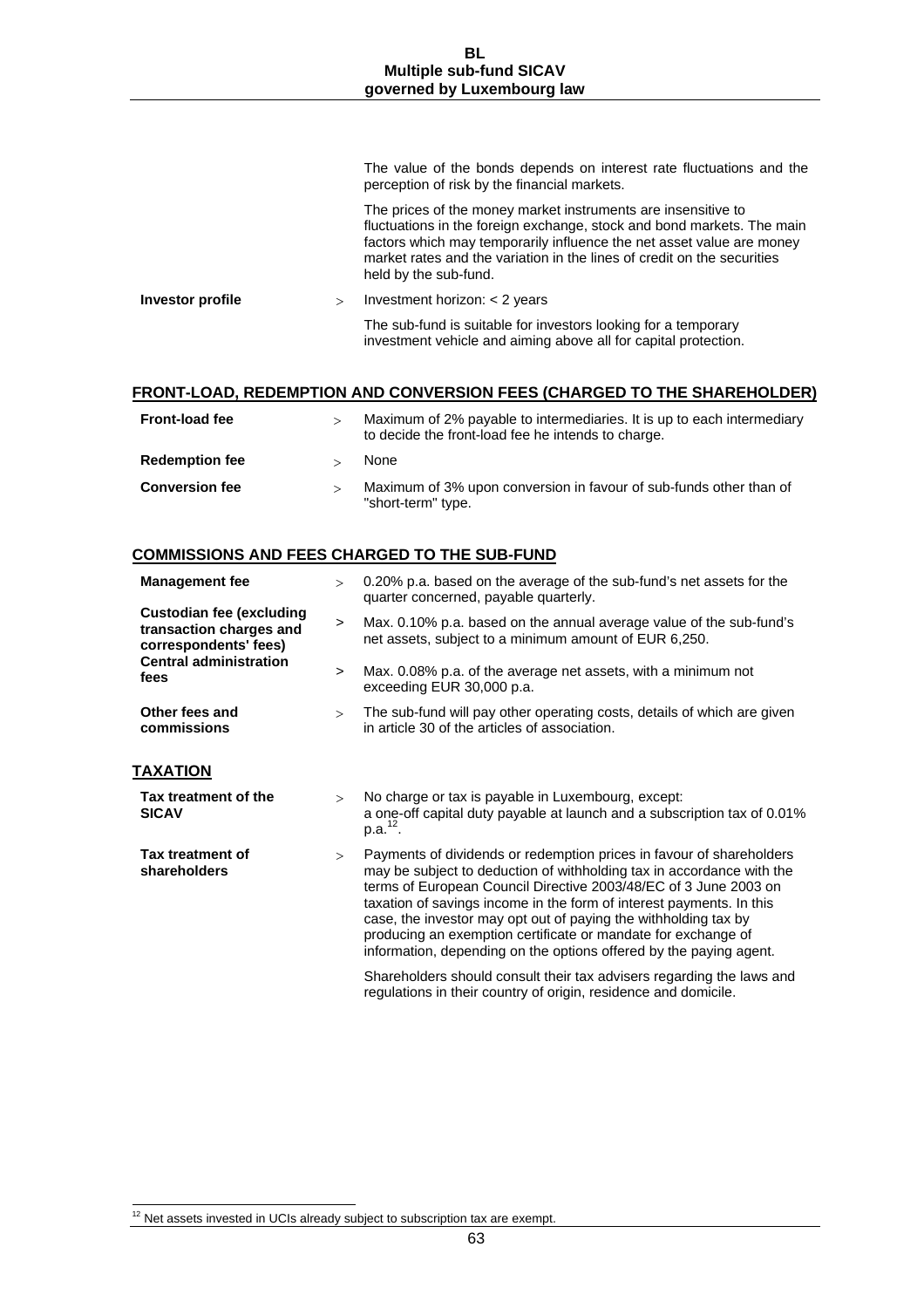# **TRADING OF SHARES**

| <b>Subscription, redemption</b><br>and conversion    | $\geq$   | Subscription, redemption and conversion orders received before 5 p.m.<br>on the day before a valuation day are accepted on the basis of the net<br>asset value (NAV) on this valuation day subject to the fees set out<br>above. Subscriptions and redemptions must be paid up no later than<br>three business days following the valuation day.<br>Subscription, redemption and conversion orders are therefore remitted<br>by investors at an unknown Net Asset Value.<br>Investors should note that the SICAV does not authorise "Market<br>Timing" practices. The SICAV reserves the right to reject any<br>subscription or conversion order from an investor whom the SICAV |
|------------------------------------------------------|----------|----------------------------------------------------------------------------------------------------------------------------------------------------------------------------------------------------------------------------------------------------------------------------------------------------------------------------------------------------------------------------------------------------------------------------------------------------------------------------------------------------------------------------------------------------------------------------------------------------------------------------------------------------------------------------------|
|                                                      |          | suspects to be engaging such practices, and to take, where applicable,<br>any measures necessary to protect other SICAV investors.                                                                                                                                                                                                                                                                                                                                                                                                                                                                                                                                               |
| <b>Form/classes of shares</b>                        | $\geq$   | On the date of this prospectus, the following share classes are<br>available:                                                                                                                                                                                                                                                                                                                                                                                                                                                                                                                                                                                                    |
|                                                      |          | A (Distribution), B (Capitalisation).                                                                                                                                                                                                                                                                                                                                                                                                                                                                                                                                                                                                                                            |
|                                                      |          | The shares may be issued in the form of bearer or registered<br>certificates.                                                                                                                                                                                                                                                                                                                                                                                                                                                                                                                                                                                                    |
|                                                      |          | Shares can be issued in fractions up to one thousandth of a share, as<br>unit shares or in the form of a certificate representing more than one<br>share, available in the case of bearer certificates in 1, 10 or 100 share<br>denominations. Fractions of bearer shares cannot be physically<br>delivered and shall be held at the custodian bank in a securities<br>account to be opened for this purpose.                                                                                                                                                                                                                                                                    |
| <b>Distribution of dividends</b>                     | $\geq$   | Based on the recommendation of the Board of Directors, the General<br>Meeting of Shareholders shall decide whether a dividend should be<br>distributed and, if so, the amount to be distributed in accordance with<br>the law of 20th December 2002. The share of income and capital gains<br>attributable to capitalisation shares shall be reinvested.                                                                                                                                                                                                                                                                                                                         |
|                                                      |          | Interim dividends may be declared and paid by the Board of Directors in<br>accordance with the law.                                                                                                                                                                                                                                                                                                                                                                                                                                                                                                                                                                              |
|                                                      |          | Dividends may be paid in the currency chosen by the Board of<br>Directors, at the exchange rate in force on the payment date.                                                                                                                                                                                                                                                                                                                                                                                                                                                                                                                                                    |
| <b>Valuation date</b>                                | $\rm{>}$ | Each business day in Luxembourg                                                                                                                                                                                                                                                                                                                                                                                                                                                                                                                                                                                                                                                  |
| <b>Publication of NAV</b>                            | $\geq$   | At the registered office of the SICAV                                                                                                                                                                                                                                                                                                                                                                                                                                                                                                                                                                                                                                            |
| <u>OTHER INFORMATION</u>                             |          |                                                                                                                                                                                                                                                                                                                                                                                                                                                                                                                                                                                                                                                                                  |
| <b>ISIN code</b>                                     | $\geq$   | CLASS A SHARES: LU0093571064 (Distribution)                                                                                                                                                                                                                                                                                                                                                                                                                                                                                                                                                                                                                                      |
|                                                      |          | CLASS B SHARES: LU0093571148 (Capitalisation)                                                                                                                                                                                                                                                                                                                                                                                                                                                                                                                                                                                                                                    |
| <b>Listed on Luxembourg</b><br><b>Stock Exchange</b> | $\geq$   | No.                                                                                                                                                                                                                                                                                                                                                                                                                                                                                                                                                                                                                                                                              |
| <b>POINT OF CONTACT</b>                              |          |                                                                                                                                                                                                                                                                                                                                                                                                                                                                                                                                                                                                                                                                                  |
| Subscriptions,<br>redemptions and<br>conversions     | $\geq$   | EUROPEAN FUND ADMINISTRATION - REGISTER<br>Tel: +352-48 48 80-831<br>Fax: +352-48 65 61-8002                                                                                                                                                                                                                                                                                                                                                                                                                                                                                                                                                                                     |
| <b>Requests for</b><br>documentation                 | $\geq$   | Tel: +352 49 924 1<br>Web site: www.banquedeluxembourg.com                                                                                                                                                                                                                                                                                                                                                                                                                                                                                                                                                                                                                       |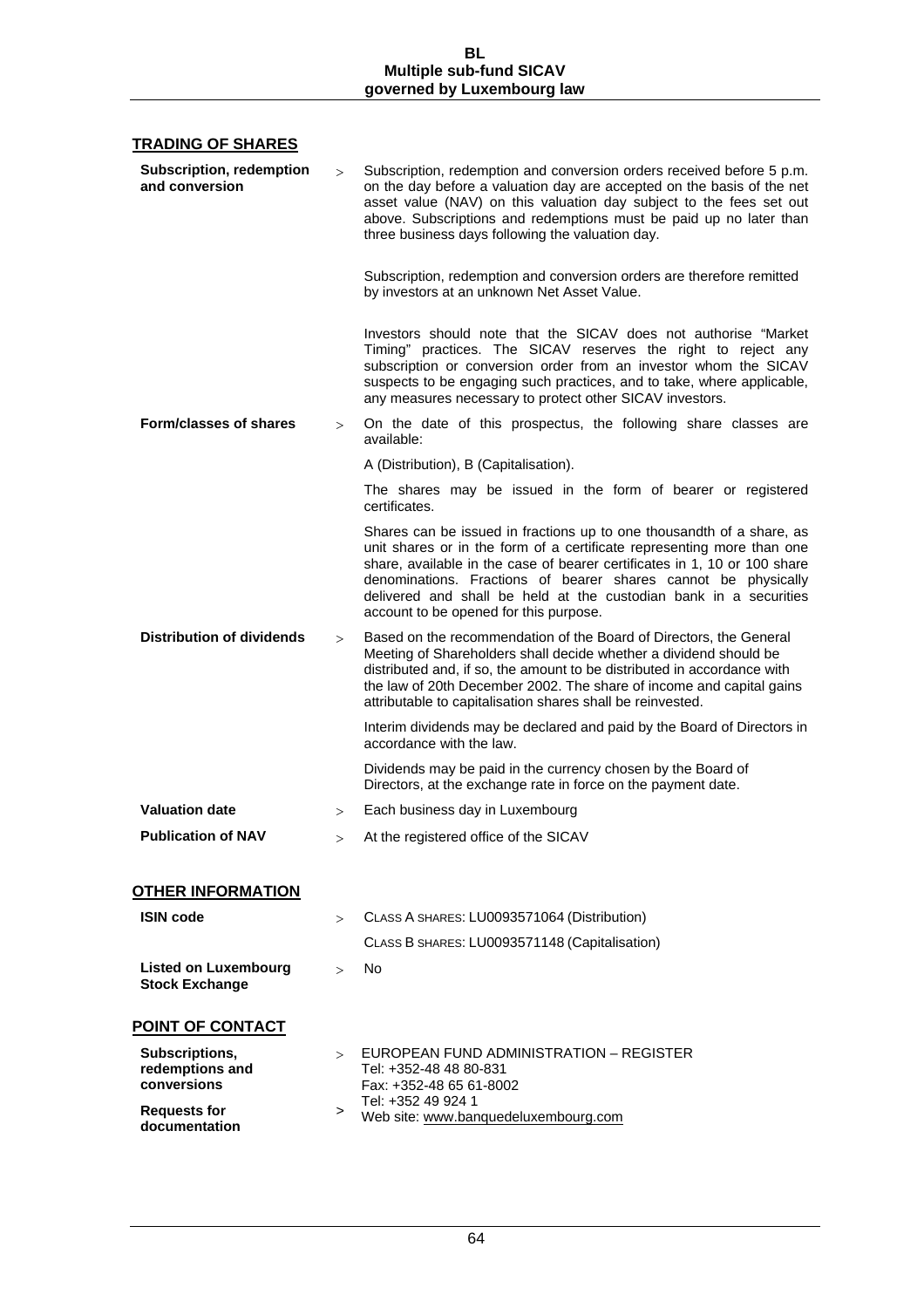# **BL-SHORT TERM DOLLAR**

# **PRESENTATION OF THE SICAV**

| Date launched                                    | $\mathbf{v}$  | 15 October 1993                                                                   |
|--------------------------------------------------|---------------|-----------------------------------------------------------------------------------|
| Country of registration                          | $\geq$        | Luxembourg                                                                        |
| Legal form                                       | $\geq$        | Multiple sub-fund SICAV                                                           |
| Term                                             | $\rightarrow$ | Unlimited                                                                         |
| <b>Promoter</b>                                  | $\rightarrow$ | BANQUE DE LUXEMBOURG, S.A.,<br>Luxembourg                                         |
| <b>Custodian Bank and Central Administration</b> | $\geq$        | BANQUE DE LUXEMBOURG, S.A.,<br>Luxembourg                                         |
| <b>Management Company</b>                        | $\sim$        | <b>BANQUE DE LUXEMBOURG FUND</b><br>RESEARCH & ASSET MANAGEMENT S.A<br>Luxembourg |
| <b>Central Administration subcontractor</b>      | $\geq$        | EUROPEAN FUND ADMINISTRATION, S.A.,<br>Luxembourg                                 |
| Auditor                                          | $\geq$        | KPMG Audit S.à.r.l., Luxembourg                                                   |
| <b>Supervisory authority</b>                     | $\rightarrow$ | Commission de Surveillance du Secteur<br>Financier, Luxembourg                    |

# **PRESENTATION OF THE SUB-FUND "BL-Short Term Dollar"**

| Objective of the sub-fund | $\geq$ | Capital protection                                                                                                                                                                                                                                                                                                                              |
|---------------------------|--------|-------------------------------------------------------------------------------------------------------------------------------------------------------------------------------------------------------------------------------------------------------------------------------------------------------------------------------------------------|
| <b>Investment policy</b>  | $\geq$ | The sub-fund is invested in representative debt securities, provided that<br>the selected securities satisfy the following conditions:                                                                                                                                                                                                          |
|                           |        | - at the time of their acquisition by the sub-fund, their initial or residual<br>maturity, based on the underlying financial instruments, does not<br>exceed 12 months;                                                                                                                                                                         |
|                           |        | - in accordance with the issue conditions, their interest rate is adjusted<br>at least annually in line with market conditions.                                                                                                                                                                                                                 |
|                           |        | - at the time of their acquisition by the sub-fund, the interest rate risk<br>greater than 12 months will be hedged by an interest rate swap hedge,<br>perfectly covering the flows of the present and future interest rate of the<br>transferable security against flows in monetary interest rates, which are<br>adjusted at least annually.  |
|                           |        | The assets of the sub-fund are invested principally in issues<br>denominated in US dollars. Investments can however be made in other<br>currencies provided the exchange rate risks are hedged.                                                                                                                                                 |
|                           |        | The sub-fund may also invest in cash UCITS and/or UCITS investing in<br>securities up to a maximum of 10% of the net assets of the sub-fund.                                                                                                                                                                                                    |
|                           |        | The sub-fund may equally invest in derivative products, for the purpose<br>of hedging or optimising portfolio exposure as well as credit default<br>swaps on bonds and other debt securities. The total risk incurred via<br>investments in derivative products and credit default swaps may not<br>exceed the net asset value of the sub-fund. |
| Reference currency        | >      | <b>USD</b>                                                                                                                                                                                                                                                                                                                                      |
| <b>Risk profile</b>       | $\geq$ | Risk profile = $1$ (1= very low, 7=very high)                                                                                                                                                                                                                                                                                                   |
|                           |        | The net asset value of the sub-fund is calculated on the basis of the<br>market value of the bonds and money market instruments held directly<br>or indirectly in the portfolio.                                                                                                                                                                |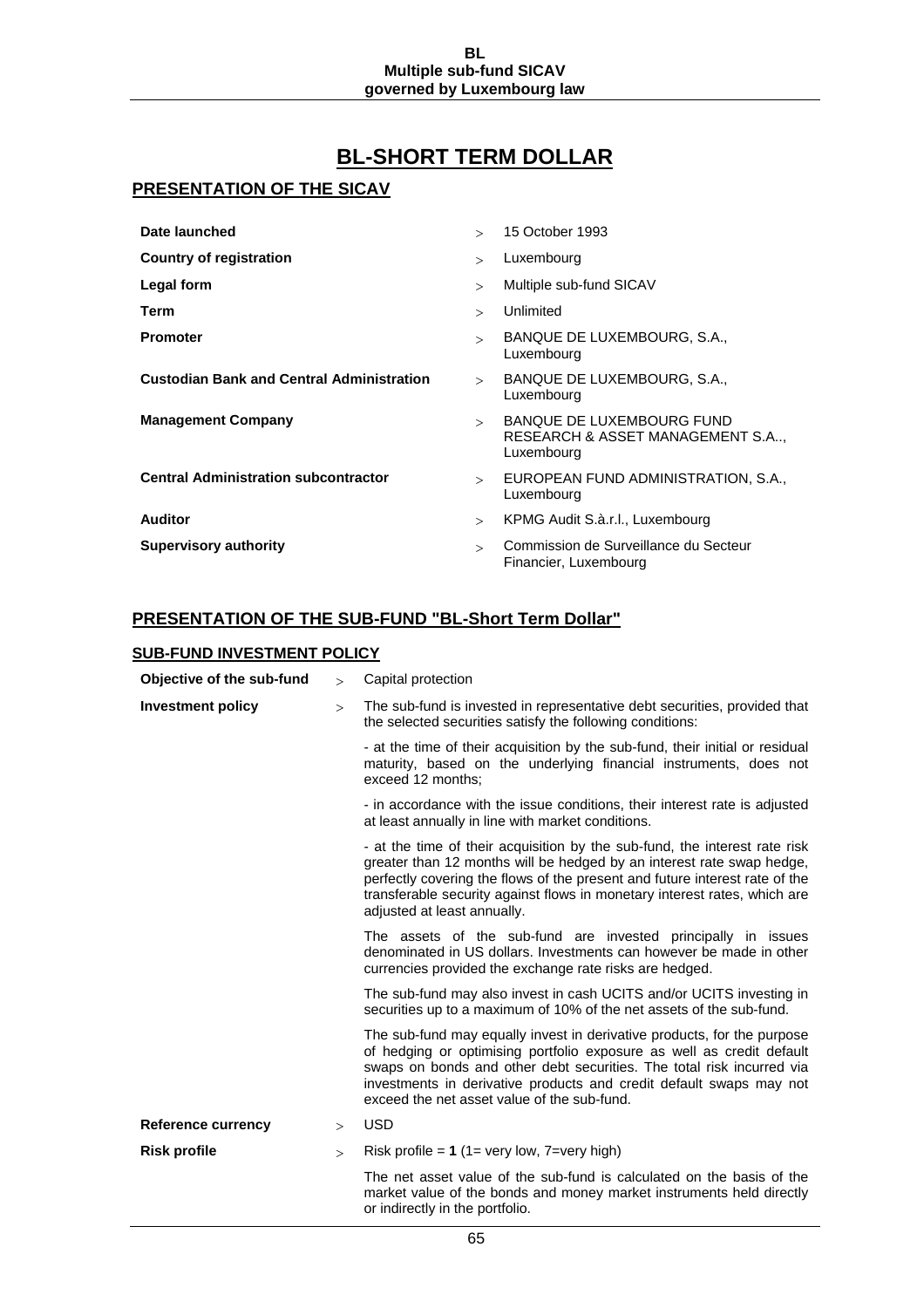The value of the bonds depends on interest rate fluctuations and the perception of risk by the financial markets.

The prices of the money market instruments are insensitive to fluctuations in the foreign exchange, stock and bond markets. The main factors which may temporarily influence the net asset value are money market rates and the variation in the lines of credit on the securities held by the sub-fund.

**Investor profile** > Investment horizon: < 2 years

The sub-fund is suitable for investors looking for a temporary investment vehicle and aiming above all for capital protection.

### **FRONT-LOAD, REDEMPTION AND CONVERSION FEES (CHARGED TO THE SHAREHOLDER)**

| <b>Front-load fee</b> | Maximum of 2% payable to intermediaries. It is up to each intermediary<br>to decide the front-load fee he intends to charge. |
|-----------------------|------------------------------------------------------------------------------------------------------------------------------|
| <b>Redemption fee</b> | <b>None</b>                                                                                                                  |
| <b>Conversion fee</b> | Maximum of 3% upon conversion in favour of sub-funds other than of<br>"short-term" type.                                     |

### **COMMISSIONS AND FEES CHARGED TO THE SUB-FUND**

| <b>Management fee</b>                                                               | $\geq$ | 0.20% p.a. based on the average of the sub-fund's net assets for the<br>quarter concerned, payable quarterly.                                                                                                                                                                                                                                                                                                                                                                                       |
|-------------------------------------------------------------------------------------|--------|-----------------------------------------------------------------------------------------------------------------------------------------------------------------------------------------------------------------------------------------------------------------------------------------------------------------------------------------------------------------------------------------------------------------------------------------------------------------------------------------------------|
| <b>Custodian fee (excluding</b><br>transaction charges and<br>correspondents' fees) | $\geq$ | Max. 0.10% p.a. based on the annual average value of the sub-fund's<br>net assets, subject to a minimum amount of EUR 6,250.                                                                                                                                                                                                                                                                                                                                                                        |
| <b>Central Administration</b><br>fees                                               | $\geq$ | Max. 0.08% p.a. of the average net assets, with a minimum not<br>exceeding EUR 30,000 p.a.                                                                                                                                                                                                                                                                                                                                                                                                          |
| Other fees and<br>commissions                                                       | $\geq$ | The sub-fund will pay other operating costs, details of which are given<br>in article 30 of the articles of association.                                                                                                                                                                                                                                                                                                                                                                            |
| TAXATION                                                                            |        |                                                                                                                                                                                                                                                                                                                                                                                                                                                                                                     |
| Tax treatment of the<br><b>SICAV</b>                                                | $\geq$ | No charge or tax is payable in Luxembourg, except:<br>a one-off capital duty payable at launch and a subscription tax of 0.01%<br>p.a. <sup>13</sup> .                                                                                                                                                                                                                                                                                                                                              |
| <b>Tax treatment of</b><br>shareholders                                             | $\geq$ | Payments of dividends or redemption prices in favour of shareholders<br>may be subject to deduction of withholding tax in accordance with the<br>terms of European Council Directive 2003/48/EC of 3 June 2003 on<br>taxation of savings income in the form of interest payments. In this<br>case, the investor may opt out of paying the withholding tax by<br>producing an exemption certificate or mandate for exchange of<br>information, depending on the options offered by the paying agent. |
|                                                                                     |        | Shareholders should consult their tax advisers regarding the laws and<br>regulations in their country of origin, residence and domicile.                                                                                                                                                                                                                                                                                                                                                            |

l  $13$  Net assets invested in UCIs already subject to subscription tax are exempt.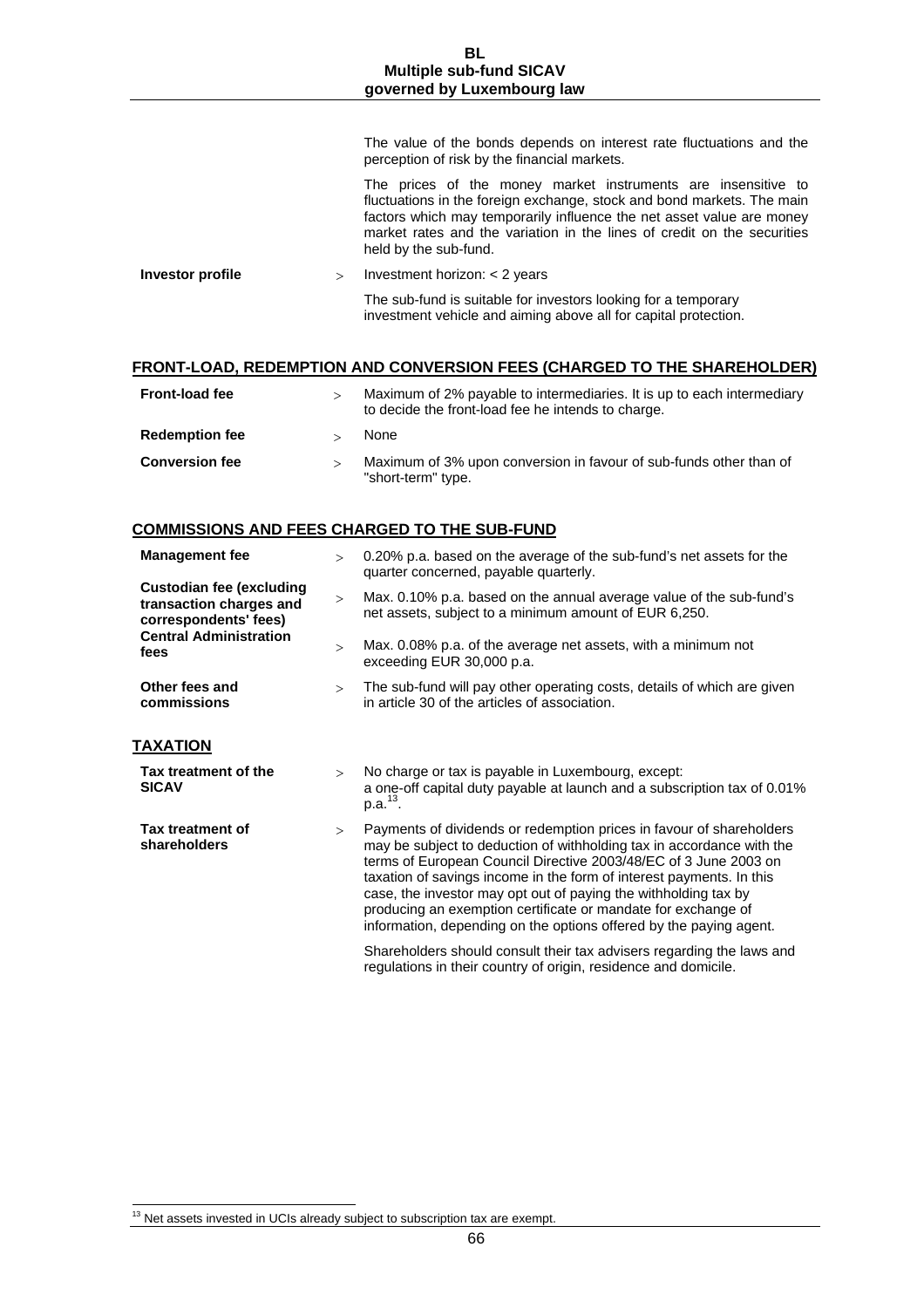# **TRADING OF SHARES**

| <b>Subscription, redemption</b><br>and conversion | $\geq$   | Subscription, redemption and conversion orders received before 5 p.m.<br>on the day before a valuation day are accepted on the basis of the net<br>asset value (NAV) on this valuation day subject to the fees set out<br>above. Subscriptions and redemptions must be paid up no later than<br>three business days following the valuation day.<br>Subscription, redemption and conversion orders are therefore remitted<br>by investors at an unknown Net Asset Value. |
|---------------------------------------------------|----------|--------------------------------------------------------------------------------------------------------------------------------------------------------------------------------------------------------------------------------------------------------------------------------------------------------------------------------------------------------------------------------------------------------------------------------------------------------------------------|
|                                                   |          | Investors should note that the SICAV does not authorise "Market<br>Timing" practices. The SICAV reserves the right to reject any<br>subscription or conversion order from an investor whom the SICAV<br>suspects to be engaging such practices, and to take, where applicable,<br>any measures necessary to protect other SICAV investors.                                                                                                                               |
| <b>Form/classes of shares</b>                     | $\geq$   | On the date of this prospectus, the following share classes are<br>available:                                                                                                                                                                                                                                                                                                                                                                                            |
|                                                   |          | A (Distribution), B (Capitalisation).                                                                                                                                                                                                                                                                                                                                                                                                                                    |
|                                                   |          | The shares may be issued in the form of bearer or registered<br>certificates.                                                                                                                                                                                                                                                                                                                                                                                            |
|                                                   |          | Shares can be issued in fractions up to one thousandth of a share, as<br>unit shares or in the form of a certificate representing more than one<br>share, available in the case of bearer certificates in 1, 10 or 100 share<br>denominations. Fractions of bearer shares cannot be physically<br>delivered and shall be held at the custodian bank in a securities<br>account to be opened for this purpose.                                                            |
| <b>Distribution of dividends</b>                  | $\geq$   | Based on the recommendation of the Board of Directors, the General<br>Meeting of Shareholders shall decide whether a dividend should be<br>distributed and, if so, the amount to be distributed in accordance with<br>the law of 20th December 2002. The share of income and capital gains<br>attributable to capitalisation shares shall be reinvested.                                                                                                                 |
|                                                   |          | Interim dividends may be declared and paid by the Board of Directors in<br>accordance with the law.                                                                                                                                                                                                                                                                                                                                                                      |
|                                                   |          | Dividends may be paid in the currency chosen by the Board of<br>Directors, at the exchange rate in force on the payment date.                                                                                                                                                                                                                                                                                                                                            |
| <b>Valuation date</b>                             | $\rm{>}$ | Each business day in Luxembourg                                                                                                                                                                                                                                                                                                                                                                                                                                          |
| <b>Publication of NAV</b>                         | $\geq$   | At the registered office of the SICAV                                                                                                                                                                                                                                                                                                                                                                                                                                    |
| <u>OTHER INFORMATION</u>                          |          |                                                                                                                                                                                                                                                                                                                                                                                                                                                                          |
| <b>ISIN code</b>                                  | $\geq$   | CLASS A SHARES: LU0093571221 (Distribution)                                                                                                                                                                                                                                                                                                                                                                                                                              |
|                                                   |          | CLASS B SHARES: LU0093571494 (Capitalisation)                                                                                                                                                                                                                                                                                                                                                                                                                            |
| <b>Listed on Luxembourg</b>                       | $\geq$   | No.                                                                                                                                                                                                                                                                                                                                                                                                                                                                      |
| <b>Stock Exchange</b>                             |          |                                                                                                                                                                                                                                                                                                                                                                                                                                                                          |
| <b>POINT OF CONTACT</b>                           |          |                                                                                                                                                                                                                                                                                                                                                                                                                                                                          |
| Subscriptions,<br>redemptions and<br>conversions  | $\geq$   | EUROPEAN FUND ADMINISTRATION - REGISTER<br>Tel: +352-48 48 80-831<br>Fax: +352-48 65 61-8002                                                                                                                                                                                                                                                                                                                                                                             |
| <b>Requests for</b><br>documentation              | $\geq$   | Tel: +352 49 924 1<br>Web site: www.banquedeluxembourg.com                                                                                                                                                                                                                                                                                                                                                                                                               |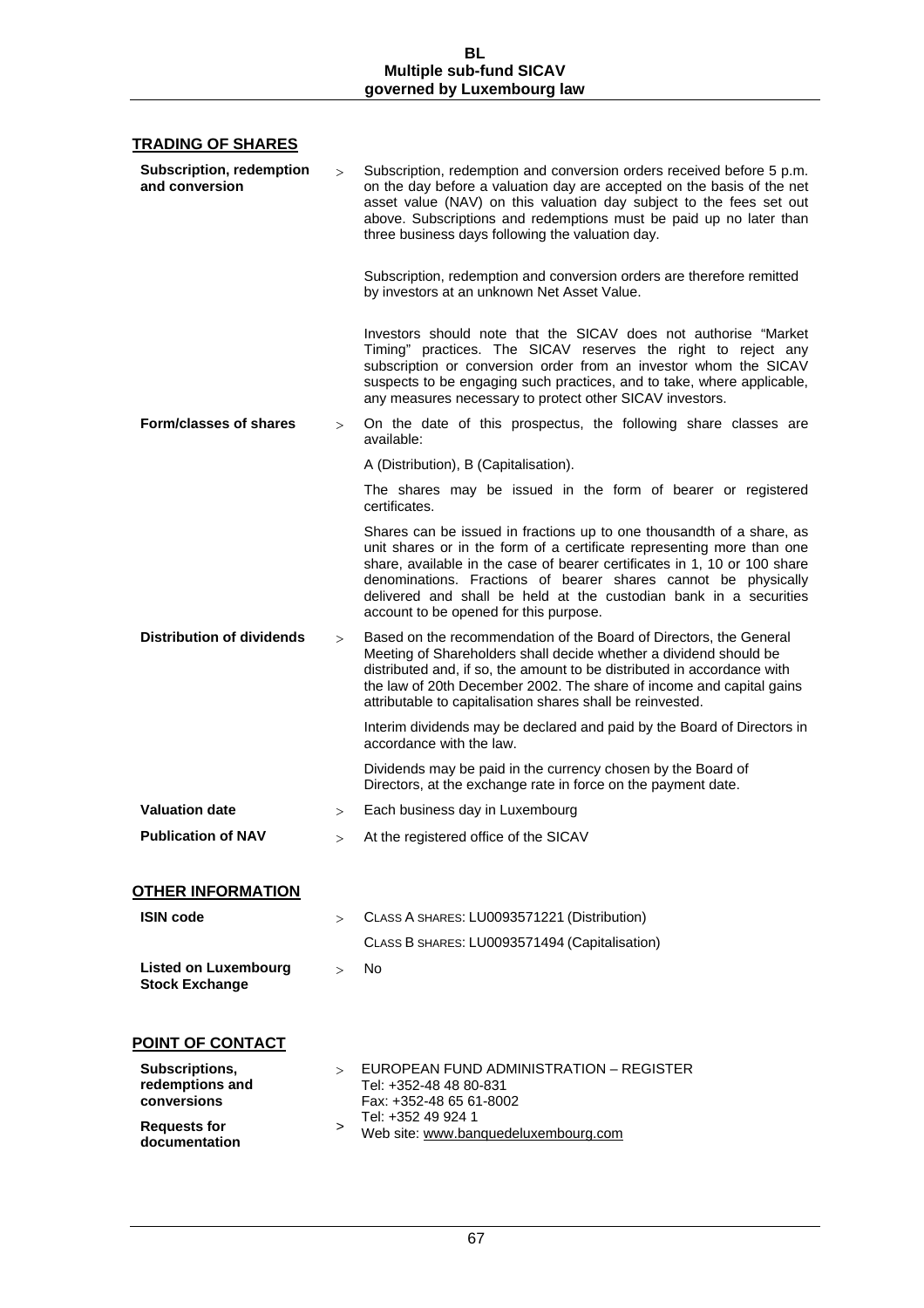# **BL-GLOBAL FLEXIBLE**

# **PRESENTATION OF THE SICAV**

| Date launched                                    | $\rightarrow$  | 15 October 1993                                                             |
|--------------------------------------------------|----------------|-----------------------------------------------------------------------------|
|                                                  |                |                                                                             |
| <b>Country of registration</b>                   | $\geq$         | Luxembourg                                                                  |
| Legal form                                       | $\mathbf{r}$   | Multiple sub-fund SICAV                                                     |
| Term                                             | $\check{}$     | Unlimited                                                                   |
| <b>Promoter</b>                                  | $\rightarrow$  | BANQUE DE LUXEMBOURG, Luxembourg                                            |
| <b>Custodian Bank and Central Administration</b> | $\rightarrow$  | BANQUE DE LUXEMBOURG, Luxembourg                                            |
| <b>Management Company</b>                        | ≻              | BANQUE DE LUXEMBOURG FUND<br>RESEARCH & ASSET MANAGEMENT S.A.<br>Luxembourg |
| <b>Central Administration subcontractor</b>      | $\overline{ }$ | EUROPEAN FUND ADMINISTRATION<br>Luxembourg                                  |
| Auditor                                          | $\rightarrow$  | KPMG Audit S.à.r.l., Luxembourg                                             |
| <b>Supervisory Authority</b>                     | $\rightarrow$  | COMMISSION DE SURVEILLANCE DU<br>SECTEUR FINANCIER, Luxembourg              |

# **PRESENTATION OF THE SUB-FUND "BL-Global Flexible"**

| Objective of the sub-fund | $\geq$ | To achieve in the medium term a return superior to that of a bond<br>investment in Euro.                                                                                                                                                                                                                                                                                                                                                                                                                  |
|---------------------------|--------|-----------------------------------------------------------------------------------------------------------------------------------------------------------------------------------------------------------------------------------------------------------------------------------------------------------------------------------------------------------------------------------------------------------------------------------------------------------------------------------------------------------|
| <b>Investment Policy</b>  | $\geq$ | This sub-fund is invested in shares, bonds money market instruments<br>or cash, with no geographical, sectorial or monetary restrictions. The<br>percentage of each instrument in the sub-fund is defined in relation to<br>the valuation of various asset classes and market developments. In<br>order to achieve its objective and in accordance with the provisions of<br>chapters 3 and 4 of the complete prospectus, the sub-fund may invest<br>up to 10% of its net assets in UCITS and other UCIs. |
|                           |        | The sub-fund may equally invest in derivative products, for the purpose<br>of hedging or optimising portfolio exposure.                                                                                                                                                                                                                                                                                                                                                                                   |
| <b>Reference currency</b> | $\geq$ | <b>EUR</b>                                                                                                                                                                                                                                                                                                                                                                                                                                                                                                |
| <b>Risk profile</b>       | $\geq$ | Risk profile = $3-4$ (1= very low, 7= very high)                                                                                                                                                                                                                                                                                                                                                                                                                                                          |
|                           |        | The net asset value of the sub-fund depends on the market values of<br>the shares and bonds held directly or indirectly in the portfolio.                                                                                                                                                                                                                                                                                                                                                                 |
|                           |        | The market value of the shares depends on the outlook for earnings<br>growth and the stock market valuations of the shares pertaining to the<br>portfolio. The value of the bonds depends on interest-rate fluctuations<br>and the perception of risk by the financial markets.                                                                                                                                                                                                                           |
|                           |        | The risk of the portfolio arises on the one hand from the risks inherent<br>to bond investments, and on the other hand, from the risks inherent to<br>equity investments. The risk of investing in shares is much higher than<br>that associated with a bond investment.                                                                                                                                                                                                                                  |
| Investor profile          | $\geq$ | Investment horizon: $>$ 3 years                                                                                                                                                                                                                                                                                                                                                                                                                                                                           |
|                           |        | The investment policy of the sub-fund is suitable for investors who are<br>interested in the financial markets and who are looking for capital gains<br>in the medium term. The investor must be prepared to accept significant<br>losses due to fluctuations in share prices.                                                                                                                                                                                                                            |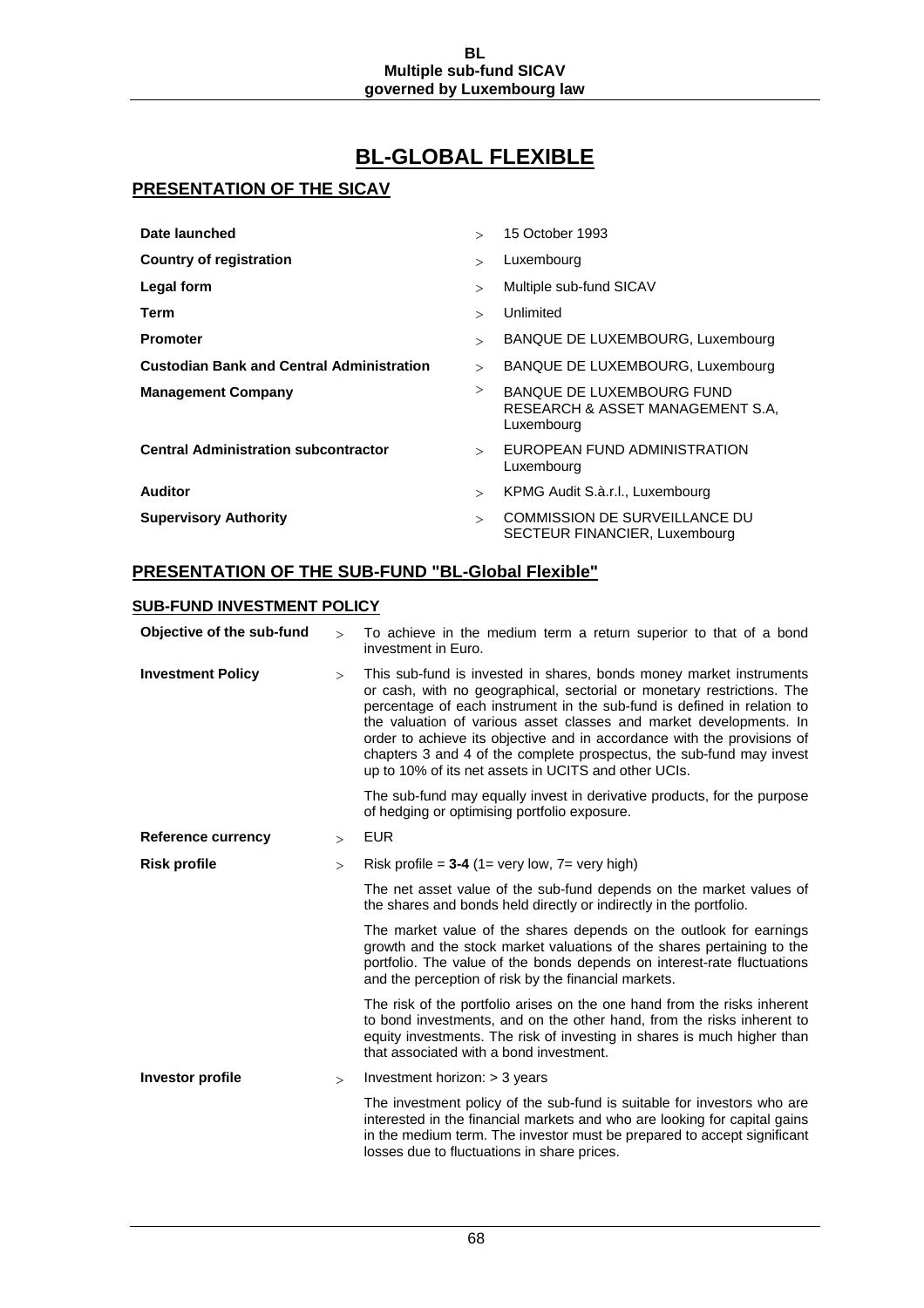# **FRONT-LOAD, REDEMPTION AND CONVERSION FEES (CHARGED TO THE SHAREHOLDER)**

| Front-load fee                                                                      | $\geq$ | Maximum of 5% payable to intermediaries. It is up to each intermediary<br>to decide the front-load fee he intends to charge.                                                                                                                                                                                                                                                                                                                                                                        |
|-------------------------------------------------------------------------------------|--------|-----------------------------------------------------------------------------------------------------------------------------------------------------------------------------------------------------------------------------------------------------------------------------------------------------------------------------------------------------------------------------------------------------------------------------------------------------------------------------------------------------|
| <b>Redemption fee</b>                                                               | $\geq$ | <b>None</b>                                                                                                                                                                                                                                                                                                                                                                                                                                                                                         |
| <b>Conversion fee</b>                                                               | $\geq$ | None                                                                                                                                                                                                                                                                                                                                                                                                                                                                                                |
|                                                                                     |        | <b>COMMISSIONS AND FEES CHARGED TO THE SUB-FUND</b>                                                                                                                                                                                                                                                                                                                                                                                                                                                 |
| <b>Management fee</b>                                                               | $\geq$ | The management fee differs according to the share class to which it<br>applies.                                                                                                                                                                                                                                                                                                                                                                                                                     |
|                                                                                     |        | Class A and B shares:                                                                                                                                                                                                                                                                                                                                                                                                                                                                               |
|                                                                                     |        | Max. 1.00% per annum, payable quarterly and calculated on the basis<br>of the average net assets of the sub-fund for the quarter in question.                                                                                                                                                                                                                                                                                                                                                       |
|                                                                                     |        | Class AR and BR shares:                                                                                                                                                                                                                                                                                                                                                                                                                                                                             |
|                                                                                     |        | Max. 1.50% per annum, payable quarterly and calculated on the basis<br>of the average net assets of the sub-fund for the quarter in question.                                                                                                                                                                                                                                                                                                                                                       |
|                                                                                     |        | Class AI and I shares:                                                                                                                                                                                                                                                                                                                                                                                                                                                                              |
|                                                                                     |        | Max. 0.50% per annum, payable quarterly and calculated on the basis<br>of the average net assets of the sub-fund for the quarter in question.                                                                                                                                                                                                                                                                                                                                                       |
| Management fees of the<br>target funds                                              | $\geq$ | Max. 2.50% p.a. based on the net assets invested in the target fund.                                                                                                                                                                                                                                                                                                                                                                                                                                |
|                                                                                     |        | The sub-fund benefits from rebates on the management fees of the<br>target funds.                                                                                                                                                                                                                                                                                                                                                                                                                   |
| <b>Custodian fee (excluding</b><br>transaction charges and<br>correspondents' fees) | $\geq$ | Max. 0.10% p.a., based on the annual average value of the sub-fund's<br>net assets, subject to a minimum amount of EUR 6,250.                                                                                                                                                                                                                                                                                                                                                                       |
| <b>Central Administration Fee</b>                                                   | $\geq$ | Max. 0.09% p.a. of the average net assets, with a minimum not<br>exceeding EUR 34,000 p.a.                                                                                                                                                                                                                                                                                                                                                                                                          |
| Other fees and<br>commissions                                                       | $\geq$ | The sub-fund will pay other operating costs, details of which are given<br>in article 30 of the articles of association                                                                                                                                                                                                                                                                                                                                                                             |
| TAXATION                                                                            |        |                                                                                                                                                                                                                                                                                                                                                                                                                                                                                                     |
| Tax treatment of the<br><b>SICAV</b>                                                | $\geq$ | No charge or taxes payable in Luxembourg, except:<br>a one-off tax payable at the time of incorporation and<br>a subscription tax of 0.05% p.a. <sup>14</sup> Class I shares benefit from<br>$\bullet$<br>a reduced subscription tax of 0.01%.                                                                                                                                                                                                                                                      |
| Tax treatment of<br>shareholders                                                    |        | Payments of dividends or redemption prices in favour of shareholders<br>may be subject to deduction of withholding tax in accordance with the<br>terms of European Council Directive 2003/48/EC of 3 June 2003 on<br>taxation of savings income in the form of interest payments. In this<br>case, the investor may opt out of paying the withholding tax by<br>producing an exemption certificate or mandate for exchange of<br>information, depending on the options offered by the paying agent. |
|                                                                                     |        | Shareholders should consult their tax advisers regarding the laws and<br>regulations in their country of origin, residence and domicile.                                                                                                                                                                                                                                                                                                                                                            |
| <u>TRADING OF SHARES</u>                                                            |        |                                                                                                                                                                                                                                                                                                                                                                                                                                                                                                     |
| <b>Subscription, redemption</b><br>and conversion                                   | $\geq$ | Subscription, redemption and conversion orders received before 5 p.m.<br>on the day before a valuation day are accepted on the basis of the net<br>asset value (NAV) on this valuation day subject to the fees set out<br>above. Subscriptions and redemptions must be paid up no later than<br>three business days following the valuation day.                                                                                                                                                    |
|                                                                                     |        | Subscription, redemption and conversion orders are therefore remitted<br>by investors at an unknown Net Asset Value.                                                                                                                                                                                                                                                                                                                                                                                |

 $14$  Net assets invested in UCIs already subject to subscription tax are exempt

l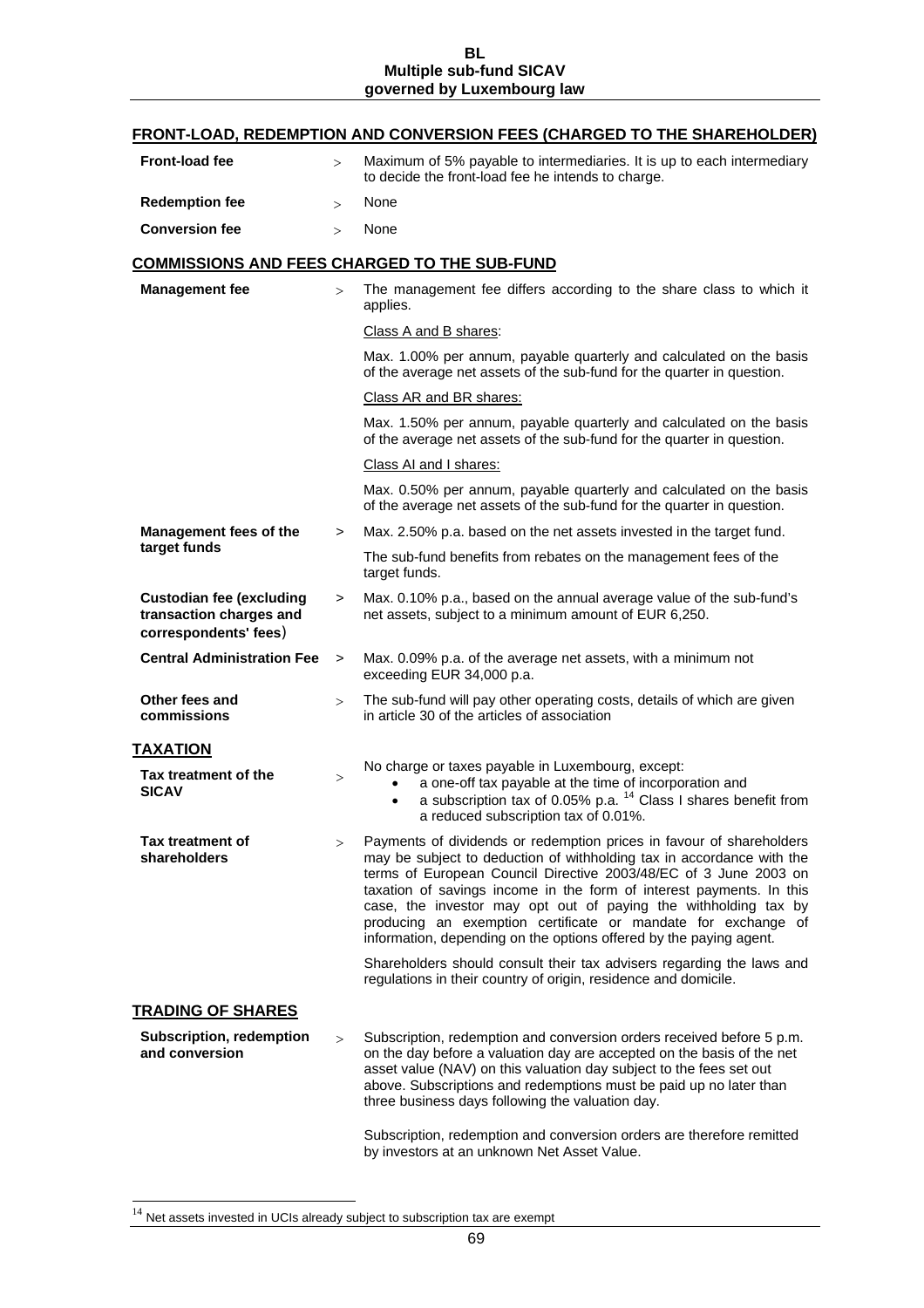|                                                      |        | Investors should note that the SICAV does not authorise "Market"<br>Timing" practices. The SICAV reserves the right to reject any<br>subscription or conversion order from an investor whom the SICAV<br>suspects to be engaging such practices, and to take, where applicable,<br>any measures necessary to protect other SICAV investors.                               |
|------------------------------------------------------|--------|---------------------------------------------------------------------------------------------------------------------------------------------------------------------------------------------------------------------------------------------------------------------------------------------------------------------------------------------------------------------------|
| <b>Form/Classes of shares</b>                        | $\geq$ | On the date of this prospectus, the following share classes are<br>available:                                                                                                                                                                                                                                                                                             |
|                                                      |        | A (Distribution), B (Capitalisation),                                                                                                                                                                                                                                                                                                                                     |
|                                                      |        | AR (Retail/Distribution), BR (Retail/Capitalisation),                                                                                                                                                                                                                                                                                                                     |
|                                                      |        | Al (Institutional/Distribution), I (Institutional/Capitalisation).                                                                                                                                                                                                                                                                                                        |
|                                                      |        | Class AI and I shares are intended exclusively for institutional investors<br>as defined in Article 129 of the Law of 20 December 2002.                                                                                                                                                                                                                                   |
|                                                      |        | Minimum initial investment for AI and I shares: EUR 5,000,000 (the<br>Board of Directors may accept subscriptions of a lesser amount at its<br>discretion, provided the equal treatment of shareholders is ensured on<br>the same valuation day).                                                                                                                         |
|                                                      |        | The shares may be distribution shares (class A), or capitalisation<br>shares (class B) and may be issued in the form of bearer or registered<br>share certificates.                                                                                                                                                                                                       |
|                                                      |        | Shares can be issued in fractions up to one thousandth of a share, as<br>unit shares or in the form of a certificate, available in the case of bearer<br>certificates in 1, 10 or 100 share denominations. Fractions of bearer<br>shares cannot be physically delivered and shall be held at the<br>Custodian Bank in a securities account to be opened for this purpose. |
| <b>Distribution of dividends</b>                     | $\geq$ | Based on the recommendation of the Board of Directors, the General<br>Meeting of Shareholders shall decide whether a dividend should be<br>distributed and, if so, the amount to be distributed in accordance with<br>the law of 20th December 2002. The share of income and capital gains<br>attributable to capitalisation shares shall be reinvested.                  |
|                                                      |        | Interim dividends may be declared and paid by the Board of Directors in<br>accordance with the law.                                                                                                                                                                                                                                                                       |
|                                                      |        | Dividends may be paid in the currency chosen by the Board of<br>Directors, at the exchange rate in force on the payment date.                                                                                                                                                                                                                                             |
| <b>Valuation day</b>                                 | $\geq$ | Each business day in Luxembourg                                                                                                                                                                                                                                                                                                                                           |
| <b>Publication of NAV</b>                            | $\geq$ | At the registered office of the SICAV                                                                                                                                                                                                                                                                                                                                     |
| <b>OTHER INFORMATION</b>                             |        |                                                                                                                                                                                                                                                                                                                                                                           |
| <b>ISIN code</b>                                     | $\geq$ | Class A shares: LU0211339816 (Distribution)                                                                                                                                                                                                                                                                                                                               |
|                                                      |        | Class B shares: LU0211340665 (Capitalisation)                                                                                                                                                                                                                                                                                                                             |
|                                                      |        | Class AR shares: LU0495663360 (Retail/Distribution)                                                                                                                                                                                                                                                                                                                       |
|                                                      |        | Class BR shares: LU0495663444 (Retail/Capitalisation)                                                                                                                                                                                                                                                                                                                     |
|                                                      |        | Class AI shares: LU0495663873 (Institutional/Distribution)                                                                                                                                                                                                                                                                                                                |
|                                                      |        | Class I shares: LU0379366346 (Institutional/Capitalisation)                                                                                                                                                                                                                                                                                                               |
| <b>Listed on Luxembourg</b><br><b>Stock Exchange</b> | $\geq$ | Yes                                                                                                                                                                                                                                                                                                                                                                       |
| <b>POINT OF CONTACT</b>                              |        |                                                                                                                                                                                                                                                                                                                                                                           |
| <b>Subscriptions, redemption</b><br>and conversions  | $\geq$ | EUROPEAN FUND ADMINISTRATION - REGISTER<br>Tel: +352-48 48 80-831<br>Fax: +352-48 65 61-8002                                                                                                                                                                                                                                                                              |
| <b>Requests for</b><br>documentation                 | >      | Tel: +352 49 924 1<br>Web site: www.banquedeluxembourg.com                                                                                                                                                                                                                                                                                                                |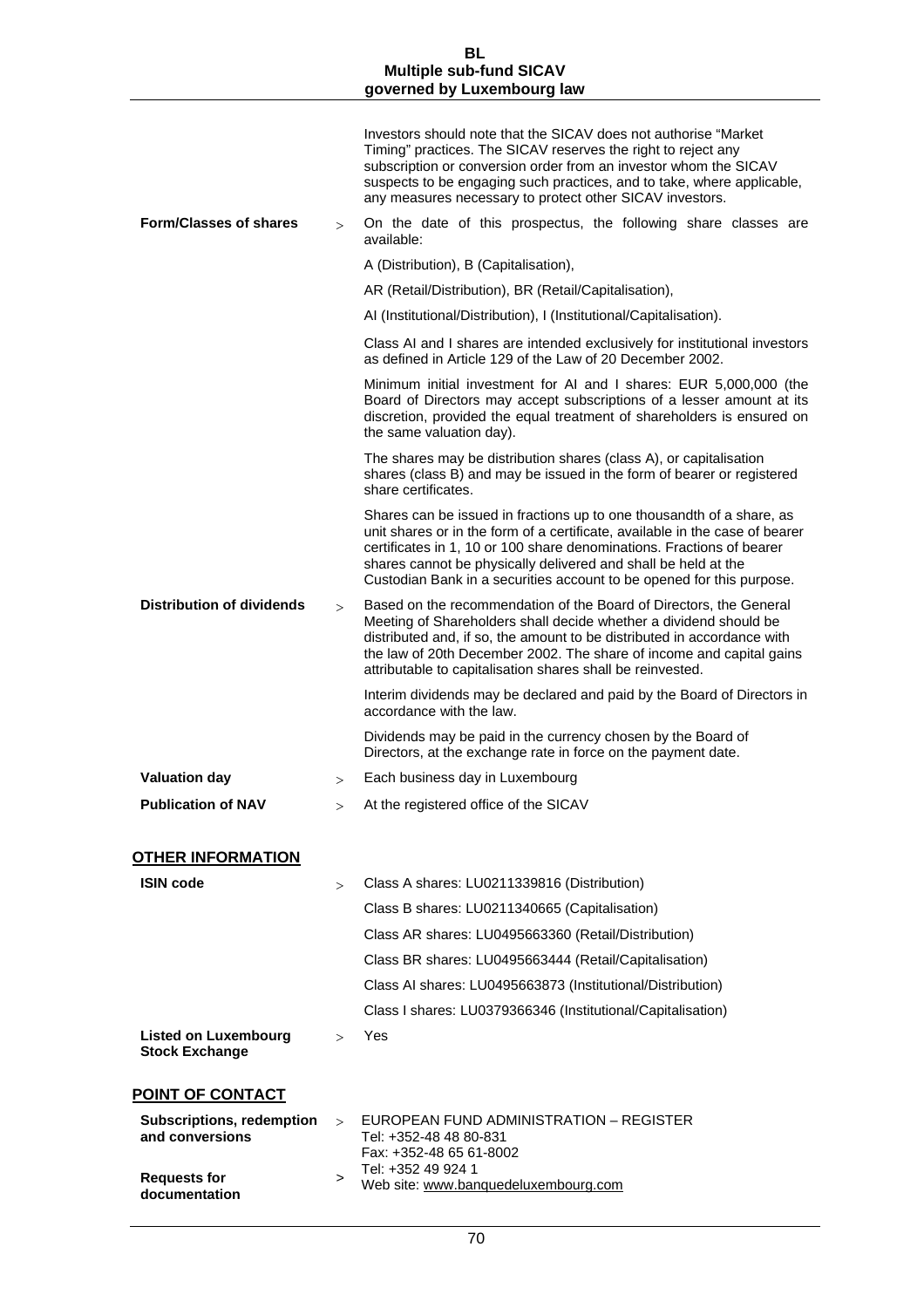# **BL- OPTINVEST (EURO)**

# **PRESENTATION OF THE SICAV**

| Date launched                                    | $\rightarrow$ | 15 October 1993                                                                              |
|--------------------------------------------------|---------------|----------------------------------------------------------------------------------------------|
| <b>Country of registration</b>                   | $\geq$        | Luxembourg                                                                                   |
| Legal form                                       | $\rightarrow$ | SICAV à compartiments multiples [SICAV with<br>multiple Sub-funds]                           |
| Term                                             | $\rightarrow$ | Unlimited                                                                                    |
| <b>Promoter</b>                                  | $\rightarrow$ | BANQUE DE LUXEMBOURG, Luxembourg                                                             |
| <b>Custodian Bank and Central Administration</b> | $\rm{>}$      | BANQUE DE LUXEMBOURG, Luxembourg                                                             |
| <b>Management Company</b>                        | $\rightarrow$ | BANQUE<br>DE<br>LUXEMBOURG<br><b>FUND</b><br>RESEARCH & ASSET MANAGEMENT S.A.,<br>Luxembourg |
| <b>Central Administration subcontractor</b>      | $\rightarrow$ | <b>EUROPEAN</b><br><b>FUND</b><br>ADMINISTRATION.<br>Luxembourg                              |
| <b>Auditor</b>                                   | $\geq$        | KPMG Audit S.a.r.l., Luxembourg                                                              |
| <b>Supervisory Authority</b>                     | $\geq$        | COMMISSION DE<br><b>SURVEILLANCE</b><br>DU<br>SECTEUR FINANCIER, Luxembourg                  |

## **PRESENTATION OF THE SUB-FUND "BL- Optinvest (Euro)"**

| <b>Objective of the Sub-fund</b> | $\rightarrow$ | To achieve a similar yield to an investment in bonds.                                                                                                                                                                                                                                                                                                                                                                                                                                                                                                                                    |
|----------------------------------|---------------|------------------------------------------------------------------------------------------------------------------------------------------------------------------------------------------------------------------------------------------------------------------------------------------------------------------------------------------------------------------------------------------------------------------------------------------------------------------------------------------------------------------------------------------------------------------------------------------|
| <b>Investment policy</b>         | $\rm{>}$      | This mixed sub-fund is invested without geographical, sectorial or<br>monetary restriction in shares, bonds, structured products and index-<br>linked certificates (e.g. certificates linked to indices, bonds or shares)<br>and money-market instruments.                                                                                                                                                                                                                                                                                                                               |
|                                  |               | Up to 100% of the sub-fund's net assets shall be invested in equities,<br>either directly or, in accordance with the provisions of chapters 3 and 4<br>of the full prospectus, via UCITS and other UCIs.                                                                                                                                                                                                                                                                                                                                                                                 |
|                                  |               | The sub-fund shall invest in structured products which shall be defined<br>as transferable securities in accordance with points 3.1 (a) - 3.1 (d) and<br>3.2 (a) of the prospectus. The instruments underlying the structured<br>products may consist of equities, bonds, baskets of bonds and/or<br>equities and/or indices and/or baskets of stock market products. In the<br>event that the structured products in which the sub-fund invests include<br>derivatives, the derivatives must comply with the investment restrictions<br>set out under point 4.10 (b) of the prospectus. |
|                                  |               | At least two thirds of the total assets (net assets + liabilities) shall be<br>invested in securities issued in euro. However, investments may be<br>carried out in currencies other than the euro provided that these<br>investments are hedged against currency risk.                                                                                                                                                                                                                                                                                                                  |
|                                  |               | In order to achieve its objective, the sub-fund may make use of<br>derivative products for hedging equity market risks and so as to achieve<br>a similar yield to an investment on the bonds market.                                                                                                                                                                                                                                                                                                                                                                                     |
|                                  |               | The total risk incurred by investments in derivatives may not exceed the<br>net asset value of the sub-fund.                                                                                                                                                                                                                                                                                                                                                                                                                                                                             |
|                                  |               | At least two thirds of the net assets shall be invested in securities<br>issued in euro. However, investments may be carried out in currencies<br>other than the euro provided that these investments are hedged against<br>currency risk.                                                                                                                                                                                                                                                                                                                                               |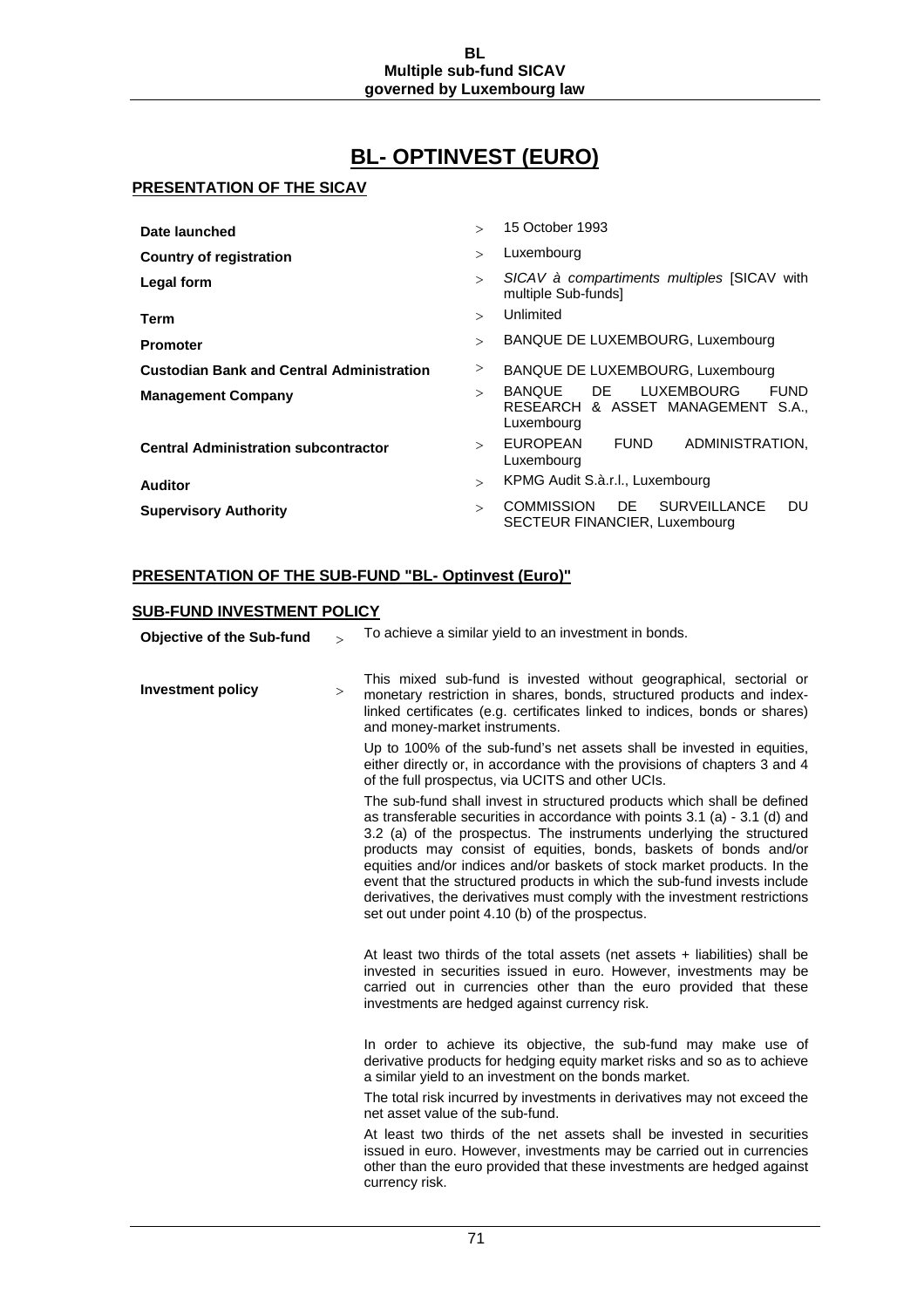| <b>Reference currency</b>                                                           | $\geq$        | <b>EUR</b>                                                                                                                                                                                                                                                                                                                                                           |
|-------------------------------------------------------------------------------------|---------------|----------------------------------------------------------------------------------------------------------------------------------------------------------------------------------------------------------------------------------------------------------------------------------------------------------------------------------------------------------------------|
| <b>Risk profile</b>                                                                 | $\mathbf{r}$  | Risk profile = $3(1)$ very low, $7$ =very high)                                                                                                                                                                                                                                                                                                                      |
|                                                                                     |               | The net asset value of the sub-fund depends on the market values of<br>the shares bonds and derivatives held directly or indirectly in the<br>portfolio.                                                                                                                                                                                                             |
|                                                                                     |               | The value of the equities depends on the outlook for profit growth and<br>the stock market valuation of the equities held in the fund. The value of<br>the bonds depends on fluctuations in interest rates and the perception<br>of risk by the financial markets. Investors should note that derivatives<br>are highly volatile and can incur a high level of risk. |
|                                                                                     |               | The combination of investments in shares, bonds and derivatives<br>means that the medium-term risk incurred by the sub-fund is<br>comparable to that of an investment in bonds.                                                                                                                                                                                      |
| Investor profile                                                                    | $\geq$        | Investment horizon: $>$ 3 years                                                                                                                                                                                                                                                                                                                                      |
|                                                                                     |               | The sub-fund is suitable for investors who wish to invest in a savings<br>product which aims to protect their capital and who are looking for a<br>return superior to that of a money market investment.                                                                                                                                                             |
|                                                                                     |               | Investors must be prepared to accept moderate short-term losses.                                                                                                                                                                                                                                                                                                     |
| <b>FRONT-LOAD,</b>                                                                  |               | REDEMPTION AND CONVERSION FEES (CHARGED<br>TO THE EQUITY                                                                                                                                                                                                                                                                                                             |
| <b>HOLDER)</b>                                                                      |               |                                                                                                                                                                                                                                                                                                                                                                      |
| Front-load fee:                                                                     | $\geq$        | Maximum of 5% payable to intermediaries. It is up to each intermediary<br>to decide the front-load fee it intends to charge.                                                                                                                                                                                                                                         |
| <b>Termination fee</b>                                                              | $\geq$        | None                                                                                                                                                                                                                                                                                                                                                                 |
|                                                                                     |               |                                                                                                                                                                                                                                                                                                                                                                      |
| <b>Conversion fee:</b>                                                              | $\rightarrow$ | None                                                                                                                                                                                                                                                                                                                                                                 |
|                                                                                     |               |                                                                                                                                                                                                                                                                                                                                                                      |
| <b>Management fee</b>                                                               | $\geq$        | <b>COMMISSIONS AND FEES CHARGED TO THE SUB-FUND</b><br>The management fee differs according to the share class concerned.                                                                                                                                                                                                                                            |
|                                                                                     |               | Class B shares:                                                                                                                                                                                                                                                                                                                                                      |
|                                                                                     |               | Max. 0.50% per annum, payable quarterly and calculated on the basis<br>of the average net assets of the sub-fund for the quarter in question.                                                                                                                                                                                                                        |
|                                                                                     |               | Class BR shares:                                                                                                                                                                                                                                                                                                                                                     |
|                                                                                     |               | Max. 0.75% per annum, payable quarterly and calculated on the basis<br>of the average net assets of the sub-fund for the quarter in question.                                                                                                                                                                                                                        |
|                                                                                     |               | Class I shares:                                                                                                                                                                                                                                                                                                                                                      |
|                                                                                     |               | Max. 0.25% per annum, payable quarterly and calculated on the basis<br>of the average net assets of the sub-fund for the quarter in question.                                                                                                                                                                                                                        |
| Management fees of the<br>target funds                                              | $\geq$        | Max. 2.00% p.a., calculated on the net assets invested in the target<br>fund.                                                                                                                                                                                                                                                                                        |
|                                                                                     |               | The sub-fund benefits from rebates on management fees of the target<br>funds.                                                                                                                                                                                                                                                                                        |
| <b>Custodian fee (excluding</b><br>transaction charges and<br>correspondents' fees) | $\geq$        | Max. 0.10% p.a. based on the annual average value of the sub-fund's<br>net assets, subject to a minimum amount of EUR 6,250.                                                                                                                                                                                                                                         |
| <b>Central Administration Fee</b>                                                   | $\geq$        | Max. 0.09% p.a. of the average net assets, with a minimum not<br>exceeding EUR 34,000 p.a.                                                                                                                                                                                                                                                                           |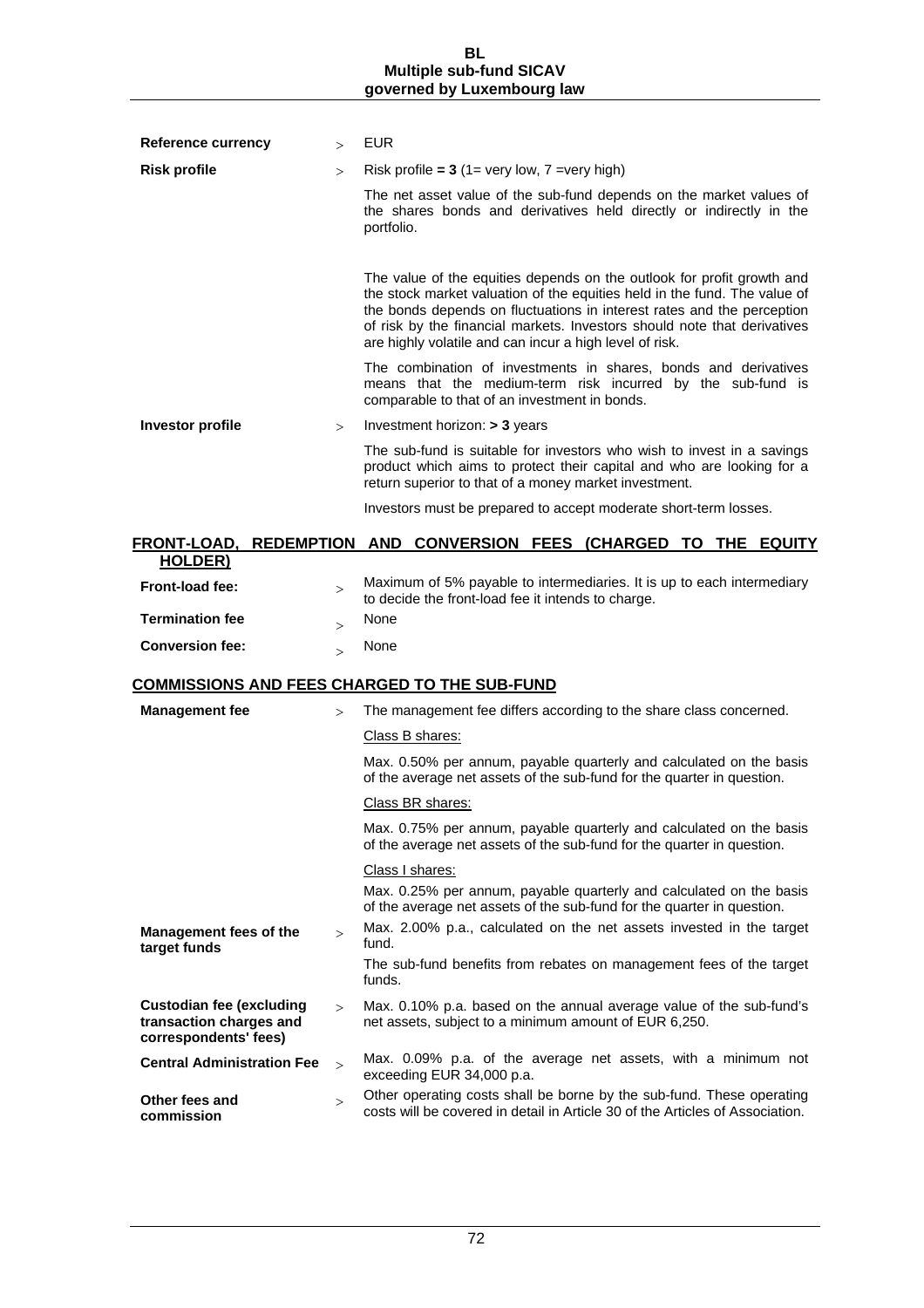# **TAXATION**

| <b>Taxation of the SICAV</b>               | $\geq$ | No charge or taxes payable in Luxembourg, except:<br>a one-off capital duty payable at launch and<br>a subscription tax of 0.05% p.a. <sup>15</sup>                                                                                                                                                                                                                                                                                                                                                                                                                              |
|--------------------------------------------|--------|----------------------------------------------------------------------------------------------------------------------------------------------------------------------------------------------------------------------------------------------------------------------------------------------------------------------------------------------------------------------------------------------------------------------------------------------------------------------------------------------------------------------------------------------------------------------------------|
| <b>Taxation of equity holders</b>          | $\geq$ | Payments of dividends or of the redemption price in favour of equity<br>holders may be subject to withholding tax in accordance with the<br>provisions of European Council Directive 2003/48/EC of 3 June 2003<br>on taxation of savings income in the form of interest payments. In this<br>case the investor may opt out of paying the withholding tax by<br>producing an exemption certificate or mandate for the exchange of<br>information, according to the options offered by the paying agent.<br>Equity holders are advised to consult their tax advisers regarding the |
|                                            |        | laws and regulations in their country of origin, residence and domicile.                                                                                                                                                                                                                                                                                                                                                                                                                                                                                                         |
| <b>TRADING OF SHARES</b>                   |        |                                                                                                                                                                                                                                                                                                                                                                                                                                                                                                                                                                                  |
| Subscription, redemption<br>and conversion | $\geq$ | Subscription, redemption and conversion orders received before 5 p.m.<br>on the day before a valuation day are accepted on the basis of the net<br>asset value (NAV) on this valuation day subject to the fees set out<br>above. Subscriptions and redemptions must be paid up no later than<br>three business days following the Valuation Date.                                                                                                                                                                                                                                |
|                                            |        | Subscription, redemption and conversion orders are therefore sent by<br>investors at an unknown Net Asset Value.                                                                                                                                                                                                                                                                                                                                                                                                                                                                 |
|                                            |        | Investors' attention is drawn to the fact that the SICAV does not<br>authorise market timing practices. The SICAV reserves the right to<br>reject any subscription and conversion order issued by an investor that<br>the SICAV suspects of employing such practices and to take the<br>necessary measures to protect other SICAV investors, where<br>necessary.                                                                                                                                                                                                                 |
| <b>Form/classes of equities</b>            | $\geq$ | On the date of this prospectus, the following share classes are<br>available:                                                                                                                                                                                                                                                                                                                                                                                                                                                                                                    |
|                                            |        | B (Capitalisation),                                                                                                                                                                                                                                                                                                                                                                                                                                                                                                                                                              |
|                                            |        | BR (Retail/Capitalisation),                                                                                                                                                                                                                                                                                                                                                                                                                                                                                                                                                      |
|                                            |        | I (Institutional/Capitalisation).                                                                                                                                                                                                                                                                                                                                                                                                                                                                                                                                                |
|                                            |        | Class I shares are intended exclusively for institutional investors as<br>defined in Article 129 of the Law of 20 December 2002.                                                                                                                                                                                                                                                                                                                                                                                                                                                 |
|                                            |        | Minimum initial investment for I shares: EUR 5,000,000 (the Board of<br>Directors may accept subscriptions of a lesser amount at its discretion,<br>provided the equal treatment of shareholders is ensured on the same<br>valuation day).                                                                                                                                                                                                                                                                                                                                       |
|                                            |        | The shares in each class may be issued in the form of bearer or<br>registered certificates.                                                                                                                                                                                                                                                                                                                                                                                                                                                                                      |
|                                            |        | Shares may be issued in fractions up to one thousandth of an equity, as<br>unitary securities or in the form of collective certificates representing, in<br>the case of bearer certificates, 1, 10 or 100 equities. Fractions of bearer<br>shares cannot be physically delivered and will be held at the Custodian<br>Bank in a securities account to be opened for that purpose.                                                                                                                                                                                                |
| <b>Valuation Date</b>                      | $\geq$ | Each business day in Luxembourg                                                                                                                                                                                                                                                                                                                                                                                                                                                                                                                                                  |
| <b>Publication of NAV</b>                  | $\geq$ | At the registered office of the SICAV                                                                                                                                                                                                                                                                                                                                                                                                                                                                                                                                            |
| OTHER INFORMATION                          |        |                                                                                                                                                                                                                                                                                                                                                                                                                                                                                                                                                                                  |
| <b>ISIN code</b>                           | $\geq$ | Class B shares: LU0309191731 (Capitalisation)                                                                                                                                                                                                                                                                                                                                                                                                                                                                                                                                    |
|                                            |        | Class BR shares: LU0495664509 (Retail/Capitalisation)                                                                                                                                                                                                                                                                                                                                                                                                                                                                                                                            |
|                                            |        | Class I shares: LU0495664681 (Institutional/Capitalisation)                                                                                                                                                                                                                                                                                                                                                                                                                                                                                                                      |
| <b>Listed on Luxembourg</b>                | $\geq$ | Yes                                                                                                                                                                                                                                                                                                                                                                                                                                                                                                                                                                              |

 $15$  Net assets invested in UCIs already subject to subscription tax are exempt.

l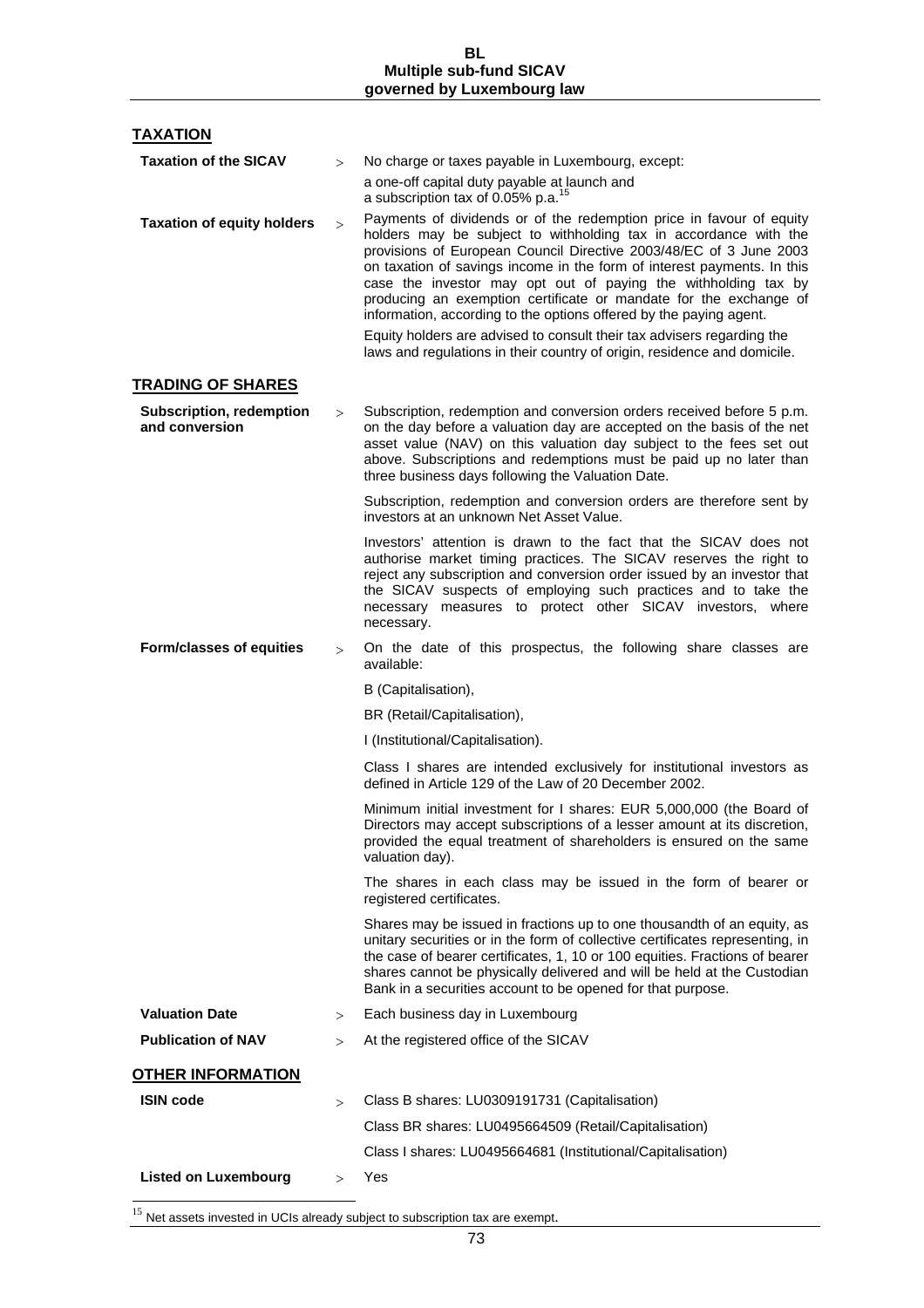**Stock Exchange** 

# **POINT OF CONTACT**

**Subscriptions, redemptions and conversions** 

**Request for documentation** 

#### > EUROPEAN FUND ADMINISTRATION – REGISTER

Tel: +352-48 48 80-831 Fax:+352-48 65 61-8002

 Tel: +352 49 924 1 Web site: www.banquedeluxembourg.com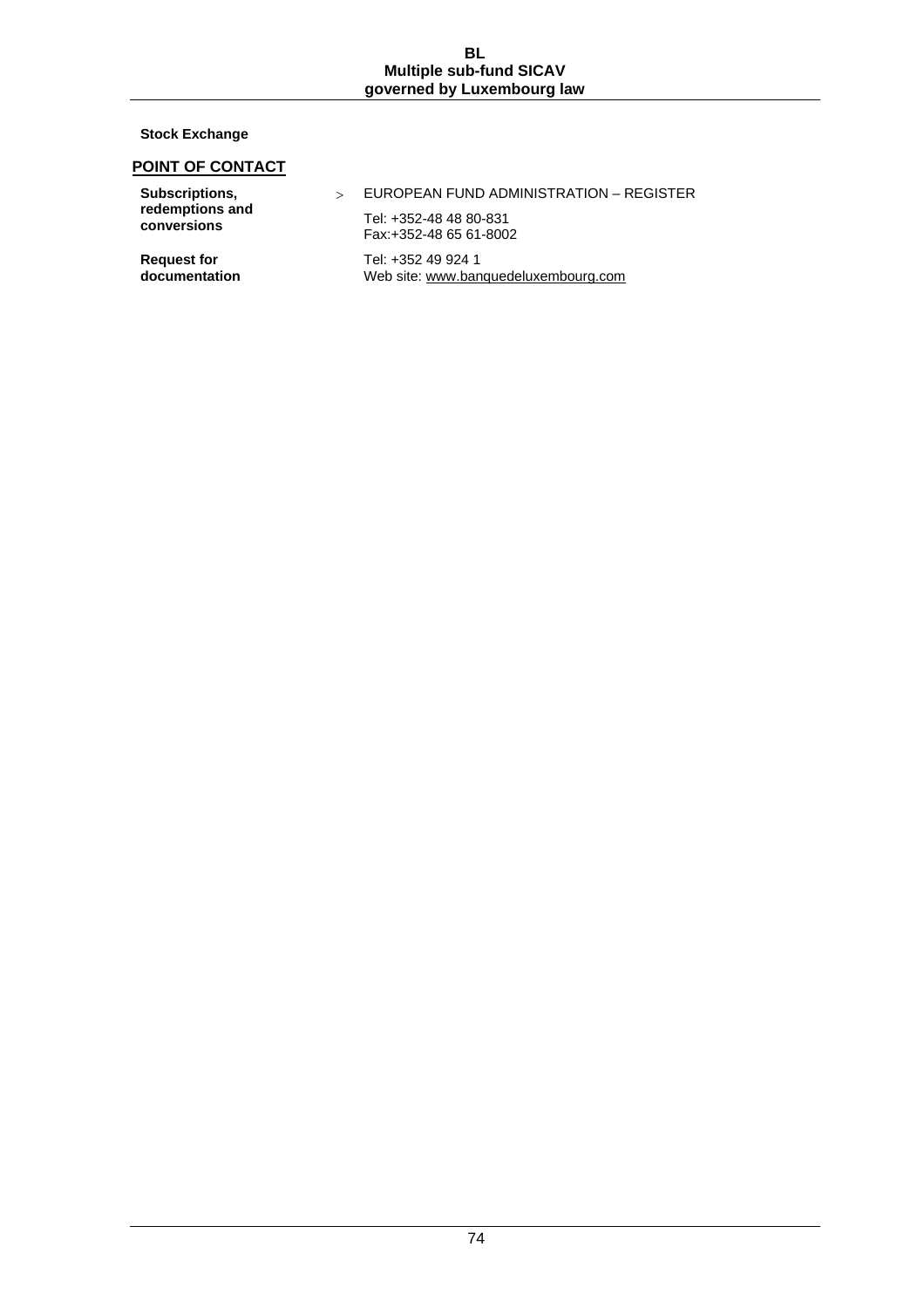# **BL- Emerging Markets**

| <b>PRESENTATION OF THE SICAV</b>                 |   |                                                                                     |
|--------------------------------------------------|---|-------------------------------------------------------------------------------------|
| Date launched                                    | > | 15 October 1993                                                                     |
| <b>Country of registration</b>                   | > | Luxembourg                                                                          |
| Legal form                                       | > | SICAV à compartiments multiples SICAV with<br>multiple Sub-funds]                   |
| Term                                             | > | Unlimited                                                                           |
| <b>Promoter</b>                                  | ➢ | BANQUE DE LUXEMBOURG, Luxembourg                                                    |
| <b>Custodian Bank and Central Administration</b> | ⋗ | BANQUE DE LUXEMBOURG, Luxembourg                                                    |
| <b>Management Company</b>                        | ➢ | <b>BANQUE DE LUXEMBOURG FUND</b><br>RESEARCH & ASSET MANAGEMENT S.A.,<br>Luxembourg |
| <b>Central Administration subcontractor</b>      | ➢ | EUROPEAN FUND ADMINISTRATION,<br>Luxembourg                                         |
| Auditor                                          | > | KPMG Audit S.à.r.l., Luxembourg                                                     |
| <b>Supervisory Authority</b>                     | > | <b>COMMISSION DE SURVEILLANCE DU</b><br>SECTEUR FINANCIER, Luxembourg               |

# **PRESENTATION OF THE SUB-FUND "BL- EMERGING MARKETS"**

# **SUB-FUND INVESTMENT POLICY**

| <b>Objective of the Sub-fund</b> | $\geq$                                                                                                                                                                                                                                                                                                                                                                                                                                                                                                                                                                                                                                                                                                                                                                           | To achieve a capital gain.                                                                                                                                                                                                                                                                                                            |
|----------------------------------|----------------------------------------------------------------------------------------------------------------------------------------------------------------------------------------------------------------------------------------------------------------------------------------------------------------------------------------------------------------------------------------------------------------------------------------------------------------------------------------------------------------------------------------------------------------------------------------------------------------------------------------------------------------------------------------------------------------------------------------------------------------------------------|---------------------------------------------------------------------------------------------------------------------------------------------------------------------------------------------------------------------------------------------------------------------------------------------------------------------------------------|
| Investment policy<br>$\geq$      | A minimum of two thirds of the net assets of this mixed sub-fund are<br>invested, without geographical, sectorial or monetary restrictions, in<br>shares, bonds and money market instruments, issued by companies<br>based in or carrying out a major part of their business activity in the<br>emerging countries. Argentina, Brazil, Chile, China, Colombia, Czech<br>Republic, Egypt, Hungary, India, Indonesia, Israel, Jordan, Kazakhstan,<br>Malaysia, Mexico, Morocco, Pakistan, Peru, Philippines, Poland,<br>Russia, South Africa, South Korea, Taiwan, Thailand and Turkey are<br>considered emerging countries, as well as Hong Kong and Singapore<br>since the companies listed on these two markets carry out their<br>business activity in the emerging countries. |                                                                                                                                                                                                                                                                                                                                       |
|                                  |                                                                                                                                                                                                                                                                                                                                                                                                                                                                                                                                                                                                                                                                                                                                                                                  | Between 60% and 100% of the sub-fund's net assets shall at all times<br>be invested in equities, either directly or via UCITS and other UCIs, in<br>accordance with the provisions of chapters 3 and 4 of the full<br>prospectus.                                                                                                     |
|                                  |                                                                                                                                                                                                                                                                                                                                                                                                                                                                                                                                                                                                                                                                                                                                                                                  | Investments will be made principally in securities issued in dollars, local<br>currency or euro. In principle, currency risk is not hedged. However, in<br>exceptional cases, and depending on valuation forecasts, certain<br>currencies may be hedged.                                                                              |
|                                  |                                                                                                                                                                                                                                                                                                                                                                                                                                                                                                                                                                                                                                                                                                                                                                                  | The sub-fund may also make use of derivative products for the hedging<br>purposes or to as to optimise portfolio exposure. It may also invest in<br>credit default swaps on bonds and other debt instruments. The total risk<br>incurred by investments in derivatives and CDS may not exceed the net<br>asset value of the sub-fund. |
| Reference currency               | $\geq$                                                                                                                                                                                                                                                                                                                                                                                                                                                                                                                                                                                                                                                                                                                                                                           | EUR                                                                                                                                                                                                                                                                                                                                   |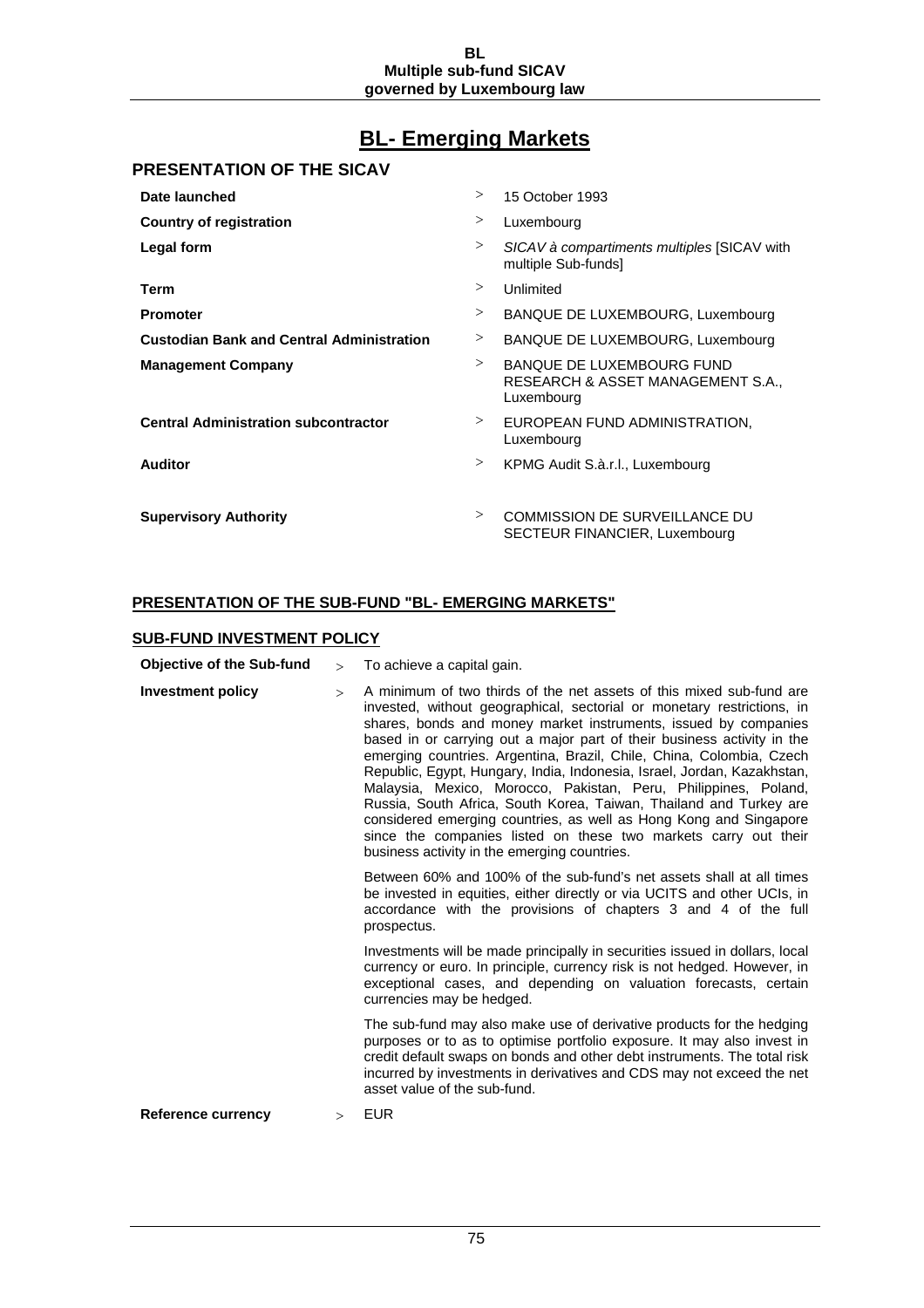| <b>Risk profile</b> | $\geq$ | Risk profile = $6(1)$ very low, $7$ =very high)                                                                                                                                                                                                                                                                                                                                                                                                                                                                                                                                                                                        |
|---------------------|--------|----------------------------------------------------------------------------------------------------------------------------------------------------------------------------------------------------------------------------------------------------------------------------------------------------------------------------------------------------------------------------------------------------------------------------------------------------------------------------------------------------------------------------------------------------------------------------------------------------------------------------------------|
|                     |        | The net asset value of the sub-fund depends on the market values of<br>the shares and bonds held directly or indirectly in the portfolio.                                                                                                                                                                                                                                                                                                                                                                                                                                                                                              |
|                     |        | The value of the equities depends on the outlook for profit growth and<br>the stock market valuation of the equities held in the fund. The value of<br>the bonds depends on fluctuations in interest rates and the perception<br>of risk by the financial markets.                                                                                                                                                                                                                                                                                                                                                                     |
|                     |        | Portfolio risk arises not only from the risks inherent to bond and share<br>investments but also from foreign exchange markets. The risk of<br>investing in bonds is substantially greater than that of an investment in<br>bonds.                                                                                                                                                                                                                                                                                                                                                                                                     |
|                     |        | Investors in the BL-EMERGING MARKETS sub-fund should be aware<br>of the strong price fluctuations on emerging markets and that there is<br>reduced liquidity in investments on such markets. Many companies in<br>emerging markets, in which the BL-EMERGING MARKETS sub-fund<br>intends to invest, tend to be exposed to political instability and/or<br>economic changes. Risks such as exchange rate fluctuations,<br>exchange controls or tax regulations can affect the expected returns of<br>the target UCITS in which the sub-fund invests and the value of their<br>investments and restrict the repatriation of the returns. |
|                     |        | Emerging markets companies are not always subject to accounting and<br>supervisory rules, financial standards and government regulations and<br>controls comparable to those applicable in countries with more<br>developed economies.                                                                                                                                                                                                                                                                                                                                                                                                 |
| Investor profile    | $\geq$ | Investment horizon: $> 10$ years                                                                                                                                                                                                                                                                                                                                                                                                                                                                                                                                                                                                       |
|                     |        | The sub-fund is suitable for investors who wish to invest in a savings<br>product aiming to achieve a capital gain.                                                                                                                                                                                                                                                                                                                                                                                                                                                                                                                    |

Investors must be prepared to accept short-term losses due to fluctuations in share or bond prices and exchange rates.

#### **FRONT-LOAD, REDEMPTION AND CONVERSION FEES (CHARGED TO THE EQUITY HOLDER)**

| <b>Front-load fee:</b> | Maximum of 5% payable to intermediaries. It is up to each intermediary<br>to decide the front-load fee it intends to charge. |
|------------------------|------------------------------------------------------------------------------------------------------------------------------|
| <b>Termination fee</b> | None                                                                                                                         |
| <b>Conversion fee:</b> | None                                                                                                                         |
|                        |                                                                                                                              |

# **COMMISSIONS AND FEES CHARGED TO THE SUB-FUND**

| <b>Management fee</b> | $\rightarrow$ | The management fee differs according to the share class concerned.                                                                            |
|-----------------------|---------------|-----------------------------------------------------------------------------------------------------------------------------------------------|
|                       |               | Class A and B shares:                                                                                                                         |
|                       |               | Max. 1.00% per annum, payable quarterly and calculated on the basis<br>of the average net assets of the sub-fund for the quarter in question. |
|                       |               | Class AR and BR shares:                                                                                                                       |
|                       |               | Max. 1.50% per annum, payable quarterly and calculated on the basis<br>of the average net assets of the sub-fund for the quarter in question. |
|                       |               | Class AI and I shares:                                                                                                                        |
|                       |               | Max. 0.50% per annum, payable quarterly and calculated on the basis<br>of the average net assets of the sub-fund for the quarter in question. |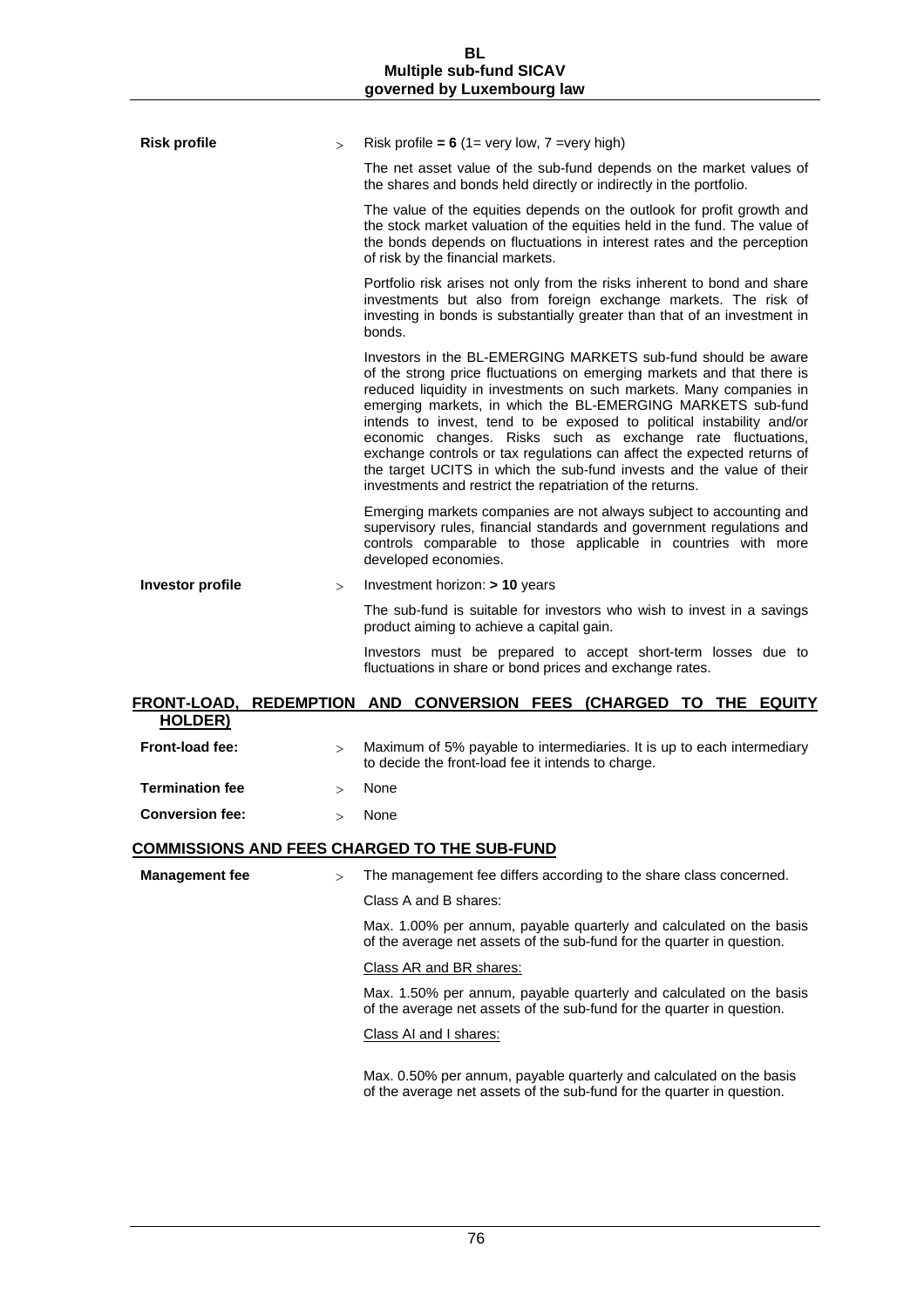| <b>Management fees of the</b><br>target funds                                       | $\geq$ | Max. 2.50% p.a., calculated on the net assets invested in the target<br>fund.                                                                                                                                                                                                                                                                                                                                                                                                                          |
|-------------------------------------------------------------------------------------|--------|--------------------------------------------------------------------------------------------------------------------------------------------------------------------------------------------------------------------------------------------------------------------------------------------------------------------------------------------------------------------------------------------------------------------------------------------------------------------------------------------------------|
|                                                                                     |        | The sub-fund benefits from rebates on management fees of the target<br>funds.                                                                                                                                                                                                                                                                                                                                                                                                                          |
| <b>Custodian fee (excluding</b><br>transaction charges and<br>correspondents' fees) | $\geq$ | Max. 0.10% p.a. based on the annual average value of the sub-fund's<br>net assets, subject to a minimum amount of EUR 6,250.                                                                                                                                                                                                                                                                                                                                                                           |
| <b>Central Administration Fee</b>                                                   | $\geq$ | Max. 0.09% p.a. of the average net assets, with a minimum not<br>exceeding EUR 34,000 p.a.                                                                                                                                                                                                                                                                                                                                                                                                             |
| Other fees and<br>commission                                                        | $\geq$ | Other operating costs shall be borne by the sub-fund. These operating<br>costs will be covered in detail in Article 30 of the Articles of Association.                                                                                                                                                                                                                                                                                                                                                 |
| <b>TAXATION</b>                                                                     |        |                                                                                                                                                                                                                                                                                                                                                                                                                                                                                                        |
| <b>Taxation of the SICAV</b>                                                        | $\geq$ | No charge or taxes payable in Luxembourg, except:<br>a one-off capital duty payable at launch and<br>a subscription tax of 0.05% p.a. <sup>16</sup> . I shares benefit from a<br>reduced subscription tax of 0.01%.                                                                                                                                                                                                                                                                                    |
| <b>Taxation of equity holders</b>                                                   | $\geq$ | Payments of dividends or of the redemption price in favour of equity<br>holders may be subject to withholding tax in accordance with the<br>provisions of European Council Directive 2003/48/EC of 3 June 2003<br>on taxation of savings income in the form of interest payments. In this<br>case the investor may opt out of paying the withholding tax by<br>producing an exemption certificate or mandate for the exchange of<br>information, according to the options offered by the paying agent. |
|                                                                                     |        | Equity holders are advised to consult their tax advisers regarding the<br>laws and regulations in their country of origin, residence and domicile.                                                                                                                                                                                                                                                                                                                                                     |
| <b>TRADING OF EQUITIES</b>                                                          |        |                                                                                                                                                                                                                                                                                                                                                                                                                                                                                                        |
| <b>Subscription, redemption</b><br>and conversion                                   | $\geq$ | Subscription, redemption and conversion orders received before 5 p.m.<br>on the day before a valuation day are accepted on the basis of the net<br>asset value (NAV) on this valuation day subject to the fees set out<br>above. Subscriptions and redemptions must be paid up no later than<br>three business days following the Valuation Date.                                                                                                                                                      |
|                                                                                     |        | Subscription, redemption and conversion orders are therefore sent by<br>investors at an unknown Net Asset Value.                                                                                                                                                                                                                                                                                                                                                                                       |
|                                                                                     |        | Investors' attention is drawn to the fact that the SICAV does not<br>authorise market timing practices. The SICAV reserves the right to<br>reject any subscription and conversion order issued by an investor that<br>the SICAV suspects of employing such practices and to take the<br>necessary measures to protect other SICAV investors, where<br>necessary.                                                                                                                                       |
| <b>Form/classes of equities</b>                                                     | $\geq$ | On the date of this prospectus, the following share classes are<br>available:                                                                                                                                                                                                                                                                                                                                                                                                                          |
|                                                                                     |        | A (Distribution), B (Capitalisation),                                                                                                                                                                                                                                                                                                                                                                                                                                                                  |
|                                                                                     |        | AR (Retail/Distribution), BR (Retail/Capitalisation),                                                                                                                                                                                                                                                                                                                                                                                                                                                  |
|                                                                                     |        | Al (Institutional/Distribution), I (Institutional/Capitalisation).                                                                                                                                                                                                                                                                                                                                                                                                                                     |
|                                                                                     |        | Class AI and I shares are intended exclusively for institutional investors<br>as defined in Article 129 of the Law of 20 December 2002.                                                                                                                                                                                                                                                                                                                                                                |
|                                                                                     |        | Minimum initial investment for AI and I shares: EUR 5,000,000 (the<br>Board of Directors may accept subscriptions of a lesser amount at its<br>discretion, provided the equal treatment of shareholders is ensured on<br>the same valuation day).                                                                                                                                                                                                                                                      |
|                                                                                     |        | The equities in each class may be issued in the form of bearer or<br>registered certificates.                                                                                                                                                                                                                                                                                                                                                                                                          |

 $16$  Net assets invested in UCIs already subject to subscription tax are exempt.

l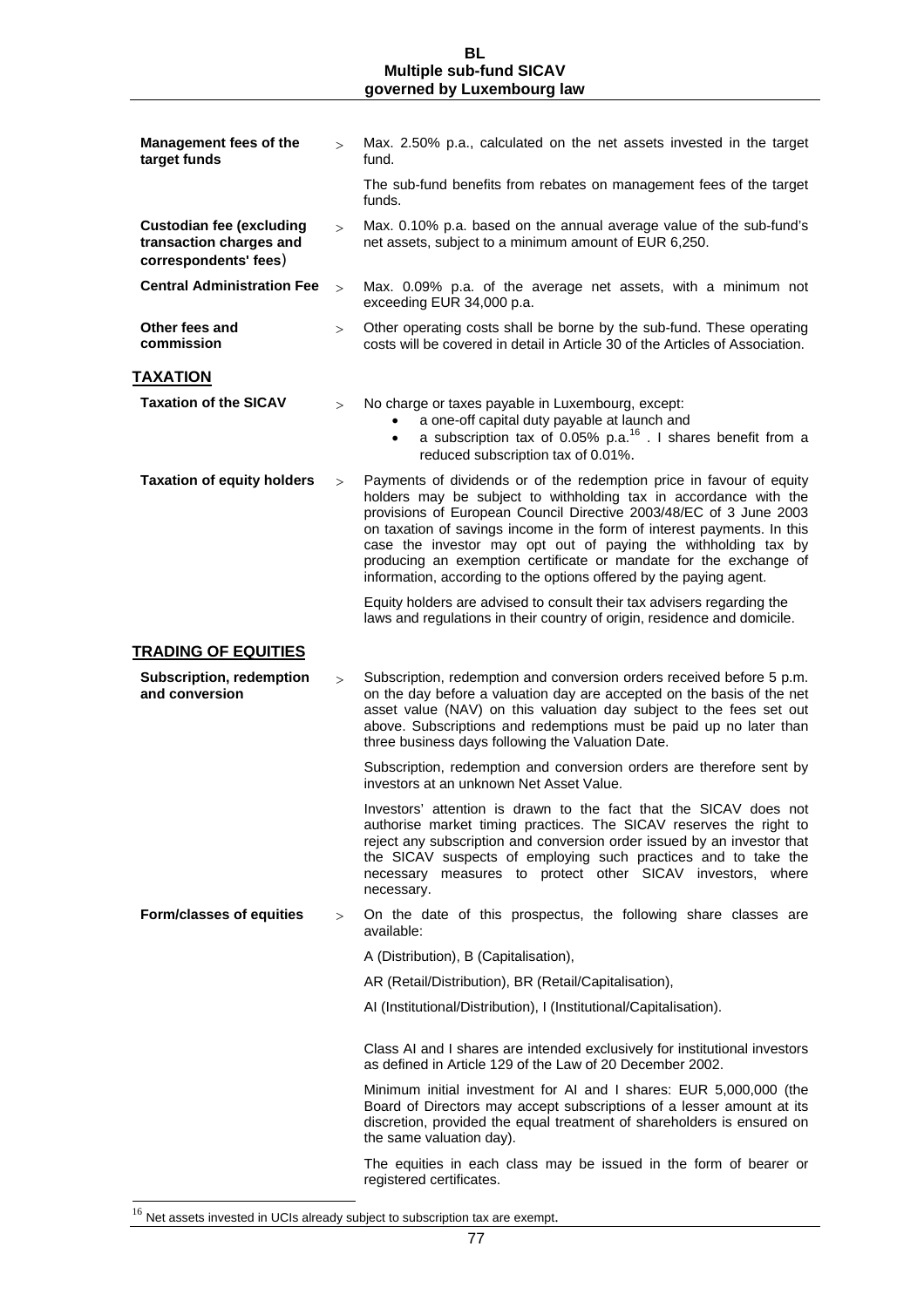|                                                      |        | Equities may be issued in fractions up to one thousand th of an equity,<br>as unitary securities or in the form of collective certificates representing,<br>in the case of bearer certificates, 1, 10 or 100 equities. Fractions of<br>bearer shares cannot be physically delivered and will be held at the<br>Custodian Bank in a securities account to be opened for that purpose.                                                   |
|------------------------------------------------------|--------|----------------------------------------------------------------------------------------------------------------------------------------------------------------------------------------------------------------------------------------------------------------------------------------------------------------------------------------------------------------------------------------------------------------------------------------|
| <b>Distribution of dividends</b>                     | >      | Based on the recommendation of the Board of Directors, the General<br>Meeting of Shareholders shall decide whether a dividend should be<br>distributed and, if so, the amount to be distributed in accordance with<br>the law of 20th December 2002. No dividend shall be paid for<br>capitalisation shares (class B and class I). The share of income and<br>capital gains attributable to capitalisation shares shall be reinvested. |
|                                                      |        | Interim dividends may be declared and paid by the Board of Directors in<br>accordance with the law.                                                                                                                                                                                                                                                                                                                                    |
|                                                      |        | Dividends may be paid in the currency chosen by the Board of<br>Directors, at the exchange rate in force on the payment date.                                                                                                                                                                                                                                                                                                          |
| <b>Valuation Date</b>                                | $\geq$ | Each business day in Luxembourg                                                                                                                                                                                                                                                                                                                                                                                                        |
| <b>Publication of NAV</b>                            | $\geq$ | At the registered office of the SICAV                                                                                                                                                                                                                                                                                                                                                                                                  |
| <b>OTHER INFORMATION</b>                             |        |                                                                                                                                                                                                                                                                                                                                                                                                                                        |
| <b>ISIN code</b>                                     | >      | Class A shares: LU0309191905 (Distribution)                                                                                                                                                                                                                                                                                                                                                                                            |
|                                                      |        | Class B shares: LU0309192036 (Capitalisation)                                                                                                                                                                                                                                                                                                                                                                                          |
|                                                      |        | Class AR shares: LU0495664095 (Retail/Distribution)                                                                                                                                                                                                                                                                                                                                                                                    |
|                                                      |        | Class BR shares: LU0495664178 (Retail/Capitalisation)                                                                                                                                                                                                                                                                                                                                                                                  |
|                                                      |        | Class AI shares: LU0495664335 (Institutional/Distribution)                                                                                                                                                                                                                                                                                                                                                                             |
|                                                      |        | Class I shares: LU0439765677 (Institutional/Capitalisation)                                                                                                                                                                                                                                                                                                                                                                            |
| <b>Listed on Luxembourg</b><br><b>Stock Exchange</b> | $\geq$ | Yes                                                                                                                                                                                                                                                                                                                                                                                                                                    |
| <b>POINT OF CONTACT</b>                              |        |                                                                                                                                                                                                                                                                                                                                                                                                                                        |
| Subscriptions,                                       | $\geq$ | EUROPEAN FUND ADMINISTRATION - REGISTER                                                                                                                                                                                                                                                                                                                                                                                                |
| redemptions and<br>conversions                       |        | Tel: +352-48 48 80-831<br>Fax:+352-48 65 61-8002                                                                                                                                                                                                                                                                                                                                                                                       |
| <b>Request for</b><br>documentation                  |        | Tel: +352 49 924 1<br>Web site: www.banquedeluxembourg.com                                                                                                                                                                                                                                                                                                                                                                             |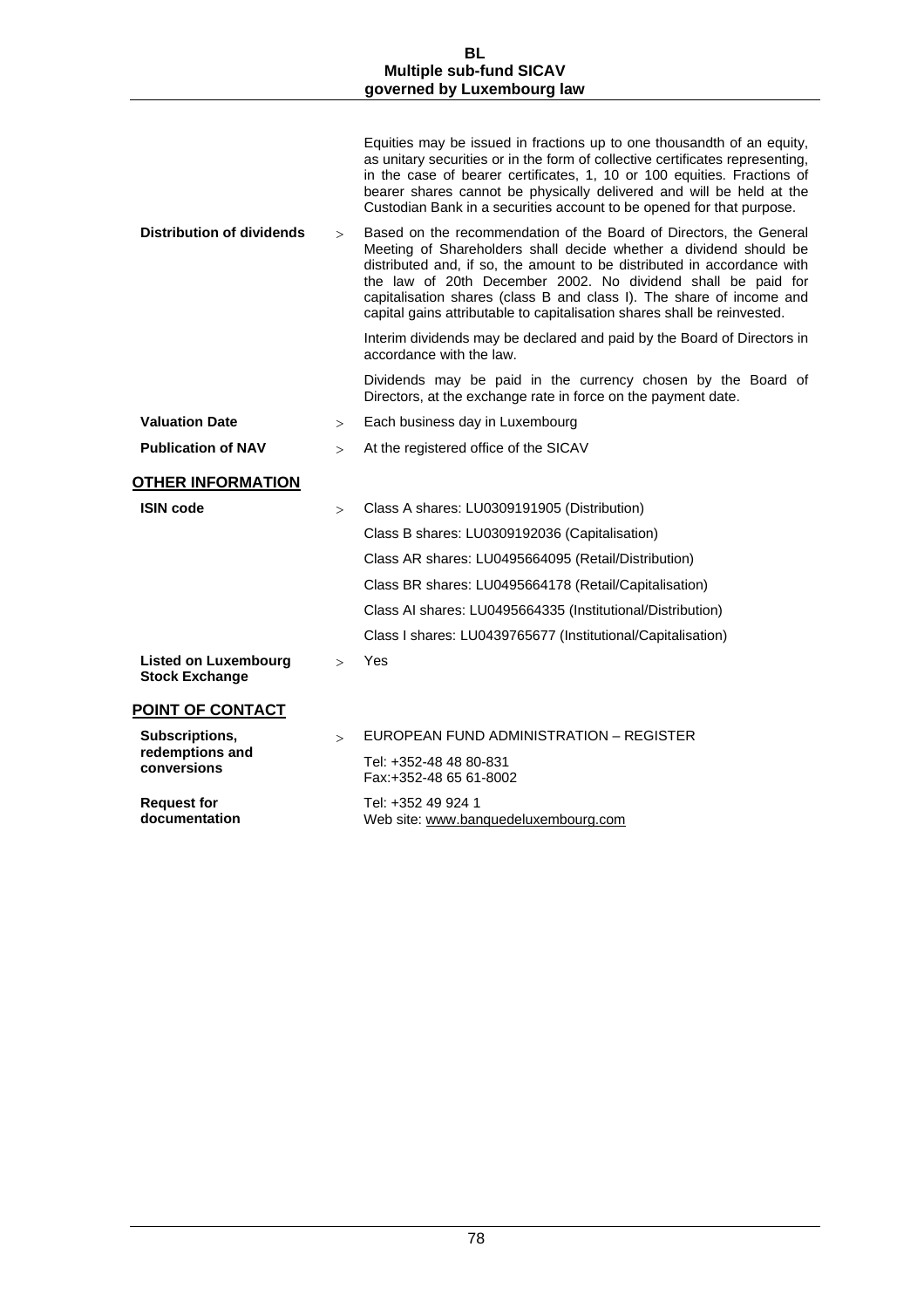# **BL**

# **Articles of Association**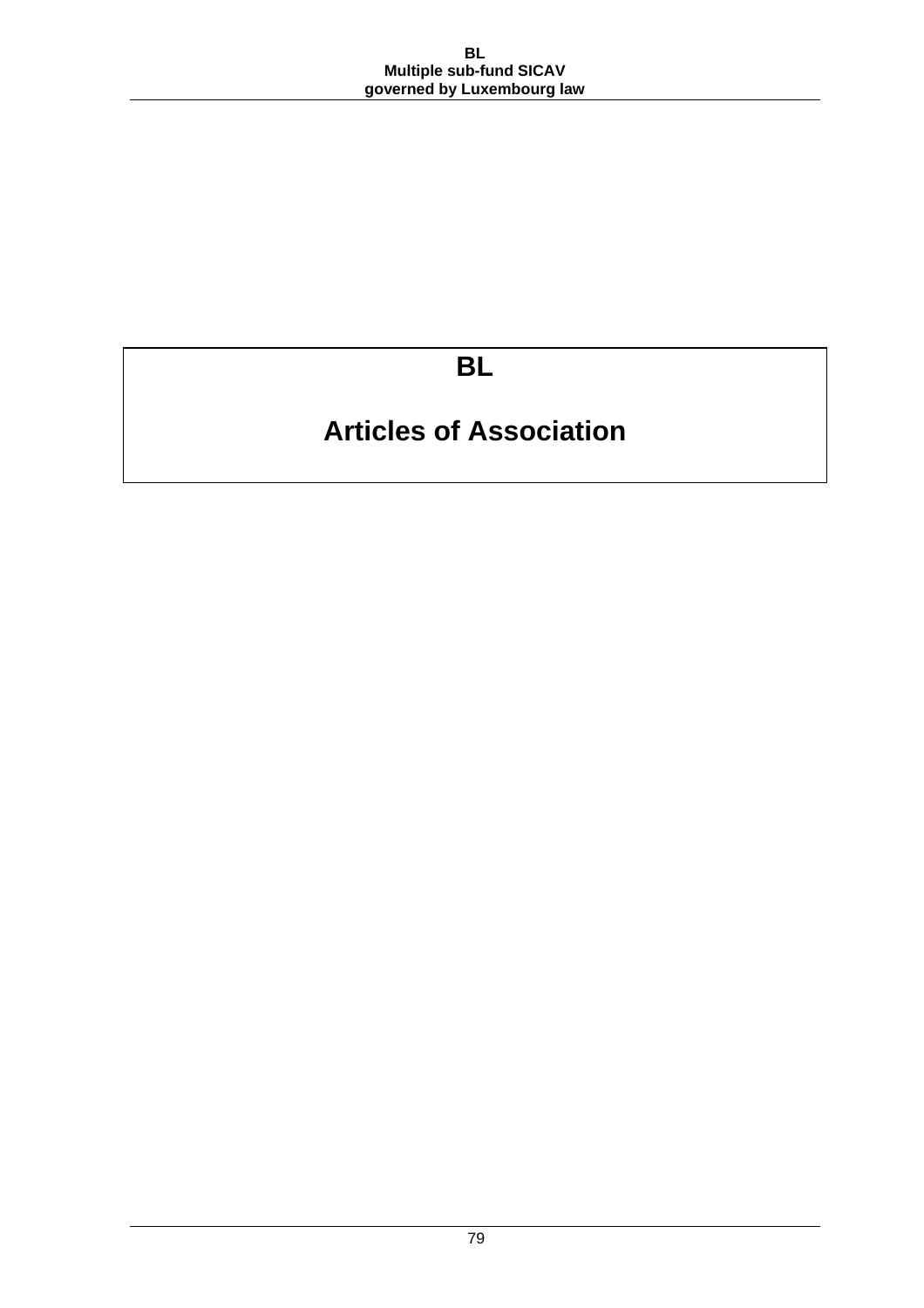# **SECTION I. – NAME – registered office – duration – OBJECT of the company**

# **Article 1. Name**

There exists among the subscribers and all those who shall subsequently become shareholders a public limited company (société anonyme) operating in the form of an investment company with variable capital (société d'investissement à capital variable, SICAV) bearing the name BL ("the Company"). The Company is subject to the provisions of Part I of the Law of 20 December 2002 relating to Undertakings for Collective Investment. The Company is also authorized to use as its commercial name the name "**Banque de Luxembourg funds**" within the framework of its activity.

# **Article 2. Registered office**

The registered office of the Company is established in the City of Luxembourg in the Grand Duchy of Luxembourg. By way of a simple decision of the Board of Directors, the Company may set up branch establishments or offices both in the Grand Duchy of Luxembourg and abroad. Within the district of Luxembourg, the registered office may be relocated upon a simple decision of the Board of Directors.

In the event that the Board of Directors should consider that extraordinary events should arise or appear imminent of a political or military nature that may compromise ordinary operations at the registered office or smooth communication with such registered office or from such registered office to locations abroad, the Board may temporarily transfer the registered office abroad until complete cessation of the abnormal circumstances in question; such temporary measures shall not however have any effect on the nationality of the Company which, notwithstanding such temporary transfer, shall remain a company subject to Luxembourg law.

# **Article 3. Duration**

The Company is established for an indefinite period. It may be wound up by a decision of the General Meeting ruling as on matters of amendment to the Articles of Association.

# **Article 4. Object**

The exclusive object of the Company is to invest the funds at its disposal in various securities with the aim of spreading the investment risks and providing benefit to its shareholders of the results of management of its portfolio. The Company may take all measures and perform all operations which it shall adjudge to be expedient in terms of achieving or furthering its object in the broadest sense within the framework of Part I of the Law of 20 December 2002 relating to Undertakings for Collective Investment.

# **SECTION II. – SHARE CAPITAL – FEATURES OF SHARES**

# **Article 5. Share capital – Sub-funds of assets according to share category**

The initial capital has been fully paid-up by way of capital contribution. The share capital of the Company is represented by fully-paid up no-par shares and shall at all times be equal to the equivalent in euro of the net assets of the sub-funds combined of the Company as defined at Article 12 of the present Articles of Association. The minimum capital of the Company shall at all times be equal to the minimum fixed by current regulations, i.e. one million two hundred and fifty thousand euro (EUR 1,250,000.00). The capital of the Company is expressed in euro.

The shares to be issued may, in accordance with Article 8 of the present Articles of Association, and as the Board of Directors shall elect, fall within various categories corresponding to separate sub-funds comprising the Company's assets. The proceeds of all share issues in a specific category shall be invested in various securities and other assets in the sub-fund corresponding to such category of shares, according to the investment policy determined by the Board of Directors for the given sub-fund, and taking account of the investment restrictions imposed by the law and regulations and those adopted by the Board of Directors.

# **Article 6. Classes of shares**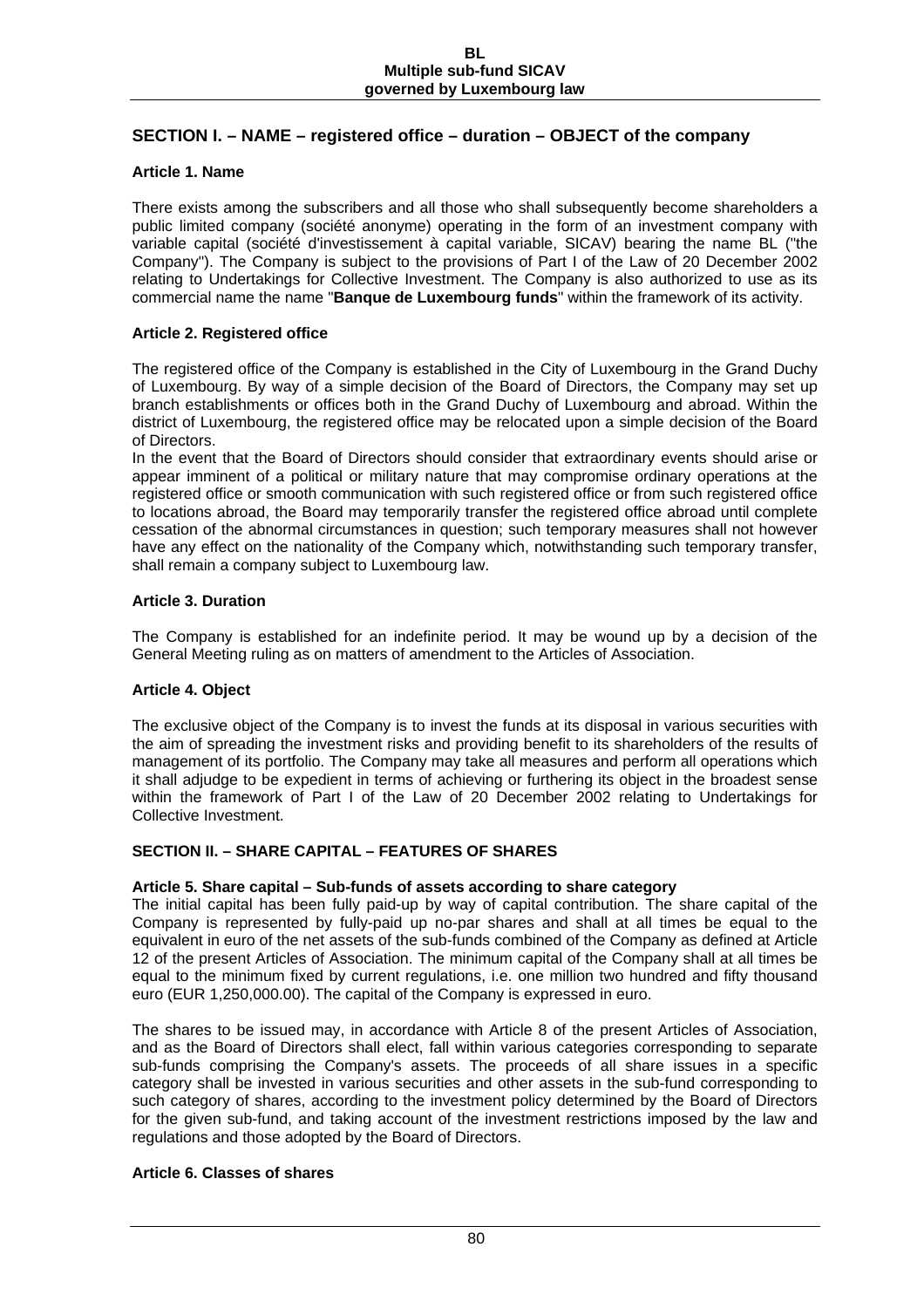For each sub-fund, the Board of Directors may decide to create capitalisation and distribution share classes as well as any other type of share class, the characteristics of which shall be described in the Company prospectus.

A distribution share is a share which in principle confers upon its holder the right to receive a dividend in cash.

A capitalisation share is a share which in principle does not confer upon its holder the right to receive a dividend their portion of the amount for distribution is reinvested in the sub-fund to which the capitalisation shares belong.

Furthermore, the Board of Directors may decide to carry out a "split" as well as a "reverse split" on a share class of a sub-fund of the Company.

The shares of the various classes shall confer upon their holders the same rights, in particular with regard to voting rights at General Meetings of Shareholders. According to the provisions of Article 7 hereof, voting rights may only be exercised in respect of whole numbers of shares.

The articles hereof applicable to the sub-funds shall apply mutatis mutandis to the different share classes described in the Company prospectus.

#### **Article 7. Form of shares**

Shares are issued in no-par form and are fully paid-up. All shares, whatever the sub-fund and class into which they fall, may be issued as follows:

1. Either in registered form in the name of the subscriber, evidenced by entry of the subscriber in the register of shareholders, in which case a registered share certificate may be provided at the express request of the shareholder. If a shareholder requires more than one registered certificate for his shares, the cost of additional certificates may be charged to him.

The register of shareholders shall be held by the Company or by one or several persons appointed to such effect by the Company. The entry in the register must indicate the name of each holder of registered shares, their elected place of residence or domicile, the number of registered shares which they hold, and the amount paid on each of the shares. Any transfer of registered shares, whether inter vivos or causa mortis, shall be entered in the share register, whereby such entry must be signed by one or several executives or authorized agents of the Company, or by one or several other persons appointed to such effect by the Board of Directors.

The transfer of registered shares shall be undertaken by submitting to the Company certificates representing such shares, together with all other transfer documents required by the Company or, if no certificates have been issued, by way of a written transfer declaration entered in the share register, dated and signed by the transferor and the transferee or by their agents providing evidence of the required powers.

Any shareholder wishing to obtain registered share certificates must provide to the Company an address to which all communications and information may be sent. Such address shall also be entered in the share register.

In the event that a registered shareholder does not provide any address to the Company, mention may be made to this effect in the share register, and the address of the shareholder shall be deemed to be at the registered office of the Company or any other address which shall be fixed by the Company until such time as another address shall be supplied by the shareholder. The shareholder may at any time cause the address entered in the share register to be changed by way of written declaration sent to the registered office of the Company, or to any other address which may be stipulated by the Company; or

2. In bearer form. They shall be issued in no-par form and be fully paid-up. The physical certificates representing such shares shall be available in the forms and denominations to be determined by the Board of Directors and notified in the prospectus relating to such shares. The costs involved in physical delivery of such bearer shares may be charged to the applicant. If a holder of bearer shares shall request exchange of his certificates for certificates of a different denomination, he may be required to bear the costs of such an exchange.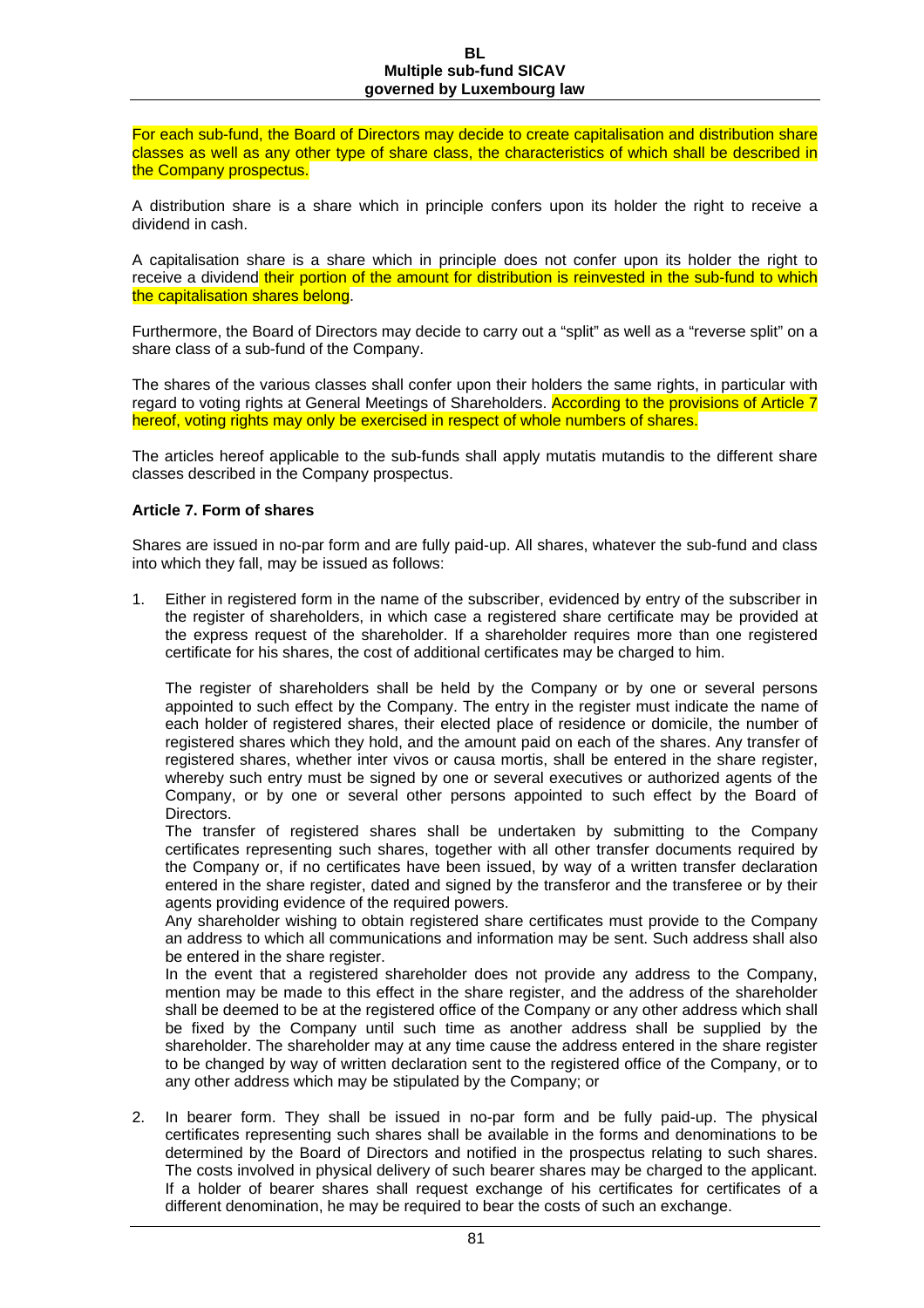A shareholder may request at any time exchange of a bearer share into a registered share or vice versa. In such event, the Company shall be entitled to charge the shareholder any costs incurred. Share certificates shall be signed by two directors. The two signatures may be handwritten, printed, or placed by way of a signature stamp. However, one of the signatures may be placed by a person appointed to such effect by the Board of Directors, in which case it must be handwritten. The Company may issue temporary certificates in the forms determined by the Board of Directors. Shares shall only be issued upon acceptance of subscription and receipt of the price payable in accordance with Article 8 of the present Articles of Association.

Shares may be issued in fractions of shares up to one thousandth of a share, in single certificates or be represented by certificates representing several shares. Fractional bearer shares may not be subject to physical delivery and shall be deposited with the Custodian Bank in a securities account to be opened for such purpose.

The rights relating to fractions of shares shall be exercised pro rata in relation to the fraction held by the shareholder, with the exception of the voting right, which may only be exercised in respect of a whole number of shares.

If a shareholder is able to show to the Company that his share certificate has been lost or destroyed, a duplicate may be issued upon his request under the conditions and subject to the guarantees which the Company shall specify, in particular in the form of an insurance, without prejudice to any other form of guarantee which the Company may choose. From the time of issue of the new certificate, which shall bear an indication to the effect that it is a duplicate, the original certificate shall no longer have any value.

Damaged share certificates may be exchanged by the Company. Damaged certificates shall be submitted to the Company and cancelled immediately. The Company may at its discretion charge the shareholder the cost of the duplicate or the new certificate as well as all documented expenses incurred by the Company in relation to issue and entry in the register or to destruction of the old certificate.

The Company shall only recognize one holder per share. If there are several holders with regard to one share, the Company shall be entitled to suspend exercise of all rights attached thereto until such time as a single person has been designated as being owner of the share in question.

Registered shares may be transferred by submitting a duly-signed deed of conveyance to the Company in an appropriate form and accompanied by the share certificate(s) to be cancelled, if such have been issued. With regard to shares issued in book-entry form, written instructions shall suffice. Bearer shares may be transferred by delivering the share certificate(s) to the relevant holder.

# **Article 8. Issue of shares**

Within each sub-fund, the Board of Directors is authorized, at any time and without limitation, to issue additional shares, fully paid-up, without reserving to the former shareholders any preferential subscription right.

If the Company offers shares for subscription, the price per share offered, irrespective of the subfund or class in which such share is issued, shall be equal to the Net Asset Value of such share as determined in accordance with Article 12 of the present Articles of Association. Subscriptions shall be accepted on the basis of the price on the first Valuation Date, defined at Article 13 of the present Articles of Association, following the date of receipt of the subscription application. Such price shall be increased by such commission as the prospectus for such shares shall stipulate. Any remuneration to agents involved in placement of the shares shall be included in such commission. The price thus determined shall be payable at the latest five business days after the date on which the applicable Net Asset Value shall have been determined.

Shares shall only be issued upon acceptance of subscription and receipt of the price. Following acceptance of the subscription and receipt of the price payable, the shares subscribed shall be allocated to the subscriber.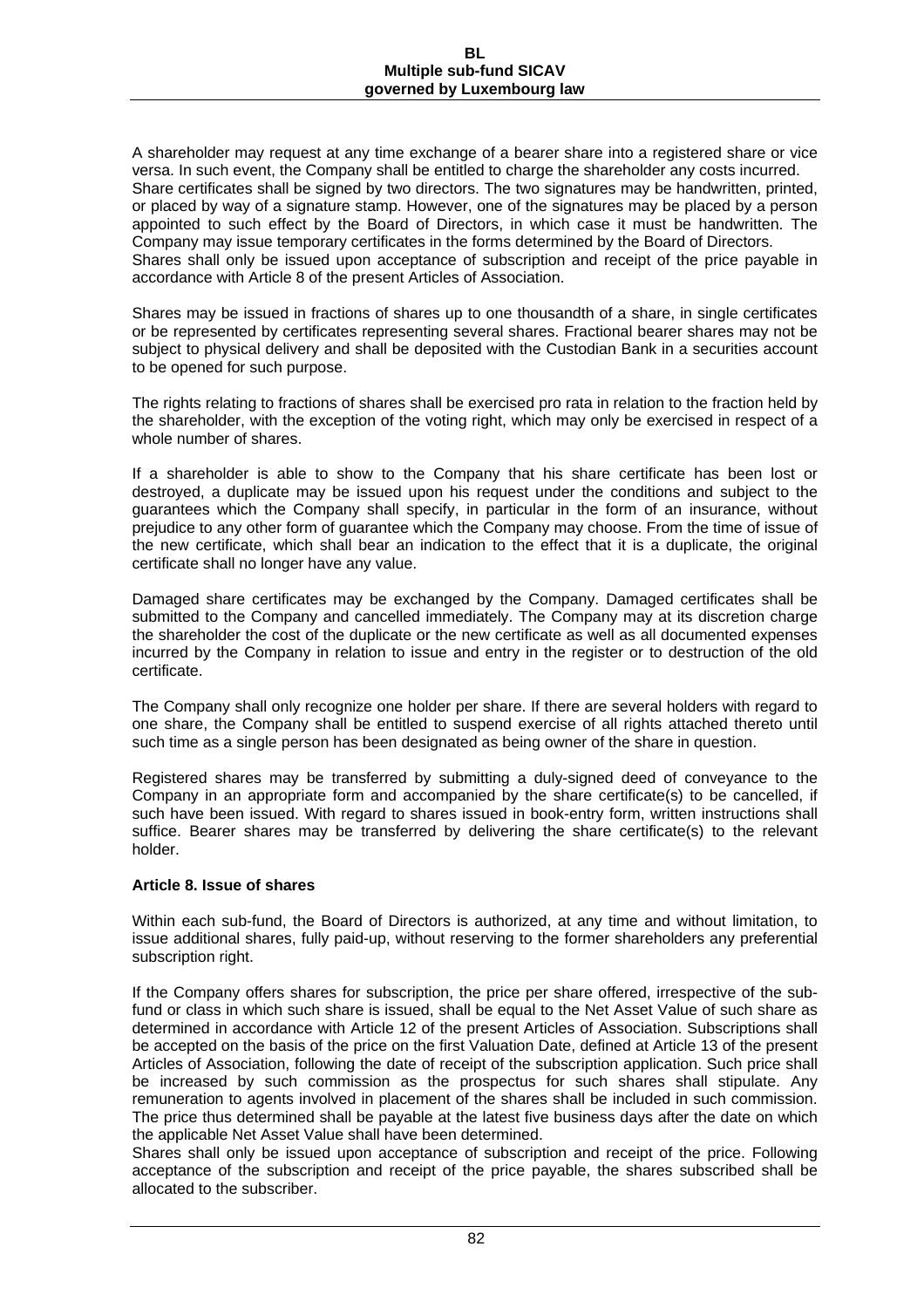Subject to receipt of the full subscription price, delivery of the shares, if required, shall normally take place within two weeks.

Subscriptions may also be made by way of contribution of transferable securities, subject to the consent of the Board of Directors. Such transferable securities must comply with the investment policy and investment restrictions as defined for each sub-fund. They shall be valued in accordance with the valuation principles for transferable securities set out in the prospectus. In addition, in accordance with the Law of 10 August 1915 relating to Commercial Companies, such transferable securities shall be the subject of a report prepared by the Company's auditor. The costs in relation to subscription through contribution in kind shall be borne by the Subscriber.

The Board of Directors may delegate to any director or any executive or other authorized agent of the Company duly authorized to such effect the task of accepting subscriptions, redemptions or conversions and of paying or receiving payment of the price of the new shares to be issued or shares to be repurchased.

All new share subscriptions must be fully paid-up, failing which they shall be null and void, and the shares issued shall enjoy the same rights as the shares existing on the date of issue.

The Board of Directors may reject subscription orders at any time, at its discretion and without providing justification.

#### **Article 9. Redemption of shares**

All shareholders shall be entitled to ask the Company at any time to repurchase all or part of the shares which they hold.

The redemption price of a share, depending on the sub-fund to which it belongs, shall be equal to its Net Asset Value as determined with regard to each class of share in accordance with Article 12 of the present Articles of Association. Redemptions are based on the price applying on the first Valuation Date following the date of receipt of the redemption application. The redemption price may be reduced by such redemption commission as the prospectus for the shares shall specify.

In the event of significant redemption and/or conversion applications relating to one sub-fund, the Company reserves the right to process such redemptions at the redemption price determined further to selling of the requisite securities in the shortest time possible and once the Company is able to have disposal in respect of the proceeds of such sales. A single Net Asset Value shall be calculated for all redemption or conversion applications presented at the same time. Such applications shall be treated on a priority basis over all other applications.

All redemption applications must be presented by the shareholder in writing to the registered office of the Company in Luxembourg or to another legal entity authorized with regard to the repurchase of shares. Applications must state the name of the investor, the sub-fund, the class, the number of shares or the amount to the redeemed, as well as the instructions for paying the redemption price.

The redemption price shall be paid at the latest five business days after the date on which the applicable Net Asset Value shall have been determined, or on the date on which the share certificates have been received by the Company, whichever date occurs later. All redemption applications shall be irrevocable except in the event of suspension of calculation of the Net Asset Value of shares.

Before the redemption price can be paid, redemption applications must be accompanied by the share certificate(s) in the due and proper form and the documents required in order to effect their transfer.

Shares repurchased by the Company shall be cancelled.

Subject to the approval of the shareholder(s) concerned and in compliance with the principle of equal treatment of shareholders, the Board of Directors may from time to time decide to make payments in kind by allocating transferable securities from the sub-fund's portfolio, equal in value to the redemption price of the shares, to the shareholder(s) having requested the redemption of their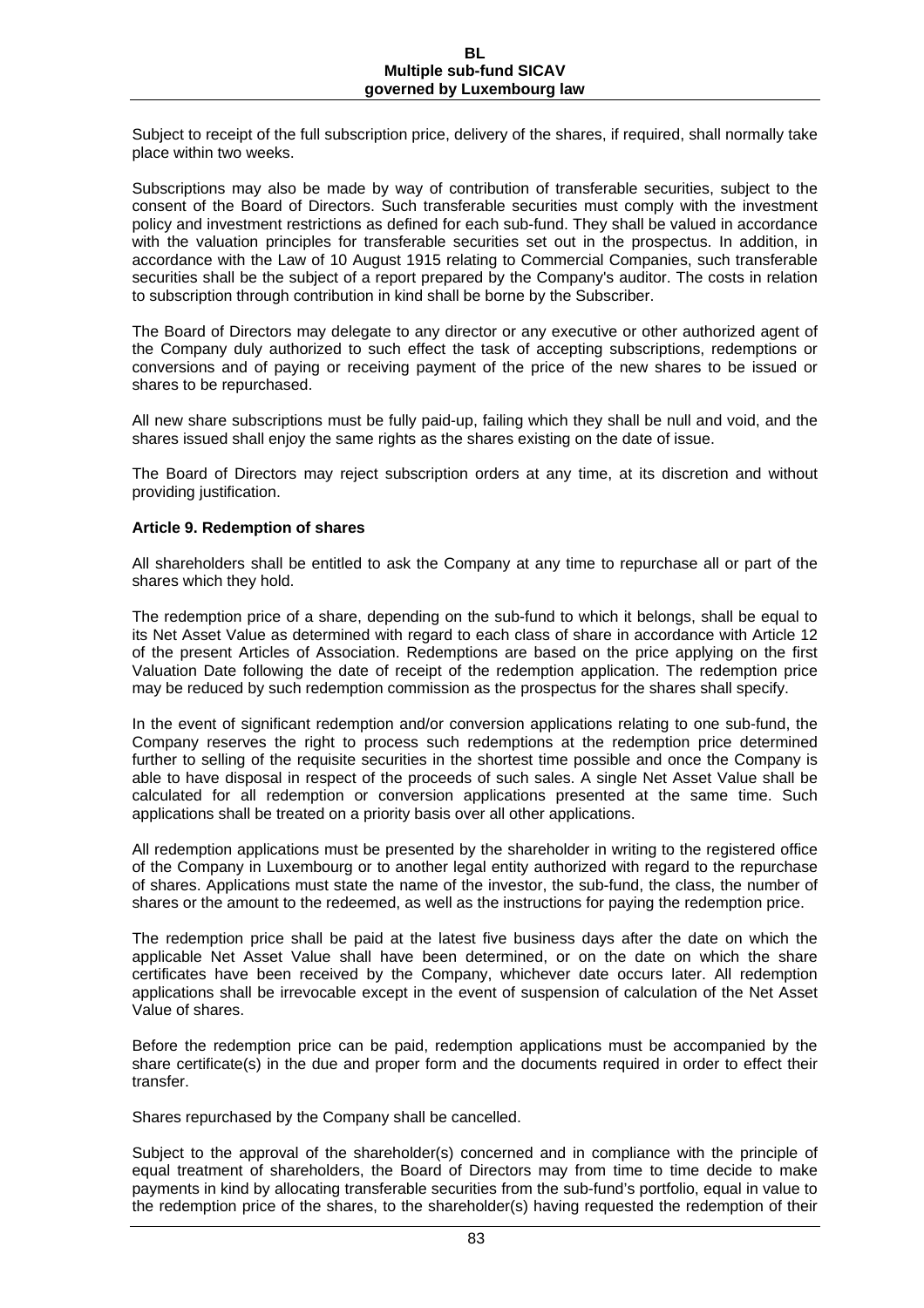shares. All payments in kind shall be evaluated in a report drawn up by the SICAV's independent auditors and shall be carried out on an equitable basis in the interest of all shareholders. The SICAV shall not bear any additional costs incurred as a result of redemptions in kind.

The Board of Directors may delegate responsibility for accepting redemptions and for the payment of the redemption price of the shares to be redeemed to any director, manager or other representative of the Company duly authorised for this purpose.

#### **Article 10. Conversion of shares**

Each shareholder shall be entitled, subject to any restrictions imposed by the Board of Directors, to move from one sub-fund or one class of share into another sub-fund or another class of share and to request conversion of the shares which he holds in a given sub-fund or class of share into shares within another sub-fund or class of share.

Conversion shall be based on the net asset values as determined according to Article 12 of the present Articles of Association, of the class(es) of the sub-funds in question on the first common Valuation Date following the date of receipt of the conversion applications and taking account as appropriate of the exchange rate in force between the currencies of the two sub-funds on the Valuation Date. The Board of Directors may impose such restrictions as it shall deem necessary on the frequency of conversions and it may render conversions subject to payment of costs, the amount of which it shall determine on a reasonable basis.

All conversion applications must be presented by the shareholder in writing to the registered office of the Company in Luxembourg or to another legal entity authorized with regard to the conversion of shares. The application must state the name of the investor, the sub-fund and the class of share held, the number of shares or the amount to be converted, as well as the sub-fund and the class of share to be obtained in exchange. It must be accompanied by any share certificates issued. If registered share certificates have been issued for the shares in their original class, the new certificates shall not be prepared until the old certificates have been returned to the Company.

Share conversion orders are irrevocable, except in the case of the suspension of the calculation of the net asset value of such shares.

The Board of Directors may set a minimum conversion threshold for each share class.

The Board of Directors may decide to allocate fractions of shares produced by the conversion, or to pay the cash amounts corresponding to such fractions to the shareholders having requested conversion.

Shares which have been converted into other shares shall be cancelled.

The Board of Directors may delegate responsibility for accepting conversions and for the payment or receipt of the price of the shares to be converted to any director, manager or other representative of the Company duly authorised for this purpose.

#### **Article 11. Restrictions on share ownership**

The Company may restrict or prevent ownership of shares in the Company by any natural person or legal entity and it may in particular prohibit ownership of shares by nationals of the United States of America.

The Company may further enact any restrictions which it shall adjudge to be expedient with a view to ensuring that no share of the Company shall be acquired or held by (a) a person in breach of the laws or requirements of any country or governmental authority or (b) any person whose circumstances, in the view of the Board of Directors, may lead the Company to incur taxes or other financial disadvantages which it would otherwise not have incurred.

With this aim in mind: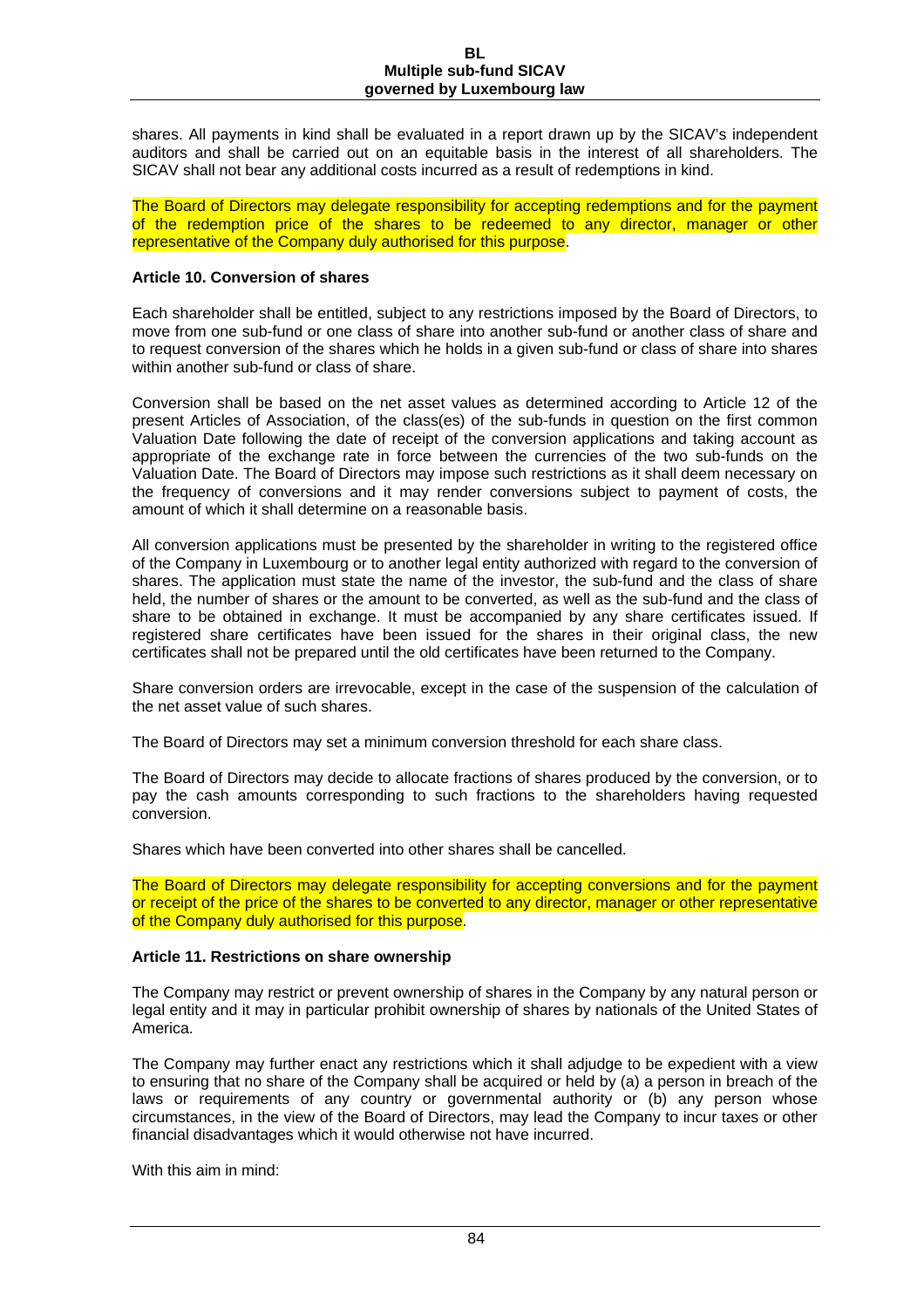- 1. The Company may refuse to issue shares or register the transfer of shares when it appears that such issue or transfer would or could lead to allocation of ownership of the share to a national of the United States of America.
- 2. The Company may ask any person included in the register of shareholders or any other person who applies to have a share transfer registered to provide it with all information and certificates which it deems necessary, where appropriate supported by an affidavit, with a view to determining whether such shares belong or will belong in terms of actual ownership to nationals of the United States of America.
- 3. The Company may effect compulsory repurchase if it appears that a national of the United States of America, either singly or together with other persons, is a holder of shares in the Company. In such event, the following procedure shall be applied:

The Company shall send a letter of notice (hereinafter referred to as "the Redemption Notice") to the shareholder holding the shares or appearing in the register as being the owner of the shares; the Redemption Notice shall specify the shares to be repurchased, the redemption price to be paid and the place where such price shall be payable. The Redemption Notice may be sent to the shareholder by registered letter addressed to his last known address or that entered in the share register. The shareholder in question shall be obliged to return the certificate(s) representing the shares specified in the Redemption Notice without delay.

From the time of close of business on the day specified in the Redemption Notice, the shareholder in question shall cease to be owner of the shares specified in the Redemption Notice; if the shares are registered shares, his name shall be deleted from the register; if the shares are bearer shares, the certificate(s) representing such shares shall be cancelled in the books of the Company.

The price at which the shares specified in the Redemption Notice shall be repurchased ("the Redemption Price") shall be equal to the Net Asset Value of the shares of the Company immediately preceding the Redemption Notice. With effect from the date of the Redemption Notice, the shareholder in question shall lose all rights as a shareholder.

Payment shall be effected in the currency determined by the Board of Directors. The price shall be lodged by the Company with a bank, in Luxembourg or elsewhere, specified in the Redemption Notice, which shall transmit the same to the shareholder in question in return for submission of the certificates(s) indicated in the Redemption Notice. Following payment of the price under such terms and conditions, no person having an interest in the shares indicated in the Redemption Notice may assert any right regarding such shares nor may they instigate any action against the Company and its assets other than the right of the shareholder appearing as the owner of the shares to receive the price deposited (without interest) at the bank in return for submission of the certificates.

Exercise by the Company of the powers conferred under the present Article may under no circumstances be called into question or invalidated on the grounds that there is insufficient proof of ownership of shares by a particular person, or that a share belonged to a person other than the person cited by the Company when sending the Redemption Notice, on the sole condition that the Company shall exercise its powers in good faith.

4. At any General Meeting of Shareholders, the Company may deny voting rights to any national of the United States of America and any shareholder having received a Redemption Notice in respect of his shares.

The term "national of the United States of America", as used in the present Articles of Association, shall mean any national, citizen or resident of the United States of America or any territory or possession under the jurisdiction of the United States of America, or persons ordinarily residing there (including successors of all persons or companies or associations established or organized there).

# **Article 12. Calculation of the Net Asset Value of shares**

The Net Asset Value of a share, irrespective of the sub-fund and class for which it is issued, shall be determined in the currency chosen by the Board of Directors by way of a figure obtained by dividing on the Valuation Date – defined at Article 13 of the present Articles of Association – the net assets of the sub-fund in question by the number of shares issued in such sub-fund and such class.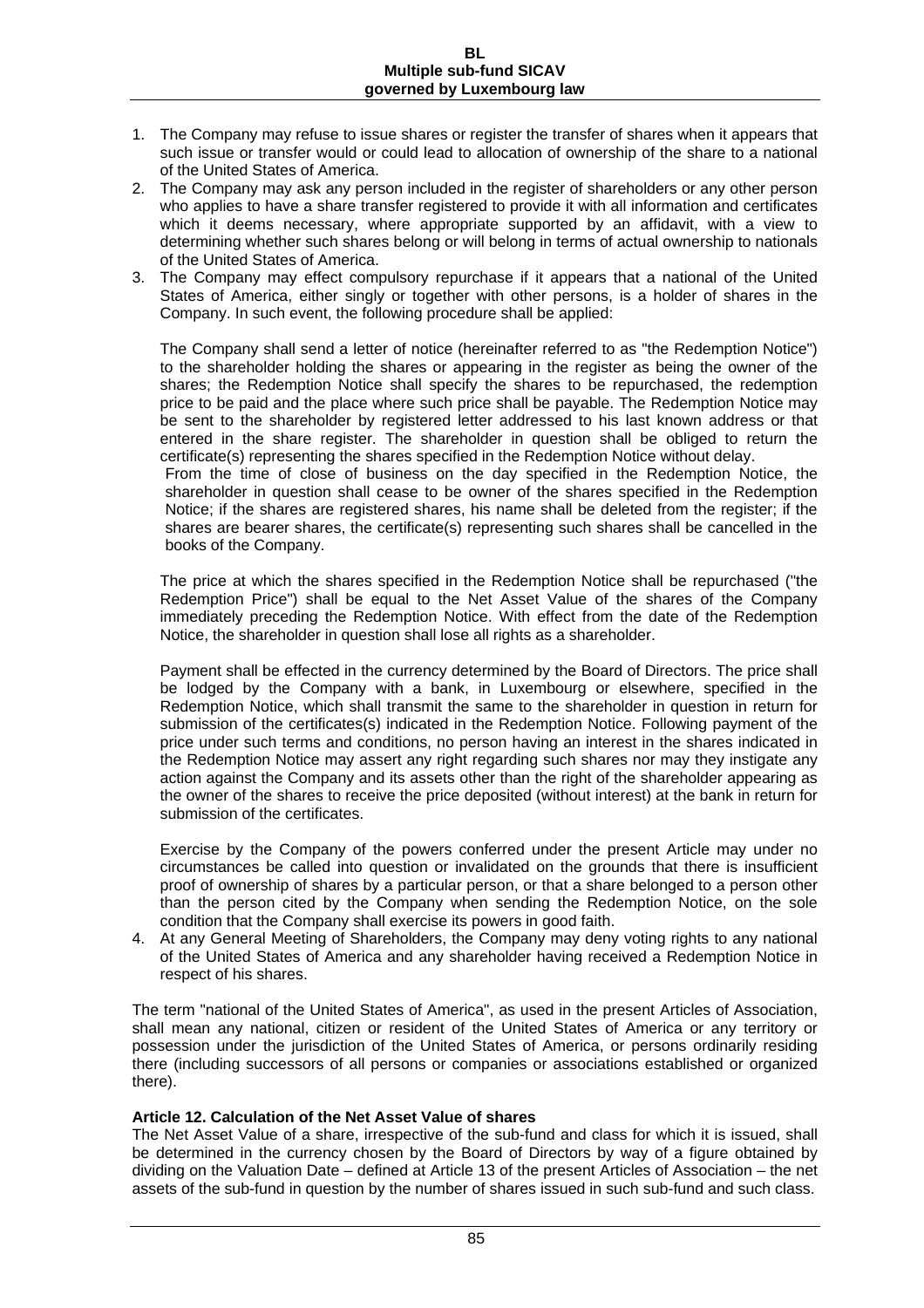Valuation of the net assets of the various sub-funds shall be undertaken as follows:

The net assets of the Company shall be formed by the assets of the Company as defined below, less the liabilities of the Company as defined below, on the Valuation Date on which the Net Asset Value of the shares is determined.

- I. The assets of the Company comprise the following:
	- a) All cash in hand or held at banks, including interest accrued and not paid;
	- b) All bills and notes payable at sight and accounts receivable, including proceeds from the sale of securities, the price of which has not yet been collected;
	- c) All securities, units, shares, bonds, option or subscription rights, and other investments and transferable securities which are the property of the Company;
	- d) All dividends and distributions due to the Company in cash or securities in so far as the Company could reasonably have knowledge thereof (the Company may however make adjustments in view of fluctuations in the market value of transferable securities on the basis of operations such as ex dividend and ex rights trading);
	- e) All interest accrued and not paid produced by the securities which are the property of the Company, unless however such interest is included in the principal amount of such securities;
	- f) The costs of incorporation of the Company in so far as they have not been amortized;
	- g) All other assets, whatever the nature thereof, including prepaid expenses.

The value of such assets shall be determined as follows:

- a) The value of cash in hand or held at banks, of bills and notes payable at sight and accounts receivable, prepaid expenses, dividends and interest announced or due for payment and not yet collected is formed by the nominal value of such assets, unless however it appears unlikely that such value can be collected; in the latter instance, the value shall be determined by deducting such amount as the Company shall consider appropriate with a view to reflecting the real value of such assets.
- b) The value of all transferable securities and money-market instruments which are listed or traded on a stock exchange shall be determined according to the last available closing price.
- c) The value of all transferable securities and money-market instruments which are traded on another regulated market functioning regularly, recognized and open to the public, shall be determined according to the last available closing price.
- d) Money-market instruments and fixed-income securities may be valued on the basis of the amortized cost, a method which consists, following purchase, in taking into account constant amortization in order to reach the redemption price at maturity of the security.
- e) The value of the securities representing any undertaking for collective investment shall be determined in accordance with the last official Net Asset Value per unit or according to the last estimated Net Asset Value if the latter is more recent than the official Net Asset Value, provided that the SICAV has the assurance that the method of valuation used for such estimation is coherent with that used for official calculation of Net Asset Value.
- f) In so far as the transferable securities in the portfolio on the Valuation Date are neither listed or traded either on a stock exchange or on another regulated market, functioning regularly, recognized and open to the public, or in the event that, with regard to securities listed and traded on a stock exchange or on such other market, the price determined pursuant to paragraphs b) and c) shall not be representative of the real value of such transferable securities, valuation shall be based on the probable realization value which shall be estimated prudently and in good faith.
- g) Values expressed in a currency other than that of the respective sub-funds shall be converted at the last mean rate known.
- II. The liabilities of the Company comprise the following:
	- a) All loans, bills outstanding and accounts payable;
	- b) All administration costs outstanding or due, including remuneration to investment advisors, managers, the custodian bank, representatives and agents of the Company;
	- c) All known obligations, whether outstanding or not yet payable, including all contractual obligations due which relate to payments either in cash or in kind, including the amount of the dividends announced by the Company but not yet paid, when the Valuation Date coincides with the date on which determination of the person entitled thereto is undertaken;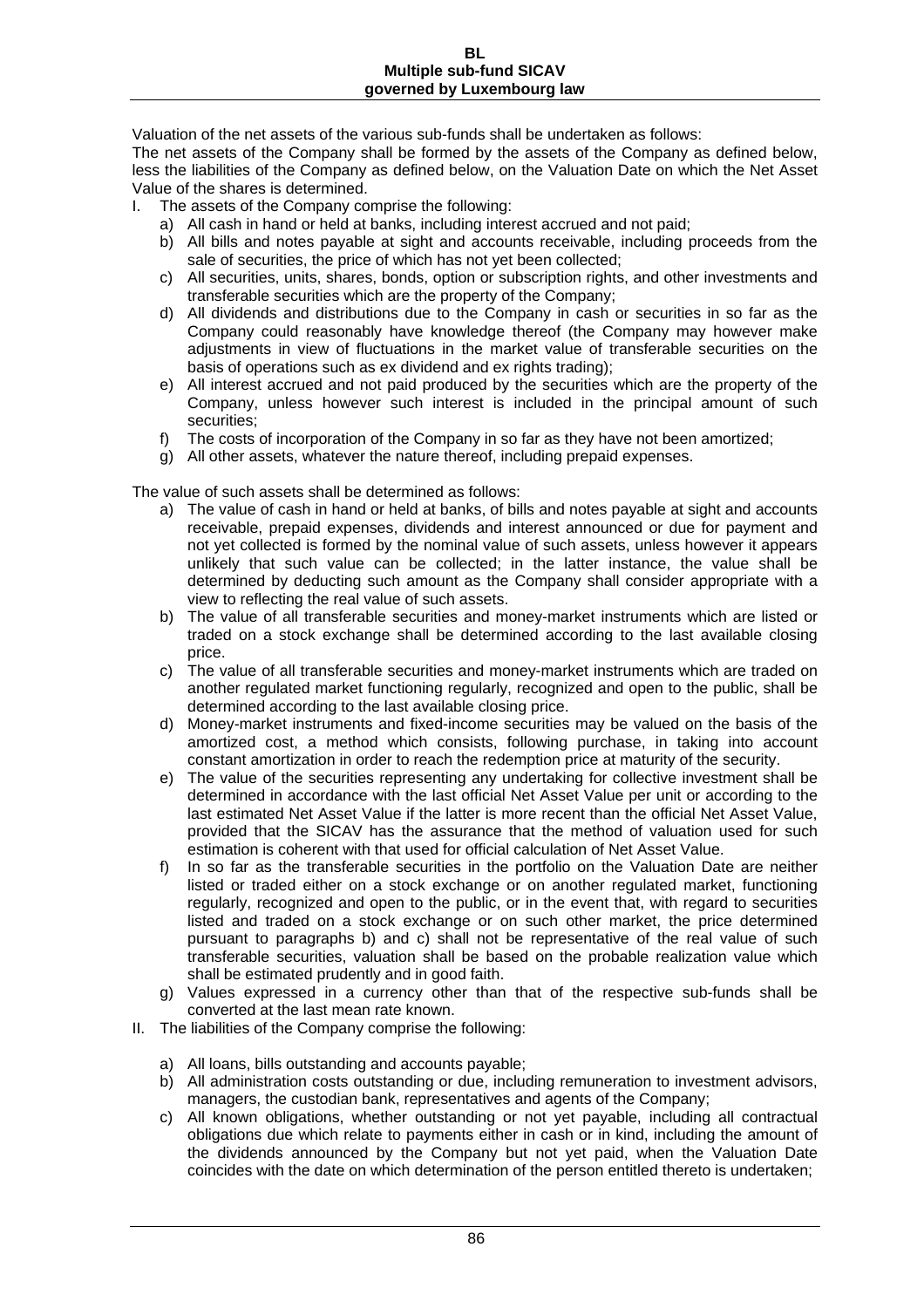- d) An appropriate provision for tax on capital and income, accrued to the Valuation Date and fixed by the Board of Directors, and other provisions authorized or approved by the Board of Directors;
- e) All other obligations of the Company, whatever the nature thereof, with the exception of the liabilities represented by the Company's own funds. With regard to valuation of the amount of such liabilities, the Company may take account of administrative and other expenses which are regular or periodic in nature by way of an estimate for the year or any other period, allocating the amount pro rata over the fractions of such period.
- III. The net assets attributable to all the shares in a sub-fund shall be formed by the assets of the sub-fund less the liabilities of the sub-fund at close of business on the Valuation Date on which the Net Asset Value of the shares is determined.

If, within a given sub-fund, subscriptions or share redemptions take place in respect of shares of a specific class, the net assets of the sub-fund attributable to all the shares of such class shall be increased or reduced by the net amounts received or paid by the Company on the basis of such share subscriptions or redemptions.

- IV. The Board of Directors shall establish for each sub-fund a pool of assets which shall be allocated in the manner stipulated below to the shares issued in respect of the sub-fund and the class in question in accordance with the provisions of the present Article. For this purpose:
	- 1. The proceeds resulting from the issue of shares pertaining to a given sub-fund shall be allocated in the books of the Company to such sub-fund, and the assets, liabilities, income and expenses relating to such sub-fund shall be attributed to such sub-fund.
	- 2. Where an asset derives from another asset, such latter asset shall be attributed, in the books of the Company, to the same sub-fund as that to which the asset belongs from which it derives, and upon each revaluation of an asset, the increase or reduction in value shall be attributed to the sub-fund to which such asset belongs.
	- 3. When the Company bears a liability which relates to an asset of a specific sub-fund or to an operation effected in connection with an asset of a specific sub-fund, such liability shall be attributed to the same sub-fund.
	- 4. In the event that an asset or a liability of the Company cannot be attributed to a specific sub-fund, such asset or such liability shall be attributed to all the sub-funds pro rata according to the net values of the shares issued for each of the various sub-funds. The Company constitutes a single legal entity.
	- 5. Following payment of dividends on dividend shares relating to a given sub-fund, the value of the net assets of such sub-fund attributable to such dividend shares shall be reduced by the amount of such dividends in accordance with the provisions contained at VI below.
- V. For the requirements of this Article:
	- 1. Each share of the Company which is in the process of being redeemed pursuant to Article 9 of the present Articles of Association shall be considered as a share which is issued and existing until the time of close of business on the Valuation Date applying to redemption of such share and the price thereof shall, with effect from the said Date and until such time as the price thereof is paid, be considered as a liability of the Company;
	- 2. Each share to be issued by the Company in accordance with subscription applications received shall be treated as being issued with effect from close of business on the Valuation Date during which its issue price has been determined, and the price thereof shall be treated as an amount due to the Company until the Company has received the same;
	- 3. All investments, cash balances and other assets of the Company expressed other than in the respective currency of each sub-fund shall be valued taking account of the exchange rates in force on the date and at the time of determination of the Net Asset Value of the shares; and
	- 4. On the Valuation Date, effect shall be given in so far as possible to any purchase or sale of transferable securities contracted by the Company.
- VI. In so far as, and during any time when, among the shares corresponding to a specific sub-fund, shares of different classes shall have been issued and shall be in circulation, the value of the net assets of such sub-fund, established pursuant to the provisions at I to V of the present Article, shall be apportioned over the whole of the shares of each class.

If, within a given sub-fund, share subscriptions or redemptions shall take place in respect of a class of share, the net assets of the sub-fund attributable to all shares of such class shall be increased or reduced by the net amounts received or paid by the Company on the basis of such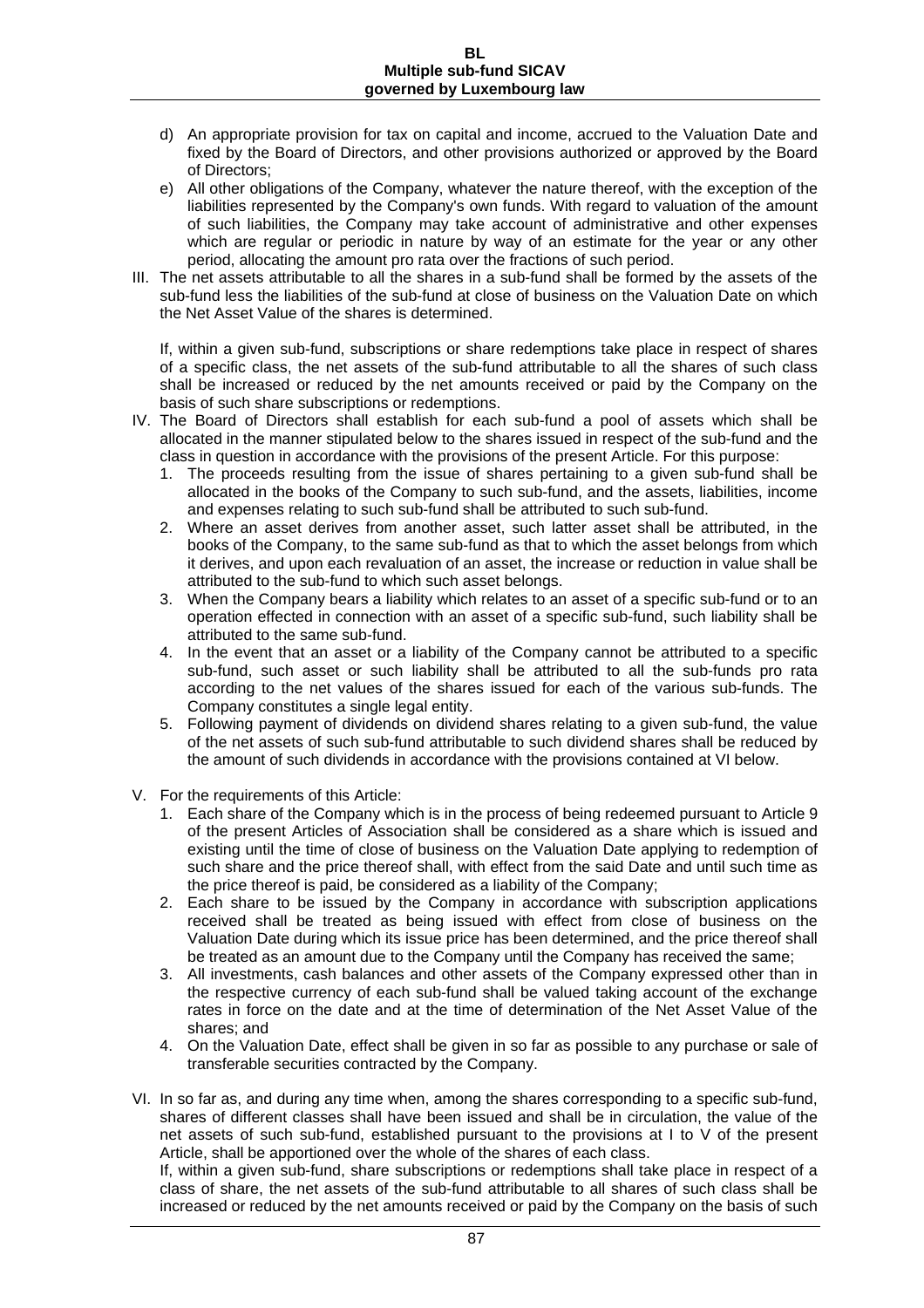share subscriptions or redemptions. At any given moment, the Net Asset Value of a share in a specific sub-fund or class shall be equal to the amount obtained by dividing the net assets of such sub-fund attributable to all shares of such class by the total number of shares of such class issued and in circulation at the time.

#### **Article 13. Frequency and temporary suspension of calculation of the Net Asset Value of shares, issues, redemptions and conversions of shares**

#### I. Frequency of calculation of Net Asset Value

In each sub-fund, the Net Asset Value of shares, including the relevant issue price and redemption price, shall be determined periodically by the Company or by a third party appointed by the Company, on no account less than twice per month, and at a frequency as the Board of Directors shall decide (whereby each such day of calculation of the Net Asset Value of the assets shall be referred to in the present Articles of Association as a "Valuation Date").

If a Valuation Date falls on a statutory public or bank holiday in Luxembourg, the Net Asset Value of the shares shall be determined on the Date as specified in the prospectus.

#### II. Temporary suspension of calculation of Net Asset Value

Without prejudice to legal grounds, the Company may suspend calculation of the Net Asset Value of shares and the issue, redemption and conversion of its shares, either in a general manner or in respect of one or several sub-funds only, if the following circumstances shall arise:

- During all or part of any period in which any of the principal stock exchanges or other markets on which a substantial part of the portfolio of one or several sub-funds is listed shall be closed for a reason other than ordinary holiday periods or during which operations thereat are restricted or suspended;
- If there exists a situation of emergency following which the Company cannot access the assets of one or several sub-funds or value such assets;
- If the means of communication necessary for determining the price, the value of the assets or stock-exchange prices for one or several sub-funds under the conditions defined above at indent 1 shall be out of service;
- During any period when the Company is unable to repatriate funds with the aim of making payments on the redemption of shares of one or several sub-funds or during which transfers of funds involved in the sale or acquisition of investments or payments due for the redemption of shares cannot, in the opinion of the Board of Directors, be effected at normal rates of exchange;
- In the event of publication of a notice convening a General Meeting at which it will be proposed that the Company be wound up and liquidated.

With regard to the sub-funds in question, the Company shall give notification of such suspension of calculation of the Net Asset Value to the shareholders seeking subscription, redemption or conversion of shares, whereby shareholders may cancel their instructions. The other shareholders shall be informed by way of a press notice. Suspension shall not have any effect on calculation either of Net Asset Value or on the issue, redemption or conversion of shares in the sub-funds not affected.

III. Restrictions on subscriptions and conversions in certain sub-funds

The Management Company may close a sub-fund to new subscriptions and incoming conversions (but not to redemptions or outgoing conversions) if it deems that this is necessary in order to protect the interests of existing shareholders.

# **SECTION III. – administration and monitoring of the company**

#### **Article 14. Directors**

The Company shall be administered by a Board of Directors consisting of at least three members, who may or may not be shareholders. The directors shall be appointed by the General Meeting for a period of no more than six years.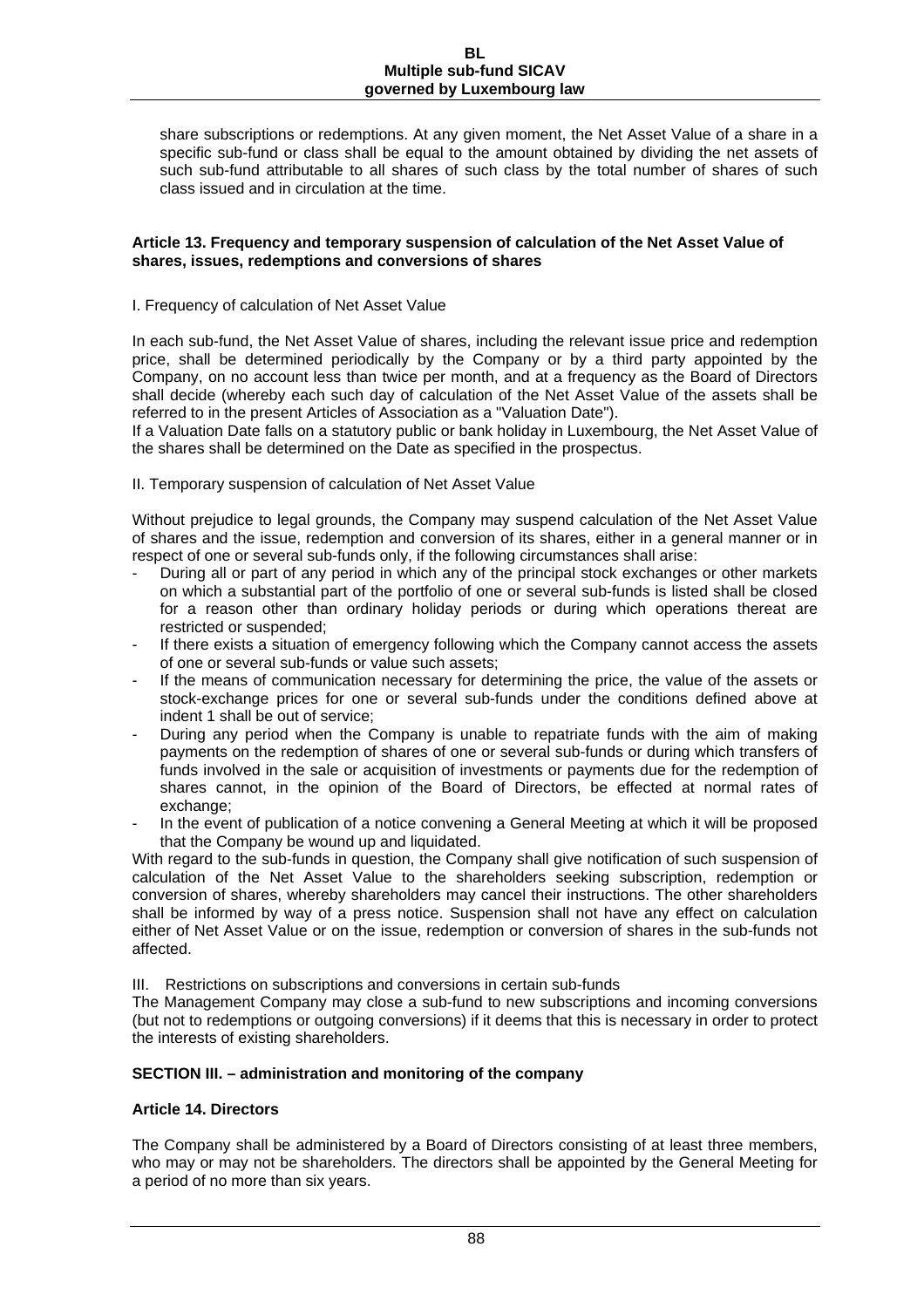Any director may be removed from office with or without cause or be replaced at any time by a decision of the General Meeting of Shareholders.

In the event of the decease or resignation of a director, such director may be temporarily replaced observing the statutory formalities. In such event, the General Meeting shall hold a definitive election process at its first meeting thereafter.

#### **Article 15. Meetings of the Board of Directors**

The Board of Directors may choose from among its members a chairman who must be a natural person. It may also appoint a vice-chairman and choose a secretary, who need not be a member of the Board. The Board of Directors shall meet upon being convened by the Chairman or, in place of the Chairman, by two directors, as often as the interests of the Company shall require, at the place indicated in the notice of the meeting. Meetings may be convened by any means, including verbal. Directors constituting at least one third of the members of the Board of Directors may, indicating the agenda of the meeting, convene a meeting of the Board if it has not met for more than two months.

The Board of Directors may only validly deliberate and adopt resolutions if at least half its members are present or represented.

Any director may authorize one of his colleagues to represent him at a meeting of the Board of Directors and vote in his place on the points of the agenda, such authority to be given in writing, by telegram, by e-mail or by any other means approved by the Board of Directors. One director may represent several of its colleagues.

Decisions shall be taken by a majority of votes. In the event of parity of votes, the person chairing the meeting shall have the casting vote.

In urgent instances, the directors may cast their vote on matters on the agenda by simple letter, fax or e-mail or by any other means approved by the Board of Directors.

Any director may take part in a meeting of the Board of Directors by conference call, video conference or any other similar means of communication enabling their identification. Such means of communication must satisfy technical characteristics that guarantee effective participation in the meeting of the Board of Directors, the deliberations of which are relayed in real time. Meetings held via such means of telecommunication are deemed to have been held at the registered office of the Company.

A resolution signed by all members of the Board of Directors shall have the same value as a decision taken at a meeting of the Board of Directors

Directors' signatures may be affixed to one or more copies of the same resolution. They may be verified by letter, fax, scan or any other analogical means.

The deliberations of the Board of Directors shall be recorded in minutes signed by the chairman or, in his place, by the person who has chaired the meeting. Copies or extracts for production in court or elsewhere shall be signed by the chairman or by two directors.

#### **Article 16. Powers of the Board of Directors**

The Board of Directors shall have the widest powers for the purpose of managing the business of the Company and in order to perform organisational and administrative acts falling within the scope of the Company's object, subject to compliance with the investment policy pursuant to Article 4 of the present Articles of Association.

All acts which are not expressly reserved to the General Meeting of Shareholders by law or by the Articles of Association shall fall within the sphere of authority of the Board of Directors.

# **Article 17. Commitment of the Company in relation to third parties**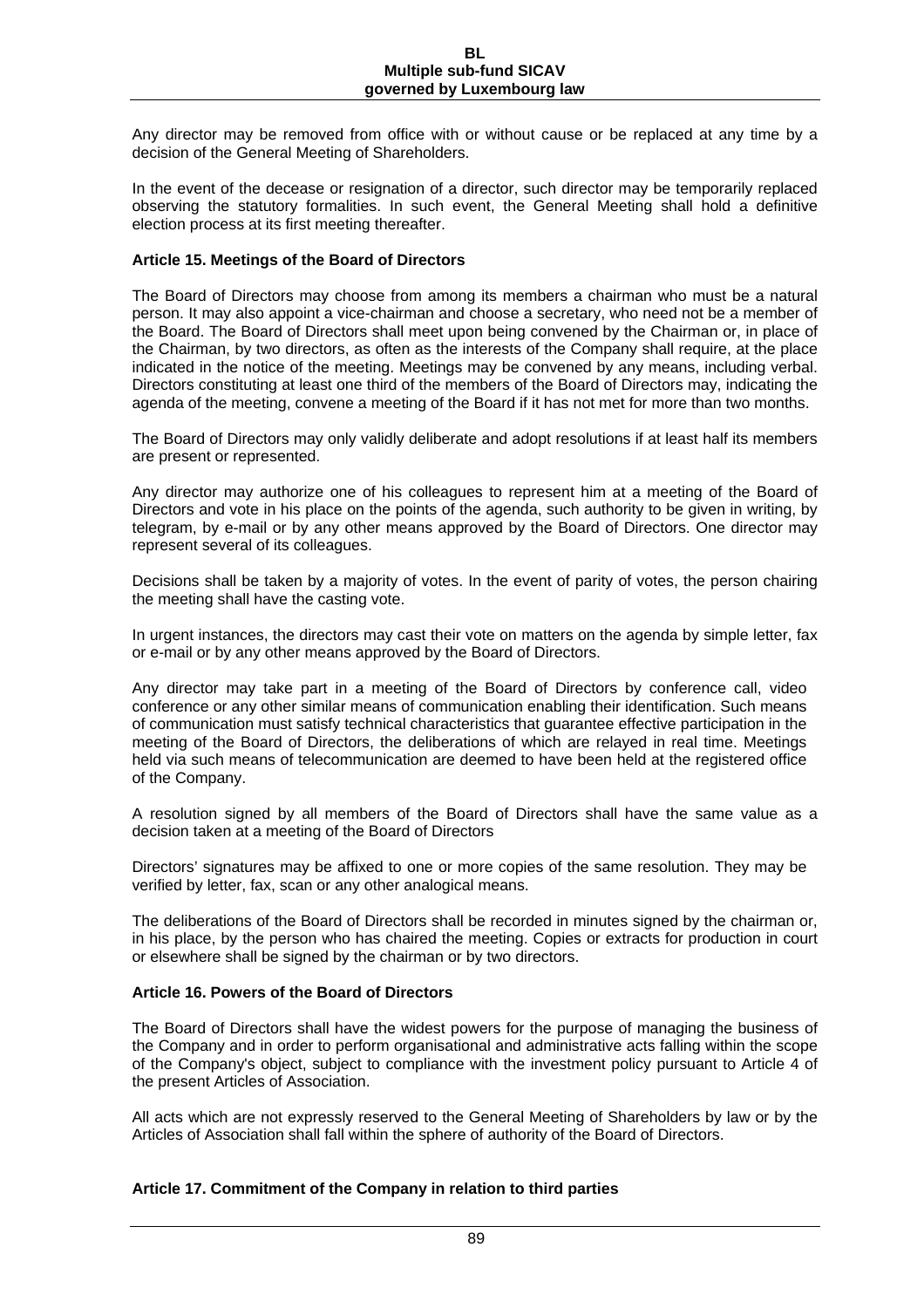In relation to third parties, the Company shall be validly committed by way of the joint signature of two directors or by the single signature of any persons to whom such powers of signature shall have been delegated by the Board of Directors.

#### **Article 18. Delegation of powers**

The Board of Directors may delegate the powers relating to daily management of the business of the Company either to one or several directors or to one or several other agents who need not be shareholders of the Company, subject to compliance with the provisions of Article 60 of the amended Law of 10 August 1915 relating to Commercial Companies.

#### **Article 19. Custodian Bank**

The Company shall conclude an agreement with a Luxembourg bank under the terms of which such bank shall assume the functions of custodian of the assets of the Company pursuant to the Law of 20 December 2002 relating to Undertakings for Collective Investment, as amended.

#### **Article 20. Personal interests of directors**

No contract or other transaction between the Company and other companies or firms shall be affected or invalidated by the fact that one or several directors or authorized agents of the Company shall have an interest therein or shall be a director, partner, authorized agent or employee thereof. A director or authorized agent of the Company who shall at the same time perform the function of director, partner, authorized agent or employee of another company or firm with which the Company shall contract or otherwise enter into business relations shall not on the basis of such membership of such company or firm be prevented from giving his opinion or from voting or acting with regard to all questions relating to such a contract or operation.

In the event that a director or authorized agent of the Company shall have a personal interest in an operation of the Company, he shall inform the Board of Directors thereof, and an indication of his declaration shall be made in the minutes of the meeting. He shall not give an opinion, neither shall he vote on such an operation. Such operation and the personal interest associated therewith shall be brought to the knowledge of the shareholders at the next General Meeting of Shareholders.

The term "personal interest" as used in the above paragraph shall not apply to relations or to any interests which may exist in any manner, in whatever capacity and on whatever basis, in relation to any company or legal entity which the Board of Directors may determine.

# **Article 21. Indemnification of directors**

The Company may indemnify all directors or authorized agents as well as their heirs, testamentary executors or legal administrators for the expenses reasonably incurred by them in relation to any action, procedure or process to which they are a party or in which they are involved due to the fact that they are or have been a director or authorized agent of the Company, or due to the fact that, at the request of the Company, they have been a director or authorized agent of another company in respect of which the Company is a shareholder or creditor, in so far as they are not entitled to be indemnified by such other entity, except regarding matters in which they shall subsequently be convicted in respect of serious negligence or maladministration within the framework of such action or procedure; in the event of out-of-court settlement, such indemnity shall only be granted if the Company is informed by its counsel that the person to be indemnified has not committed such dereliction of duty. The said right to indemnification shall not exclude any other individual rights held by such persons.

# **Article 22. Monitoring of the Company**

Pursuant to the Law of 20 December 2002 relating to Undertakings for Collective Investment, as amended, all aspects concerning the assets of the Company shall be subject to the control of an auditor. Such auditor shall be appointed by the General Meeting of Shareholders for a period of no more than six years. The auditor may be replaced at any time, with or without cause, by the General Meeting of Shareholders.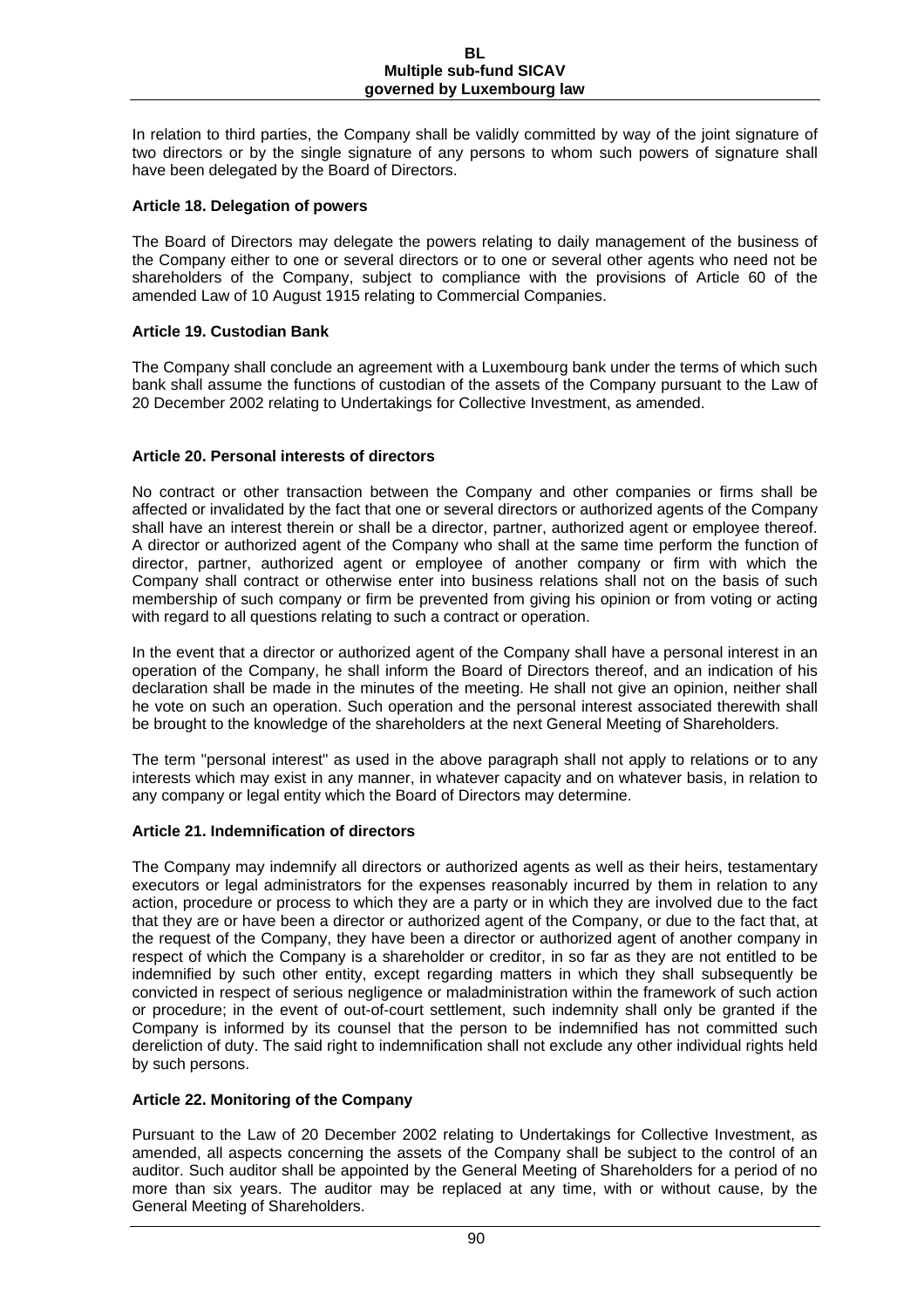# **SECTION IV. – GENERAL MEETINGS**

# **Article 23. Representation**

The General Meeting shall represent all shareholders. It shall have the widest powers for the purpose of ordering, effecting or ratifying all acts relating to the operations of the Company.

#### **Article 24. Annual General Meeting**

The General Meeting shall be convened by the Board of Directors.

It must be convened in such a way that the meeting is held within one month where shareholders representing one tenth of the share capital send their request for a meeting to the Board of Directors indicating the items on the agenda.

One or several shareholders representing at least ten per cent of the share capital may request that the Board of Directors add one or more items to the agenda of any general meeting. Such request must be sent to the registered office of the Company by registered letter at least five days prior to the meeting.

The Annual General Meeting shall be held in the Grand Duchy of Luxembourg, at the place indicated in the invitation, on the second Thursday of the month of January each year at 14:00. If such day is a public holiday, the General Meeting shall be held on the first bank business day thereafter. The Annual General Meeting may be held abroad if the Board of Directors shall determine on its own independent authority that exceptional circumstances shall so require.

The General Meeting shall be convened observing the notice periods required by law, by a letter addressed to each of the registered shareholders. If bearer shares are in circulation, the meeting shall be convened by way of notice observing the forms and notice periods required by law.

In order to attend general meetings, holders of bearer shares must deposit their share certificates at the establishment indicated in the notice to attend at least five clear days prior to the date of the meeting.

In addition, the shareholders of each share class of the sub-fund may meet in a separate General Meeting, deliberating and deciding under the conditions of quorum and majority as determined by current law with regard to the following matters:

- 1. Allocation of the annual net profit of their sub-fund;
- 2. In the instances set out at Article 33 of the Articles of Association.

The matters dealt with at a General Meeting of Shareholders shall be limited to the points contained in the agenda and the matters relating to such points.

# **Article 25. Meetings held without prior convening**

Whenever all shareholders are present or represented and they shall declare themselves to be duly convened and to have knowledge of the agenda submitted to them, a General Meeting may take place without prior convening.

# **Article 26. Votes**

Each share, irrespective of the sub-fund to which it relates and irrespective of its Net Asset Value in the sub-fund for which it is issued, shall confer the right to one vote. Voting rights may only be exercised in respect of whole numbers of shares; any share fractions shall not be taken into account in the calculation of the vote and quorum. The shareholders may arrange to be represented at General Meetings by proxies, who may be non-shareholders, by granting them written power of attorney.

All shareholders are entitled to vote by post using the form available at the registered office of the Company. Forms that do not indicate which way to vote or the intention to abstain from voting shall be considered null and void. For the calculation of the quorum, only those forms received before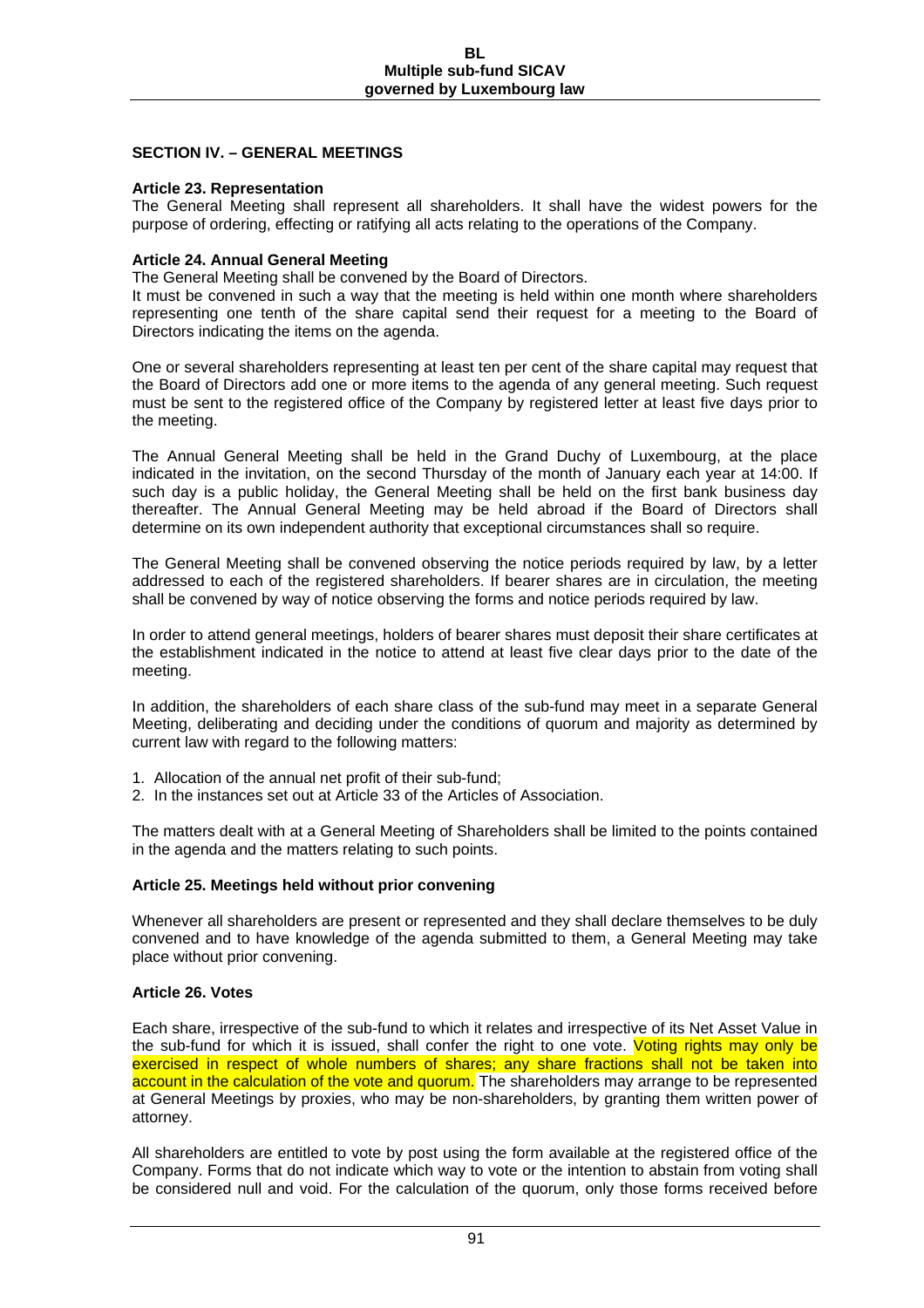16:00 on the Luxembourg bank business day preceding the date of the general meeting shall be taken into consideration.

The Board of Directors may determine all other conditions to be fulfilled by the shareholders in order that they may participate in General Meetings.

#### **Article 27. Quorum and conditions of majority**

The General Meeting shall conduct its proceedings in accordance with the terms of the amended Law of 10 August 1915 relating to Commercial Companies.

In so far as not otherwise provided by law or by the present Articles of Association, the decisions of the General Meeting of Shareholders shall be adopted by a simple majority of votes of the shareholders present or represented and voting.

#### **SECTION V. – FINANCIAL YEAR – APPROPRIATION OF PROFIT**

#### **Article 28. Financial year and money of account**

The financial year shall commence on 1 October of each year and end on 31 September of the following year. The money of account is the euro.

The accounts of the Company are expressed in euro. In the event that there are several sub-funds, as provided for by article 5 hereof, the accounts of said sub-funds shall be converted into euro and consolidated in order to establish the accounts of the Company.

In accordance with the provisions of the law of 20 December 2002 on undertakings for collective investment, the annual financial statements of the SICAV are examined by the Independent Auditor appointed by the Company.

#### **Article 29. Appropriation of annual profit**

For each sub-fund, the General Meeting of Shareholders, upon a proposal of the Board of Directors, shall determine the amount of dividends or interim dividends to be distributed in respect of dividend shares, within the limits set out in the Law of 20 December 2002 relating to Undertakings for Collective Investment, as amended.

The proportion of income and capital gains attributable to capitalization shares shall be capitalized.

It has been decided that, subject to compliance with the requirements of accounting law and with regard to the sub-funds coming under the scope of application of article 6 §1d) of the law of 21 June 2005 transposing into Luxembourg law the European Council Directive 2003/48/EC of 3 June 2003 on taxation of savings income in the form of interest payments, all interest income received shall be distributed to shareholders, subject to deduction of a proportionate amount of the remuneration, fees and expenses relating thereto.

In all sub-funds, interim dividends may be declared and paid by the Board of Directors in respect of dividend shares, subject to compliance with the applicable statutory terms and conditions.

Dividends may be paid in the currency chosen by the Board of Directors, at the time and place which it shall specify and at the exchange rate applying on the ex-dividend date. Any dividend declared which shall not have been claimed by its beneficiary within five years with effect from allocation thereof may no longer be claimed and shall revert to the Company. No interest shall be paid on a dividend declared by the Company and retained by the latter for collection by the beneficiary.

In exceptional circumstances and at its discretion, the Board of Directors may decide to make a distribution in kind of one or more securities held in the relevant sub-fund's portfolio, provided that such distribution in kind applies to all shareholders of the sub-fund concerned, irrespective of the share class held. In such circumstances, shareholders shall receive a portion of the assets of the sub-fund assigned to the share class, pro rata to the number of shares held by shareholders of the relevant share class.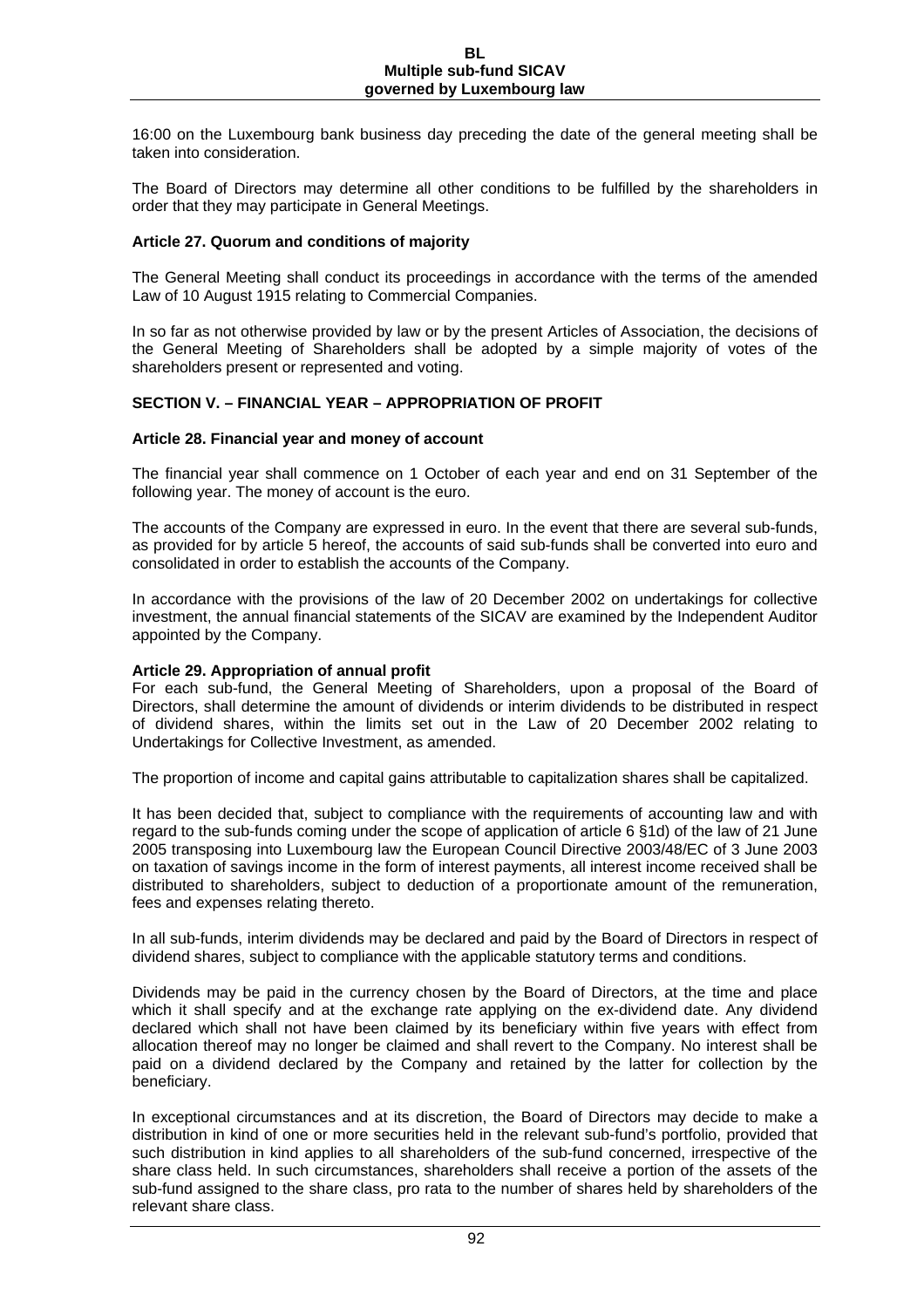# **Article 30. Costs to be borne by the Company**

The Company shall bear all of its operating costs, in particular the following:

- o The fees and reimbursement of costs of the Board of Directors;
- o Remuneration of the Management Company, the Managers, Investment Advisors, managers, the Custodian Bank, the Central Administration Agent, Agents entrusted with Financial Services, Paying Agents, the Company Auditor, legal advisors of the Company as well as other advisors or agents whose services the Company may have reason to use;
- o Brokerage fees;
- o The costs of preparing, printing and distributing the prospectus, the simplified prospectus, the annual and half-year reports;
- o The printing of share certificates;
- o The costs and expenses incurred in connection with formation of the Company;
- o The taxes, levies and government duties relating to its operations;
- o The fees and expenses linked to registration and maintenance of registration of the Company with government bodies and stock exchanges in Luxembourg and abroad;
- o The costs of publishing the net asset value and the subscription and redemption prices or any other document, including marketing and publicity expenses, determined in good faith by the Board of Directors of the Company;
- o Legal fees incurred by the Company or the Custodian when acting in the interest of the shares of the Company;
- o All extraordinary expenses, including but not limited to legal fees, interest and the total amount of all taxes, duties, levies or similar expenses charged to the sub-fund or its assets, with the exception of the *taxe d'abonnement*;
- o Costs in relation to marketing of the shares of the Company.

The Company constitutes a single legal entity. The assets of a particular sub-fund shall only be liable for the debts, liabilities and obligations relating to such sub-fund. Costs which are not directly attributable to a sub-fund shall be allocated across all the sub-funds pro rata in relation to the net assets of each and shall be applied against the income of the sub-funds in the first instance.

If the launch of a sub-fund occurs after the launch date of the Company, the costs of formation in relation to launch of the new sub-fund shall be charged to such sub-fund alone and may be amortized over a maximum of five years with effect from the sub-fund's launch date.

# **SECTION VI. - LIQUIDATION OF THE COMPANY**

#### **Article 31. Winding up - Liquidation**

The Company may be wound up by a decision of the General Meeting ruling in the same manner as for an amendment to the Articles of Association.

In the event that the share capital of the Company is less than two thirds of the minimum capital, the directors must submit the question of winding up of the Company to the General Meeting, which shall conduct its proceedings without any conditions of quorum and adopting its decisions by a simple majority of the shares represented at the Meeting.

If the share capital of the Company is less than one quarter of the minimum capital, the directors must submit the question of winding up of the Company to the General Meeting, which shall conduct its proceedings without any conditions of quorum, whereby dissolution of the Company may be declared by the shareholders holding one quarter of the shares represented at the Meeting.

Invitations must be issued such that the Meeting is held within a period of forty days with effect from the date on which the net assets are found to be lower than either two thirds or one quarter of the minimum capital.

Decisions of the General Meeting or of the court declaring dissolution and liquidation of the Company shall be published in the *Mémorial* and in three journals having reasonable circulation, of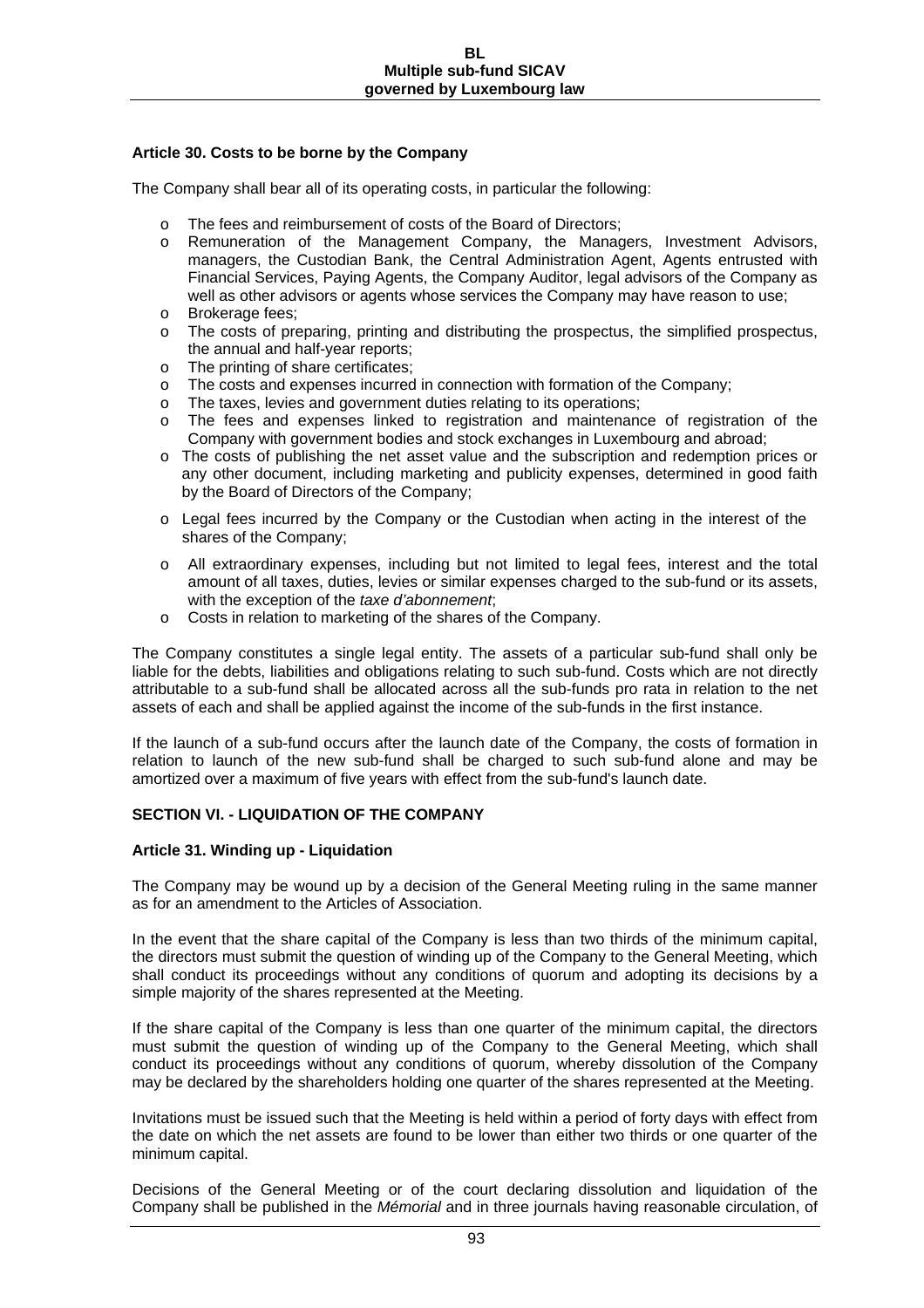which at least one shall be a journal of Luxembourg. Such publications shall be undertaken at the behest of the liquidator(s).

In the event of dissolution of the Company, liquidation shall be effected by one or several liquidators appointed pursuant to the Luxembourg Law of 20 December 2002 relating to Undertakings for Collective Investment, as amended, the Law of 10 August 1915 on commercial companies, as amended, and the Articles of Association of the Company. The net proceeds of liquidation of each of the sub-funds shall be distributed to the holders of shares of the class in question in proportion to the number of shares which they hold in such class. Any amounts not claimed by the shareholders upon closure of the liquidation shall be deposited with the "Trésorerie de l'Etat, Caisse de Consignation" in Luxembourg. If they are not claimed within the statutory period, the amounts deposited may no longer be collected.

Share subscriptions, redemptions and conversions as well as the calculation of the net asset value of shares shall be suspended on the date of publication of a notice to attend a general meeting convened to decide on the liquidation of the Company and, in the event that only registered shares have been issued, as of the date on which the notice to attend is sent to registered shareholders by registered post.

# **Article 32. Liquidation and merger of sub-funds**

I. Liquidation of a sub-fund

The Board of Directors may decide to close one or several sub-funds or one or several share classes if significant changes in the political or economic situation shall in the view of the Board of Directors render such decision necessary.

Unless the Board of Directors shall decide otherwise, the Company may, while awaiting execution of the liquidation decision, continue to repurchase shares of the sub-fund in respect of which liquidation has been decided.

With regard to such redemptions, the Company shall apply the Net Asset Value which shall be established in such manner as to take account of the liquidation costs, but without deducting any redemption commission or any other charge.

Capitalized set-up costs shall be amortized in full as soon as the liquidation decision is taken.

Amounts not claimed by shareholders or beneficiaries upon closure of the liquidation procedure for the sub-funds(s) shall be held on deposit at the Custodian Bank for a period not exceeding six months with effect from the date of closure.

Upon expiry of such period, the relevant assets will be deposited with the "Trésorerie de l'Etat, Caisse de Consignation" in Luxembourg.

#### **I. Liquidation by way of transfer into another sub-fund of the Company or into another UCI under Luxembourg law.**

If significant changes in the political or economic situation shall render such decision necessary in the view of the Board of Directors, the Board of Directors may also decide to close one or several sub-funds by way of transfer into one or several other sub-funds of the Company or into one or several sub-funds of another UCI under Luxembourg law falling within the scope of Part I of the Law of 30 March 1988 relating to Undertakings for Collective Investment / Part I of the Law of 20 December 2002 relating to Undertakings for Collective Investment, as amended.

For a minimum period of one month with effect from the date of publication of the decision to effect such transfer, the shareholders of the sub-fund(s) in question may request redemption of their shares free of charge. Upon expiry of such period, the decision relating to the transfer shall commit all shareholders who have not made use of the above option, whereby, however, if the UCI which is to be recipient of the transfer takes the form of a unit trust/common fund, such decision may only commit those shareholders who have declared themselves in favour of the transfer operation.